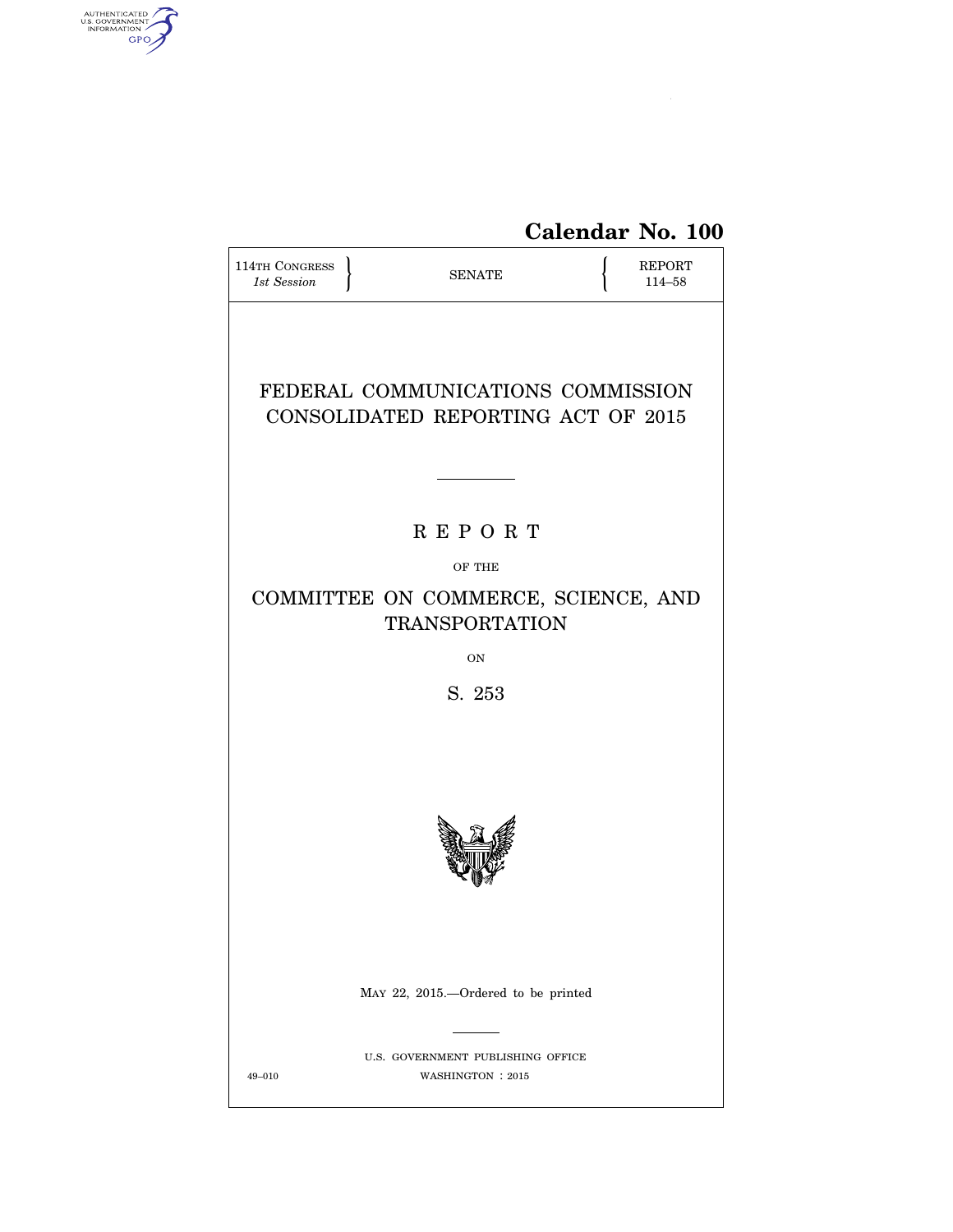### SENATE COMMITTEE ON COMMERCE, SCIENCE, AND TRANSPORTATION

### ONE HUNDRED FOURTEENTH CONGRESS

#### FIRST SESSION

JOHN THUNE, South Dakota, *Chairman*  ROGER F. WICKER, Mississippi BILL NELSON, Florida ROY BLUNT, Missouri MARIA CANTWELL, Washington MARCO RUBIO, Florida CLAIRE MCCASKILL, Missouri KELLY AYOTTE, New Hampshire AMY KLOBUCHAR , Minnesota NED GRUZ, Texas and Hampsmithe Hall RICHARD BLUMENTHAIN<br>DEB FISCHER, Nebraska BRIAN SCHATZ, Hawaii DEB FISCHER, Neoraska<br>JERRY MORAN, Kansas<br>DAN SULLIVAN, Alaska<br>RON JOHNSON, Wisconsin<br>DEAN HELLER, Nevada CORY GARDNER, Colorado GARY PETERS, Michigan STEVE DAINES, Montana

TED CRUZ, Texas RICHARD BLUMENTHAL, Connecticut ED MARKEY, Massachusetts CORY BOOKER, New Jersey CONT BOOKER, New Jersey<br>TOM UDALL, New Mexico<br>JOE MANCHIN, West Virginia<br>GARY PETERS, Michigan

> DAVID SCHWIETERT, *Staff Director*  NICK ROSSI, *Deputy Staff Director*  REBECCA SEIDEL, *General Counsel*  KIM LIPSKY, *Democratic Staff Director*  CHRISTOPHER DAY, *Democratic Deputy Staff Director*  CLINT ODOM, *Democratic General Counsel*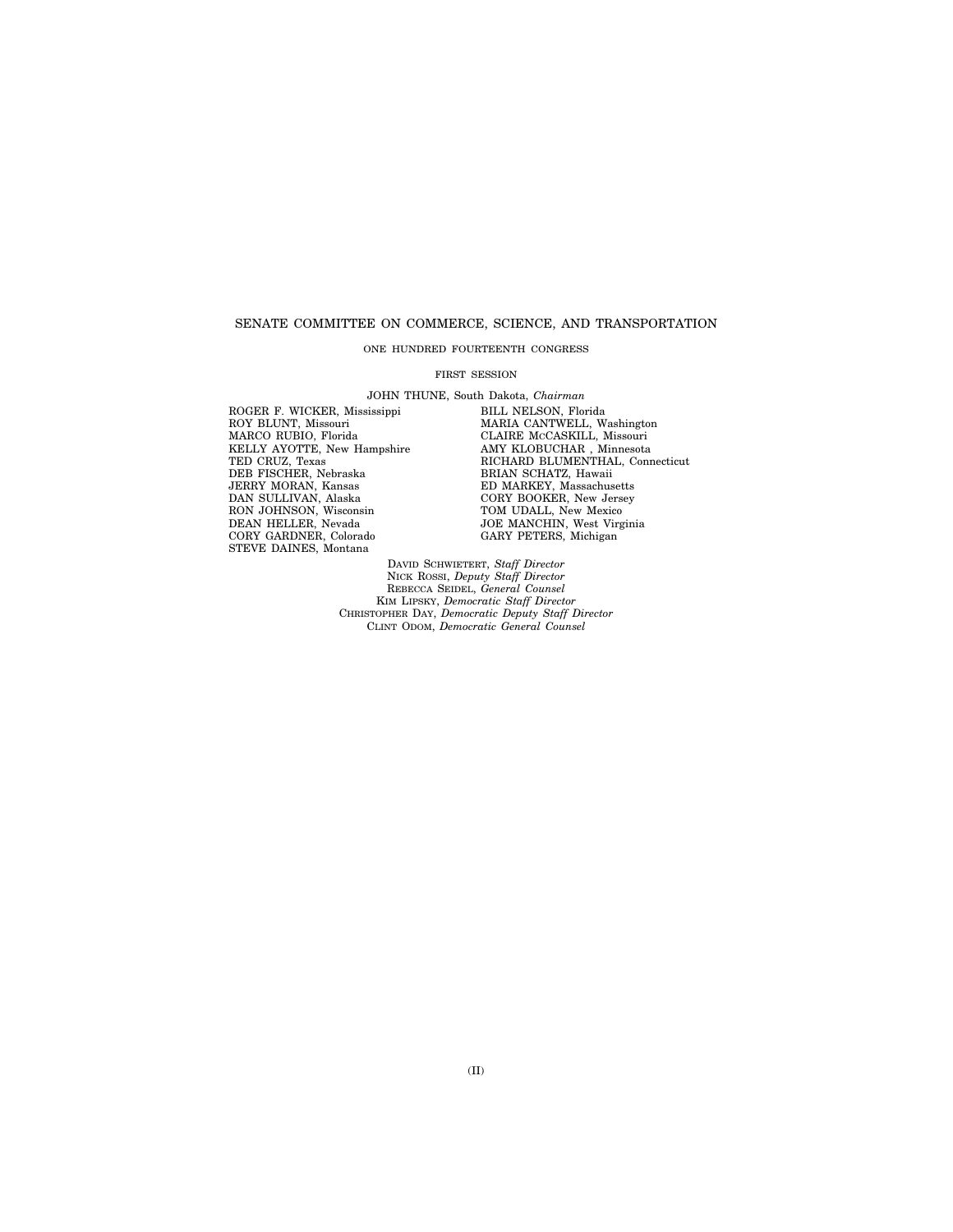# **Calendar No. 100**

114TH CONGRESS REPORT 114 SENATE **REPORT** 

## FEDERAL COMMUNICATIONS COMMISSION CONSOLIDATED REPORTING ACT OF 2015

MAY 22, 2015.—Ordered to be printed

Mr. THUNE, from the Committee on Commerce, Science, and Transportation, submitted the following

## R E P O R T

### [To accompany S. 253]

The Committee on Commerce, Science, and Transportation, to which was referred the bill (S. 253) to amend the Communications Act of 1934 to consolidate the reporting obligations of the Federal Communications Commission in order to improve congressional oversight and reduce reporting burdens, having considered the same, reports favorably thereon with an amendment (in the nature of a substitute) and recommends that the bill (as amended) do pass.

### PURPOSE OF THE BILL

The purpose of this legislation, as reported, is to consolidate several reports of the Federal Communications Commission (FCC or Commission) into a single biennial report on the state of the communications marketplace. The new biennial consolidated report would provide members of Congress relevant and timely marketplace information to improve communications-related policymaking and oversight.

### BACKGROUND AND NEEDS

Changes in technology, consumer behavior, and the law, including regulations, have facilitated convergence of what were once distinct modes of communication, including wireline telephony, cable television, broadcast television and radio, and mobile voice and data.

Federal communications laws have been enacted and amended at different points in time, often to address or anticipate particular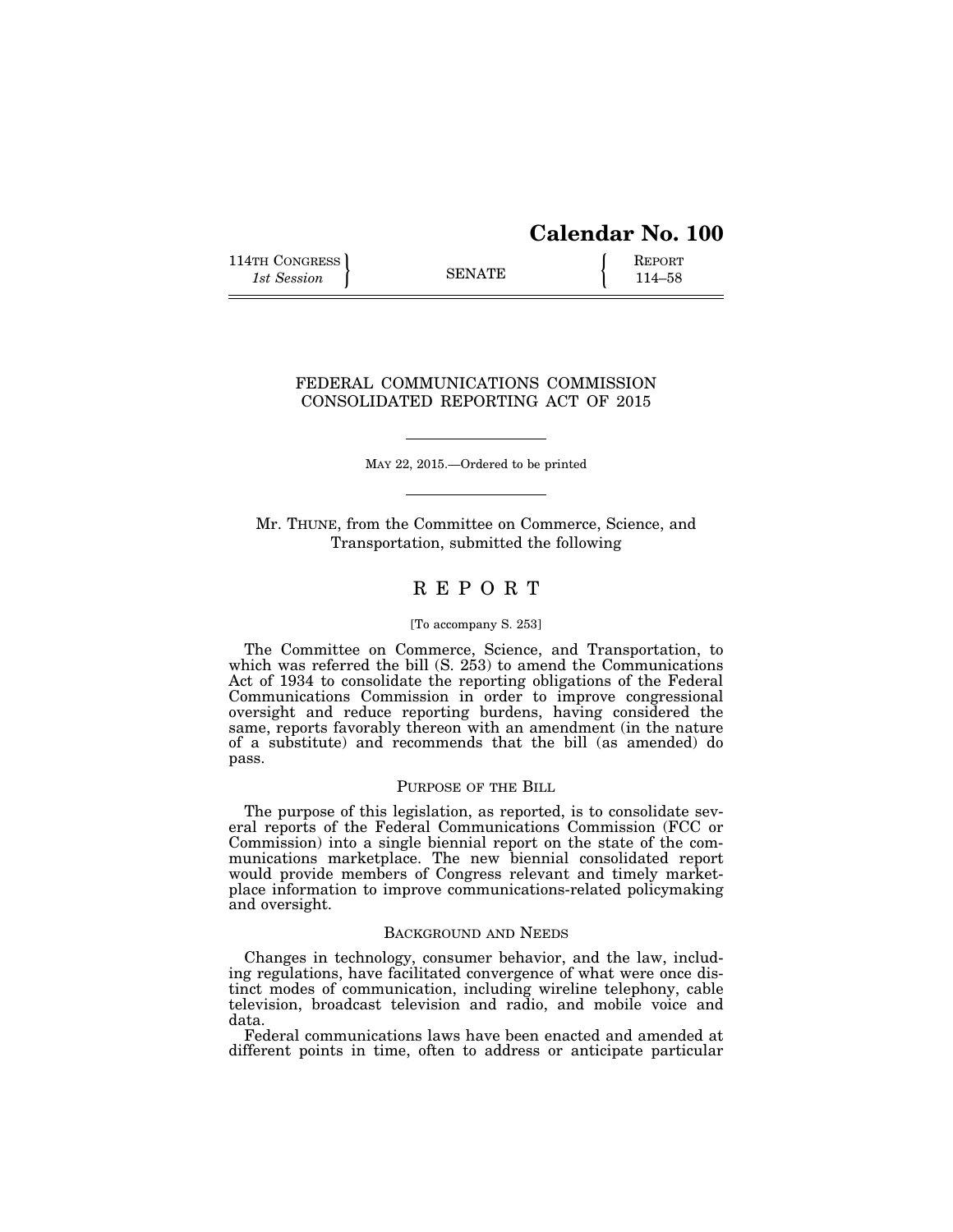changes in industry structure and consumer expectations. Many communications laws have included FCC reporting requirements that reflect each law's discrete policy goals, including assessments of sector-specific competition.

Under current law, the FCC is directed to annually prepare separate reports to Congress on video competition, satellite competition, the competitive effects of satellite privatization, broadband deployment, international broadband deployment, cable television pricing, and wireless competition. In addition, the Commission is required to produce a triennial report on barriers to market entry for small businesses, as well as yearly reports regarding telephone penetration, telephone subscribership, and pricing among telecommunications services.

These reports each offer meaningful information about competition among and deployment of voice, video, and advanced communications services. The varied timing and isolated subject focus of the existing reports, however, may not provide policymakers with a complete picture that could be offered by a single, timely report on competition and deployment in the communications marketplace as a whole. Also, the many existing reports collectively create a burden on the Commission that could be lessened and managed more efficiently through report consolidation. S. 253 would reduce reporting burdens on the FCC and direct it to holistically analyze the communications marketplace, including rural, urban, residential, and business markets, rather than continue to report separately on sector-specific and technology-specific bases.

The consolidated biennial report established by S. 253 would replace the multiple, sector-specific reports currently required by statute, thereby allowing the Commission to redirect its limited resources and providing congressional policymakers with more useful information with which to judge the efficacy of existing statutes and the potential value of proposed changes to the law.

### SUMMARY OF PROVISIONS

S. 253 would amend the Communications Act of 1934 to require the FCC to publish and submit to Congress a communications marketplace report in the last quarter of every even-numbered year. The new consolidated report would be required to assess competition, deployment, and barriers to entry and expansion present in the communications marketplace. The FCC would also be required to include in the consolidated report an agenda for addressing the challenges and opportunities identified by its assessments over the next two years.

S. 253, in turn, repeals the ORBIT Act Report, the Satellite Competition Report, the Status of Competition in the Market for the Delivery of Video Programming Report, the Triennial Report Identifying and Eliminating Market Entry Barriers for Entrepreneurs and Other Small Businesses, and the State of Competitive Market Conditions With Respect to Commercial Mobile Radio Services Report. The legislation also would direct that the Report on Cable Industry Prices and the International Broadband Data Report be included in the new consolidated report.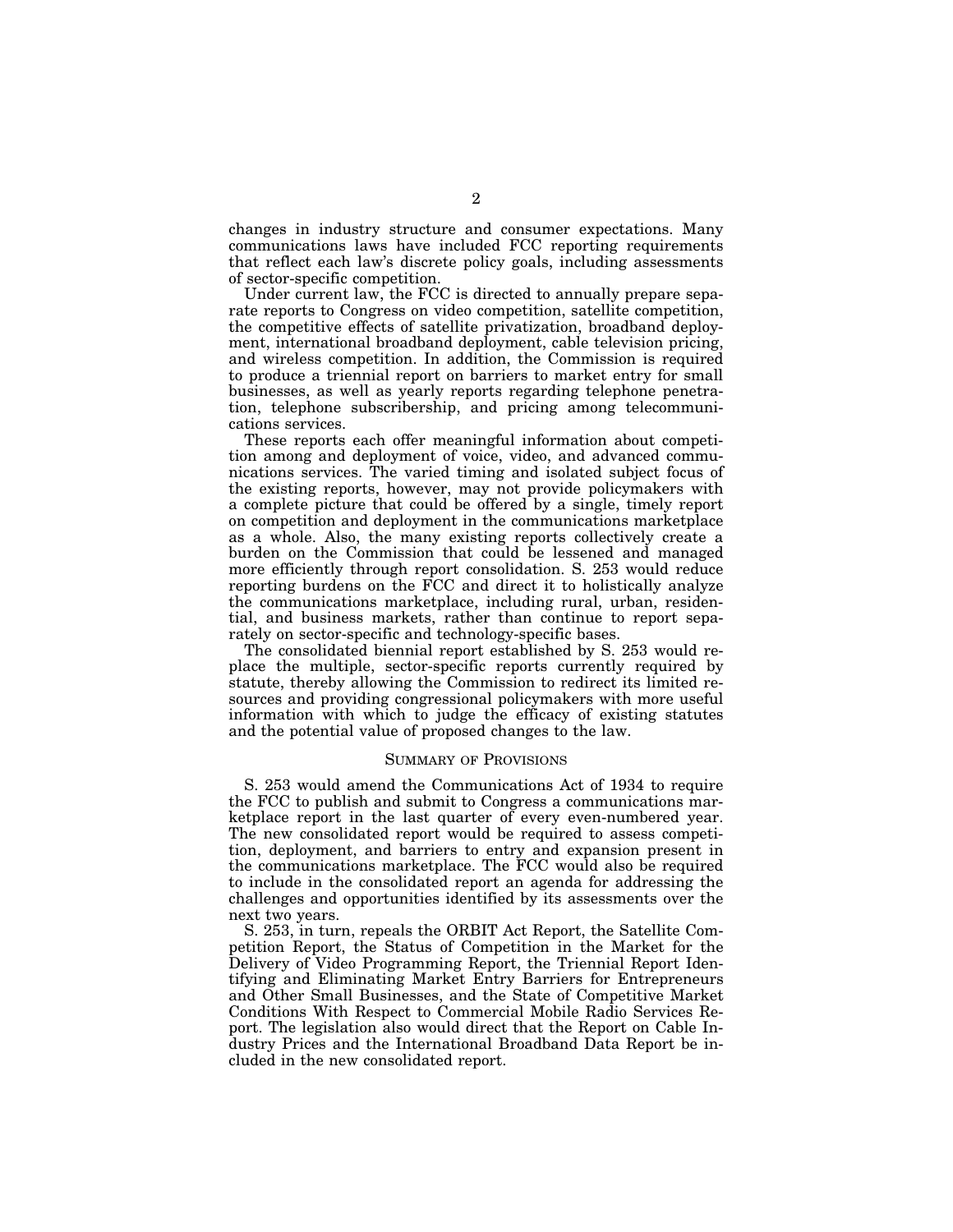### LEGISLATIVE HISTORY

S. 253, the Federal Communications Commission Consolidated Reporting Act of 2015, was introduced by Senator Dean Heller on January 26, 2015, and referred to the Committee on Commerce, Science, and Transportation of the Senate. The bill is also cosponsored by Senator Brian Schatz.

On February 24, 2015, the Committee considered the bill, as amended in the nature of a substitute, in an open Executive Session. Senator Markey offered an amendment to maintain the International Broadband Data Report and include it in the consolidated report established by S. 253. The amendment was adopted by unanimous consent. The Committee, without objection, ordered that S. 253, as amended, be reported.

#### ESTIMATED COSTS

In accordance with paragraph 11(a) of rule XXVI of the Standing Rules of the Senate and section 403 of the Congressional Budget Act of 1974, the Committee provides the following cost estimate, prepared by the Congressional Budget Office:

### *S. 253—Federal Communications Commission Consolidated Reporting Act of 2015*

S. 253 would require the Federal Communications Commission (FCC) to prepare a biennial report for the Congress that assesses certain characteristics of the communications industry. The report would analyze the state of competition in the markets for voice, video, and data services, as well as the availability of high-speed and high-quality telecommunications services. Further, the bill would require the FCC to determine whether laws and regulations pose a barrier to entry into communications markets and to include that information in the biennial report. If the FCC fails to meet the reporting deadline as provided in the bill, the agency would be required to notify the Congress of the delay and provide the completion date for the report.

S. 253 also would relieve the FCC of requirements to prepare certain other reports for the Congress on topics ranging from access to satellite services to prices for cable services. In all, the bill would eliminate more than  $20$  reports and notices, including some that remain in current law even though deadlines for their completion have passed.

Based on information from the FCC, CBO estimates that implementing the provisions of S. 253 would not have a significant effect on the agency's costs. Any additional expenses the FCC would incur to prepare the new assessment of the communications industry would be offset by a reduction in costs that would otherwise be incurred for preparing the reports that would be eliminated under the bill. Moreover, under current law, the FCC is authorized to collect fees sufficient to offset the cost of its regulatory activities each year. Therefore, CBO estimates that the net cost to implement the provisions of S. 253 would be negligible, assuming annual appropriation actions consistent with the agency's authorities. Enacting S. 253 would not affect direct spending or revenues; therefore, payas-you-go procedures do not apply.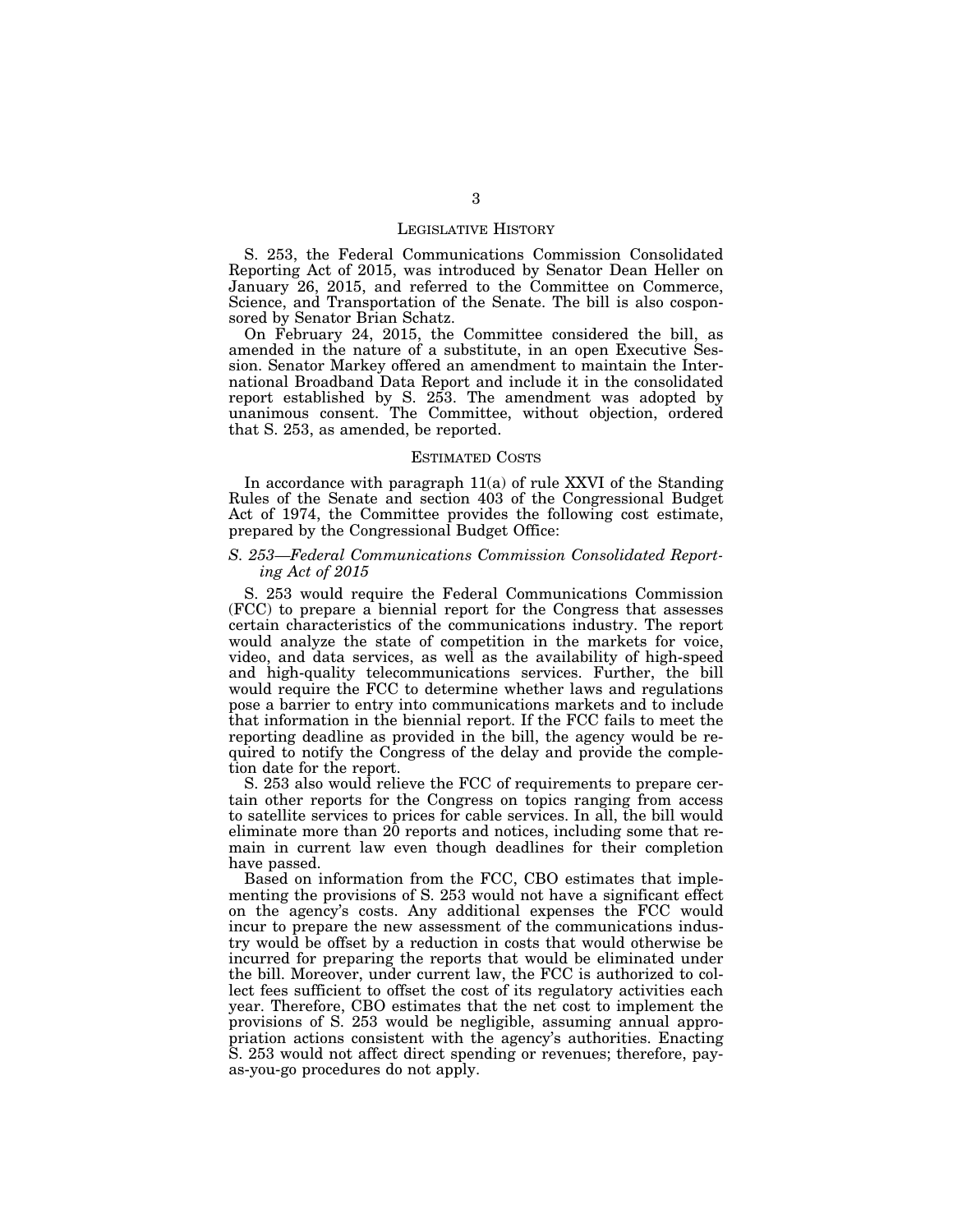S. 253 contains no intergovernmental or private-sector mandates as defined in the Unfunded Mandates Reform Act and would not affect the budgets of state, local, or tribal governments.

On February 23, 2015, CBO transmitted a cost estimate for H.R. 734, the Federal Communications Commission Consolidated Reporting Act of 2015, as ordered reported by the House Committee on Energy and Commerce on February 12, 2015. The two bills are similar, as are the CBO cost estimates.

The CBO staff contact for this estimate is Susan Willie. The estimate was approved by Theresa Gullo, Deputy Assistant Director for Budget Analysis.

### REGULATORY IMPACT

In accordance with paragraph 11(b) of rule XXVI of the Standing Rules of the Senate, the Committee provides the following evaluation of the regulatory impact of the legislation, as reported:

### NUMBER OF PERSONS COVERED

The number of persons covered by S. 253 should be consistent with the current levels of individuals impacted under the provisions of law that are addressed in the bill.

### ECONOMIC IMPACT

S. 253 would not have an adverse impact on the Nation's economy.

### PRIVACY

S. 253 would have no impact on the personal privacy of U.S. citizens.

#### PAPERWORK

S. 253 would not significantly increase paperwork requirements for individuals and businesses.

### CONGRESSIONALLY DIRECTED SPENDING

In compliance with paragraph 4(b) of rule XLIV of the Standing Rules of the Senate, the Committee provides that no provisions contained in the bill, as reported, meet the definition of congressionally directed spending items under the rule.

### SECTION-BY-SECTION ANALYSIS

### *Section 1. Short title.*

Section 1 would provide that the legislation may be cited as the ''Federal Communications Commission Consolidated Reporting Act of 2015''.

### *Section 2. Communications marketplace report.*

Section 2 would amend title I of the Communications Act of 1934 by adding a new section 13.

New section 13(a) would require the FCC to publish and submit to Committee on Commerce, Science, and Transportation of the Senate and Committee on Energy and Commerce of the House of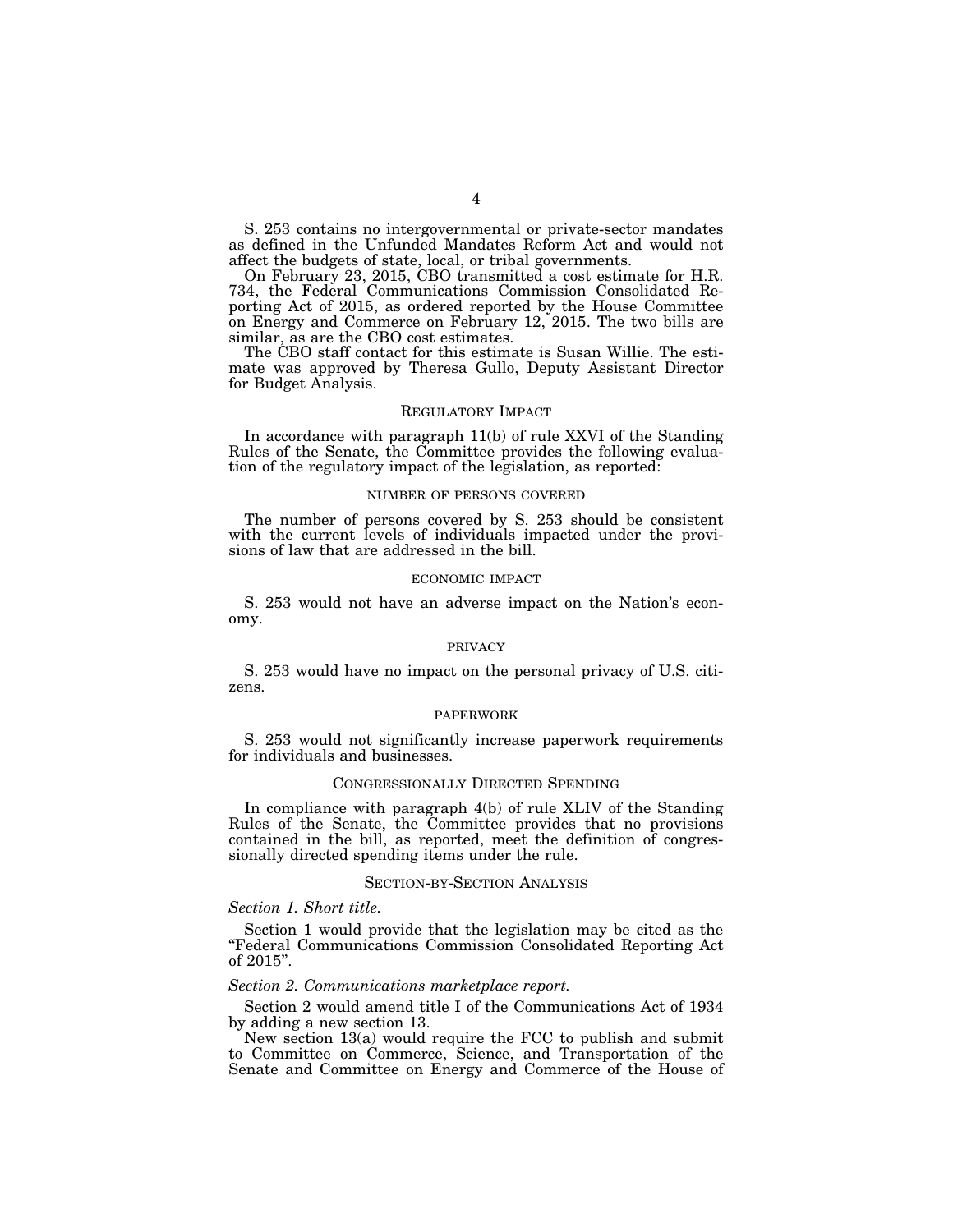Representatives in the last quarter of every even-numbered year a report on the state of the communications marketplace.

New section 13(b) would require the FCC to include in each report: an assessment of the state of competition in the communications marketplace; an assessment of the state of deployment of communications capabilities, regardless of the technology used for such deployment; an assessment of barriers to competitive entry into the communications marketplace or competitive expansion of existing providers of communications services; and, a description of the agenda of the Commission for the next two-year period for addressing the challenges and opportunities identified in the report.

New section 13(c) would provide for an extension of the report deadline if the Senate confirms the Chairman of the FCC during the third or fourth quarter of an even-numbered year. In such an instance, the report may be published and submitted by March 1 of the following odd-numbered year.

New section 13(d) would require, as part of the report, that the FCC consider intermodal, facilities-based, and Internet-based competition in its assessment of competition and to compile a list of geographic areas not served by any provider of advanced telecommunications capability in its assessment of deployment. The new section also would require the FCC to consider market entry barriers for entrepreneurs and other small businesses in its assessments of competition and barriers to competitive entry and expansion.

New section 13(e) would require the Commission to notify, by letter, the Committee on Commerce, Science, and Transportation of the Senate and Committee on Energy and Commerce of the House of Representatives of any delay in the publication of the report. Such notice would be required to be made within seven days following the deadline and every 60 days until publication.

### *Section 3. Consolidation of redundant reports; conforming amendments.*

Section 3(a) would amend the Communications Satellite Act of 1962 to repeal the ORBIT Act Report.

Section 3(b) would amend Public Law 109–34 to repeal the Satellite Competition Report.

Section 3(c) would amend the Broadband Data Improvement Act to require the FCC to include the International Broadband Data Report in the new biennial report established by the underlying bill.

Section 3(d) would amend section 628 of the Communications Act of 1934 to repeal the Status of Competition in the Market for the Delivery of Video Programming Report.

Section 3(e) would amend section 623(k) of the Communications Act of 1934 to require the Commission to include the Report on Cable Industry Prices in the new biennial report established by the underlying bill. While the legislation would reduce the frequency of FCC cable industry price reporting obligations from annual to biennial, the Committee intends that the Commission continue to provide information identified by section 623 (k), separately for each year.

Section 110 of Public Law 113–200, the STELA Reauthorization Act of 2014, amended section 623(k) of the Communications Act of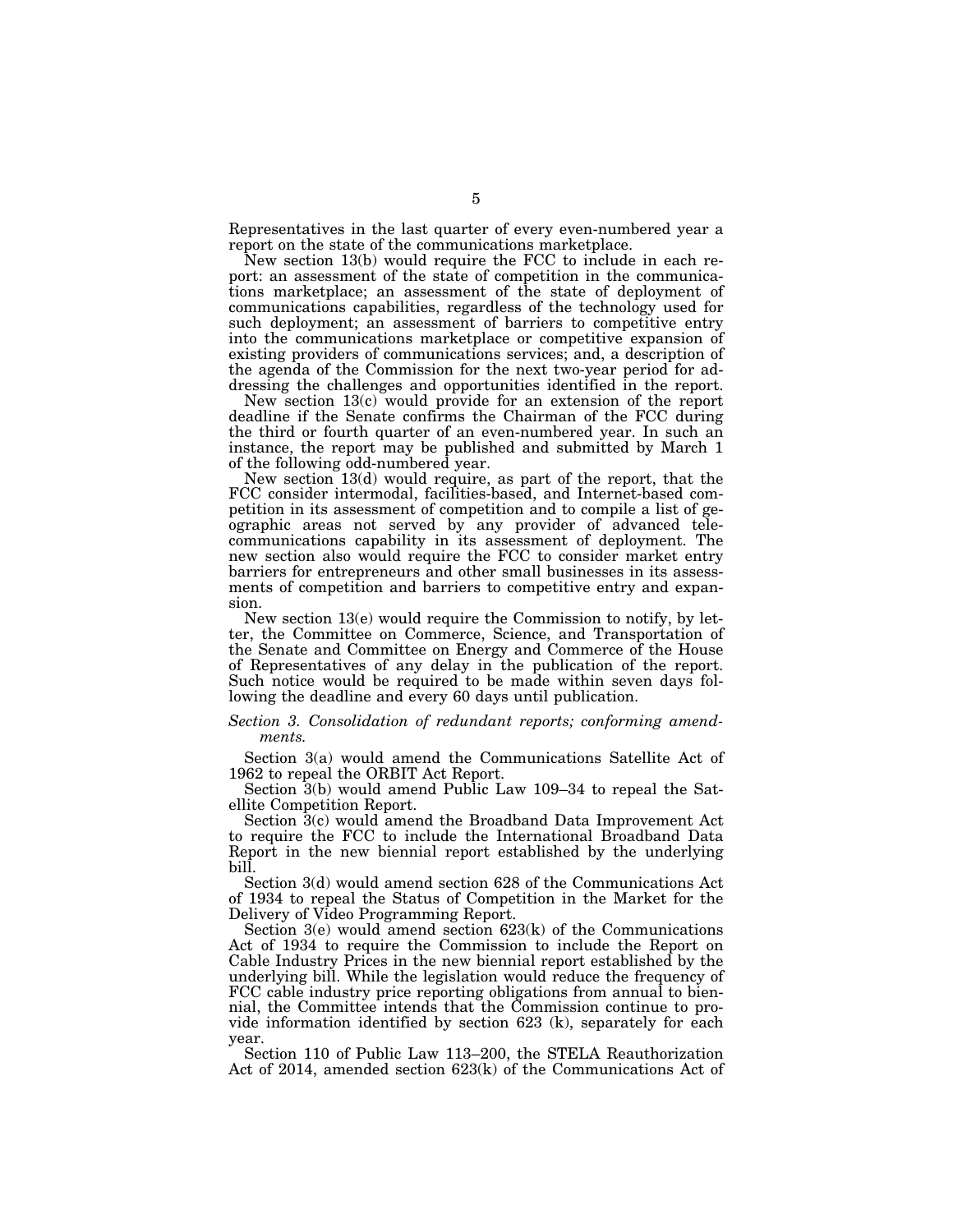1934 to direct the FCC to include in its Report on Cable Industry Prices the aggregate average total amount paid by cable systems in compensation under section 325 of the Communication Act of 1934. The Committee intends that the FCC's reporting under this requirement show how compensation under section 325 has changed or may change over time. The Committee therefore intends that the FCC include compensation under section 325 for as many prior periods as it determines such information is attainable without unnecessary burden.

Section 3(f) would amend section 257 of the Communications Act of 1934 to repeal the Triennial Report Identifying and Eliminating Market Entry Barriers for Entrepreneurs and Other Small Businesses.

Section 3(g) would amend section 332 of the Communications Act of 1934 to repeal the State of Competitive Market Conditions With Respect to Commercial Mobile Radio Services report.

Section 3(h) would amend section 4 of the Communications Act of 1934 to repeal the reference to annual reports terminated by prior legislation.

Section 3(i) would strike from the Communications Act of 1934 outdated or already repealed reports, including the Report on Competition between Wire Telephone and Wire Telegraph Providers, the 1997 Report on Spectrum Auctions, and several reports repealed by the Federal Reports Elimination and Sunset Act of 1995.

### *Section 4. Effect on authority.*

Section 4 would provide that nothing in the underlying legislation be construed to expand or contract the authority of the FCC.

### *Section 5. Other reports.*

Section 5 would provide that nothing in the underlying legislation be construed to prohibit or otherwise prevent the Commission from producing any additional reports otherwise within its authority.

### CHANGES IN EXISTING LAW

In compliance with paragraph 12 of rule XXVI of the Standing Rules of the Senate, changes in existing law made by the bill, as reported, are shown as follows (existing law proposed to be omitted is enclosed in black brackets, new material is printed in italic, existing law in which no change is proposed is shown in roman):

### COMMUNICATIONS SATELLITE ACT OF 1962

### [47 U.S.C. 701 et seq.]

#### **[SEC. 646. REPORTS TO CONGRESS.**

[47 U.S.C. 765e]

ø(a) ANNUAL REPORTS.—The President and the Commission shall report to the Committees on Commerce and International Relations of the House of Representatives and the Committees on Commerce, Science, and Transportation and Foreign Relations of the Senate within 90 calendar days of the enactment of this title, and not less than annually thereafter, on the progress made to achieve the objectives and carry out the purposes and provisions of this title. Such reports shall be made available immediately to the public.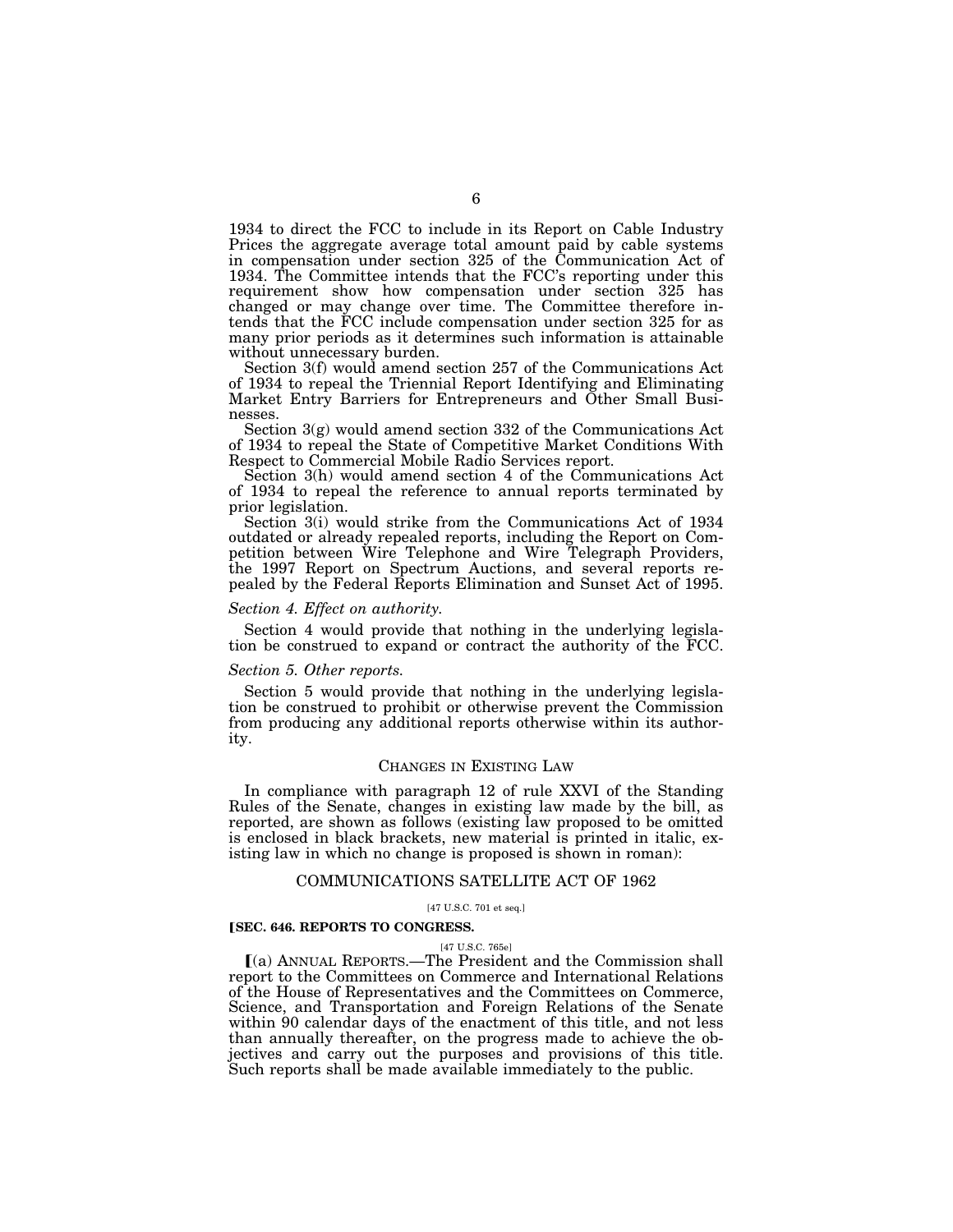ø(b) CONTENTS OF REPORTS.—The reports submitted pursuant to subsection (a) shall include the following:

 $[(1)$  Progress with respect to each objective since the most recent preceding report.

 $(2)$  Views of the Parties with respect to privatization.

 $(3)$  Views of industry and consumers on privatization.

 $(4)$  Impact privatization has had on United States industry, United States jobs, and United States industry's access to the global marketplace.]

## INTERNATIONAL TELECOMMUNICATIONS SATELLITE ORGANIZATION PRIVATIZATION REQUIREMENTS REVISION

#### [Public Law 109—34; 119 Stat. 377]

### **[SEC. 4. SATELLITE SERVICE REPORT.**

#### [47 U.S.C. 703]

ø(a) ANNUAL REPORT.—The Federal Communications Commission shall review competitive market conditions with respect to domestic and international satellite communications services and shall include in an annual report an analysis of those conditions. The Commission shall transmit a copy of the report to the Senate Committee on Commerce, Science, and Transportation and the House of Representatives Committee on Energy and Commerce.

ø(b) CONTENT.—The Commission shall include in the report—

 $[(1)$  an identification of the number and market share of competitors in domestic and international satellite markets;

 $\Gamma(2)$  an analysis of whether there is effective competition in the market for domestic and international satellite services; and

 $(3)$  a list of any foreign nations in which legal or regulatory practices restrict access to the market for satellite services in such nation in a manner that undermines competition or favors a particular competitor or set of competitors.

### BROADBAND DATA IMPROVEMENT ACT

#### [47 U.S.C. 1301 et seq.]

## **SEC. 103. IMPROVING FEDERAL DATA ON BROADBAND.**

[47 U.S.C. 1303]

(a) [Omitted]

(b) INTERNATIONAL COMPARISON.—

 $(1)$  In GENERAL.—As part of [the assessment and report required by section 706 of the Telecommunications Act of 1996 (47 U.S.C. 157 note), the Federal Communications Commission] its report under section 13 of the Communications Act of *1934, the Federal Communications Commission* shall include information comparing the extent of broadband service capability (including data transmission speeds and price for broadband service capability) in a total of 75 communities in at least 25 countries abroad for each of the data rate benchmarks for broadband service utilized by the Commission to reflect different speed tiers.

(2) CONTENTS.—The Commission shall choose communities for the comparison under this subsection in a manner that will offer, to the extent possible, communities of a population size,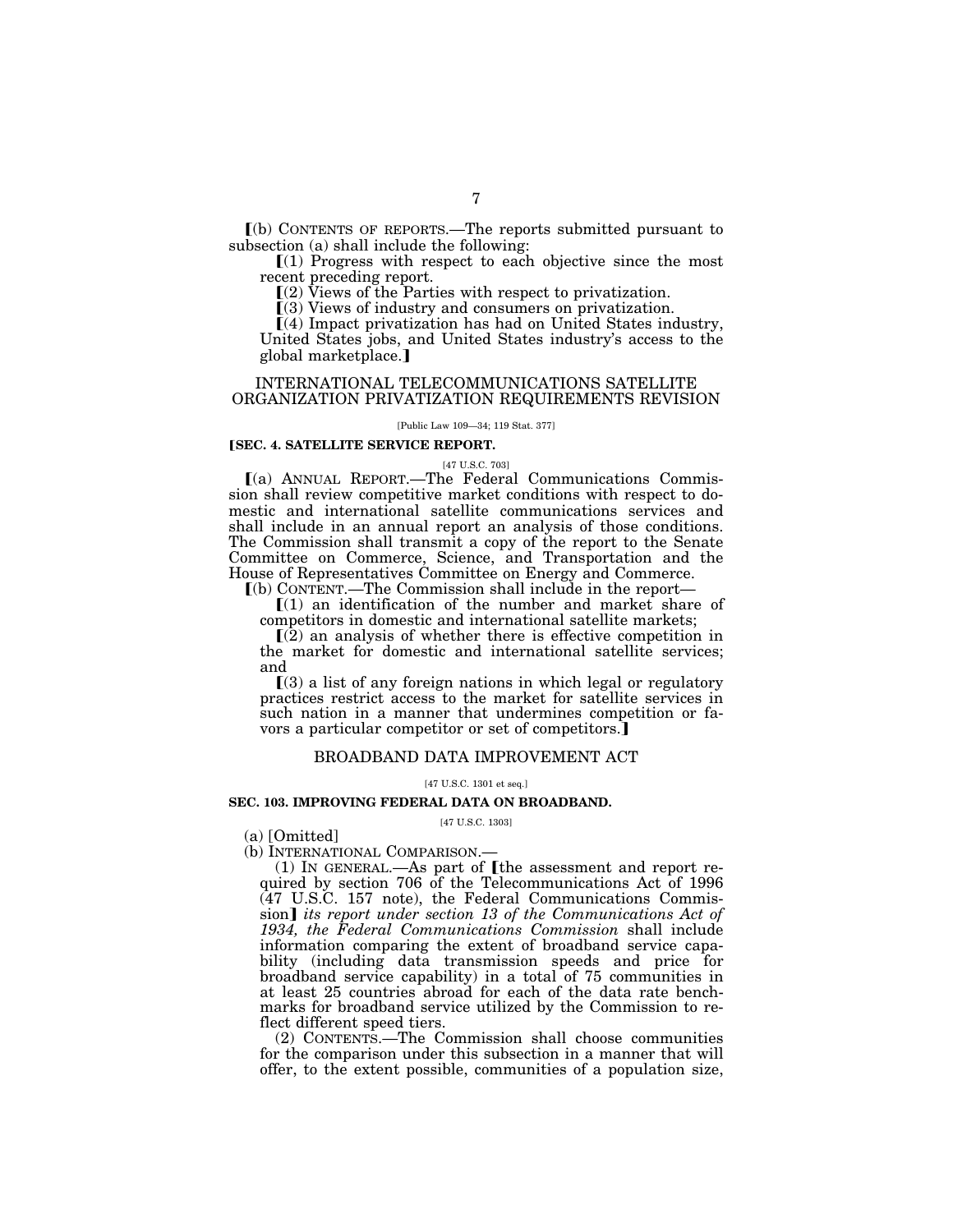population density, topography, and demographic profile that are comparable to the population size, population density, topography, and demographic profile of various communities within the United States. The Commission shall include in the comparison under this subsection—

(A) a geographically diverse selection of countries; and

(B) communities including the capital cities of such countries.

(3) SIMILARITIES AND DIFFERENCES.—The Commission shall identify relevant similarities and differences in each community, including their market structures, the number of competitors, the number of facilities-based providers, the types of technologies deployed by such providers, the applications and services those technologies enable, the regulatory model under which broadband service capability is provided, the types of applications and services used, business and residential use of such services, and other media available to consumers.

\* \* \* \* \* \* \*

### COMMUNICATIONS ACT OF 1934

### [47 U.S.C. 151 et seq.]

### **SEC. 4. FEDERAL COMMUNICATIONS COMMISSION.**

#### [47 U.S.C. 154]

(a) NUMBER OF COMMISSIONERS; APPOINTMENT.—The Federal Communications Commission (in this Act referred to as the ''Commission'') shall be composed of five commissioners appointed by the President, by and with the advice and consent of the Senate, one of whom the President shall designate as chairman.

(b) QUALIFICATIONS.— (1) Each member of the Commission shall be a citizen of the United States.

(2)(A) No member of the Commission or person employed by the Commission shall—

(i) be financially interested in any company or other entity engaged in the manufacture or sale of telecommunications equipment which is subject to regulation by the Commission;

(ii) be financially interested in any company or other entity engaged in the business of communication by wire or radio or in the use of the electromagnetic spectrum;

(iii) by financially interested in any company or other entity which controls any company or other entity specified in clause (i) or clause (ii), or which derives a significant portion of its total income from ownership of stocks, bonds, or other securities of any such company or other entity; or

(iv) be employed by, hold any official relation to, or own any stocks, bonds, or other securities of, any person significantly regulated by the Commission under this Act;

except that the prohibitions established in this subparagraph shall apply only to financial interests in any company or other entity which has a significant interest in communications,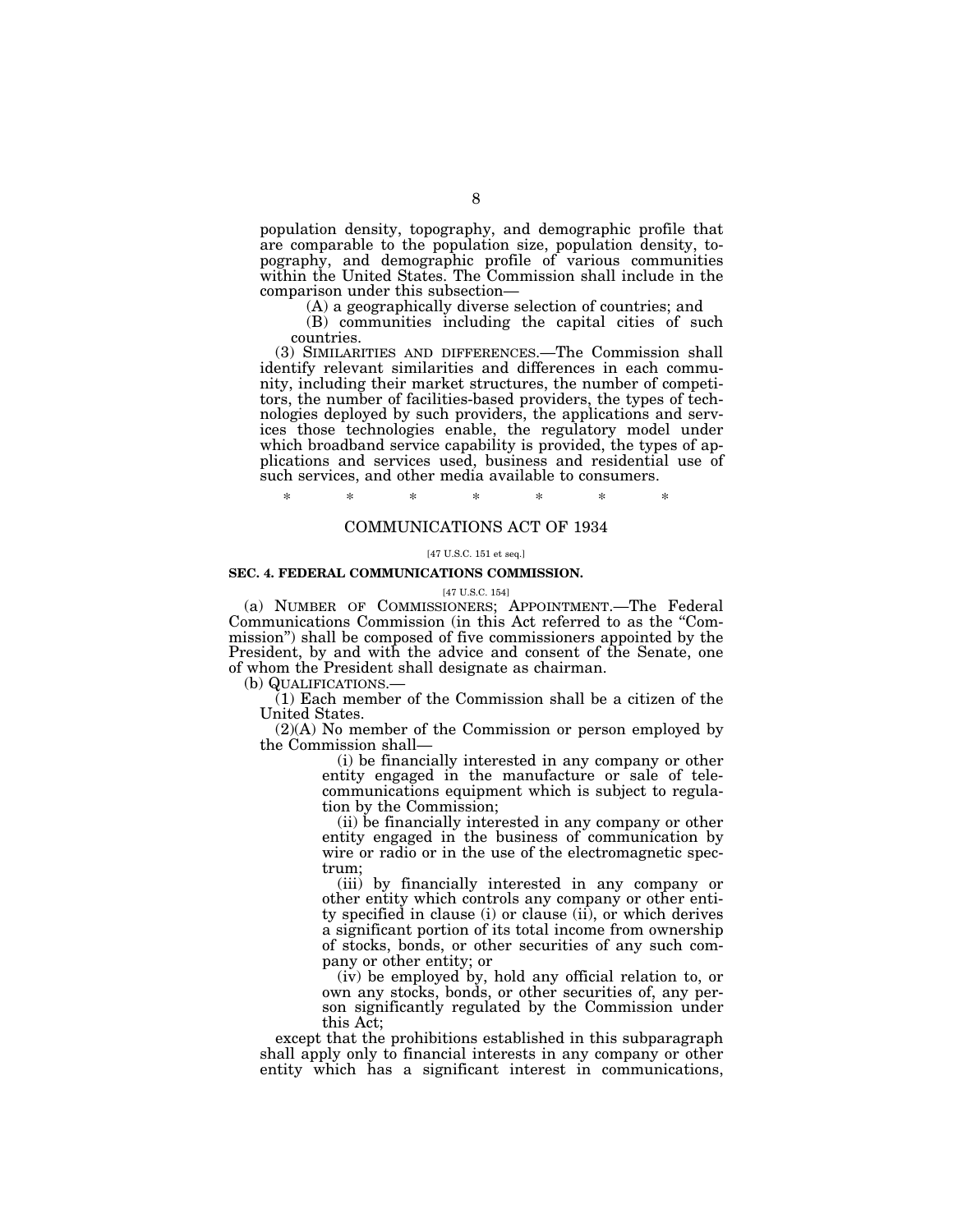manufacturing, or sales activities which are subject to regulation by the Commission.

(B)(i) The Commission shall have authority to waive, from time to time, the application of the prohibitions established in subparagraph  $(A)$  to persons employed by the Commission if the Commission determines that the financial interests of a person which are involved in a particular case are minimal, except that such waiver authority shall be subject to the provisions of section 208 of title 18, United States Code. The waiver authority established in this subparagraph shall not apply with respect to members of the Commission.

(ii) In any case in which the Commission exercises the waiver authority established in this subparagraph, the Commission shall publish notice of such action in the Federal Register [and shall furnish notice of such action to the appropriate committees of each House of the Congress. Each such notice shall include information regarding the identity of the person receiving the waiver, the position held by such person, and the nature of the financial interests which are the subject of the waiver].

 $(3)$  The Commission, in determining whether a company or other entity has a significant interest in communications, manufacturing, or sales activities which are subject to regulation by the Commission, shall consider (without excluding other relevant factors)—

(A) the revenues, investments, profits, and managerial efforts directed to the related communications, manufacturing, or sales activities of the company or other entity involved, as compared to the other aspects of the business of such company or other entity;

(B) the extent to which the Commission regulates and oversees the activities of such company or other entity;

(C) the degree to which the economic interests of such company or other entity may be affected by any action of the Commission; and

(D) the perceptions held by the public regarding the business activities of such company or other entity.

(4) Members of the Commission shall not engage in any other business, vocation, profession, or employment while serving as such members.

(5) The maximum number of commissioners who may be members of the same political party shall be a number equal to the least number of commissioners which constitute a majority of the full membership of the Commission.

\* \* \* \* \* \* \*

(g) EXPENDITURES.— (1) The Commission may make such expenditures (including expenditures for rent and personal services at the seat of government and elsewhere, for office supplies, law books, periodicals, and books of reference, for printing and binding, for land for use as sites for radio monitoring stations and related facilities, including living quarters where necessary in remote areas, for the construction of such stations and facilities, and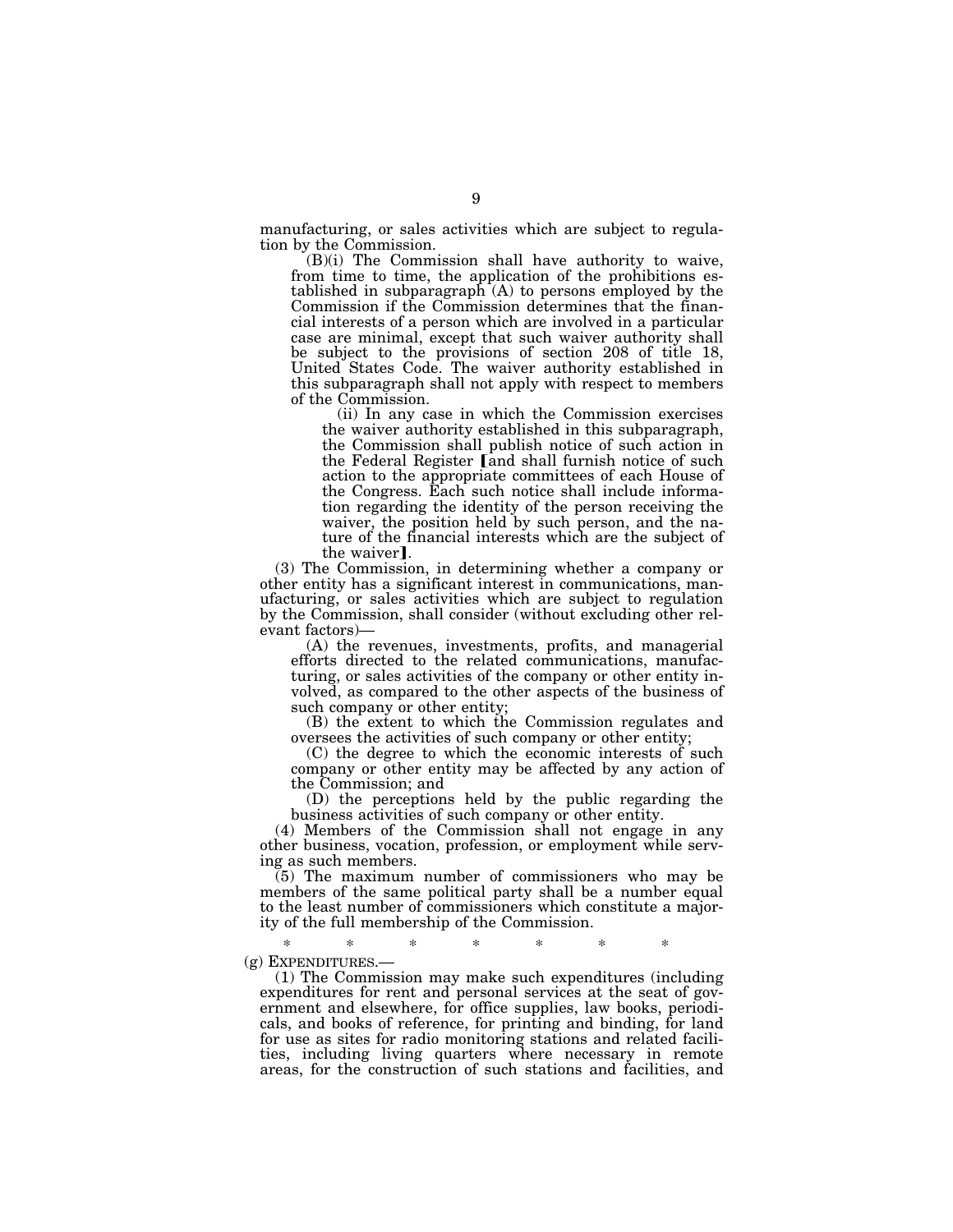for the improvement, furnishing, equipping, and repairing of such stations and facilities and of laboratories and other related facilities (including construction of minor subsidiary buildings and structures not exceeding \$25,000 in any one instance) used in connection with technical research activities, as may be necessary for the execution of the functions vested in the Commission and as may be appropriated for by the Congress in accordance with the authorizations of appropriations established in section 6. All expenditures of the Commission, including all necessary expenses for transportation incurred by the commissioners or by their employees, under their orders, in making any investigation or upon any official business in any other places than in the city of Washington, shall be allowed and paid on the presentation of itemized vouchers therefor approved by the chairman of the Commission or by such other member or officer thereof as may be designated by the Commission for that purpose.

 $[(2)(A)$  If-

 $(i)$  the necessary expenses specified in the last sentence of paragraph (1) have been incurred for the purpose of enabling commissioners or employees of the Commission to attend and participate in any convention, conference, or meeting;

 $\lbrack$  (ii) such attendance and participation are in furtherance of the functions of the Commission; and

ø(iii) such attendance and participation are requested by the person sponsoring such convention, conference, or meeting; then the Commission shall have authority to accept direct reimbursement from such sponsor for such necessary expenses.

ø(B) The total amount of unreimbursed expenditures made by the Commission for travel for any fiscal year, together with the total amount of reimbursements which the Commission accepts under subparagraph (A) for such fiscal year, shall not exceed the level of travel expenses appropriated to the Commission for such fiscal year.

 $(C)$  The Commission shall submit to the appropriate committees of the Congress, and publish in the Federal Register, quarterly reports specifying reimbursements which the Commission has accepted under this paragraph.

ø(D) The provisions of this paragraph shall cease to have any force or effect at the end of fiscal year 1994.

 $f(E)$  Funds which are received by the Commission as reimbursements under the provisions of this paragraph after the close of a fiscal year shall remain available for obligations.

 $(3)$   $(2)$ 

(A) Notwithstanding any other provision of law, in furtherance of its functions the Commission is authorized to accept, hold, administer, and use unconditional gifts, donations, and bequests of real, personal, and other property (including voluntary and uncompensated services, as authorized by section 3109 of title 5, United States Code).

(B) The Commission, for purposes of providing radio club and military-recreational call signs, may utilize the vol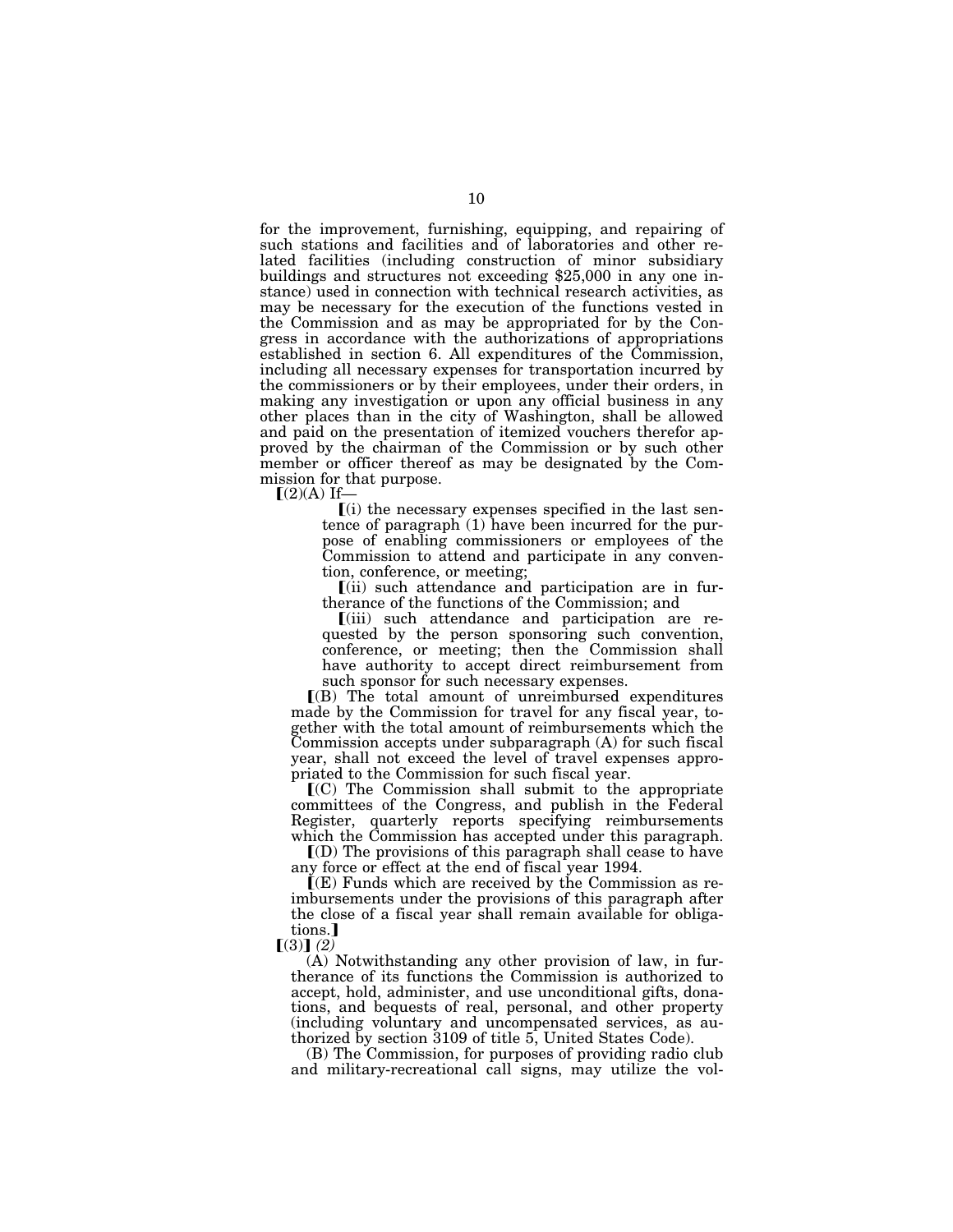untary, uncompensated, and unreimbursed services of amateur radio organizations authorized by the Commission that have tax-exempt status under section  $501(c)(3)$  of the Internal Revenue Code of 1986.

(C) For the purpose of Federal law on income taxes, estate taxes, and gift taxes, property or services accepted under the authority of subparagraph (A) shall be deemed to be a gift, bequest, or devise to the United States.

(D) The Commission shall promulgate regulations to carry out the provisions of this paragraph. Such regulations shall include provisions to preclude the acceptance of any gift, bequest, or donation that would create a conflict of interest or the appearance of a conflict of interest.

\* \* \* \* \* \* \* ø(k) ANNUAL REPORTS TO CONGRESS.—The Commission shall make an annual report to Congress, copies of which shall be distributed as are other reports transmitted to Congress. Such reports shall contain—

 $\Gamma(1)$  such information and data collected by the Commission as may be considered of value in the determination of questions connected with the regulation of interstate and foreign wire and radio communication and radio transmission of energy;

 $(2)$  such information and data concerning the functioning of the Commission as will be of value to Congress in appraising the amount and character of the work and accomplishments of the Commission and the adequacy of its staff and equipment;

 $(3)$  an itemized statement of all funds expended during the proceeding year by the Commission, of the sources of such funds, and of the authority in this Act or elsewhere under which such expenditures were made; and

 $[(4)$  specific recommendations to Congress as to additional legislation which the Commission deems necessary or desirable, including all legislative proposals submitted for approval to the Director of the Office of Management and Budget.]

 $[1]$   $(k)$  RECORD OF REPORTS.—All reports of investigations made by the Commission shall be entered of record, and a copy thereof shall be furnished to the party who may have complained, and to any common carrier or licensee that may have been complained of.

 $(m)$  *(l)* PUBLICATION OF REPORTS; ADMISSIBILITY AS EVI-DENCE.—The Commission shall provide for the publication of its reports and decisions in such form and manner as may be best adapted for public information and use, and such authorized publications shall be competent evidence of the reports and decisions of the Commission therein contained in all courts of the United States and of the several States without any further proof or authentication thereof.

[(n)] (*m*) COMPENSATION OF APPOINTEES.—Rates of compensation of persons appointed under this section shall be subject to the reduction applicable to officers and employees of the Federal Government generally.

 $\lceil (0) \rceil$  *(n)* USE OF COMMUNICATIONS IN SAFETY OF LIFE AND PROP-<br>ERTY.—For the purpose of obtaining maximum effectiveness from the use of radio and wire communications in connection with safety of life and property, the Commission shall investigate and study all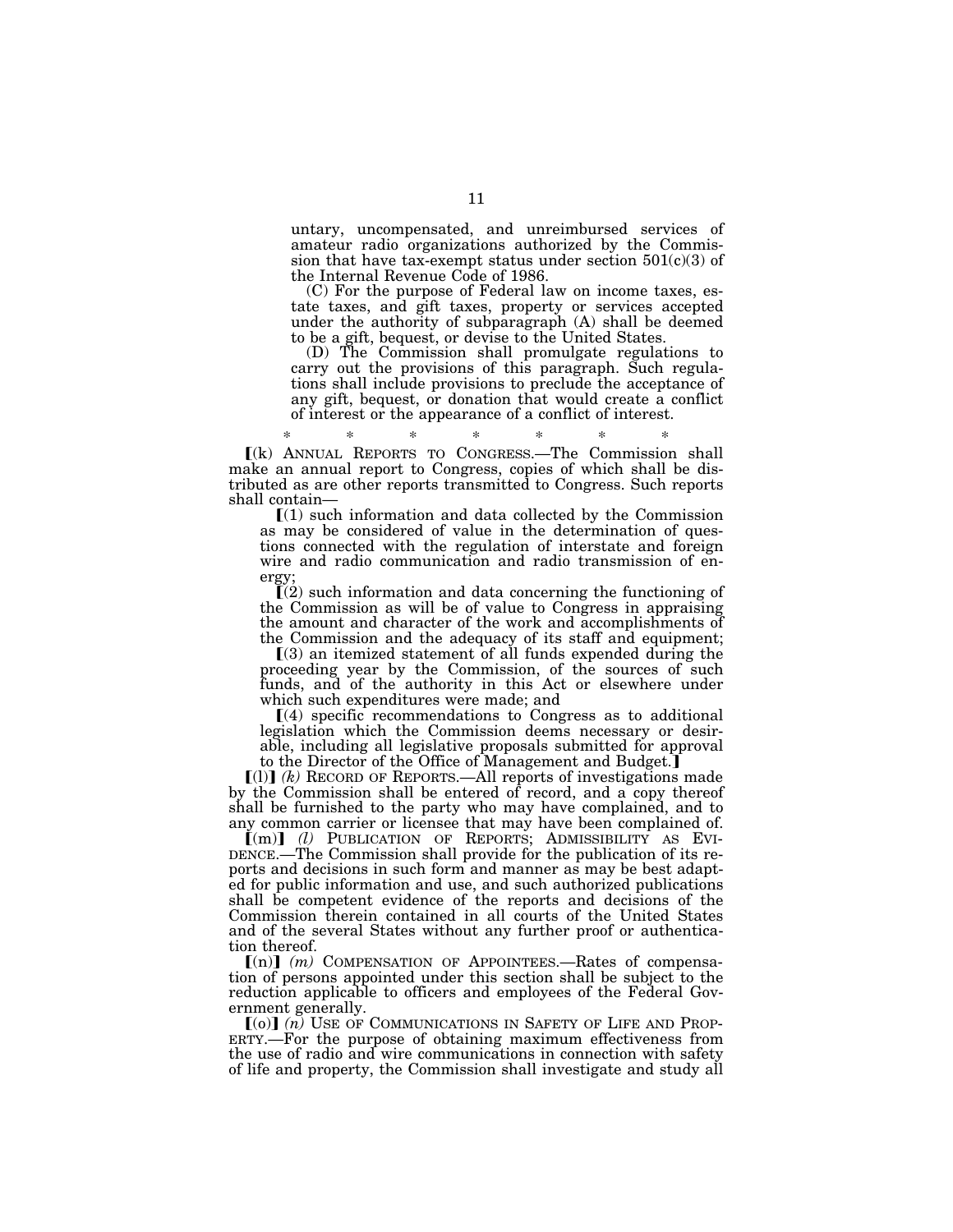phases of the problem and the best methods of obtaining the cooperation and coordination of these systems.

### **SEC. 9. REGULATORY FEES.**

#### [47 U.S.C. 159]

\* \* \* \* \* \* \* (i) ACCOUNTING SYSTEM.— The Commission shall develop accounting systems necessary to making the adjustments authorized by subsection  $(b)(3)$ . In the Commission's annual report, the Commission shall prepare an analysis of its progress in developing such systems and *The Commission* shall afford interested persons the opportunity to submit comments concerning the allocation of the costs of performing the functions described in subsection (a) among the services in the Schedule.

### *SEC. 13. COMMUNICATIONS MARKETPLACE REPORT.*

*(a) IN GENERAL.—In the last quarter of every even-numbered year, the Commission shall publish on its website and submit to the Committee on Energy and Commerce of the House of Representatives and the Committee on Commerce, Science, and Transportation of the Senate a report on the state of the communications marketplace.* 

*(b) CONTENTS.—Each report required under subsection (a) shall—* 

*(1) assess the state of competition in the communications marketplace, including competition to deliver voice, video, audio, and data services among providers of telecommunications, providers of commercial mobile service (as defined in section 332), multichannel video programming distributors (as defined in section 602), broadcast stations, providers of satellite communications, Internet service providers, and other providers of communications services;* 

*(2) assess the state of deployment of communications capabilities, including advanced telecommunications capability (as defined in section 706 of the Telecommunications Act of 1996 (47 U.S.C. 1302)), regardless of the technology used for such deployment;* 

*(3) assess whether laws, regulations, regulatory practices, or demonstrated marketplace practices pose a barrier to competitive entry into the communications marketplace or to the competitive expansion of existing providers of communications services; and* 

*(4) describe the agenda of the Commission for the next 2 year period for addressing the challenges and opportunities in the communications marketplace that were identified through the assessments under paragraphs (1) through (3).* 

*(c) EXTENSION.—If the Senate confirms the Chairman of the Commission during the third or fourth quarter of an even-numbered year, the report required under subsection (a) may be published on the website of the Commission and submitted to the Committee on Energy and Commerce of the House of Representatives and the Committee on Commerce, Science, and Transportation of the Senate by March 1 of the following odd-numbered year.* 

*(d) SPECIAL REQUIREMENTS.—* 

*(1) ASSESSING COMPETITION.—In assessing the state of competition under subsection (b)(1), the Commission shall consider*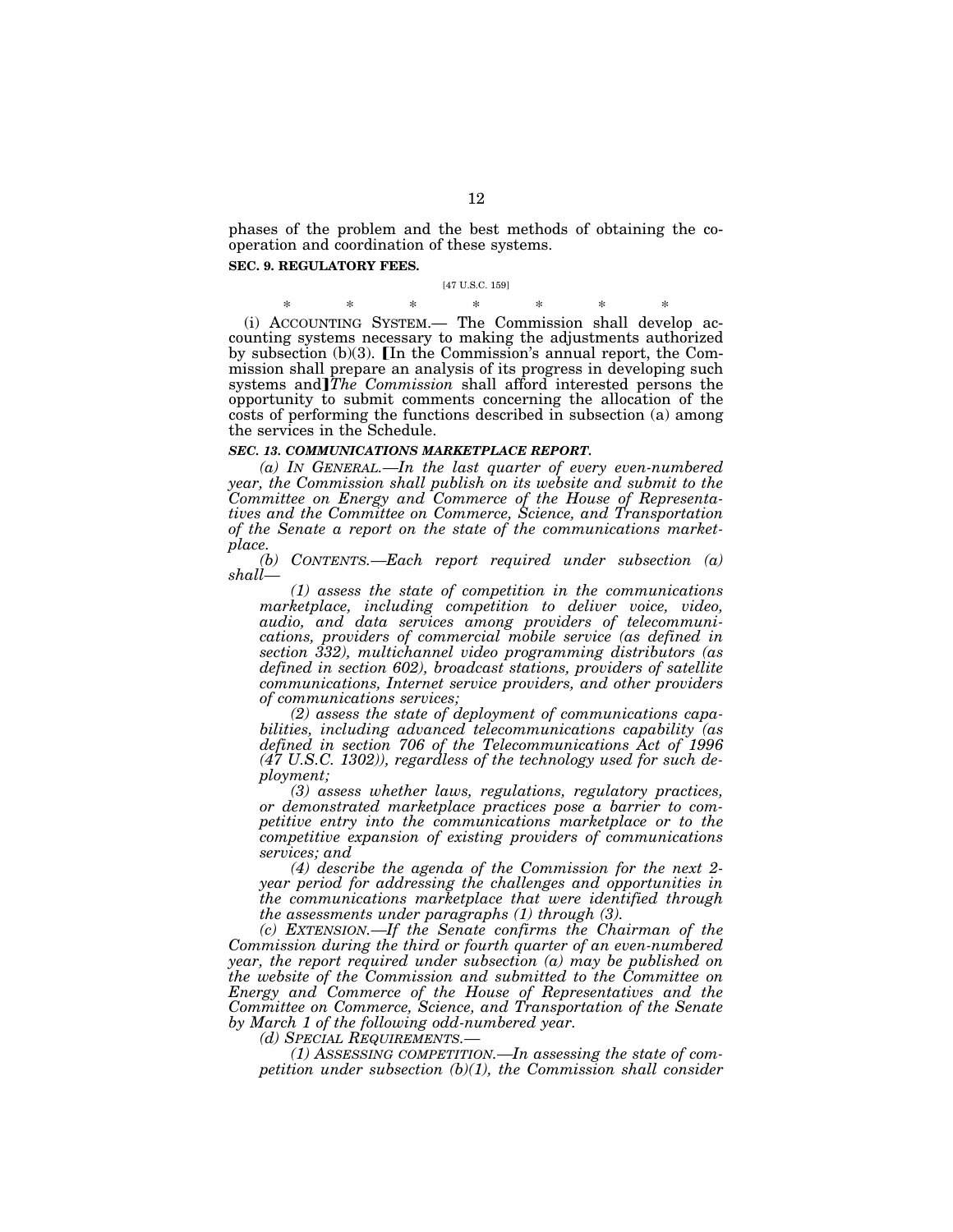*all forms of competition, including the effect of intermodal competition, facilities-based competition, and competition from new and emergent communications services, including the provision of content and communications using the Internet.* 

*(2) ASSESSING DEPLOYMENT.—In assessing the state of deployment under subsection (b)(2), the Commission shall include a list of geographical areas that are not served by any provider of advanced telecommunications capability.* 

*(3) INTERNATIONAL COMPARISONS AND DEMOGRAPHIC INFOR- MATION.—The Commission may use readily available data to draw appropriate comparisons between the United States communications marketplace and the international communications marketplace and to correlate its assessments with demographic information.* 

*(4) CONSIDERING SMALL BUSINESSES.—In assessing the state of competition under subsection (b)(1) and barriers under subsection (b)(3), the Commission shall consider market entry barriers for entrepreneurs and other small businesses in the communications marketplace in accordance with the national policy under section 257(b).* 

*(e) NOTIFICATION OF DELAY IN REPORT.—If the Commission fails to publish a report by the applicable deadline under subsection (a) or (c), the Commission shall, not later than 7 days after the deadline and every 60 days thereafter until the publication of the report—* 

*(1) provide notification of the delay by letter to the chairperson and ranking member of—* 

*(A) the Committee on Energy and Commerce of the House of Representatives; and* 

*(B) the Committee on Commerce, Science, and Transportation of the Senate;* 

*(2) indicate in the letter the date on which the Commission anticipates the report will be published; and* 

*(3) publish the letter on the website of the Commission.* 

### **SEC. 215. EXAMINATION OF TRANSACTIONS RELATING TO FUR-NISHING OF SERVICES, EQUIPMENT, ETC.; REPORTS TO CONGRESS.**

[47 U.S.C. 215]

(a) ACCESS TO RECORDS AND DOCUMENTS.—The Commission shall examine into transactions entered into by any common carrier which relate to the furnishing of equipment, supplies, research, services, finances, credit, or personnel to such carrier and/or which may affect the charges made or to be made and/or the services rendered or to be rendered by such carrier, in wire or radio communication subject to this Act, and shall report to the Congress whether any such transactions have affected or are likely to affect adversely the ability of the carrier to render adequate service to the public, or may result in any undue or unreasonable increase in charges or in the maintenance of undue or unreasonable charges for such service; and in order to fully examine into such transactions the Commission shall have access to and the right of inspection and examination of all accounts, records, and memoranda, including all documents, papers, and correspondence now or hereafter existing, of persons furnishing such equipment, supplies, research, services, finances, credit, or personnel. The Commission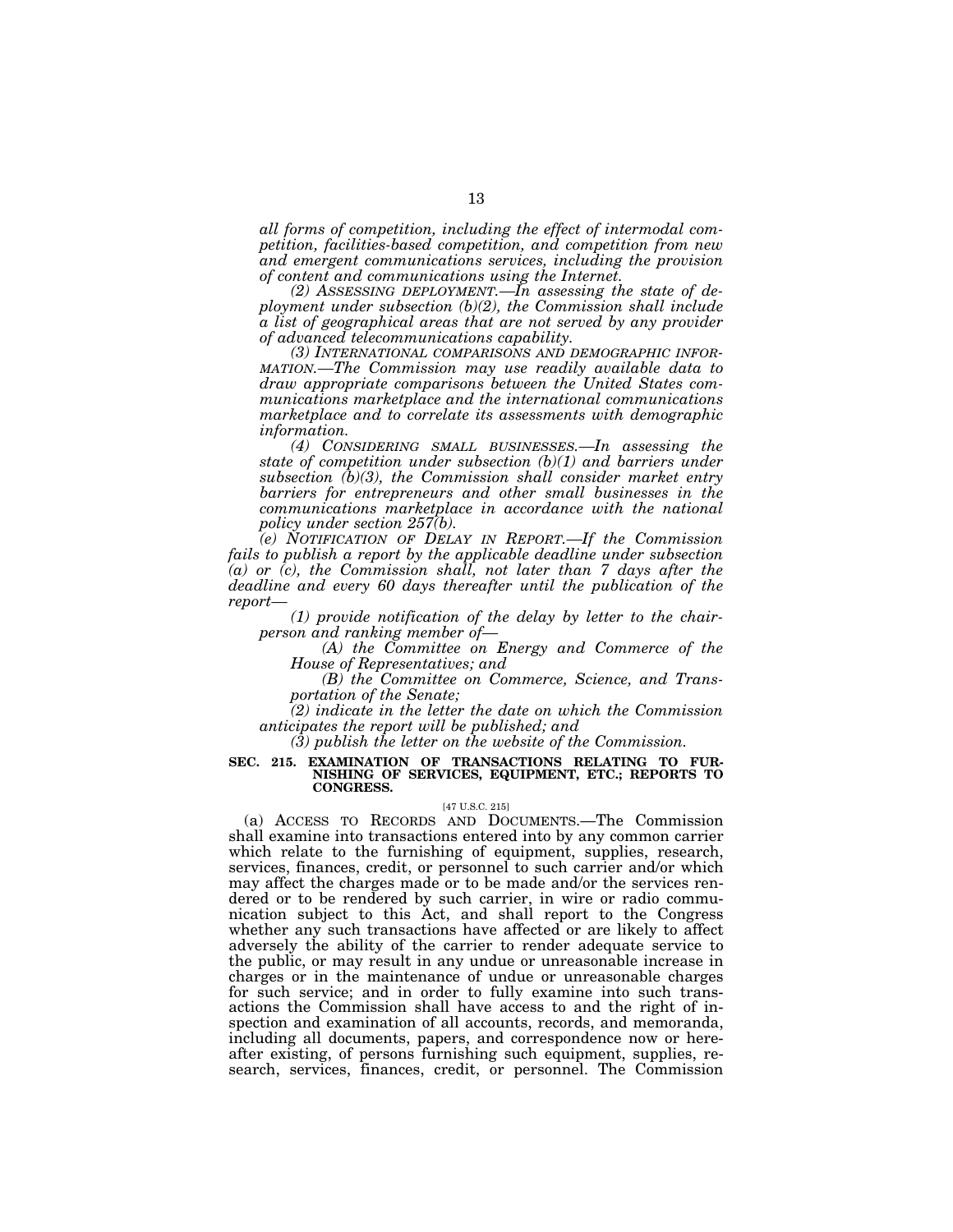shall include in its report its recommendations for necessary legislation in connection with such transactions, and shall report specifically whether in its opinion legislation should be enacted (1) authorizing the Commission to declare any such transactions void or to permit such transactions to be carried out subject to such modification of their terms and conditions as the Commission shall deem desirable in the public interest; and/or (2) subjecting such transactions to the approval of the Commission where the person furnishing or seeking to furnish the equipment, supplies, research, services, finances, credit, or personnel is a person directly or indirectly controlling or controlled by, or under direct or indirect common control with, such carrier; and/or (3) authorizing the Commission to require that all or any transactions of carriers involving the furnishing of equipment, supplies, research, services, finances, credit, or personnel to such carrier be upon competitive bids on such terms and conditions and subject to such regulations as it shall prescribe as necessary in the public interest.

ø(b) WIRE TELEPHONE AND TELEGRAPH SERVICES.—The Commission shall investigate the methods by which and the extent to which wire telephone companies are furnishing wire telegraph service and wire telegraph companies are furnishing wire telephone service, and shall report its findings to Congress, together with its recommendations as to whether additional legislation on this subject is desirable.

**[(c)]** (b) EXCLUSIVE DEALING CONTRACTS.—The Commission shall examine all contracts of common carriers subject to this Act which prevent the other party thereto from dealing with another common carrier subject to this Act, and shall report its findings to Congress, together with its recommendations as to whether additional legislation on this subject is desirable.

## **SEC. 227. RESTRICTIONS ON USE OF TELEPHONE EQUIPMENT.**

### [47 U.S.C. 227]

\* \* \* \* \* \* \* (e) PROHIBITION ON PROVISION OF INACCURATE CALLER IDENTI-FICATION INFORMATION.—

(1) IN GENERAL.—It shall be unlawful for any person within the United States, in connection with any telecommunications service or IP-enabled voice service, to cause any caller identification service to knowingly transmit misleading or inaccurate caller identification information with the intent to defraud, cause harm, or wrongfully obtain anything of value, unless such transmission is exempted pursuant to paragraph  $(3)(B)$ .

(2) PROTECTION FOR BLOCKING CALLER IDENTIFICATION INFOR-MATION.—Nothing in this subsection may be construed to prevent or restrict any person from blocking the capability of any caller identification service to transmit caller identification information.

(3) REGULATIONS.—

(A) IN GENERAL.—Not later than 6 months after the date of enactment of the Truth in Caller ID Act of 2009, the Commission shall prescribe regulations to implement this subsection.

(B) CONTENT OF REGULATIONS.—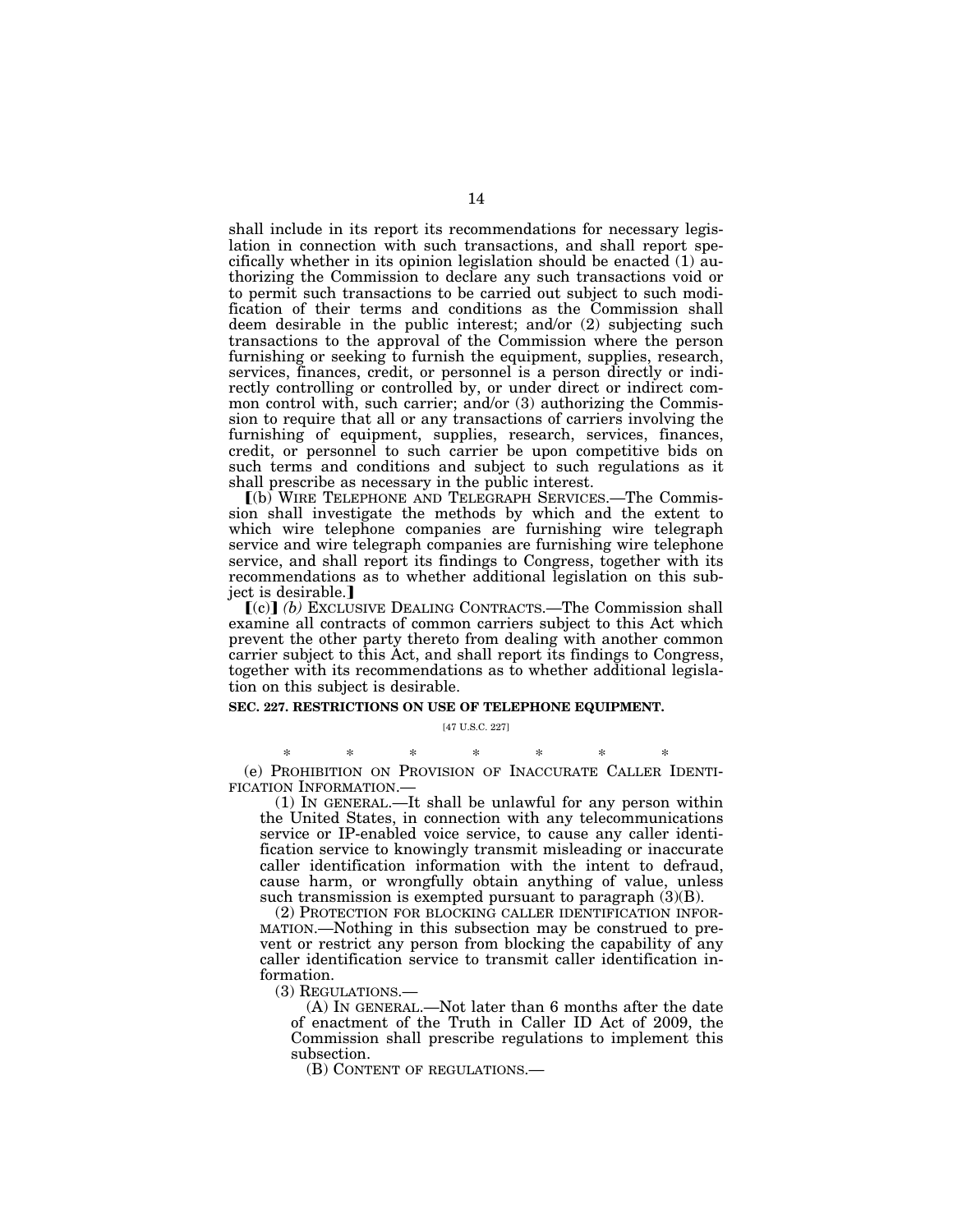(i) IN GENERAL.—The regulations required under subparagraph (A) shall include such exemptions from the prohibition under paragraph (1) as the Commission determines is appropriate.

(ii) SPECIFIC EXEMPTION FOR LAW ENFORCEMENT AGENCIES OR COURT ORDERS.—The regulations required under subparagraph (A) shall exempt from the prohibition under paragraph (1) transmissions in connection with—

(I) any authorized activity of a law enforcement agency; or

(II) a court order that specifically authorizes the use of caller identification manipulation.

 $(4)$  REPORT.—Not later than 6 months after the enactment of the Truth in Caller ID Act of 2009, the Commission shall report to Congress whether additional legislation is necessary to prohibit the provision of inaccurate caller identification information in technologies that are successor or replacement technologies to telecommunications service or IP-enabled voice service.]<br> $\lceil (5) \rceil$  (4) PENALTIES.-

(A) CIVIL FORFEITURE.—<br>(i) IN GENERAL.—Any person that is determined by the Commission, in accordance with paragraphs (3) and (4) of section 503(b), to have violated this subsection shall be liable to the United States for a forfeiture penalty. A forfeiture penalty under this paragraph shall be in addition to any other penalty provided for by this Act. The amount of the forfeiture penalty determined under this paragraph shall not exceed \$10,000 for each violation, or 3 times that amount for each day of a continuing violation, except that the amount assessed for any continuing violation shall not exceed a total of \$1,000,000 for any single act or failure to act.

(ii) RECOVERY.—Any forfeiture penalty determined under clause (i) shall be recoverable pursuant to section 504(a).

(iii) PROCEDURE.—No forfeiture liability shall be determined under clause (i) against any person unless such person receives the notice required by section  $503(b)(3)$  or section  $503(b)(4)$ .

(iv) 2-YEAR STATUTE OF LIMITATIONS.—No forfeiture penalty shall be determined or imposed against any person under clause (i) if the violation charged occurred more than 2 years prior to the date of issuance of the required notice or notice or apparent liability.

(B) CRIMINAL FINE.—Any person who willfully and knowingly violates this subsection shall upon conviction thereof be fined not more than \$10,000 for each violation, or 3 times that amount for each day of a continuing violation, in lieu of the fine provided by section 501 for such a violation. This subparagraph does not supersede the provisions of section 501 relating to imprisonment or the imposition of a penalty of both fine and imprisonment.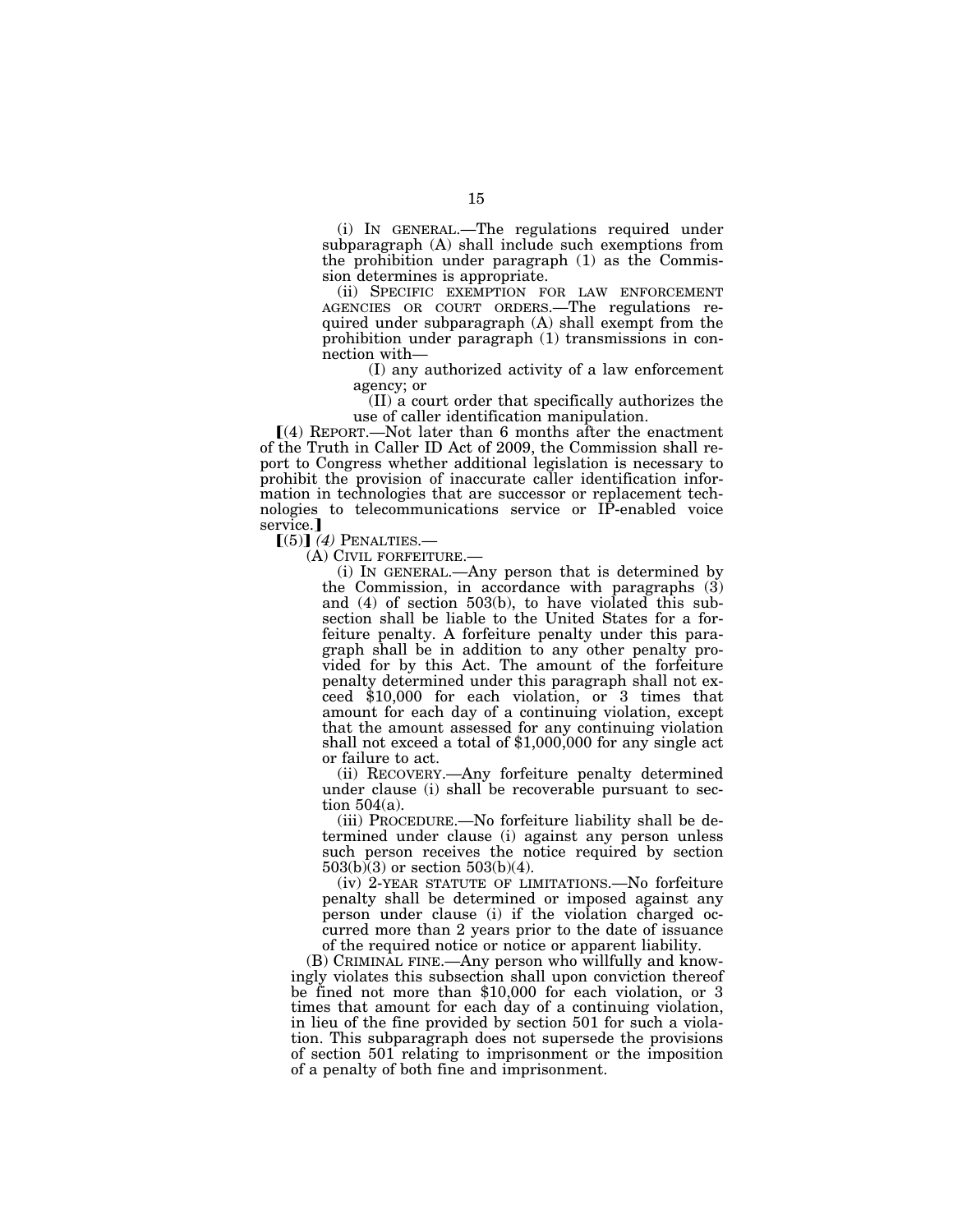[(6)] (5) ENFORCEMENT BY STATES.—<br>(A) IN GENERAL.—The chief legal officer of a State, or any other State officer authorized by law to bring actions on behalf of the residents of a State, may bring a civil action, as parens patriae, on behalf of the residents of that State in an appropriate district court of the United States to enforce this subsection or to impose the civil penalties for violation of this subsection, whenever the chief legal officer or other State officer has reason to believe that the interests of the residents of the State have been or are being threatened or adversely affected by a violation of this subsection or a regulation under this subsection.

(B) NOTICE.—The chief legal officer or other State officer shall serve written notice on the Commission of any civil action under subparagraph (A) prior to initiating such civil action. The notice shall include a copy of the complaint to be filed to initiate such civil action, except that if it is not feasible for the State to provide such prior notice, the State shall provide such notice immediately upon instituting such civil action.

(C) AUTHORITY TO INTERVENE.—Upon receiving the notice required by subparagraph (B), the Commission shall have the right—

(i) to intervene in the action;

(ii) upon so intervening, to be heard on all matters arising therein; and

(iii) to file petitions for appeal.

(D) CONSTRUCTION.—For purposes of bringing any civil action under subparagraph (A), nothing in this paragraph shall prevent the chief legal officer or other State officer from exercising the powers conferred on that officer by the laws of such State to conduct investigations or to administer oaths or affirmations or to compel the attendance of witnesses or the production of documentary and other evidence.

(E) VENUE; SERVICE OR PROCESS.— (i) VENUE.—An action brought under subparagraph (A) shall be brought in a district court of the United States that meets applicable requirements relating to venue under section 1391 of title 28, United States Code.

(ii) SERVICE OF PROCESS.—In an action brought under subparagraph (A)—

(I) process may be served without regard to the territorial limits of the district or of the State in which the action is instituted; and

(II) a person who participated in an alleged violation that is being litigated in the civil action may be joined in the civil action without regard to the residence of the person.

 $[(7)]$   $(6)$  EFFECT ON OTHER LAWS.—This subsection does not prohibit any lawfully authorized investigative, protective, or intelligence activity of a law enforcement agency of the United States, a State, or a political subdivision of a State, or of an intelligence agency of the United States.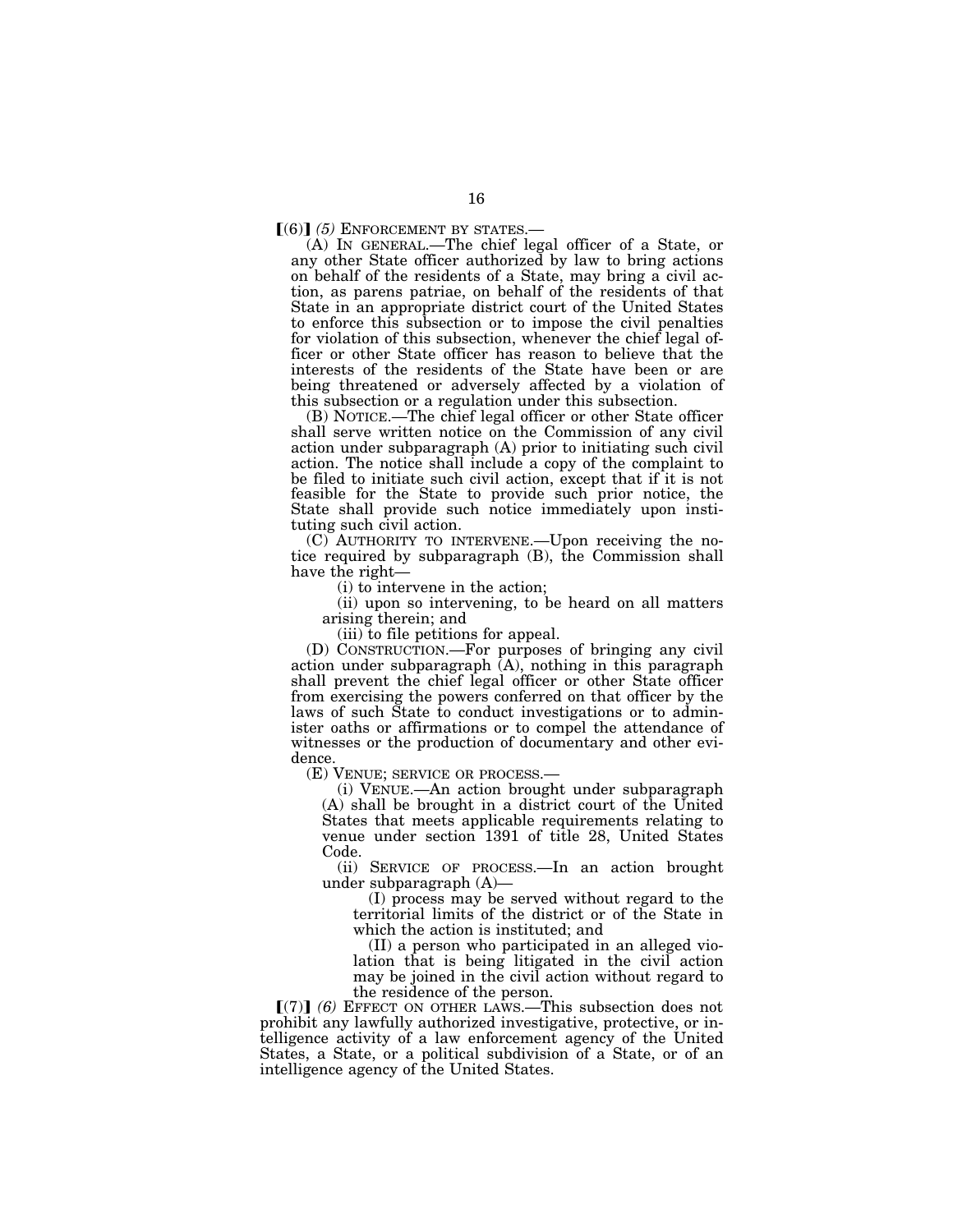(A) CALLER IDENTIFICATION INFORMATION.—The term "caller identification information" means information provided by a caller identification service regarding the telephone number of, or other information regarding the origination of, a call made using a telecommunications service or IP-enabled voice service.

(B) CALLER IDENTIFICATION SERVICE.—The term ''caller identification service'' means any service or device designed to provide the user of the service or device with the telephone number of, or other information regarding the origination of, a call made using a telecommunications service or IP-enabled voice service. Such term includes automatic number identification services.

(C) IP-ENABLED VOICE SERVICE.—The term ''IP-enabled voice service'' has the meaning given that term by section 9.3 of the Commission's regulations (47 C.F.R. 9.3), as those regulations may be amended by the Commission from time to time.

 $(9)$  (8) LIMITATION.—Notwithstanding any other provision of this section, subsection (f) shall not apply to this subsection or to the regulations under this subsection.

### **SEC. 257. MARKET ENTRY BARRIERS PROCEEDING.**

#### [47 U.S.C. 257]

(a) ELIMINATION OF BARRIERS.—Within 15 months after the date of enactment of the Telecommunications Act of 1996, the Commission shall complete a proceeding for the purpose of identifying and eliminating, by regulations pursuant to its authority under this Act (other than this section), market entry barriers for entrepreneurs and other small businesses in the provision and ownership of telecommunications services and information services, or in the provision of parts or services to providers of telecommunications services and information services.

(b) NATIONAL POLICY.—In carrying out subsection (a), the Commission shall seek to promote the policies and purposes of this Act favoring diversity of media voices, vigorous economic competition, technological advancement, and promotion of the public interest, convenience, and necessity.

 $(c)$  PERIODIC REVIEW.—Every 3 years following the completion of the proceeding required by subsection (a), the Commission shall review and report to Congress on—

 $[(1)$  any regulations prescribed to eliminate barriers within its jurisdiction that are identified under subsection (a) and that can be prescribed consistent with the public interest, convenience, and necessity; and

 $(2)$  the statutory barriers identified under subsection (a) that the Commission recommends be eliminated, consistent with the public interest, convenience, and necessity.]

## **SEC. 303. POWERS AND DUTIES OF COMMISSION.**

### [47 U.S.C. 303]

\* \* \* \* \* \* \*

(u) Require that, if technically feasible—

(1) apparatus designed to receive or play back video programming transmitted simultaneously with sound, if such ap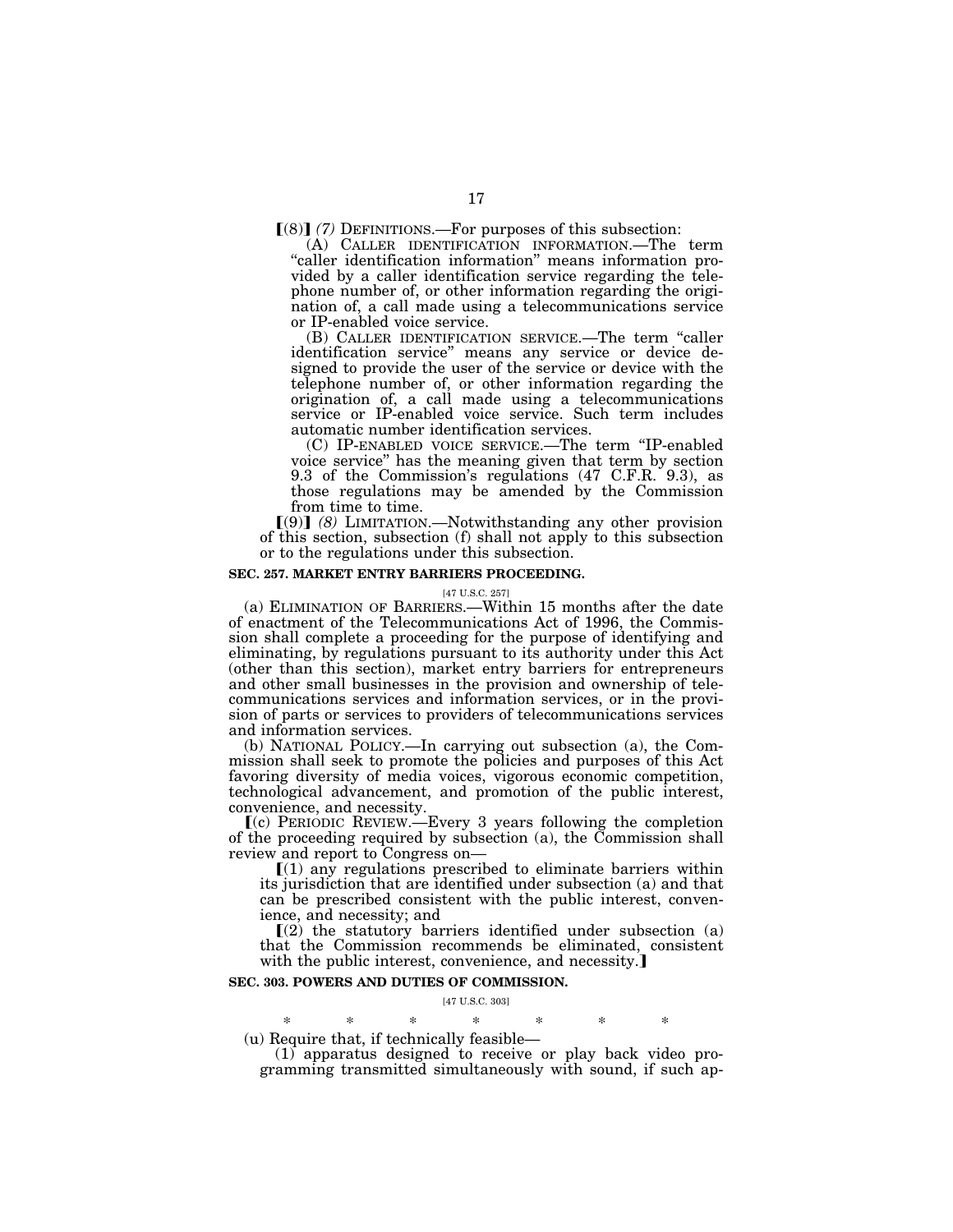paratus is manufactured in the United States or imported for use in the United States and uses a picture screen of any size—

(A) be equipped with built-in closed caption decoder circuitry or capability designed to display closed-captioned video programming;

(B) have the capability to decode and make available the transmission and delivery of video description services as required by regulations reinstated and modified pursuant to  $\mathbf{\bar{I}}$  section  $713(f)$ **]** *section*  $713(e)$ ; and

(C) have the capability to decode and make available emergency information (as that term is defined in section 79.2 of the Commission's regulations (47 CFR 79.2)) in a manner that is accessible to individuals who are blind or visually impaired; and

(2) notwithstanding paragraph (1) of this subsection—

(A) apparatus described in such paragraph that use a picture screen that is less than 13 inches in size meet the requirements of subparagraph  $(A)$ ,  $(B)$ , or  $(C)$  of such paragraph only if the requirements of such subparagraphs are achievable (as defined in section 716);

(B) any apparatus or class of apparatus that are displayonly video monitors with no playback capability are exempt from the requirements of such paragraph; and

(C) the Commission shall have the authority, on its own motion or in response to a petition by a manufacturer, to waive the requirements of this subsection for any apparatus or class of apparatus—

(i) primarily designed for activities other than receiving or playing back video programming transmitted simultaneously with sound; or

(ii) for equipment designed for multiple purposes, capable of receiving or playing video programming transmitted simultaneously with sound but whose essential utility is derived from other purposes.

\* \* \* \* \* \* \*

## **SEC. 309. APPLICATION FOR LICENSE.**

#### [47 U.S.C. 309]

\* \* \* \* \* \* \*

(j) USE OF COMPETITIVE BIDDING.—

(1) GENERAL AUTHORITY.—If, consistent with the obligations described in paragraph (6)(E), mutually exclusive applications are accepted for any initial license or construction permit, then, except as provided in paragraph (2), the Commission shall grant the license or permit to a qualified applicant through a system of competitive bidding that meets the requirements of this subsection.

(2) EXEMPTIONS.—The competitive bidding authority granted by this subsection shall not apply to licenses or construction permits issued by the Commission—

(A) for public safety radio services, including private internal radio services used by State and local governments and non-government entities and including emergency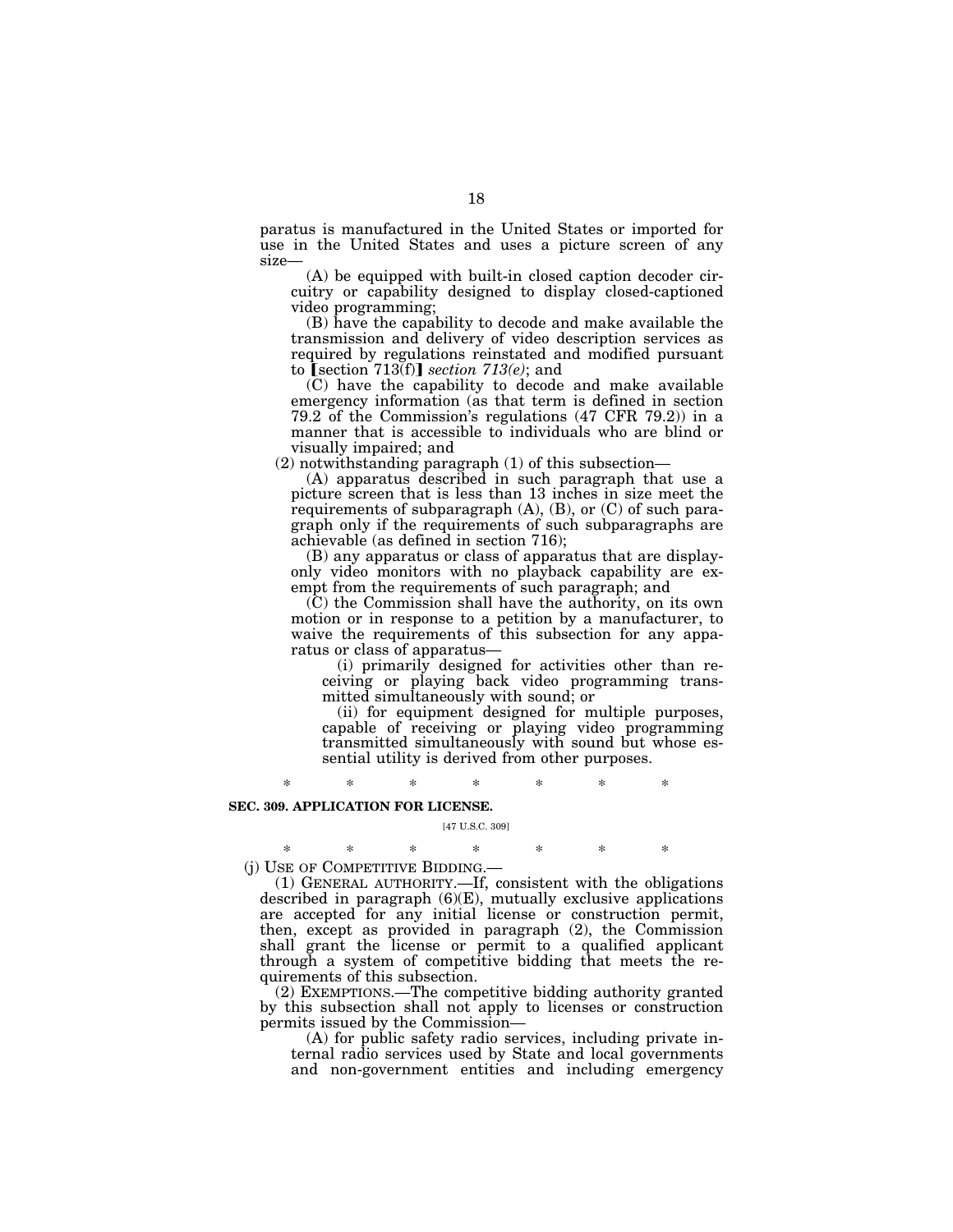road services provided by not-for-profit organizations, that—

(i) are used to protect the safety of life, health, or property; and

(ii) are not made commercially available to the public;

(B) for initial licenses or construction permits for digital television service given to existing terrestrial broadcast licensees to replace their analog television service licenses; or

(C) for stations described in section 397(6) of this Act.

(3) DESIGN OF SYSTEMS OF COMPETITIVE BIDDING.—For each class of licenses or permits that the Commission grants through the use of a competitive bidding system, the Commission shall, by regulation, establish a competitive bidding methodology. The Commission shall seek to design and test multiple alternative methodologies under appropriate circumstances. The Commission shall, directly or by contract, provide for the design and conduct (for purposes of testing) of competitive bidding using a contingent combinatorial bidding system that permits prospective bidders to bid on combinations or groups of licenses in a single bid and to enter multiple alternative bids within a single bidding round. In identifying classes of licenses and permits to be issued by competitive bidding, in specifying eligibility and other characteristics of such licenses and permits, and in designing the methodologies for use under this subsection, the Commission shall include safeguards to protect the public interest in the use of the spectrum and shall seek to promote the purposes specified in section 1 of this Act and the following objectives:

(A) the development and rapid deployment of new technologies, products, and services for the benefit of the public, including those residing in rural areas, without administrative or judicial delays;

(B) promoting economic opportunity and competition and ensuring that new and innovative technologies are readily accessible to the American people by avoiding excessive concentration of licenses and by disseminating licenses among a wide variety of applicants, including small businesses, rural telephone companies, and businesses owned by members of minority groups and women;

(C) recovery for the public of a portion of the value of the public spectrum resource made available for commercial use and avoidance of unjust enrichment through the methods employed to award uses of that resource;

(D) efficient and intensive use of the electromagnetic spectrum;

(E) ensure that, in the scheduling of any competitive bidding under this subsection, an adequate period is allowed—

(i) before issuance of bidding rules, to permit notice and comment on proposed auction procedures; and

(ii) after issuance of bidding rules, to ensure that interested parties have a sufficient time to develop busi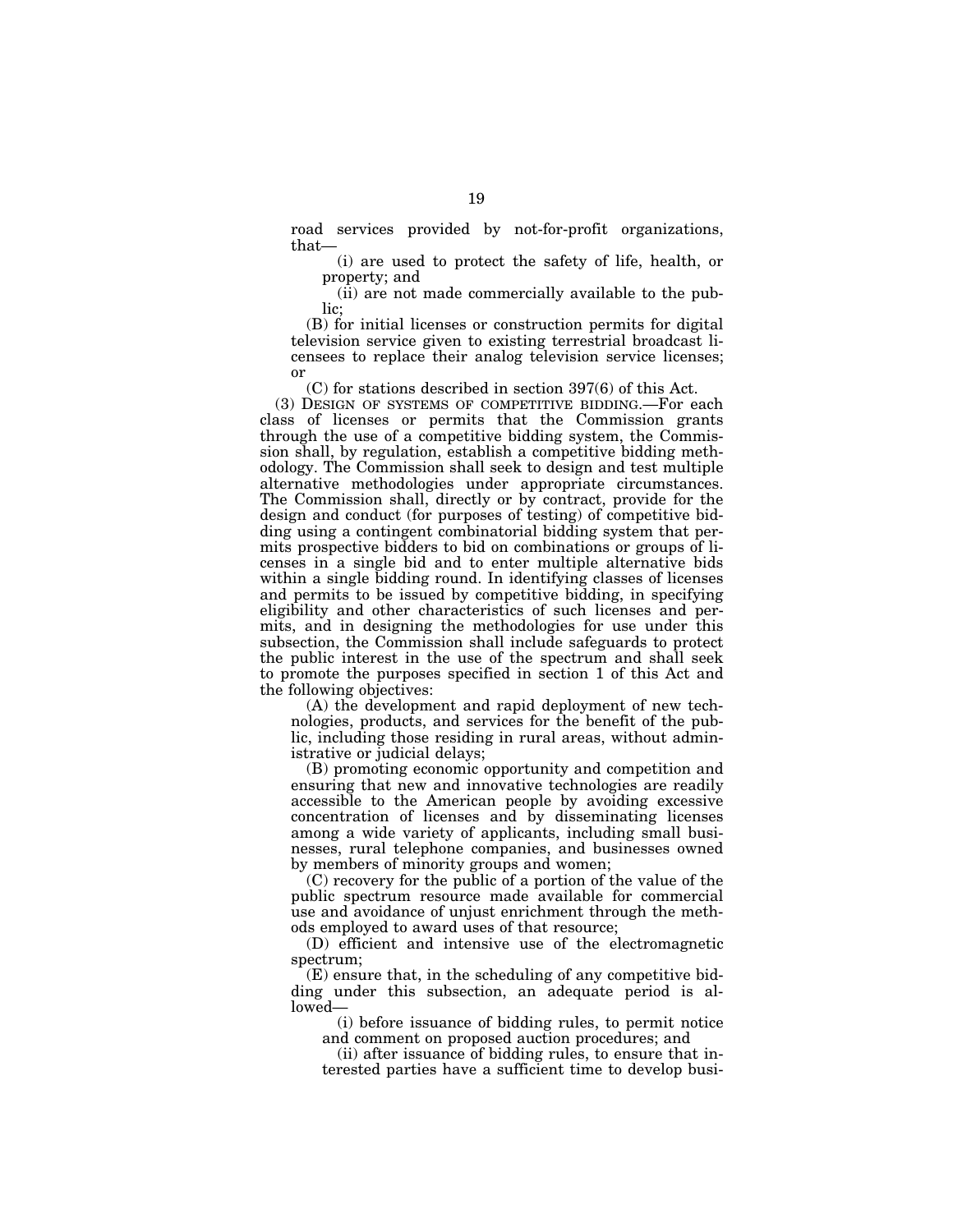ness plans, assess market conditions, and evaluate the availability of equipment for the relevant services; and

(F) for any auction of eligible frequencies described in section  $113(g)(2)$  of the National Telecommunications and Information Administration Organization Act (47 U.S.C.  $923(g)(2)$ , the recovery of 110 percent of estimated relocation or sharing costs as provided to the Commission pursuant to section 113(g)(4) of such Act.

(4) CONTENTS OF REGULATIONS.—In prescribing regulations pursuant to paragraph (3), the Commission shall—

(A) consider alternative payment schedules and methods of calculation, including lump sums or guaranteed installment payments, with or without royalty payments, or other schedules or methods that promote the objectives described in paragraph  $(3)(B)$ , and combinations of such schedules and methods;

(B) include performance requirements, such as appropriate deadlines and penalties for performance failures, to ensure prompt delivery of service to rural areas, to prevent stockpiling or warehousing of spectrum by licensees or permittees, and to promote investment in and rapid deployment of new technologies and services;

(C) consistent with the public interest, convenience, and necessity, the purposes of this Act, and the characteristics of the proposed service, prescribe area designations and bandwidth assignments that promote (i) an equitable distribution of licenses and services among geographic areas, (ii) economic opportunity for a wide variety of applicants, including small businesses, rural telephone companies, and businesses owned by members of minority groups and women, and (iii) investment in and rapid deployment of new technologies and services;

(D) ensure that small businesses, rural telephone companies, and businesses owned by members of minority groups and women are given the opportunity to participate in the provision of spectrum-based services, and, for such purposes, consider the use of tax certificates, bidding preferences, and other procedures;

(E) require such transfer disclosures and antitrafficking restrictions and payment schedules as may be necessary to prevent unjust enrichment as a result of the methods employed to issue licenses and permits; and

(F) prescribe methods by which a reasonable reserve price will be required, or a minimum bid will be established, to obtain any license or permit being assigned pursuant to the competitive bidding, unless the Commission determines that such a reserve price or minimum bid is not in the public interest.

(5) BIDDER AND LICENSEE QUALIFICATION.—No person shall be permitted to participate in a system of competitive bidding pursuant to this subsection unless such bidder submits such information and assurances as the Commission may require to demonstrate that such bidder's application is acceptable for filing. No license shall be granted to an applicant selected pursuant to this subsection unless the Commission determines that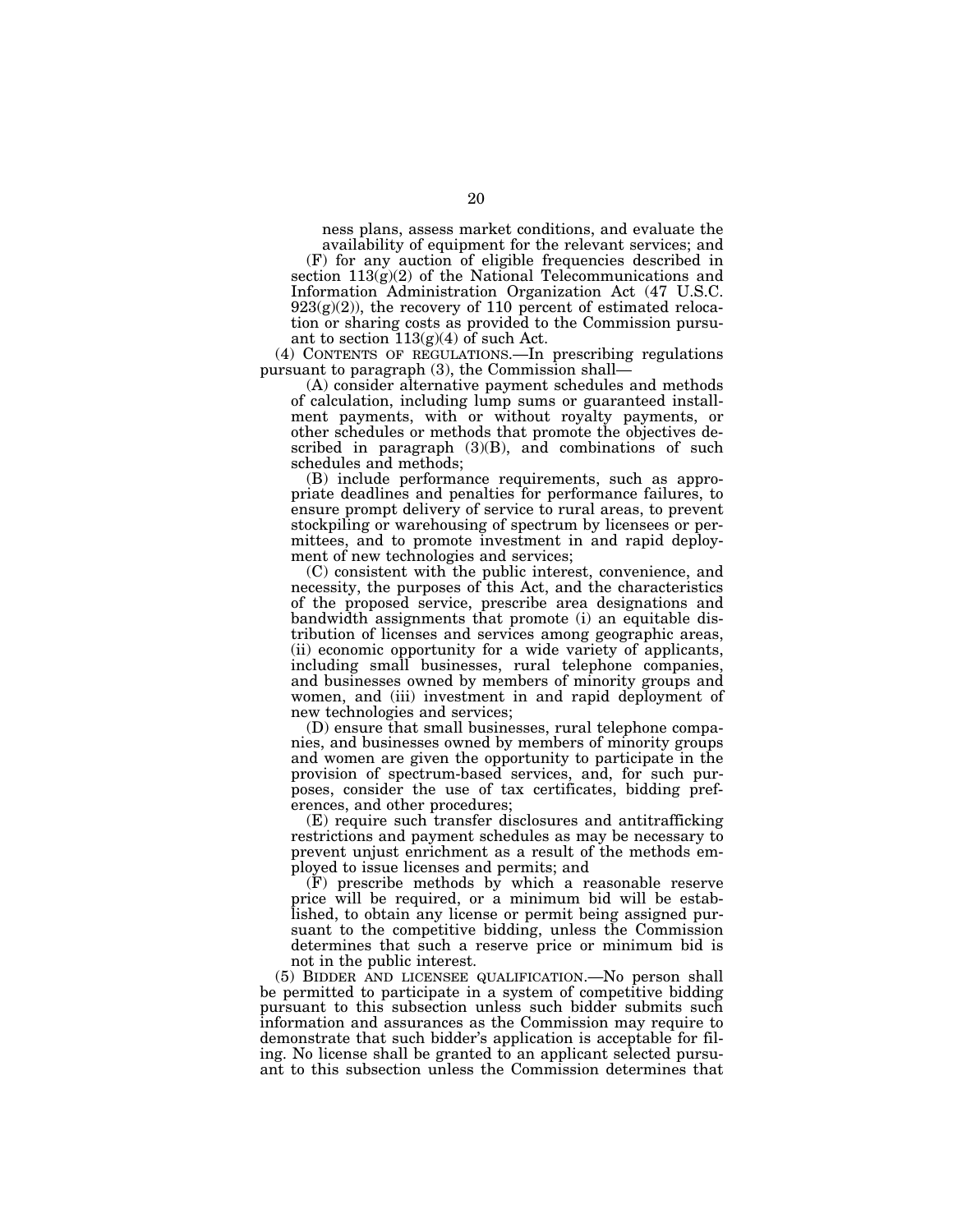the applicant is qualified pursuant to subsection (a) and sections 308(b) and 310. Consistent with the objectives described in paragraph (3), the Commission shall, by regulation, prescribe expedited procedures consistent with the procedures authorized by subsection  $(i)(2)$  for the resolution of any substantial and material issues of fact concerning qualifications.

(6) RULES OF CONSTRUCTION.—Nothing in this subsection, or in the use of competitive bidding, shall—

(A) alter spectrum allocation criteria and procedures established by the other provisions of this Act;

(B) limit or otherwise affect the requirements of subsection (h) of this section, section 301, 304, 307, 310, or 706, or any other provision of this Act (other than subsections  $(d)(2)$  and  $(e)$  of this section);

(C) diminish the authority of the Commission under the other provisions of this Act to regulate or reclaim spectrum licenses;

(D) be construed to convey any rights, including any expectation of renewal of a license, that differ from the rights that apply to other licenses within the same service that were not issued pursuant to this subsection;

(E) be construed to relieve the Commission of the obligation in the public interest to continue to use engineering solutions, negotiation, threshold qualifications, service regulations, and other means in order to avoid mutual exclusivity in application and licensing proceedings;

(F) be construed to prohibit the Commission from issuing nationwide, regional, or local licenses or permits;

(G) be construed to prevent the Commission from awarding licenses to those persons who make significant contributions to the development of a new telecommunications service or technology; or

(H) be construed to relieve any applicant for a license or permit of the obligation to pay charges imposed pursuant to section 8 of this Act.

(7) CONSIDERATION OF REVENUES IN PUBLIC INTEREST DETER-MINATIONS.

(A) CONSIDERATION PROHIBITED.—In making a decision pursuant to section 303(c) to assign a band of frequencies to a use for which licenses or permits will be issued pursuant to this subsection, and in prescribing regulations pursuant to paragraph  $(4)(C)$  of this subsection, the Commission may not base a finding of public interest, convenience, and necessity on the expectation of Federal revenues from the use of a system of competitive bidding under this subsection.

(B) CONSIDERATION LIMITED.—In prescribing regulations pursuant to paragraph (4)(A) of this subsection, the Commission may not base a finding of public interest, convenience, and necessity solely or predominantly on the expectation of Federal revenues from the use of a system of competitive bidding under this subsection.

(C) CONSIDERATION OF DEMAND FOR SPECTRUM NOT AF-FECTED.—Nothing in this paragraph shall be construed to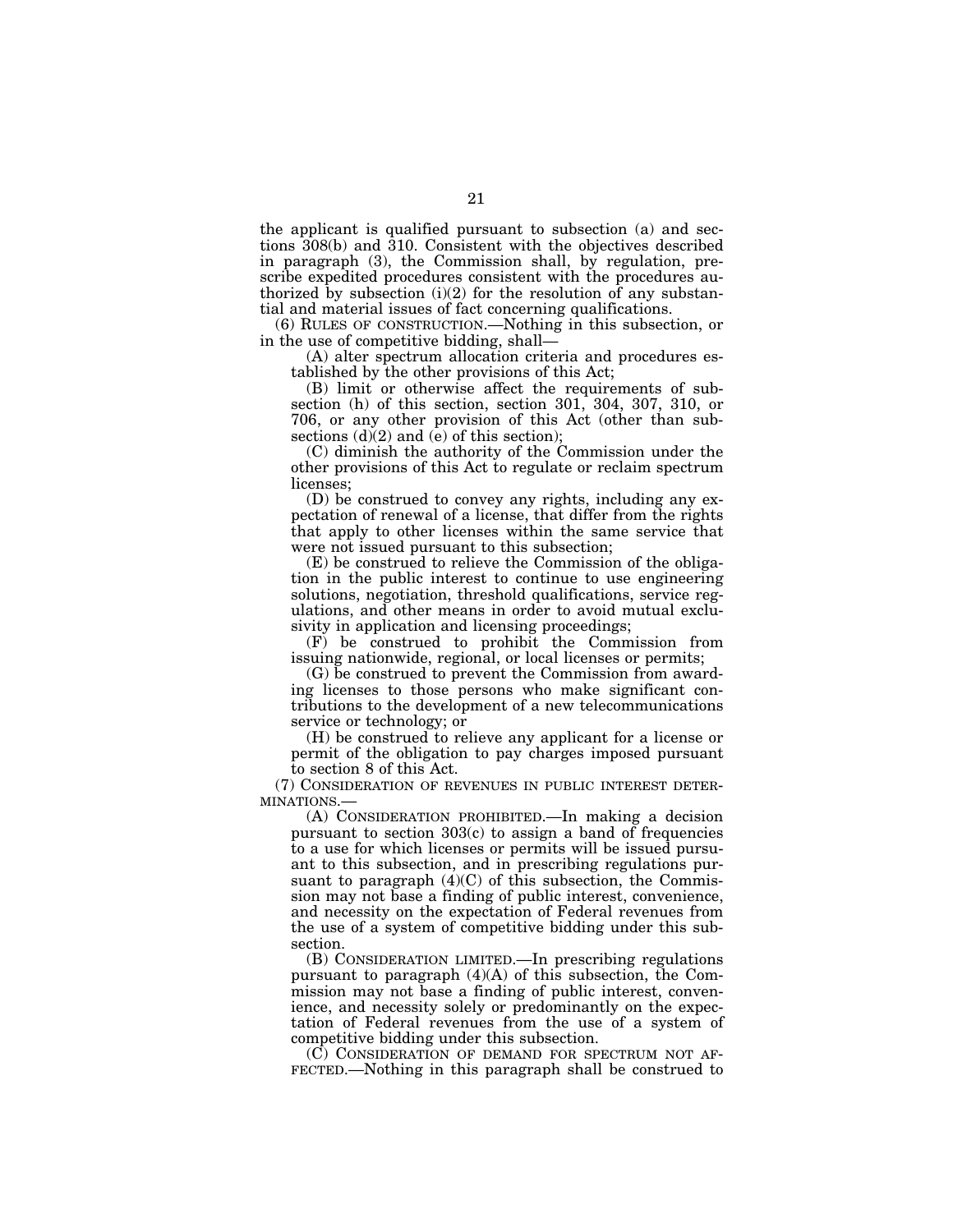prevent the Commission from continuing to consider consumer demand for spectrum-based services.

(8) TREATMENT OF REVENUES.— (A) GENERAL RULE.—Except as provided in subparagraphs  $(B)$ ,  $(D)$ ,  $(E)$ ,  $(F)$ , and  $(G)$ , all proceeds from the use of a competitive bidding system under this subsection shall be deposited in the Treasury in accordance with chapter 33 of title 31, United States Code.

(B) RETENTION OF REVENUES.—Notwithstanding subparagraph (A), the salaries and expenses account of the Commission shall retain as an offsetting collection such sums as may be necessary from such proceeds for the costs of developing and implementing the program required by this subsection. Such offsetting collections shall be available for obligation subject to the terms and conditions of the receiving appropriations account, and shall be deposited in such accounts on a quarterly basis. Such offsetting collections are authorized to remain available until expended. **[No sums may be retained under this subpara**graph during any fiscal year beginning after September 30, 1998, if the annual report of the Commission under section  $4(k)$  for the second preceding fiscal year fails to include in the itemized statement required by paragraph (3) of such section a statement of each expenditure made for purposes of conducting competitive bidding under this subsection during such second preceding fiscal year.<br>
(C) DEPOSIT AND USE OF AUCTION ESCROW ACCOUNTS.—

Any deposits the Commission may require for the qualification of any person to bid in a system of competitive bidding pursuant to this subsection shall be deposited in an interest bearing account at a financial institution designated for purposes of this subsection by the Commission (after consultation with the Secretary of the Treasury). Within 45 days following the conclusion of the competitive bidding—

(i) the deposits of successful bidders shall be paid to the Treasury, except as otherwise provided in subparagraphs  $(D)(ii)$ ,  $(E)(ii)$ ,  $(F)$ , and  $(G)$ ;

(ii) the deposits of unsuccessful bidders shall be returned to such bidders; and

(iii) the interest accrued to the account shall be deposited in the general fund of the Treasury, where such amount shall be dedicated for the sole purpose of deficit reduction.

(D) PROCEEDS FROM REALLOCATED FEDERAL SPECTRUM.—

(i) IN GENERAL.—Except as provided in clause (ii), cash proceeds attributable to the auction of any eligible frequencies described in section  $113(g)(2)$  of the National Telecommunications and Information Administration Organization Act (47 U.S.C. 923(g)(2)) shall be deposited in the Spectrum Relocation Fund established under section 118 of such Act, and shall be available in accordance with that section.

(ii) CERTAIN OTHER PROCEEDS.—Notwithstanding subparagraph (A) and except as provided in subpara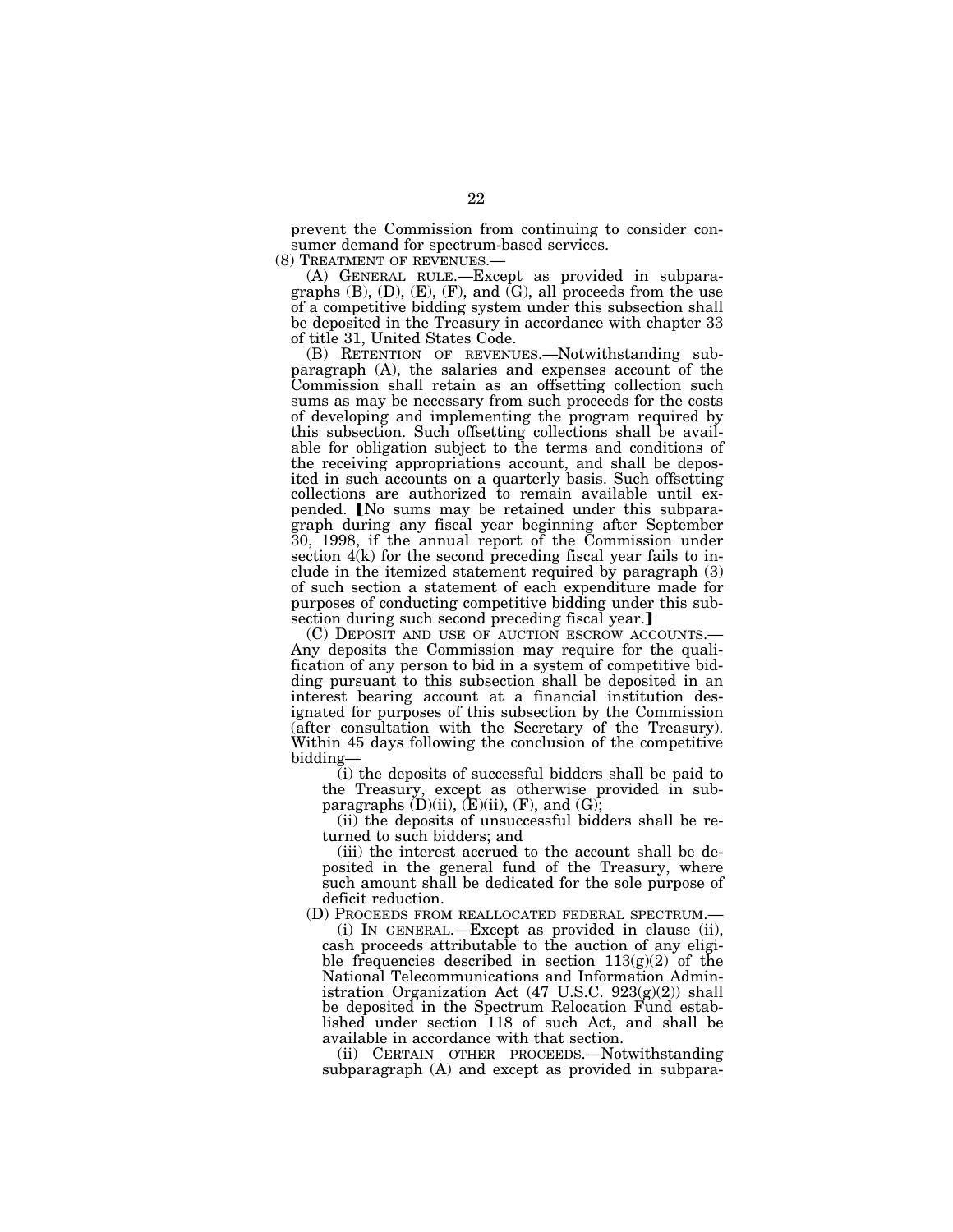graph (B), in the case of proceeds (including deposits and upfront payments from successful bidders) attributable to the auction of eligible frequencies described in paragraph (2) of section  $\overline{1}13(g)$  of the National Telecommunications and Information Administration Organization Act that are required to be auctioned by section 6401(b)(1)(B) of the Middle Class Tax Relief and Job Creation Act of 2012, such portion of such proceeds as is necessary to cover the relocation or sharing costs (as defined in paragraph (3) of such section  $113(g)$  of Federal entities relocated from such eligible frequencies shall be deposited in the Spectrum Relocation Fund. The remainder of such proceeds shall be deposited in the Public Safety Trust Fund established by section  $6413(a)(1)$  of the Middle Class Tax Relief and Job Creation Act of 2012.

(E) TRANSFER OF RECEIPTS.—

(i) ESTABLISHMENT OF FUND.—There is established in the Treasury of the United States a fund to be known as the Digital Television Transition and Public Safety Fund.

(ii) PROCEEDS FOR FUNDS.—Notwithstanding subparagraph (A), the proceeds (including deposits and upfront payments from successful bidders) from the use of a competitive bidding system under this subsection with respect to recovered analog spectrum shall be deposited in the Digital Television Transition and Public Safety Fund.

(iii) TRANSFER OF AMOUNT TO TREASURY.—On September 30, 2009, the Secretary shall transfer \$7,363,000,000 from the Digital Television Transition and Public Safety Fund to the general fund of the Treasury.

(iv) RECOVERED ANALOG SPECTRUM.—For purposes of clause (i), the term "recovered analog spectrum" has the meaning provided in paragraph  $(15)(\overrightarrow{C})(\overrightarrow{vi}).$ 

(F) CERTAIN PROCEEDS DESIGNATED FOR PUBLIC SAFETY TRUST FUND.—Notwithstanding subparagraph (A) and except as provided in subparagraphs  $(B)$  and  $(D)(ii)$ , the proceeds (including deposits and upfront payments from successful bidders) from the use of a system of competitive bidding under this subsection pursuant to section  $6401(b)(1)(B)$  of the Middle Class Tax Relief and Job Creation Act of 2012 shall be deposited in the Public Safety Trust Fund established by section  $6413(a)(1)$  of such Act. (G) INCENTIVE AUCTIONS.—

(i) IN GENERAL.—Notwithstanding subparagraph (A) and except as provided in subparagraph (B), the Commission may encourage a licensee to relinquish voluntarily some or all of its licensed spectrum usage rights in order to permit the assignment of new initial licenses subject to flexible-use service rules by sharing with such licensee a portion, based on the value of the relinquished rights as determined in the reverse auction required by clause  $(ii)(I)$ , of the proceeds (includ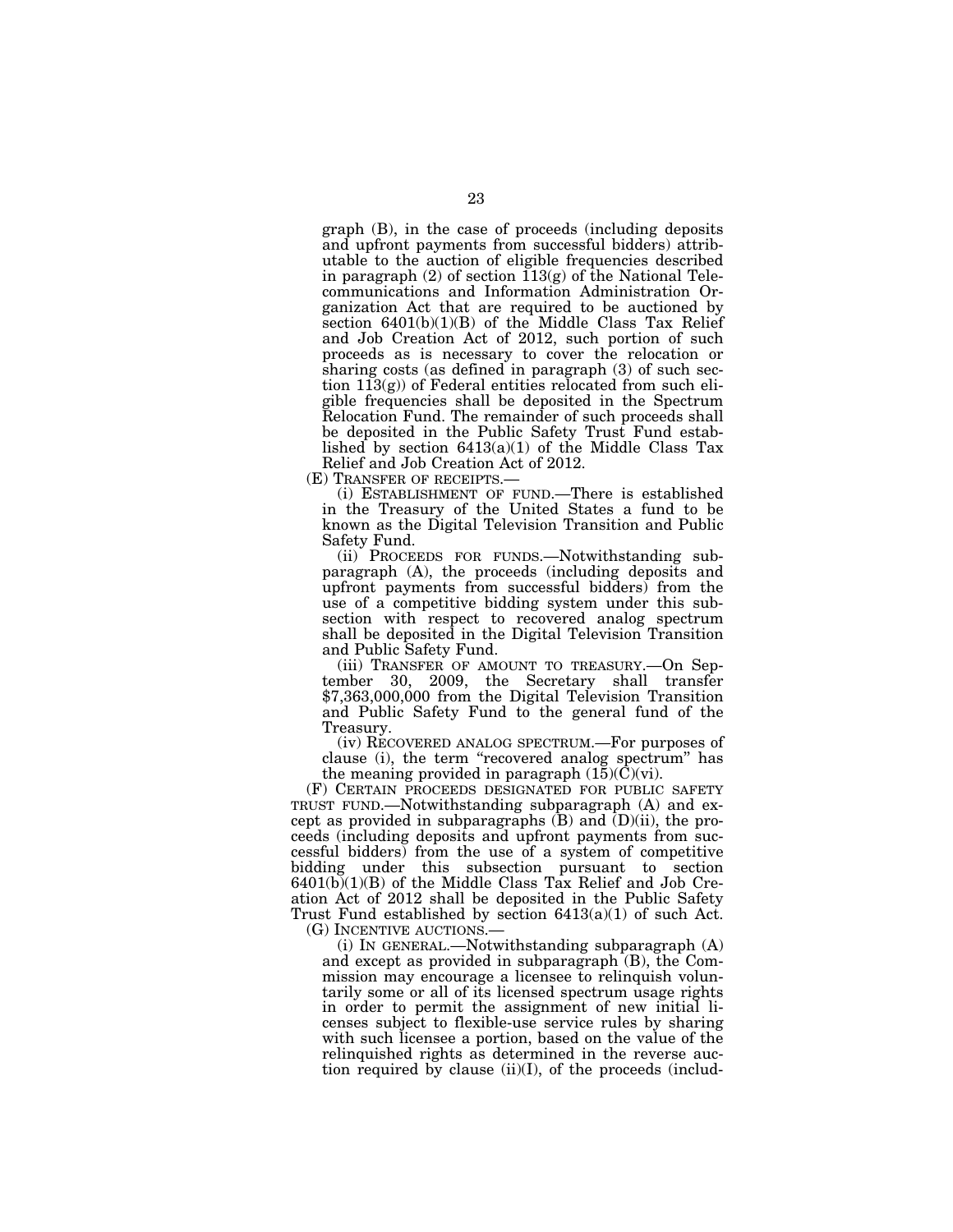ing deposits and upfront payments from successful bidders) from the use of a competitive bidding system under this subsection.

(ii) LIMITATIONS.—The Commission may not enter into an agreement for a licensee to relinquish spectrum usage rights in exchange for a share of auction proceeds under clause (i) unless—

(I) the Commission conducts a reverse auction to determine the amount of compensation that licensees would accept in return for voluntarily relinquishing spectrum usage rights; and

(II) at least two competing licensees participate in the reverse auction.

(iii) TREATMENT OF REVENUES.—Notwithstanding subparagraph (A) and except as provided in subparagraph (B), the proceeds (including deposits and upfront payments from successful bidders) from any auction, prior to the end of fiscal year 2022, of spectrum usage rights made available under clause (i) that are not shared with licensees under such clause shall be deposited as follows:

(I) \$1,750,000,000 of the proceeds from the incentive auction of broadcast television spectrum required by section 6403 of the Middle Class Tax Relief and Job Creation Act of 2012 shall be deposited in the TV Broadcaster Relocation Fund established by subsection  $(d)(1)$  of such section.

(II) All other proceeds shall be deposited—

(aa) prior to the end of fiscal year 2022, in the Public Safety Trust Fund established by section  $6413(a)(1)$  of such Act; and

(bb) after the end of fiscal year 2022, in the general fund of the Treasury, where such proceeds shall be dedicated for the sole purpose of deficit reduction.

(iv) CONGRESSIONAL NOTIFICATION.—At least 3 months before any incentive auction conducted under this subparagraph, the Chairman of the Commission, in consultation with the Director of the Office of Management and Budget, shall notify the appropriate committees of Congress of the methodology for calculating the amounts that will be shared with licensees under clause (i).

(v) DEFINITION.—In this subparagraph, the term ''appropriate committees of Congress'' means—

(I) the Committee on Commerce, Science, and Transportation of the Senate;

(II) the Committee on Appropriations of the Senate;

(III) the Committee on Energy and Commerce of the House of Representatives; and

(IV) the Committee on Appropriations of the House of Representatives.

(9) USE OF FORMER GOVERNMENT SPECTRUM.—The Commission shall, not later than 5 years after the date of enactment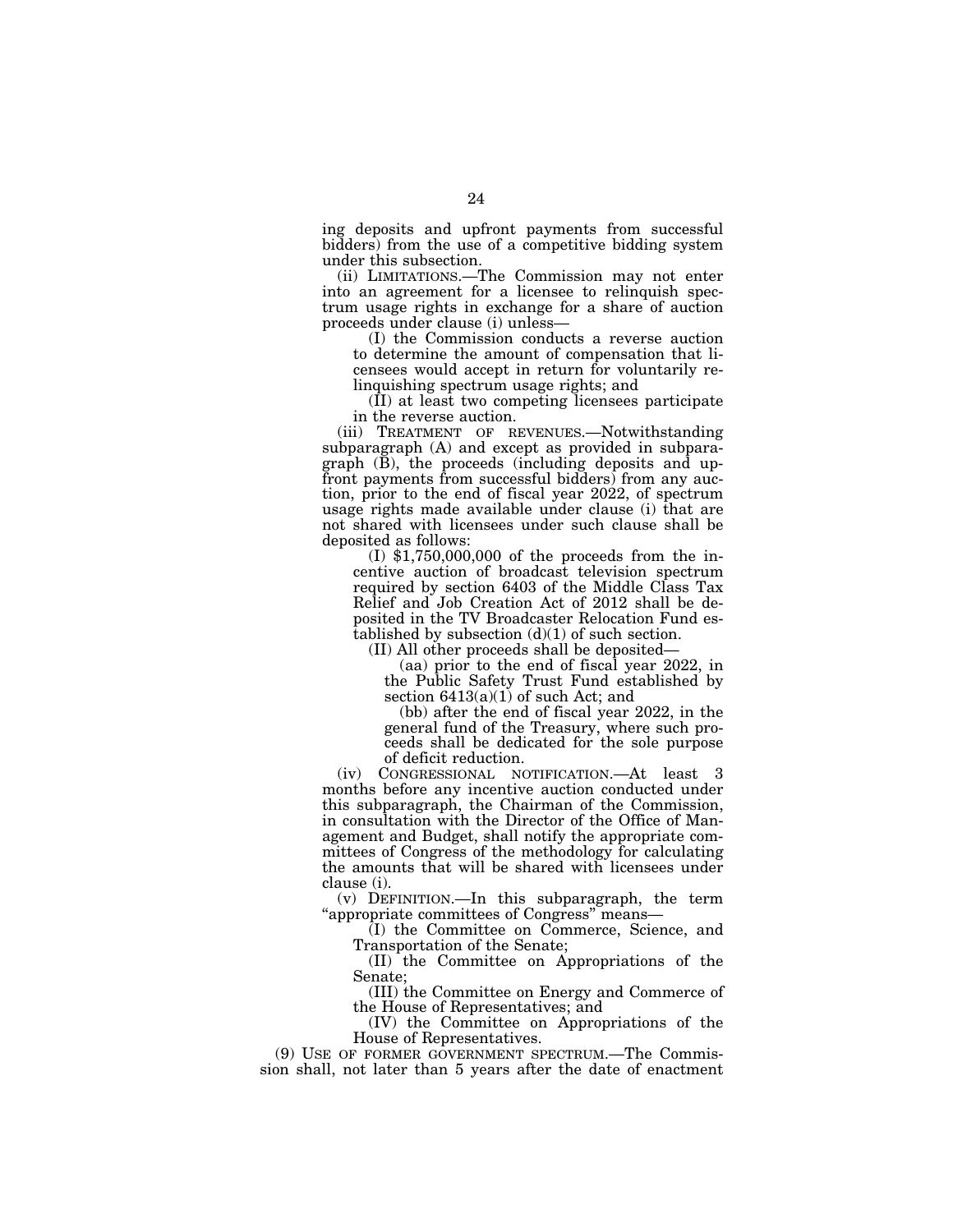of this subsection, issue licenses and permits pursuant to this subsection for the use of bands of frequencies that—

(A) in the aggregate span not less than 10 megahertz; and

(B) have been reassigned from Government use pursuant to part B of the National Telecommunications and Information Administration Organization Act.

(10) AUTHORITY CONTINGENT ON AVAILABILITY OF ADDITIONAL SPECTRUM.— (A) INITIAL CONDITIONS.—The Commission's authority to

issue licenses or permits under this subsection shall not take effect unless—

(i) the Secretary of Commerce has submitted to the Commission the report required by section  $113(d)(1)$  of the National Telecommunications and Information Administration Organization Act;

(ii) such report recommends for immediate reallocation bands of frequencies that, in the aggregate, span not less than 50 megahertz;

(iii) such bands of frequencies meet the criteria required by section 113(a) of such Act; and

(iv) the Commission has completed the rulemaking required by section  $332(c)(1)(D)$  of this Act.

(B) SUBSEQUENT CONDITIONS.—The Commission's authority to issue licenses or permits under this subsection on and after 2 years after the date of the enactment of this subsection shall cease to be effective if—

(i) the Secretary of Commerce has failed to submit the report required by section 113(a) of the National Telecommunications and Information Administration Organization Act;

(ii) the President has failed to withdraw and limit assignments of frequencies as required by paragraphs  $(1)$  and  $(2)$  of section 114(a) of such Act;

(iii) the Commission has failed to issue the regulations required by section 115(a) of such Act;

(iv) the Commission has failed to complete and submit to Congress, not later than 18 months after the date of enactment of this subsection, a study of current and future spectrum needs of State and local government public safety agencies through the year 2010, and a specific plan to ensure that adequate frequencies are made available to public safety licensees; or

(v) the Commission has failed under section  $332(c)(3)$  to grant or deny within the time required by such section any petition that a State has filed within 90 days after the date of enactment of this subsection;

until such failure has been corrected.

(11) TERMINATION.—The authority of the Commission to grant a license or permit under this subsection shall expire September 30, 2022.

 $(12)$  EVALUATION.—Not later than September 30, 1997, the Commission shall conduct a public inquiry and submit to the Congress a report—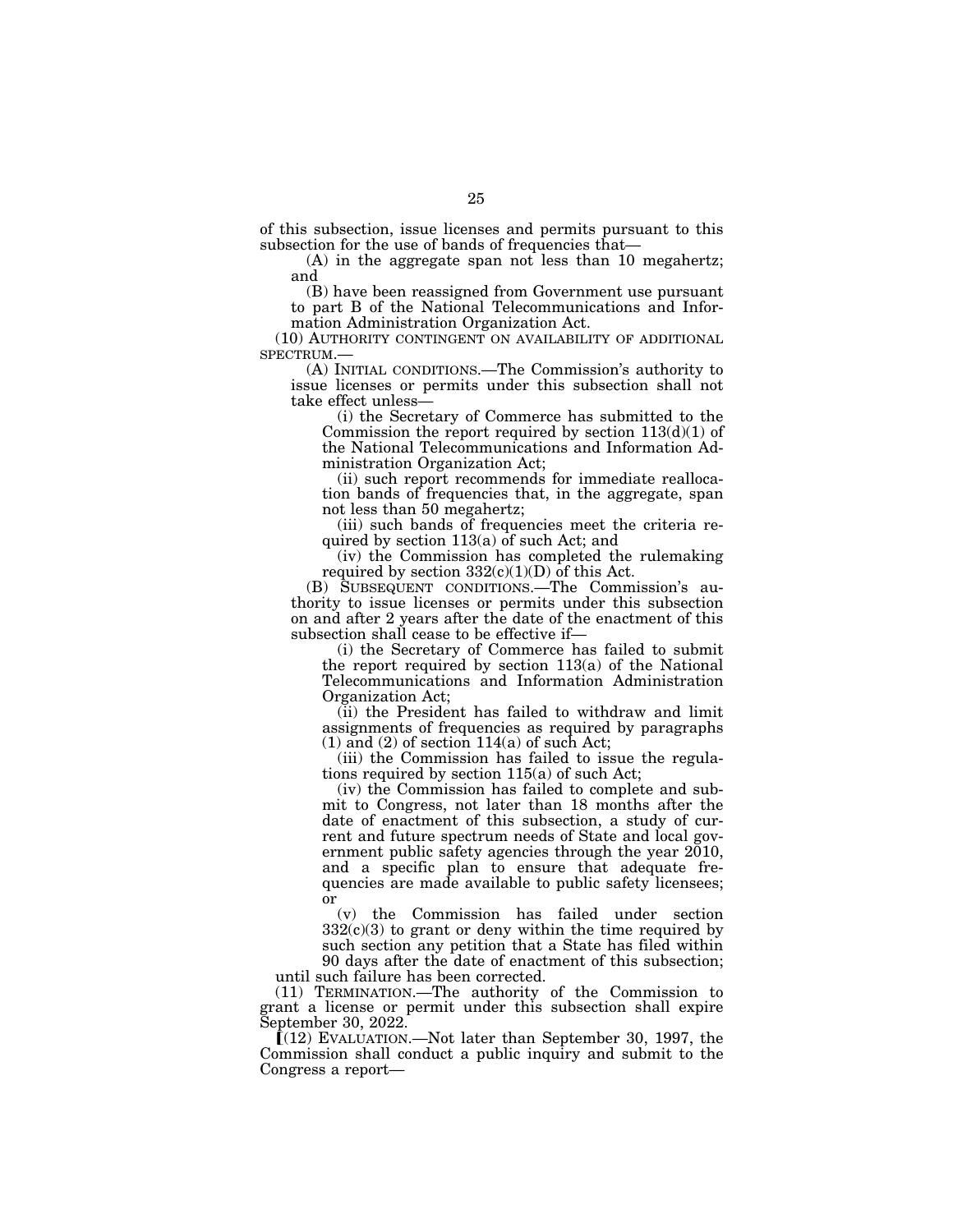$\Gamma(A)$  containing a statement of the revenues obtained, and a projection of the future revenues, from the use of competitive bidding systems under this subsection;

 $\Gamma(B)$  describing the methodologies established by the Commission pursuant to paragraphs (3) and (4);

 $\mathbf{C}(C)$  comparing the relative advantages and disadvantages of such methodologies in terms of attaining the objectives described in such paragraphs;

 $I(D)$  evaluating whether and to what extent—

ø(i) competitive bidding significantly improved the efficiency and effectiveness of the process for granting radio spectrum licenses;

ø(ii) competitive bidding facilitated the introduction of new spectrum-based technologies and the entry of new companies into the telecommunications market;

 $\lceil$ (iii) competitive bidding methodologies have secured prompt delivery of service to rural areas and have adequately addressed the needs of rural spectrum users; and

 $\lceil$ (iv) small businesses, rural telephone companies, and businesses owned by members of minority groups and women were able to participate successfully in the competitive bidding process; and

 $\mathbf{E}(\mathbf{E})$  recommending any statutory changes that are needed to improve the competitive bidding process.]

 $[(13)]$   $(12)$  RECOVERY OF VALUE OF PUBLIC SPECTRUM IN CON-NECTION WITH PIONEER PREFERENCES.—

 $(A)$  In GENERAL.—Notwithstanding paragraph  $(6)(G)$ , the Commission shall not award licenses pursuant to a preferential treatment accorded by the Commission to persons who make significant contributions to the development of a new telecommunications service or technology, except in accordance with the requirements of this paragraph.

(B) RECOVERY OF VALUE.—The Commission shall recover for the public a portion of the value of the public spectrum resource made available to such person by requiring such person, as a condition for receipt of the license, to agree to pay a sum determined by—

(i) identifying the winning bids for the licenses that the Commission determines are most reasonably comparable in terms of bandwidth, scope of service area, usage restrictions, and other technical characteristics to the license awarded to such person, and excluding licenses that the Commission determines are subject to bidding anomalies due to the award of preferential treatment;

(ii) dividing each such winning bid by the population of its service area (hereinafter referred to as the per capita bid amount);

(iii) computing the average of the per capita bid amounts for the licenses identified under clause (i);

(iv) reducing such average amount by 15 percent; and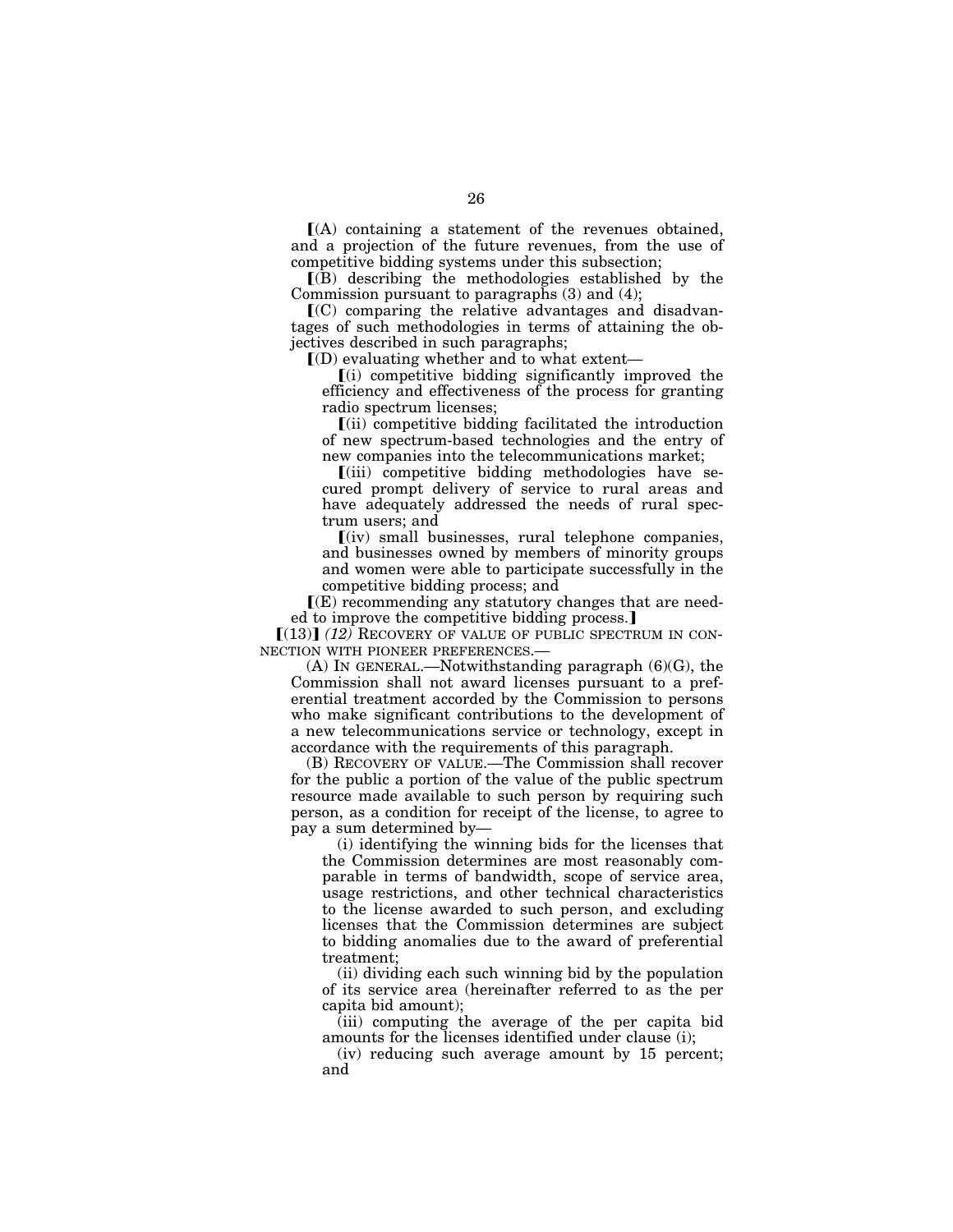(v) multiplying the amount determined under clause (iv) by the population of the service area of the license obtained by such person.

(C) INSTALLMENTS PERMITTED.—The Commission shall require such person to pay the sum required by subparagraph (B) in a lump sum or in guaranteed installment payments, with or without royalty payments, over a period of not more than 5 years.

(D) RULEMAKING ON PIONEER PREFERENCES.—Except with respect to pending applications described in clause (iv) of this subparagraph, the Commission shall prescribe regulations specifying the procedures and criteria by which the Commission will evaluate applications for preferential treatment in its licensing processes (by precluding the filing of mutually exclusive applications) for persons who make significant contributions to the development of a new service or to the development of new technologies that substantially enhance an existing service. Such regulations shall—

(i) specify the procedures and criteria by which the significance of such contributions will be determined, after an opportunity for review and verification by experts in the radio sciences drawn from among persons who are not employees of the Commission or by any applicant for such preferential treatment;

(ii) include such other procedures as may be necessary to prevent unjust enrichment by ensuring that the value of any such contribution justifies any reduction in the amounts paid for comparable licenses under this subsection;

(iii) be prescribed not later than 6 months after the date of enactment of this paragraph;

(iv) not apply to applications that have been accepted for filing on or before September 1, 1994; and

(v) cease to be effective on the date of the expiration of the Commission's authority under subparagraph (F).

(E) IMPLEMENTATION WITH RESPECT TO PENDING APPLICA-TIONS.—In applying this paragraph to any broadband licenses in the personal communications service awarded pursuant to the preferential treatment accorded by the Federal Communications Commission in the Third Report and Order in General Docket 90-314 (FCC 93-550, released February 3, 1994)—

(i) the Commission shall not reconsider the award of preferences in such Third Report and Order, and the Commission shall not delay the grant of licenses based on such awards more than 15 days following the date of enactment of this paragraph, and the award of such preferences and licenses shall not be subject to administrative or judicial review;

(ii) the Commission shall not alter the bandwidth or service areas designated for such licenses in such Third Report and Order;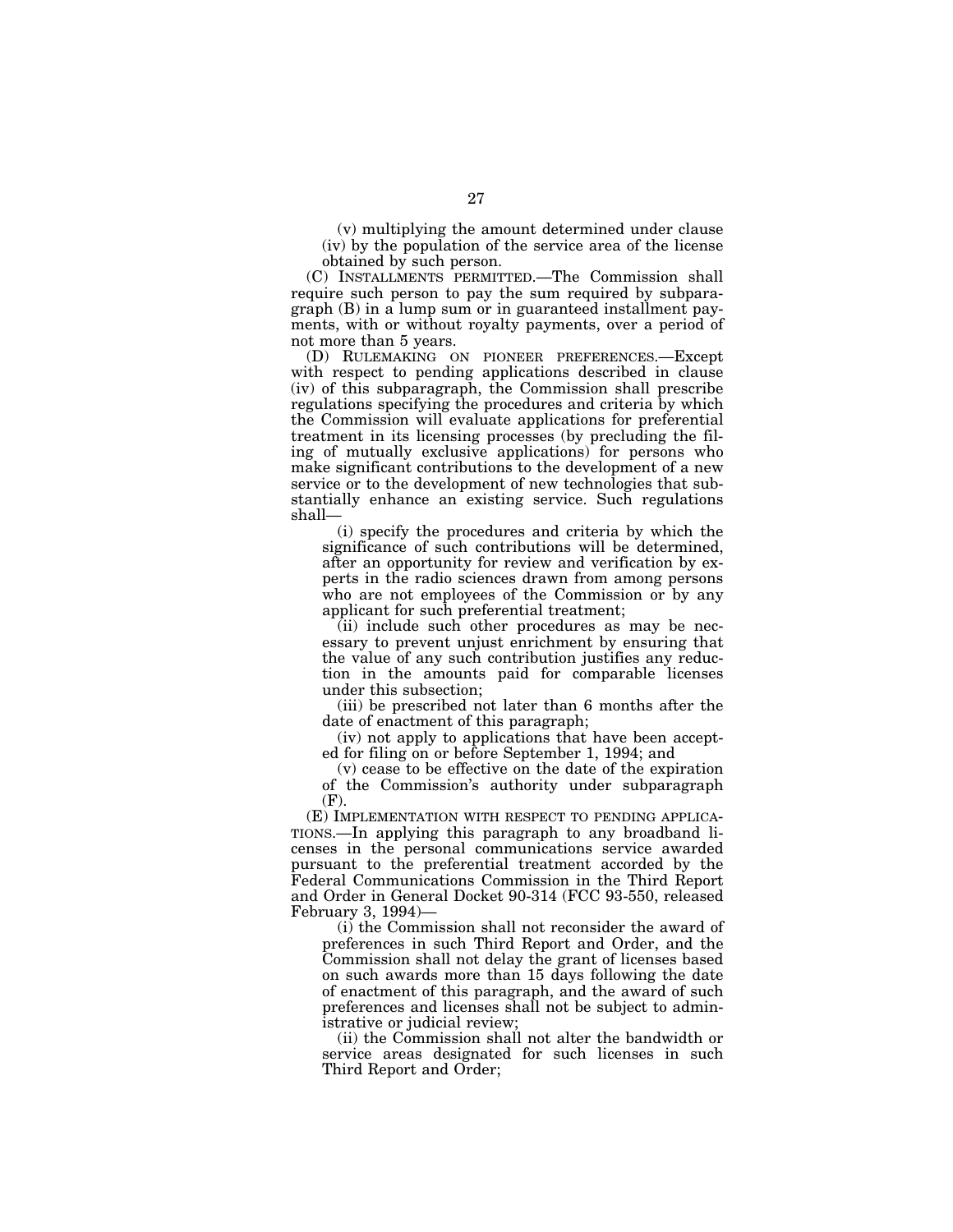(iii) except as provided in clause (v), the Commission shall use, as the most reasonably comparable licenses for purposes of subparagraph (B)(i), the broadband licenses in the personal communications service for blocks A and B for the 20 largest markets (ranked by population) in which no applicant has obtained preferential treatment;

(iv) for purposes of subparagraph (C), the Commission shall permit guaranteed installment payments over a period of 5 years, subject to—

(I) the payment only of interest on unpaid balances during the first 2 years, commencing not later than 30 days after the award of the license (including any preferential treatment used in making such award) is final and no longer subject to administrative or judicial review, except that no such payment shall be required prior to the date of completion of the auction of the comparable licenses described in clause (iii); and

(II) payment of the unpaid balance and interest thereon after the end of such 2 years in accordance with the regulations prescribed by the Commission; and

(v) the Commission shall recover with respect to broadband licenses in the personal communications service an amount under this paragraph that is equal to not less than \$400,000,000, and if such amount is less than \$400,000,000, the Commission shall recover an amount equal to \$400,000,000 by allocating such amount among the holders of such licenses based on the population of the license areas held by each licensee.

(1) The Commission shall not include in any amounts required to be collected under clause (v) the interest on unpaid balances required to be collected under clause (iv).

(F) EXPIRATION.—The authority of the Commission to provide preferential treatment in licensing procedures (by precluding the filing of mutually exclusive applications) to persons who make significant contributions to the development of a new service or to the development of new technologies that substantially enhance an existing service shall expire on the date of enactment of the Balanced Budget Act of 1997.

(G) EFFECTIVE DATE.—This paragraph shall be effective on the date of its enactment and apply to any licenses issued on or after August 1, 1994, by the Federal Communications Commission pursuant to any licensing procedure that provides preferential treatment (by precluding the filing of mutually exclusive applications) to persons who make significant contributions to the development of a new service or to the development of new technologies that substantially enhance an existing service.

 $[(14)]$   $(13)$  AUCTION OF RECAPTURED BROADCAST TELEVISION SPECTRUM.—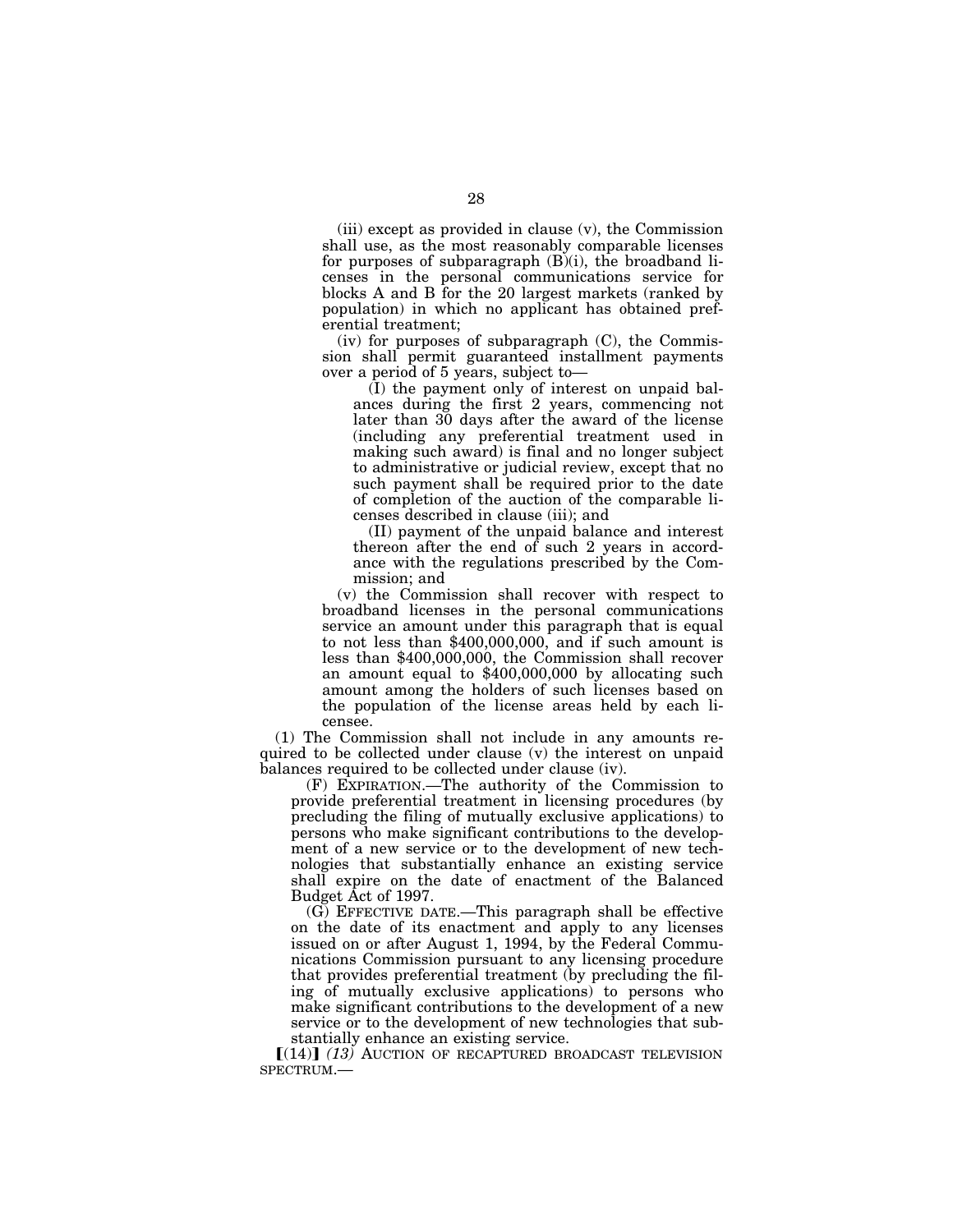(A) LIMITATIONS ON TERMS OF TERRESTRIAL TELEVISION BROADCAST LICENSES.—A full-power television broadcast license that authorizes analog television service may not be renewed to authorize such service for a period that extends beyond June 12, 2009.

(B) SPECTRUM REVERSION AND RESALE.— (i) The Commission shall—

(I) ensure that, as licenses for analog television service expire pursuant to subparagraph (A), each licensee shall cease using electromagnetic spectrum assigned to such service according to the Commission's direction; and

(II) reclaim and organize the electromagnetic spectrum in a manner consistent with the objectives described in paragraph (3) of this subsection.

(ii) Licensees for new services occupying spectrum reclaimed pursuant to clause (i) shall be assigned in accordance with this subsection.

(C) CERTAIN LIMITATIONS ON QUALIFIED BIDDERS PROHIB-ITED.—In prescribing any regulations relating to the qualification of bidders for spectrum reclaimed pursuant to subparagraph (B)(i), the Commission, for any license that may be used for any digital television service where the grade A contour of the station is projected to encompass the entirety of a city with a population in excess of 400,000 (as determined using the 1990 decennial census), shall not—

(i) preclude any party from being a qualified bidder for such spectrum on the basis of—

(I) the Commission's duopoly rule (47 C.F.R.  $73.3555(b)$ ; or

(II) the Commission's newspaper cross-ownership rule (47 C.F.R. 73.3555(d)); or

(ii) apply either such rule to preclude such a party that is a winning bidder in a competitive bidding for such spectrum from using such spectrum for digital television service.

 $[(15)]$   $(14)$  COMMISSION TO DETERMINE TIMING OF AUCTIONS.—

(A) COMMISSION AUTHORITY.—Subject to the provisions of this subsection (including paragraph (11)), but notwithstanding any other provision of law, the Commission shall determine the timing of and deadlines for the conduct of competitive bidding under this subsection, including the timing of and deadlines for qualifying for bidding; conducting auctions; collecting, depositing, and reporting revenues; and completing licensing processes and assigning licenses.

(B) TERMINATION OF PORTIONS OF AUCTIONS 31 AND 44.— Except as provided in subparagraph (C), the Commission shall not commence or conduct auctions 31 and 44 on June 19, 2002, as specified in the public notices of March 19, 2002, and March 20, 2002 (DA 02-659 and DA 02-563).

(C) EXCEPTION.—

(i) BLOCKS EXCEPTED.—Subparagraph (B) shall not apply to the auction of—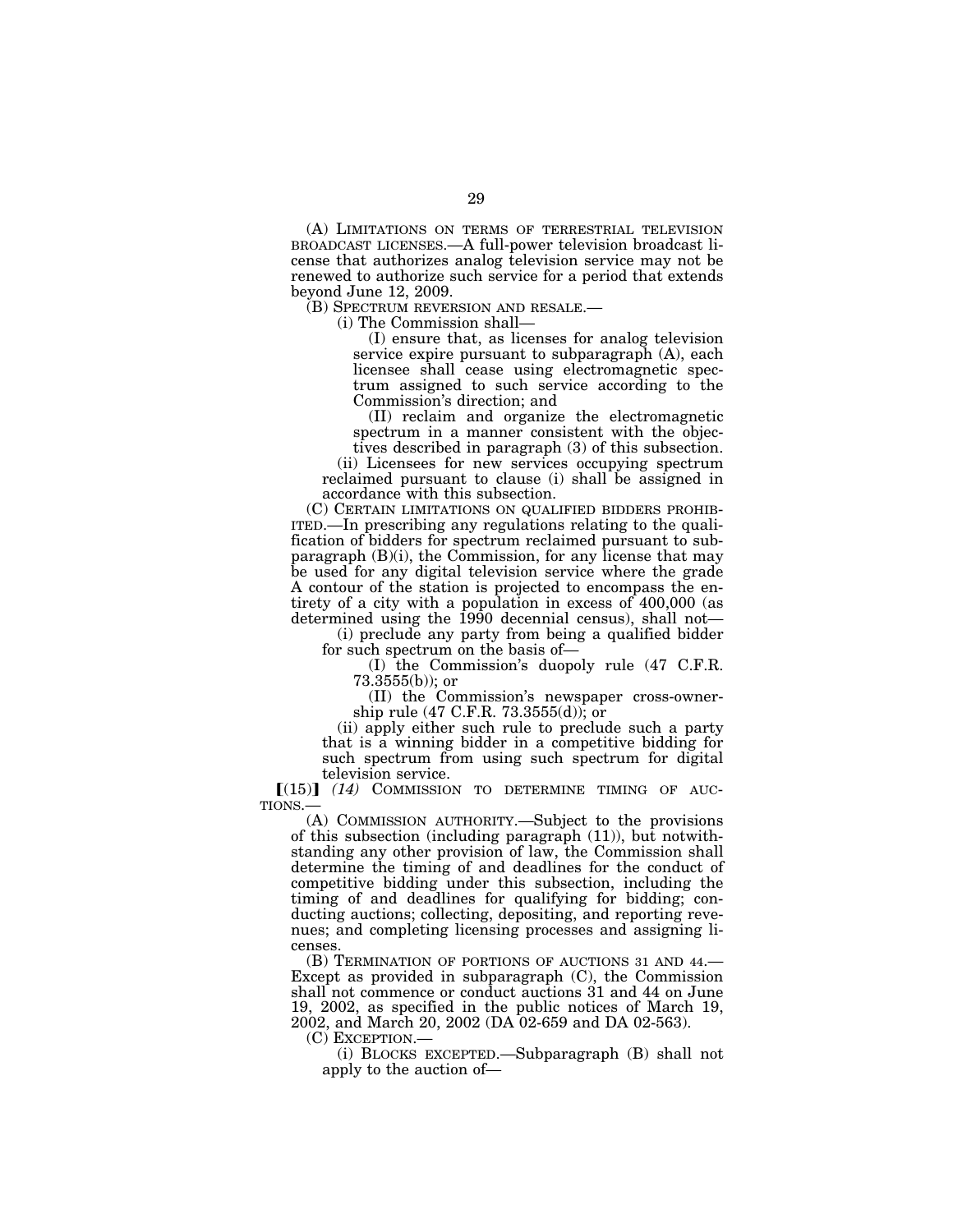(I) the C-block of licenses on the bands of frequencies located at 710-716 megahertz, and 740- 746 megahertz; or

(II) the D-block of licenses on the bands of frequencies located at 716-722 megahertz.

(ii) ELIGIBLE BIDDERS.—The entities that shall be eligible to bid in the auction of the C-block and D-block licenses described in clause (i) shall be those entities that were qualified entities, and that submitted applications to participate in auction 44, by May 8, 2002, as part of the original auction 44 short form filing deadline.

(iii) AUCTION DEADLINES FOR EXCEPTED BLOCKS.— Notwithstanding subparagraph (B), the auction of the C-block and D-block licenses described in clause (i) shall be commenced no earlier than August 19, 2002, and no later than September 19, 2002, and the proceeds of such auction shall be deposited in accordance with paragraph (8) not later than December 31, 2002.

 $(i\nu)$  REPORT.—Within one year after the date of enactment of this paragraph, the Commission shall submit a report to Congress—

 $\left[$ (I) specifying when the Commission intends to reschedule auctions 31 and 44 (other than the blocks excepted by clause (i)); and

 $\left[ \text{(II)} \right]$  describing the progress made by the Commission in the digital television transition and in the assignment and allocation of additional spectrum for advanced mobile communications services that warrants the scheduling of such auctions.

 $\left[ \nabla \Psi \right]$  *(iv)* ADDITIONAL DEADLINES FOR RECOVERED ANALOG SPECTRUM.—Notwithstanding subparagraph (B), the Commission shall conduct the auction of the licenses for recovered analog spectrum by commencing the bidding not later than January 28, 2008, and shall deposit the proceeds of such auction in accordance with paragraph  $(8)(E)(ii)$  not later than June 30, 2008.

 $\lceil$ (vi) $\rceil$  (v) RECOVERED ANALOG SPECTRUM.—For purposes of clause (v), the term ''recovered analog spectrum'' means the spectrum between channels 52 and 69, inclusive (between frequencies 698 and 806 megahertz, inclusive) reclaimed from analog television service broadcasting under paragraph (14), other than—

(I) the spectrum required by section 337 to be made available for public safety services; and

(II) the spectrum auctioned prior to the date of enactment of the Digital Television Transition and Public Safety Act of 2005.

(D) RETURN OF PAYMENTS.—Within one month after the date of enactment of this paragraph, the Commission shall return to the bidders for licenses in the A-block, B-block, and E-block of auction 44 the full amount of all upfront payments made by such bidders for such licenses.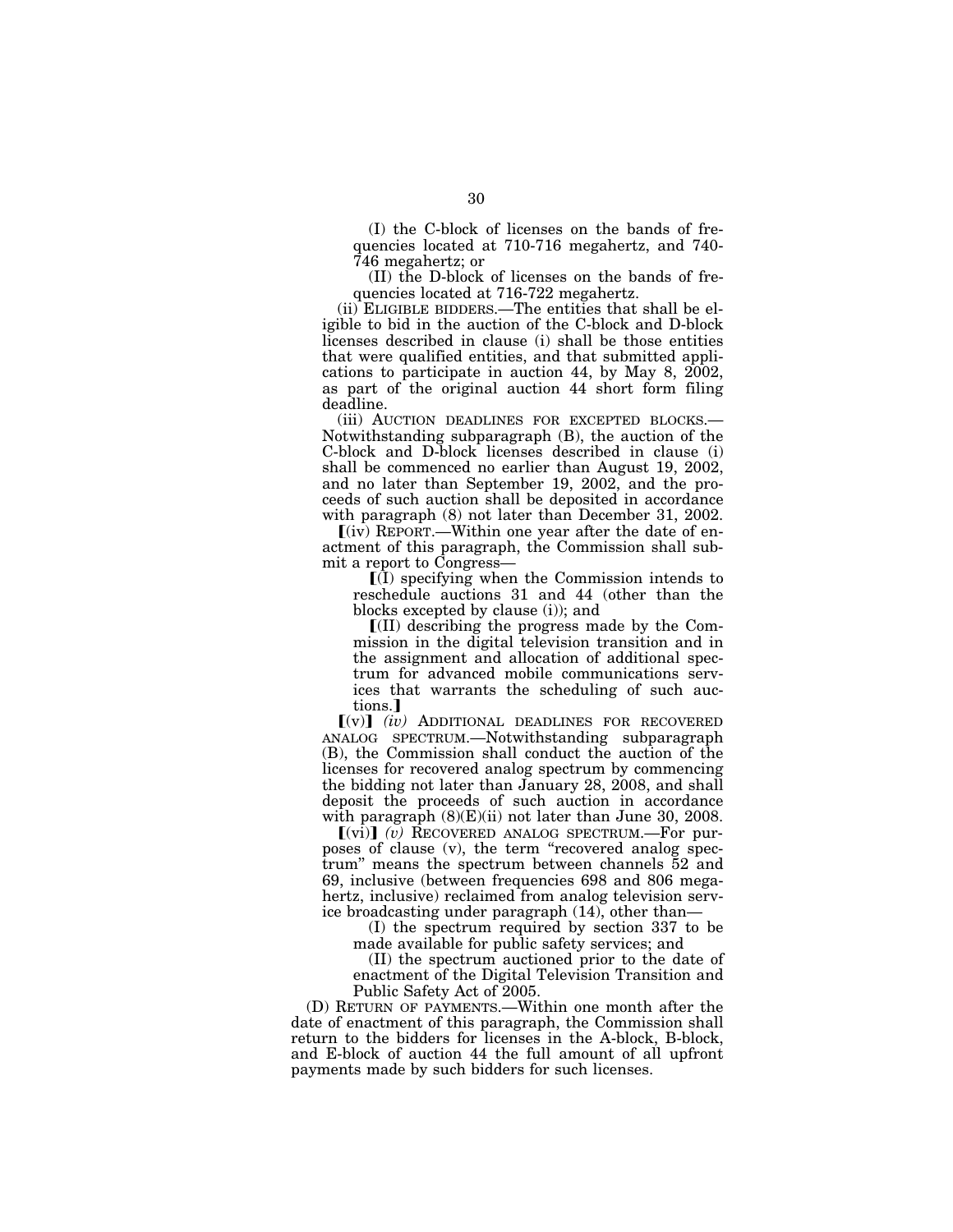$[(16)]$   $(15)$  Special auction provisions for eligible FRE-QUENCIES.—

(A) SPECIAL REGULATIONS.—The Commission shall revise the regulations prescribed under paragraph  $(4)(F)$  of this subsection to prescribe methods by which the total cash proceeds from any auction of eligible frequencies described in section  $113(g)(2)$  of the National Telecommunications and Information Administration Organization Act (47 U.S.C.  $923(g)(2)$  shall at least equal 110 percent of the total estimated relocation or sharing costs provided to the Commission pursuant to section  $113(g)(4)$  of such Act.

(B) CONCLUSION OF AUCTIONS CONTINGENT ON MINIMUM PROCEEDS.—The Commission shall not conclude any auction of eligible frequencies described in section  $113(g)(2)$  of such Act if the total cash proceeds attributable to such spectrum are less than 110 percent of the total estimated relocation or sharing costs provided to the Commission pursuant to section 113(g)(4) of such Act. If the Commission is unable to conclude an auction for the foregoing reason, the Commission shall cancel the auction, return within 45 days after the auction cancellation date any deposits from participating bidders held in escrow, and absolve such bidders from any obligation to the United States to bid in any subsequent reauction of such spectrum.

(C) AUTHORITY TO ISSUE PRIOR TO DEAUTHORIZATION.—In any auction conducted under the regulations required by subparagraph (A), the Commission may grant a license assigned for the use of eligible frequencies prior to the termination of an eligible Federal entity's authorization. However, the Commission shall condition such license by requiring that the licensee cannot cause harmful interference to such Federal entity until such entity's authorization has been terminated by the National Telecommunications and Information Administration.

[(17)] (16) CERTAIN CONDITIONS ON AUCTION PARTICIPATION PROHIBITED.—

(A) IN GENERAL.—Notwithstanding any other provision of law, the Commission may not prevent a person from participating in a system of competitive bidding under this subsection if such person—

(i) complies with all the auction procedures and other requirements to protect the auction process established by the Commission; and

(ii) either—

(I) meets the technical, financial, character, and citizenship qualifications that the Commission may require under section  $303(1)(1)$ ,  $308(b)$ , or  $310$ to hold a license; or

(II) would meet such license qualifications by means approved by the Commission prior to the grant of the license.

(B) CLARIFICATION OF AUTHORITY.—Nothing in subparagraph (A) affects any authority the Commission has to adopt and enforce rules of general applicability, including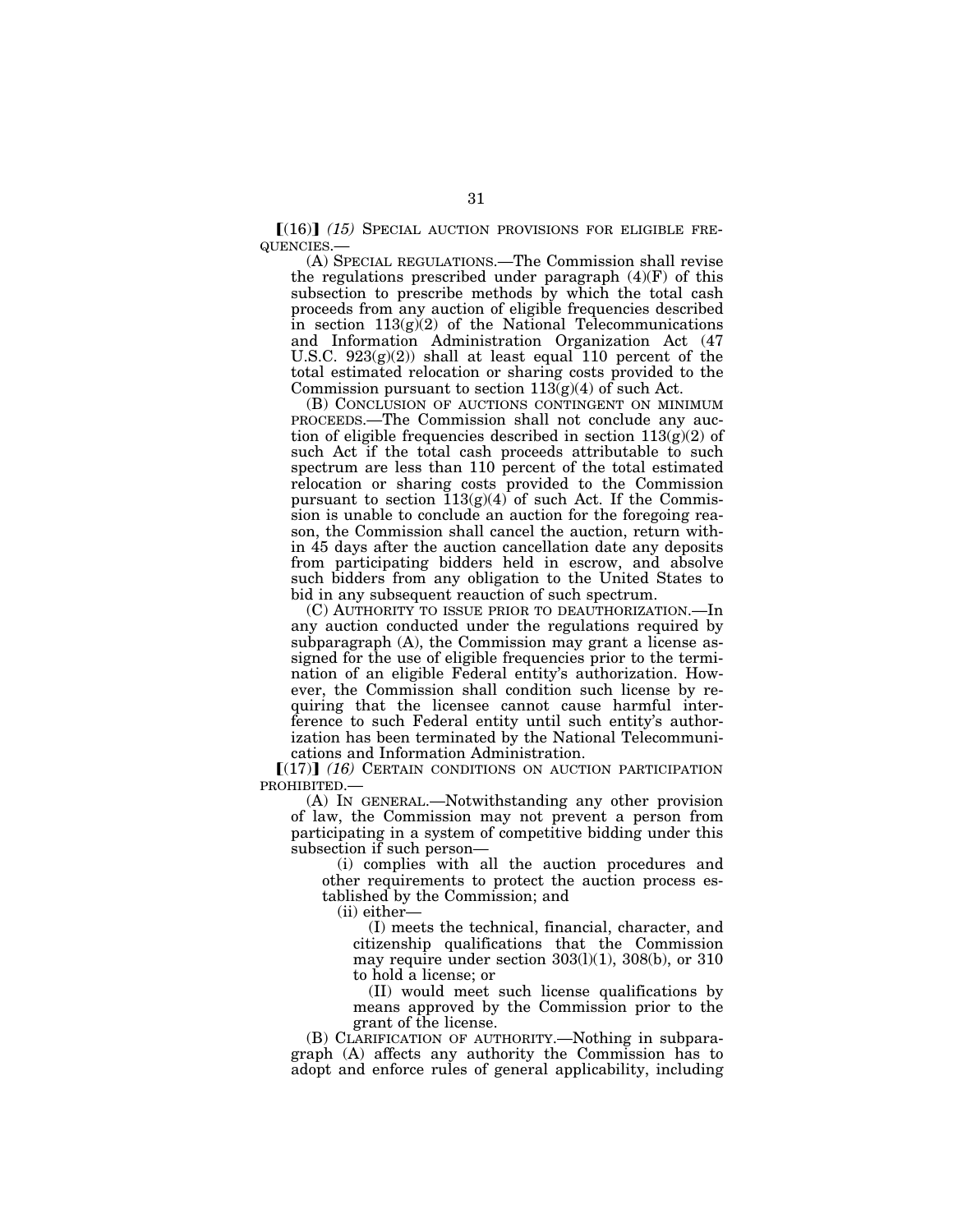rules concerning spectrum aggregation that promote competition.

### **SEC. 331. VERY HIGH FREQUENCY STATIONS AND AM RADIO STA-TIONS.**

### [47 U.S.C. 331]

\* \* \* \* \* \* \* (b) AM RADIO STATIONS.—It shall be the policy of the Commission, in any case in which the licensee of an existing AM daytimeonly station located in a community with a population of more than 100,000 persons that lacks a local full-time aural station licensed to that community and that is located within a Class I station primary service area notifies the Commission that such licensee seeks to provide full-time service, to ensure that such a licensee is able to place a principal community contour signal over its entire community of license 24 hours a day, if technically feasible. The Commission shall report to the appropriate committees of Congress within 30 days after the date of enactment of this Act on how it intends to meet this policy goal.

### **SEC. 332. MOBILE SERVICES.**

#### [47 U.S.C. 332]

(a) FACTORS WHICH COMMISSION MUST CONSIDER.—In taking actions to manage the spectrum to be made available for use by the private mobile services, the Commission shall consider, consistent with section 1 of this Act, whether such actions will—

(1) promote the safety of life and property;

(2) improve the efficiency of spectrum use and reduce the regulatory burden upon spectrum users, based upon sound engineering principles, user operational requirements, and market-place demands;

(3) encourage competition and provide services to the largest feasible number of users; or

(4) increase interservice sharing opportunities between private mobile services and other services.

(b) ADVISORY COORDINATING COMMITTEES.—

(1) The Commission, in coordinating the assignment of frequencies to stations in the private mobile services and in the fixed services (as defined by the Commission by rule), shall have authority to utilize assistance furnished by advisory coordinating committees consisting of individuals who are not officers or employees of the Federal Government.

(2) The authority of the Commission established in this subsection shall not be subject to or affected by the provisions of part III of title 5, United States Code, or section 3679(b) of the Revised Statutes (31 U.S.C. 665(b)).

(3) Any person who provides assistance to the Commission under this subsection shall not be considered, by reason of having provided such assistance, a Federal employee.

(4) Any advisory coordinating committee which furnishes assistance to the Commission under this subsection shall not be subject to the provisions of the Federal Advisory Committee Act.

(c) REGULATORY TREATMENT OF MOBILE SERVICES.—

(1) COMMON CARRIER TREATMENT OF COMMERCIAL MOBILE SERVICES.—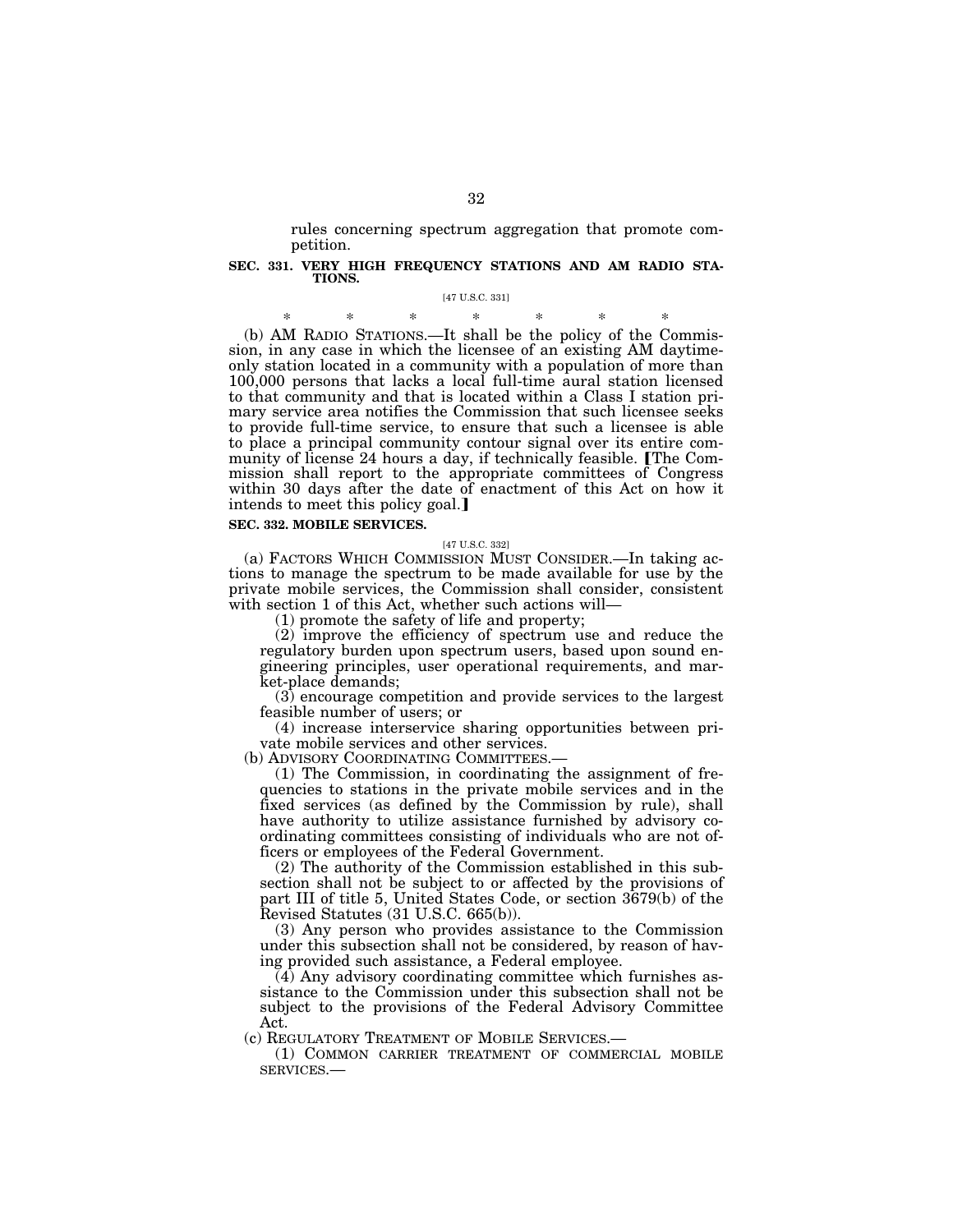(A) A person engaged in the provision of a service that is a commercial mobile service shall, insofar as such person is so engaged, be treated as a common carrier for purposes of this Act, except for such provisions of title II as the Commission may specify by regulation as inapplicable to that service or person. In prescribing or amending any such regulation, the Commission may not specify any provision of section 201, 202, or 208, and may specify any other provision only if the Commission determines that—

(i) enforcement of such provision is not necessary in order to ensure that the charges, practices, classifications, or regulations for or in connection with that service are just and reasonable and are not unjustly or unreasonably discriminatory;

(ii) enforcement of such provision is not necessary for the protection of consumers; and

(iii) specifying such provision is consistent with the public interest.

(B) Upon reasonable request of any person providing commercial mobile service, the Commission shall order a common carrier to establish physical connections with such service pursuant to the provisions of section 201 of this Act. Except to the extent that the Commission is required to respond to such a request, this subparagraph shall not be construed as a limitation or expansion of the Commission's authority to order interconnection pursuant to this Act.

(C) [The Commission shall review competitive market conditions with respect to commercial mobile services and shall include in its annual report an analysis of those conditions. Such analysis shall include an identification of the number of competitors in various commercial mobile services, an analysis of whether or not there is effective competition, an analysis of whether any of such competitors have a dominant share of the market for such services, and a statement of whether additional providers or classes of providers in those services would be likely to enhance competition.] As a part of making a determination with respect to the public interest under subparagraph (A)(iii), the Commission shall consider whether the proposed regulation (or amendment thereof) will promote competitive market conditions, including the extent to which such regulation (or amendment) will enhance competition among providers of commercial mobile services. If the Commission determines that such regulation (or amendment) will promote competition among providers of commercial mobile services, such determination may be the basis for a Commission finding that such regulation (or amendment) is in the public interest.

(D) The Commission shall, not later than 180 days after the date of enactment of this subparagraph, complete a rulemaking required to implement this paragraph with respect to the licensing of personal communications services, including making any determinations required by subparagraph (C).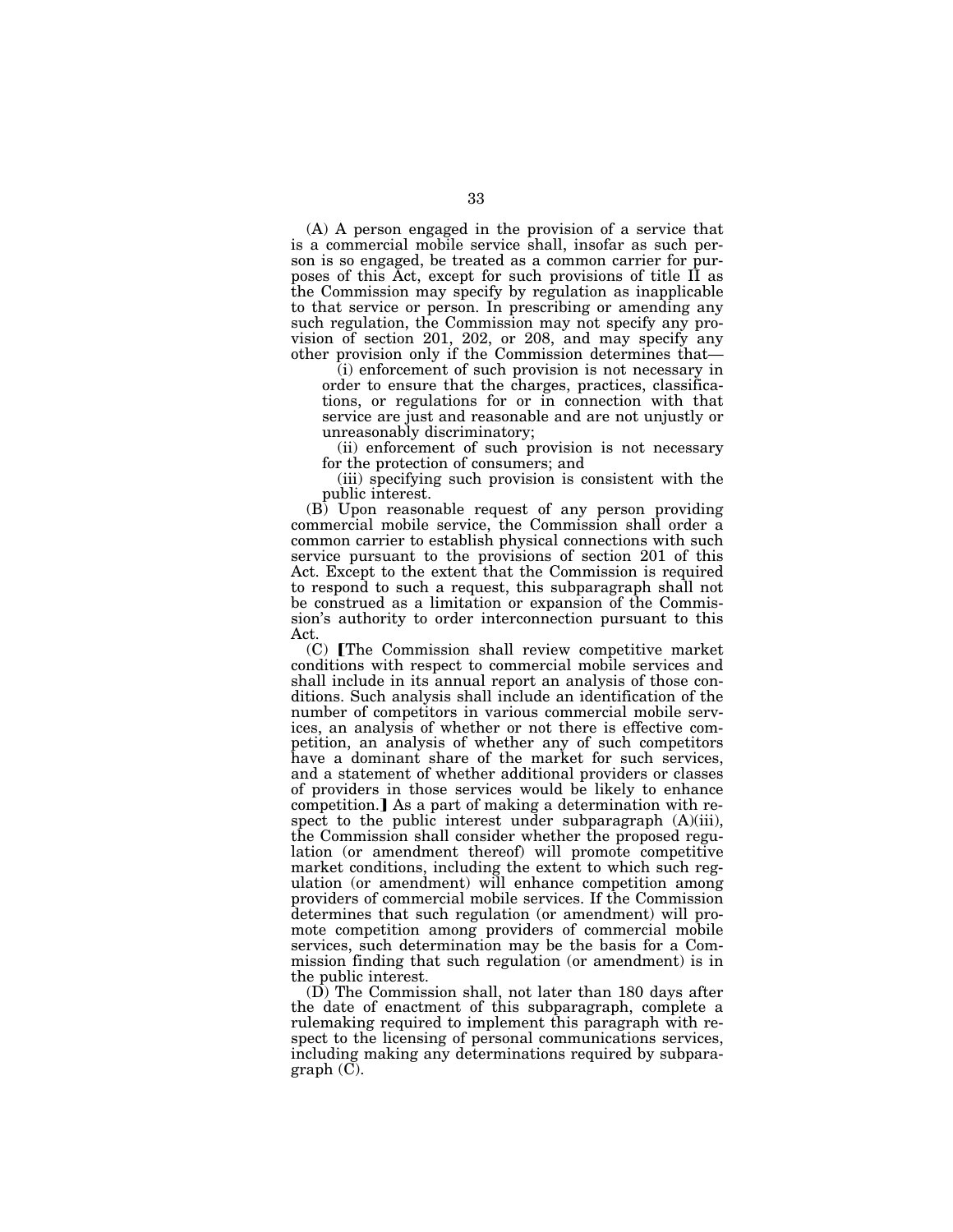(2) NON-COMMON CARRIER TREATMENT OF PRIVATE MOBILE SERVICES.—A person engaged in the provision of a service that is a private mobile service shall not, insofar as such person is so engaged, be treated as a common carrier for any purpose under this Act. A common carrier (other than a person that was treated as a provider of a private land mobile service prior to the enactment of the Omnibus Budget Reconciliation Act of 1993) shall not provide any dispatch service on any frequency allocated for common carrier service, except to the extent such dispatch service is provided on stations licensed in the domestic public land mobile radio service before January 1, 1982. The Commission may by regulation terminate, in whole or in part, the prohibition contained in the preceding sentence if the Commission determines that such termination will serve the public interest.

(3) STATE PREEMPTION.—

(A) Notwithstanding sections 2(b) and 221(b), no State or local government shall have any authority to regulate the entry of or the rates charged by any commercial mobile service or any private mobile service, except that this paragraph shall not prohibit a State from regulating the other terms and conditions of commercial mobile services. Nothing in this subparagraph shall exempt providers of commercial mobile services (where such services are a substitute for land line telephone exchange service for a substantial portion of the communications within such State) from requirements imposed by a State commission on all providers of telecommunications services necessary to ensure the universal availability of telecommunications service at affordable rates. Notwithstanding the first sentence of this subparagraph, a State may petition the Commission for authority to regulate the rates for any commercial mobile service and the Commission shall grant such petition if such State demonstrates that—

(i) market conditions with respect to such services fail to protect subscribers adequately from unjust and unreasonable rates or rates that are unjustly or unreasonably discriminatory; or

(ii) such market conditions exist and such service is a replacement for land line telephone exchange service for a substantial portion of the telephone land line exchange service within such State.

The Commission shall provide reasonable opportunity for public comment in response to such petition, and shall, within 9 months after the date of its submission, grant or deny such petition. If the Commission grants such petition, the Commission shall authorize the State to exercise under State law such authority over rates, for such periods of time, as the Commission deems necessary to ensure that such rates are just and reasonable and not unjustly or unreasonably discriminatory.

(B) If a State has in effect on June 1, 1993, any regulation concerning the rates for any commercial mobile service offered in such State on such date, such State may, no later than 1 year after the date of enactment of the Omnibus Budget Reconciliation Act of 1993, petition the Com-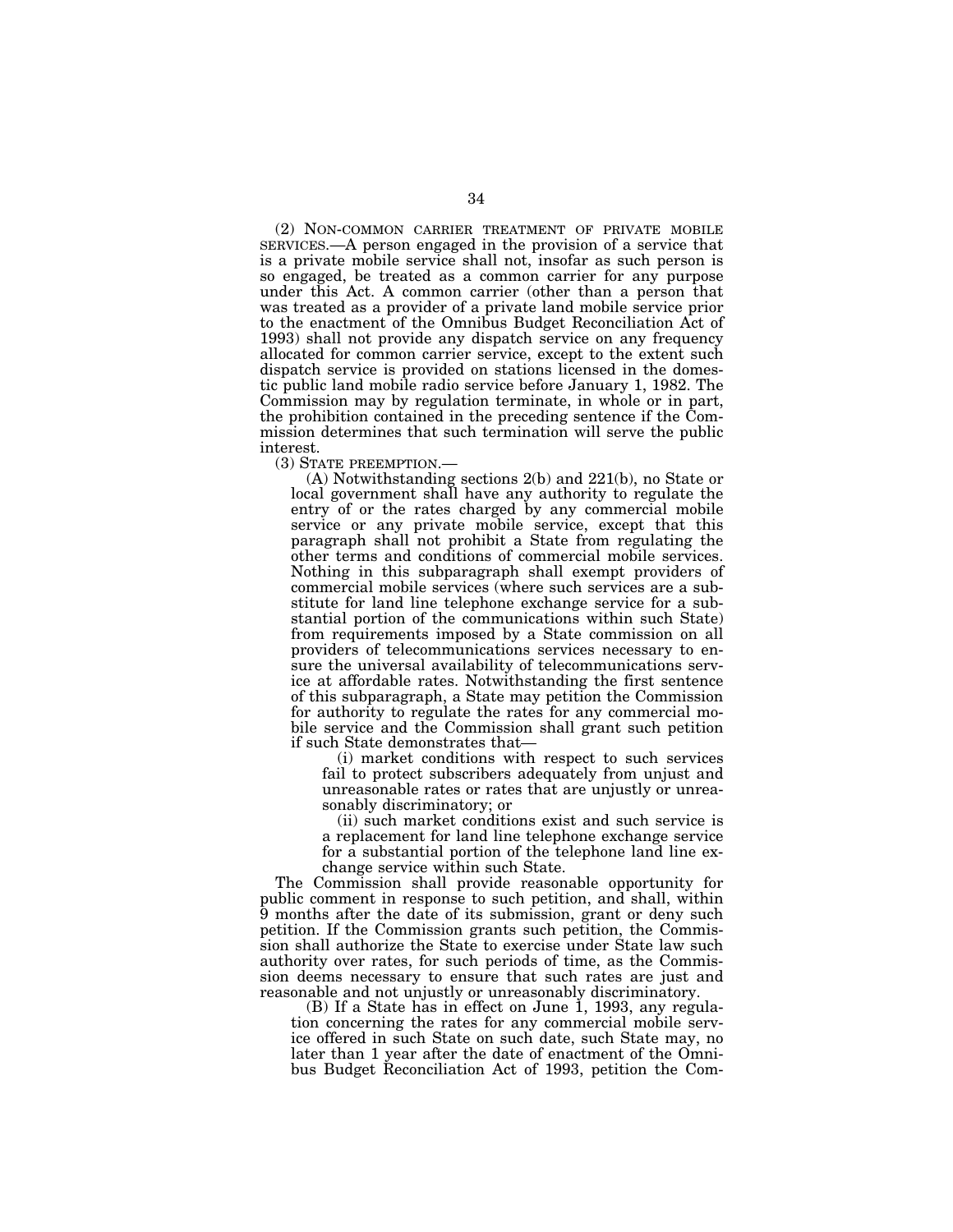mission requesting that the State be authorized to continue exercising authority over such rates. If a State files such a petition, the State's existing regulation shall, notwithstanding subparagraph (A), remain in effect until the Commission completes all action (including any reconsideration) on such petition. The Commission shall review such petition in accordance with the procedures established in such subparagraph, shall complete all action (including any reconsideration) within 12 months after such petition is filed, and shall grant such petition if the State satisfies the showing required under subparagraph  $(A)(i)$  or  $(A)(ii)$ . If the Commission grants such petition, the Commission shall authorize the State to exercise under State law such authority over rates, for such period of time, as the Commission deems necessary to ensure that such rates are just and reasonable and not unjustly or unreasonably discriminatory. After a reasonable period of time, as determined by the Commission, has elapsed from the issuance of an order under subparagraph (A) or this subparagraph, any interested party may petition the Commission for an order that the exercise of authority by a State pursuant to such subparagraph is no longer necessary to ensure that the rates for commercial mobile services are just and reasonable and not unjustly or unreasonably discriminatory. The Commission shall provide reasonable opportunity for public comment in response to such petition, and shall, within 9 months after the date of its submission, grant or deny such petition in whole or in part.

(4) REGULATORY TREATMENT OF COMMUNICATIONS SATELLITE CORPORATION.—Nothing in this subsection shall be construed to alter or affect the regulatory treatment required by title IV of the Communications Satellite Act of 1962 of the corporation authorized by title III of such Act.

(5) SPACE SEGMENT CAPACITY.—Nothing in this section shall prohibit the Commission from continuing to determine whether the provision of space segment capacity by satellite systems to providers of commercial mobile services shall be treated as common carriage.

(6) FOREIGN OWNERSHIP.—The Commission, upon a petition for waiver filed within 6 months after the date of enactment of the Omnibus Budget Reconciliation Act of 1993, may waive the application of section 310(b) to any foreign ownership that lawfully existed before May 24, 1993, of any provider of a private land mobile service that will be treated as a common carrier as a result of the enactment of the Omnibus Budget Reconciliation Act of 1993, but only upon the following conditions:

(A) The extent of foreign ownership interest shall not be increased above the extent which existed on May 24, 1993.

(B) Such waiver shall not permit the subsequent transfer of ownership to any other person in violation of section 310(b).

(7) PRESERVATION OF LOCAL ZONING AUTHORITY.— (A) GENERAL AUTHORITY.—Except as provided in this paragraph, nothing in this Act shall limit or affect the authority of a State or local government or instrumentality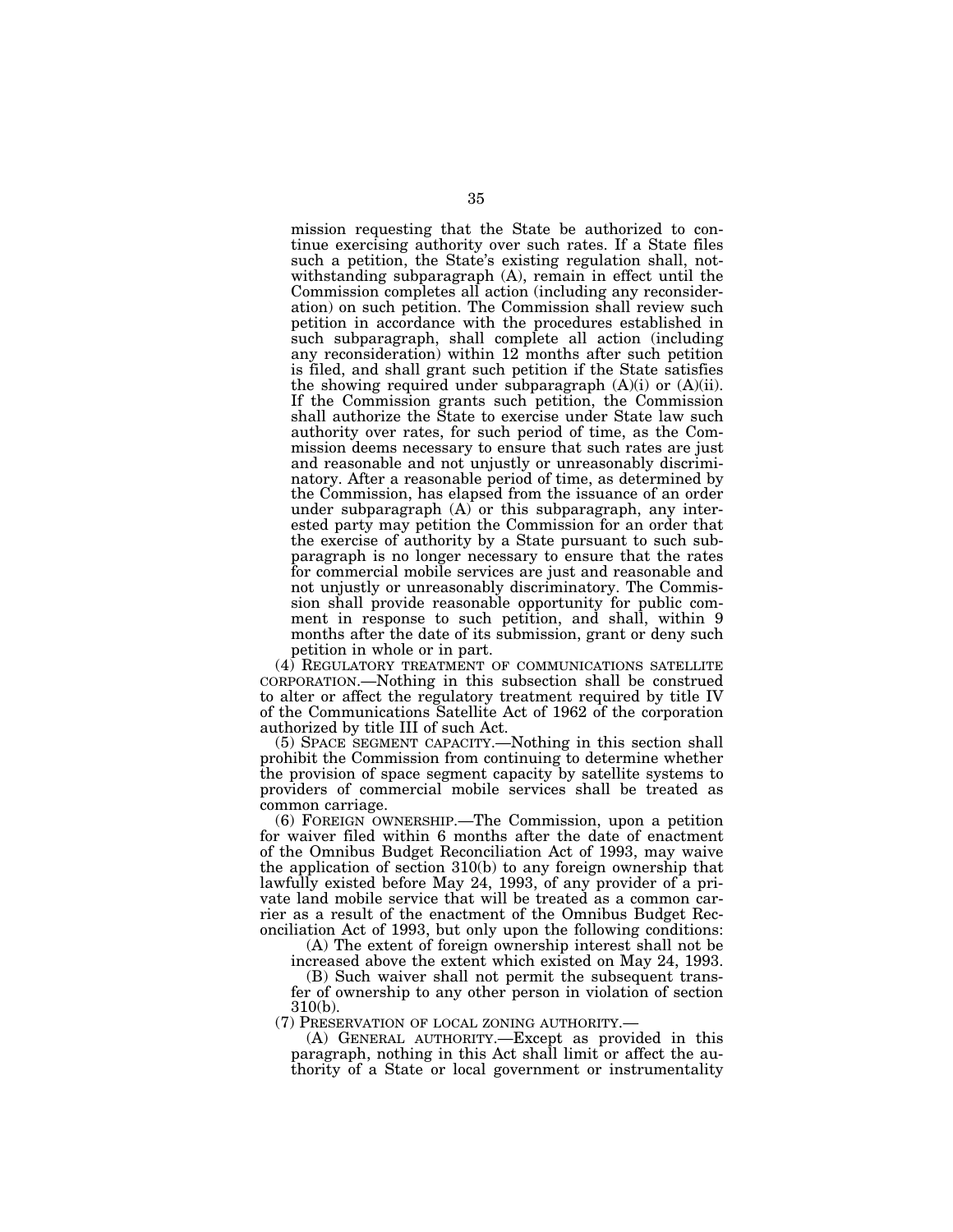thereof over decisions regarding the placement, construction, and modification of personal wireless service facilities.<br>(B) LIMITATIONS.—

(i) The regulation of the placement, construction, and modification of personal wireless service facilities by any State or local government or instrumentality thereof—

(I) shall not unreasonably discriminate among providers of functionally equivalent services; and

(II) shall not prohibit or have the effect of prohibiting the provision of personal wireless services.

(ii) A State or local government or instrumentality thereof shall act on any request for authorization to place, construct, or modify personal wireless service facilities within a reasonable period of time after the request is duly filed with such government or instrumentality, taking into account the nature and scope of such request.

(iii) Any decision by a State or local government or instrumentality thereof to deny a request to place, construct, or modify personal wireless service facilities shall be in writing and supported by substantial evidence contained in a written record.

(iv) No State or local government or instrumentality thereof may regulate the placement, construction, and modification of personal wireless service facilities on the basis of the environmental effects of radio frequency emissions to the extent that such facilities comply with the Commission's regulations concerning such emissions.

(v) Any person adversely affected by any final action or failure to act by a State or local government or any instrumentality thereof that is inconsistent with this subparagraph may, within 30 days after such action or failure to act, commence an action in any court of competent jurisdiction. The court shall hear and decide such action on an expedited basis. Any person adversely affected by an act or failure to act by a State or local government or any instrumentality thereof that is inconsistent with clause (iv) may petition the Commission for relief.

(C) DEFINITIONS.—For purposes of this paragraph—

(i) the term ''personal wireless services'' means commercial mobile services, unlicensed wireless services, and common carrier wireless exchange access services;

(ii) the term ''personal wireless service facilities'' means facilities for the provision of personal wireless services; and

(iii) the term ''unlicensed wireless service'' means the offering of telecommunications services using duly authorized devices which do not require individual licenses, but does not mean the provision of direct-tohome satellite services (as defined in section  $303(v)$ ).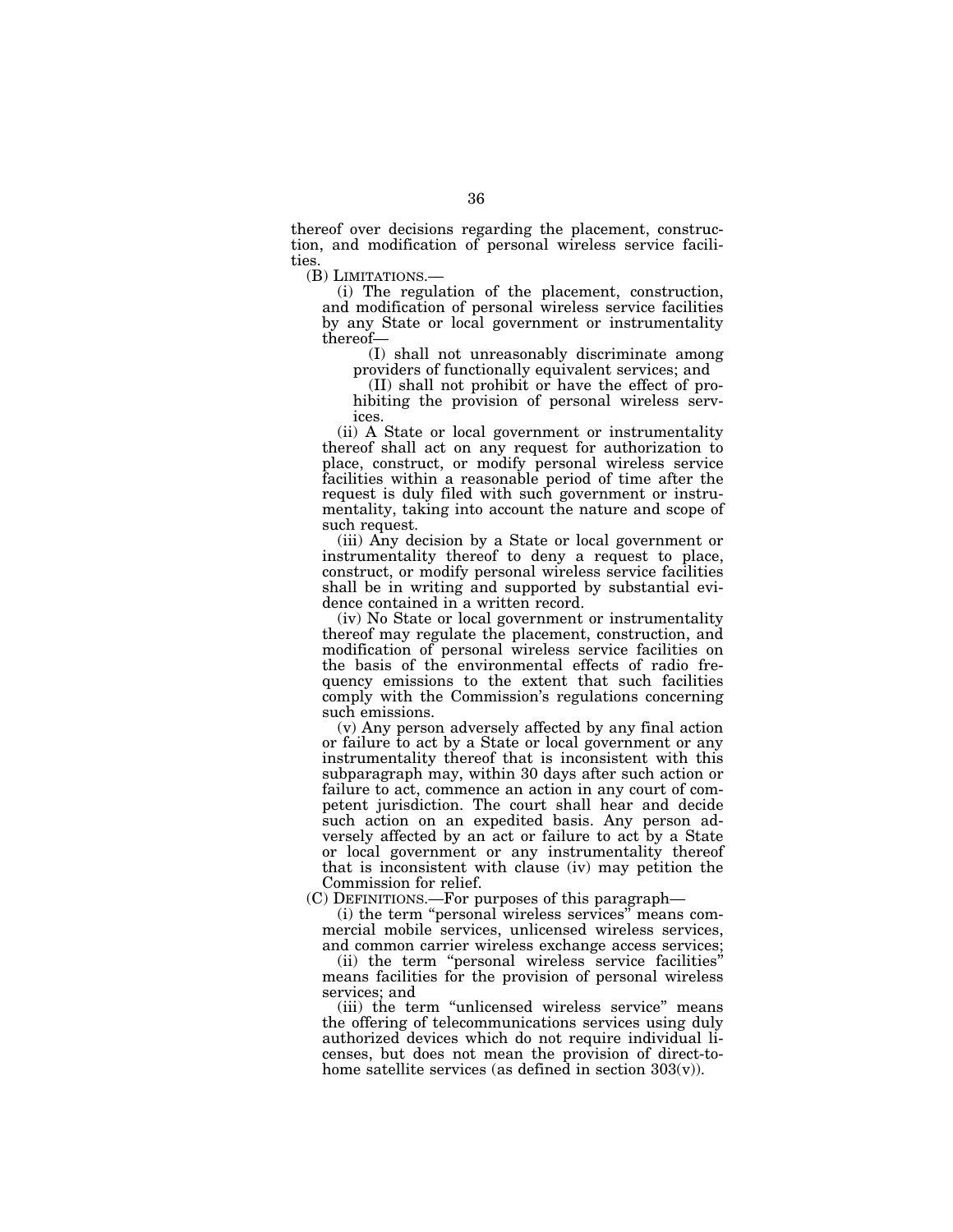(8) MOBILE SERVICES ACCESS.—A person engaged in the provision of commercial mobile services, insofar as such person is so engaged, shall not be required to provide equal access to common carriers for the provision of telephone toll services. If the Commission determines that subscribers to such services are denied access to the provider of telephone toll services of the subscribers' choice, and that such denial is contrary to the public interest, convenience, and necessity, then the Commission shall prescribe regulations to afford subscribers unblocked access to the provider of telephone toll services of the subscribers' choice through the use of a carrier identification code assigned to such provider or other mechanism. The requirements for unblocking shall not apply to mobile satellite services unless the Commission finds it to be in the public interest to apply such requirements to such services.

(d) DEFINITIONS.—For purposes of this section—

(1) the term ''commercial mobile service'' means any mobile service (as defined in section 3) that is provided for profit and makes interconnected service available  $(A)$  to the public or  $(B)$ to such classes of eligible users as to be effectively available to a substantial portion of the public, as specified by regulation by the Commission;

(2) the term ''interconnected service'' means service that is interconnected with the public switched network (as such terms are defined by regulation by the Commission) or service for which a request for interconnection is pending pursuant to subsection  $(c)(1)(B)$ ; and

(3) the term ''private mobile service'' means any mobile service (as defined in section 3) that is not a commercial mobile service or the functional equivalent of a commercial mobile service, as specified by regulation by the Commission.

**SEC. 336. BROADCAST SPECTRUM FLEXIBILITY.** 

#### [47 U.S.C. 336]

\* \* \* \* \* \* \*

 $(e)$  FEES. $-$ 

(1) SERVICES TO WHICH FEES APPLY.—If the regulations prescribed pursuant to subsection (a) permit a licensee to offer ancillary or supplementary services on a designated frequency—

(A) for which the payment of a subscription fee is required in order to receive such services, or

(B) for which the licensee directly or indirectly receives compensation from a third party in return for transmitting material furnished by such third party (other than commercial advertisements used to support broadcasting for which a subscription fee is not required),

(1) the Commission shall establish a program to assess and collect from the licensee for such designated frequency an annual fee or other schedule or method of payment that promotes the objectives described in subparagraphs (A) and (B) of paragraph (2).

 $(2)$  COLLECTION OF FEES.—The program required by paragraph (1) shall—

(A) be designed (i) to recover for the public a portion of the value of the public spectrum resource made available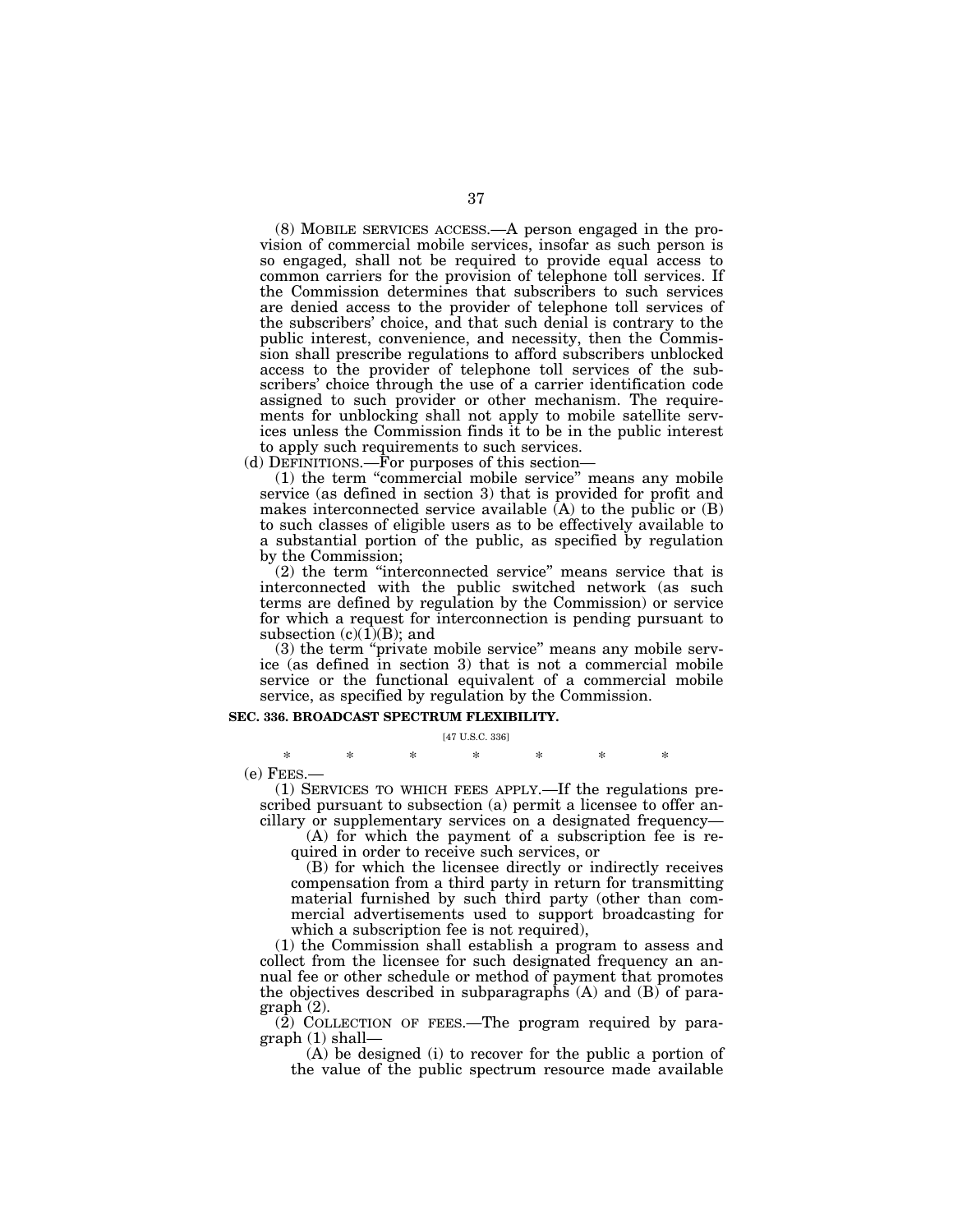for such commercial use, and (ii) to avoid unjust enrichment through the method employed to permit such uses of that resource;

(B) recover for the public an amount that, to the extent feasible, equals but does not exceed (over the term of the license) the amount that would have been recovered had such services been licensed pursuant to the provisions of section 309(j) of this Act and the Commission's regulations thereunder; and

(C) be adjusted by the Commission from time to time in order to continue to comply with the requirements of this paragraph.<br>(3) TREATMENT OF REVENUES.

 $(A)$  GENERAL RULE.—Except as provided in subparagraph (B), all proceeds obtained pursuant to the regulations required by this subsection shall be deposited in the Treasury in accordance with chapter 33 of title 31, United States Code.

(B) RETENTION OF REVENUES.—Notwithstanding subparagraph (A), the salaries and expenses account of the Commission shall retain as an offsetting collection such sums as may be necessary from such proceeds for the costs of developing and implementing the program required by this section and regulating and supervising advanced television services. Such offsetting collections shall be available for obligation subject to the terms and conditions of the receiving appropriations account, and shall be deposited in such accounts on a quarterly basis.

 $(4)$  REPORT.—Within 5 years after the date of enactment of the Telecommunications Act of 1996, the Commission shall report to the Congress on the implementation of the program required by this subsection, and shall annually thereafter advise the Congress on the amounts collected pursuant to such program.

*(4) REPORT.—The Commission shall annually advise the Congress on the amounts collected pursuant to the program required by this subsection.* 

\* \* \* \* \* \* \*

### **SEC. 338. CARRIAGE OF LOCAL TELEVISION SIGNALS BY SATELLITE CARRIERS.**

#### [47 U.S.C. 338]

\* \* \* \* \* \* \* (k) DEFINITIONS.—As used in this section:

(1) DISTRIBUTOR.—The term ''distributor'' means an entity which contracts to distribute secondary transmissions from a satellite carrier and, either as a single channel or in a package with other programming, provides the secondary transmission either directly to individual subscribers or indirectly through other program distribution entities.

(2) ELIGIBLE SATELLITE CARRIER.—The term ''eligible satellite carrier'' means any satellite carrier that is not a party to a carriage contract that—

(A) governs carriage of at least 30 qualified noncommercial educational television stations; and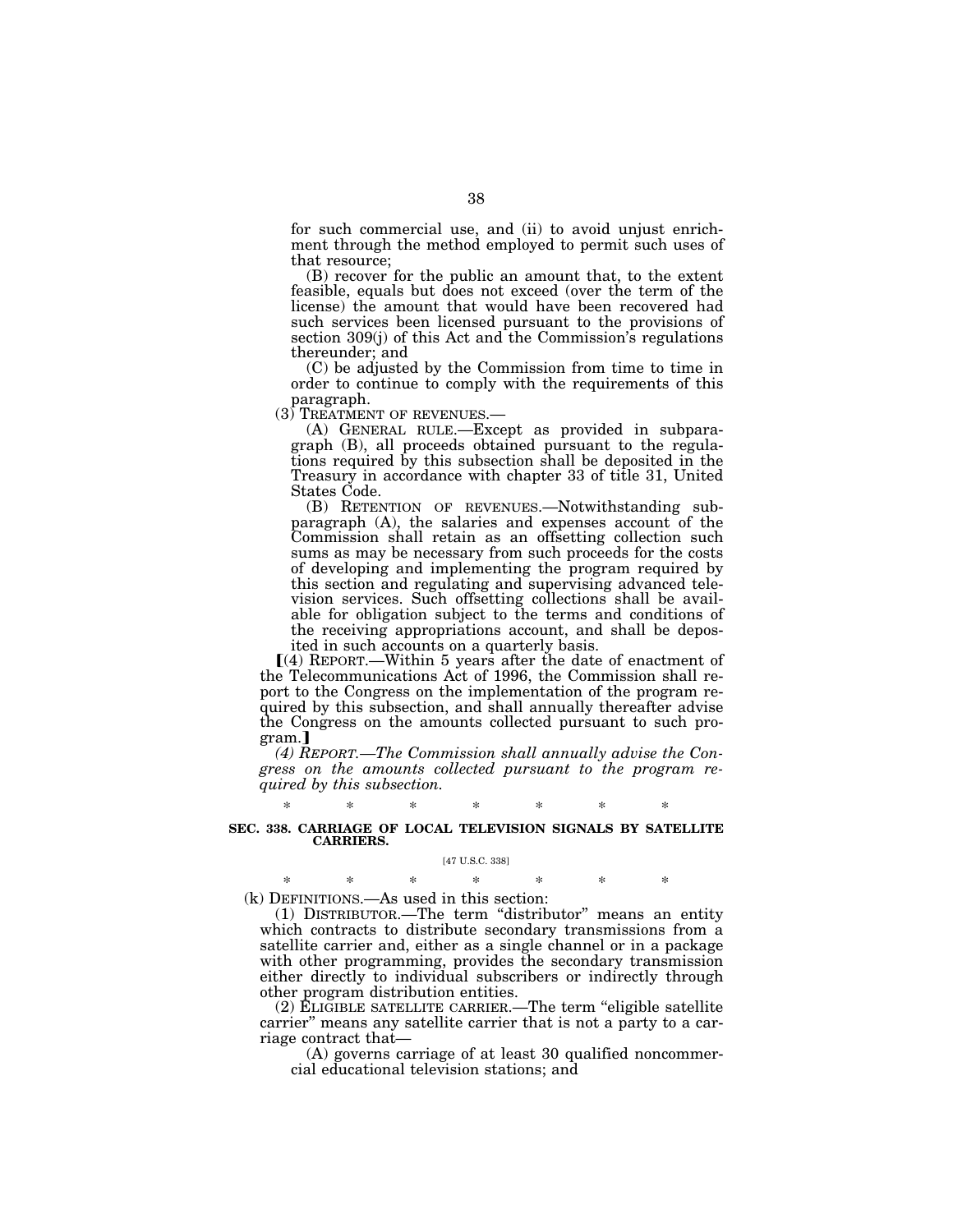(B) is in force and effect within 150 days after the date of enactment of the Satellite Television Extension and Localism Act of 2010.

(3) LOCAL RECEIVE FACILITY.—The term ''local receive facility'' means the reception point in each local market which a satellite carrier designates for delivery of the signal of the station for purposes of retransmission.

(4) LOCAL MARKET.—The term ''local market'' has the meaning given that term under section 122(j) of title 17, United States Code.

(5) LOW POWER TELEVISION STATION.—The term ''low power television station'' means a low power television station as defined under section 74.701(f) of title 47, Code of Federal Regulations, as in effect on June 1, 2004. For purposes of this paragraph, the term ''low power television station'' includes a low power television station that has been accorded primary status as a Class A television licensee under section 73.6001(a) of title 47, Code of Federal Regulations.

(6) QUALIFIED NONCOMMERCIAL EDUCATIONAL TELEVISION STATION.—The term ''qualified noncommercial educational television station'' means any full-power television broadcast station that—

(A) under the rules and regulations of the Commission in effect on March 29, 1990, is licensed by the Commission as a noncommercial educational broadcast station and is owned and operated by a public agency, nonprofit foundation, nonprofit corporation, or nonprofit association; and

(B) has as its licensee an entity that is eligible to receive a community service grant, or any successor grant thereto, from the Corporation for Public Broadcasting, or any successor organization thereto, on the basis of the formula set forth in [section 396(k)(6)(B)] *section 396(j)(6)(B)* of this title.

(7) SATELLITE CARRIER.—The term ''satellite carrier'' has the meaning given such term under section 119(d) of title 17, United States Code.

(8) SECONDARY TRANSMISSION.—The term ''secondary transmission'' has the meaning given such term in section 119(d) of title 17, United States Code.

(9) SUBSCRIBER.—The term ''subscriber'' has the meaning given that term under section 122(j) of title 17, United States Code.

(10) TELEVISION BROADCAST STATION.—The term ''television broadcast station'' has the meaning given such term in section 325(b)(7).

\* \* \* \* \* \* \*

**SEC. 339. CARRIAGE OF DISTANT TELEVISION STATIONS BY SAT-ELLITE CARRIERS.** 

[47 U.S.C. 339]

\* \* \* \* \* \* \*

(c) ELIGIBILITY FOR RETRANSMISSION.—<br>
[(1) STUDY OF DIGITAL STRENGTH TESTING PROCEDURES.—

 $(A)$  STUDY REQUIRED.—Not later than 1 year after the date of the enactment of the Satellite Home Viewer Exten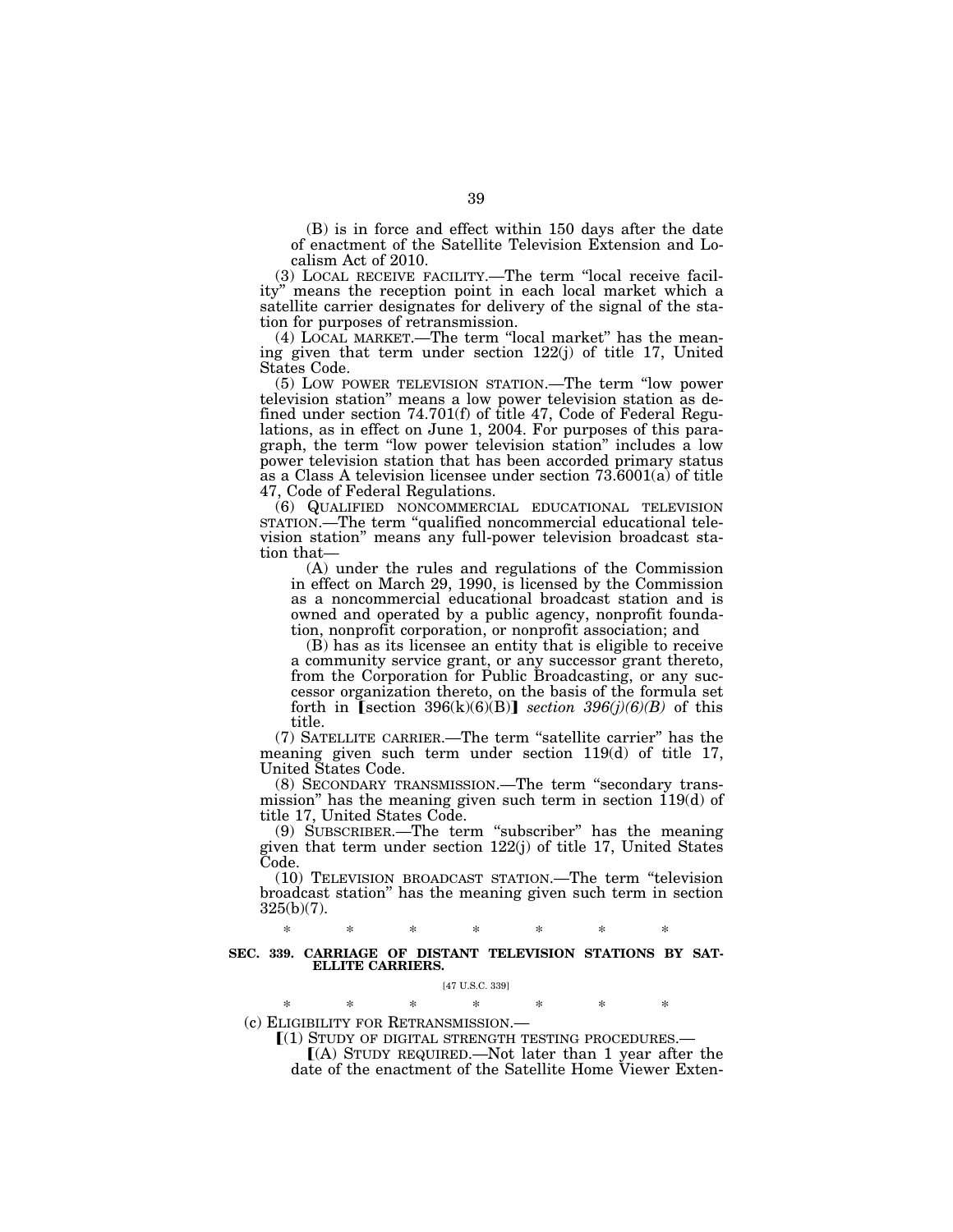sion and Reauthorization Act of 2004, the Federal Communications Commission shall complete an inquiry regarding whether, for purposes of identifying if a household is unserved by an adequate digital signal under section  $119(d)(10)$  of title 17, United States Code, the digital signal strength standard in section  $73.622(e)(1)$  of title 47, Code of Federal Regulations, or the testing procedures in section 73.686(d) of title 47, Code of Federal Regulations, such statutes or regulations should be revised to take into account the types of antennas that are available to consumers.

ø(B) STUDY CONSIDERATIONS.—In conducting the study under this paragraph, the Commission shall consider whether—

 $\mathbf{I}$ (i) to account for the fact that an antenna can be mounted on a roof or placed in a home and can be fixed or capable of rotating;

 $(iii)$  section 73.686(d) of title 47, Code of Federal Regulations, should be amended to create different procedures for determining if the requisite digital signal strength is present than for determining if the requisite analog signal strength is present;

ø(iii) a standard should be used other than the presence of a signal of a certain strength to ensure that a household can receive a high-quality picture using antennas of reasonable cost and ease of installation;

 $\left[$ (iv) to develop a predictive methodology for determining whether a household is unserved by an adequate digital signal under section  $119(d)(10)$  of title 17, United States Code;

 $\left[ \n\left( v \right)$  there is a wide variation in the ability of reasonably priced consumer digital television sets to receive over-the-air signals, such that at a given signal strength some may be able to display high-quality pictures while others cannot, whether such variation is related to the price of the television set, and whether such variation should be factored into setting a standard for determining whether a household is unserved by an adequate digital signal; and

 $\left[$ (vi) to account for factors such as building loss, external interference sources, or undesired signals from both digital television and analog television stations using either the same or adjacent channels in nearby markets, foliage, and man-made clutter.

 $(C)$  REPORT.—Not later than 1 year after the date of the enactment of the Satellite Home Viewer Extension and Reauthorization Act of 2004, the Federal Communications Commission shall submit to the Committee on Energy and Commerce of the House of Representatives and the Committee on Commerce, Science, and Transportation of the Senate a report containing—

 $(i)$  the results of the study under this paragraph; and

 $\lceil$ (ii) recommendations, if any, as to what changes should be made to Federal statutes or regulations.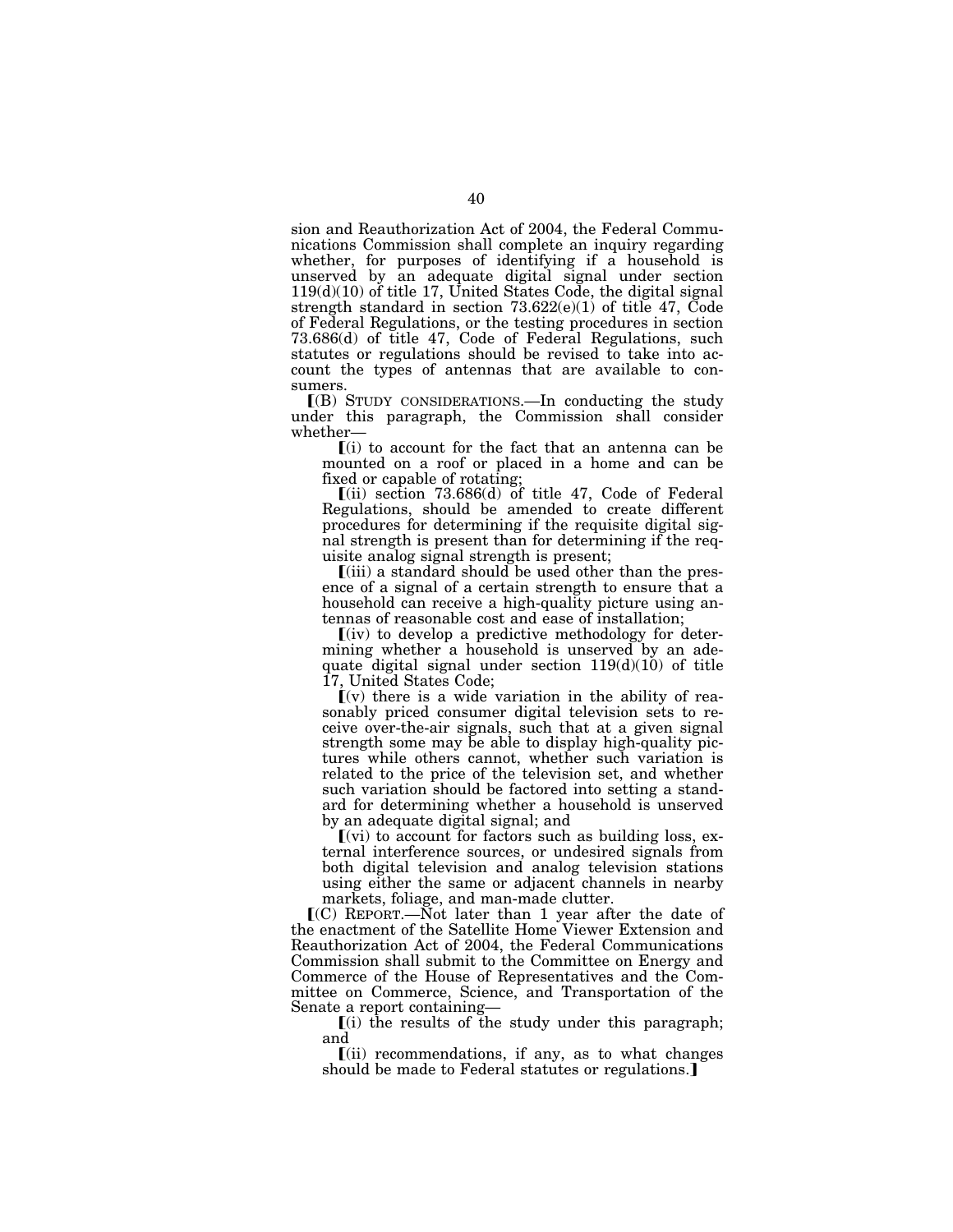$\lceil (2) \rceil$  (1) WAIVERS.—A subscriber who is denied the retransmission of a signal of a network station under section 119 of title 17, United States Code, may request a waiver from such denial by submitting a request, through such subscriber's satellite carrier, to the network station asserting that the retransmission is prohibited. The network station shall accept or reject a subscriber's request for a waiver within 30 days after receipt of the request. The subscriber shall be permitted to receive such retransmission under section 119(d)(10)(B) of title 17, United States Code, if such station agrees to the waiver request and files with the satellite carrier a written waiver with respect to that subscriber allowing the subscriber to receive such retransmission. If a television network station fails to accept or reject a subscriber's request for a waiver within the 30 day period after receipt of the request, that station shall be deemed to agree to the waiver request and have filed such written waiver.

ø(3)¿ *(2)* ESTABLISHMENT OF IMPROVED PREDICTIVE MODEL AND ON-LOCATION TESTING REQUIRED.—

(A) PREDICTIVE MODEL.—Within 270 days after the date of the enactment of the Satellite Television Extension and Localism Act of 2010, the Commission shall develop and prescribe by rule a point-to-point predictive model for reliably and presumptively determining the ability of individual locations, through the use of an antenna, to receive signals in accordance with the signal intensity standard in section 73.622(e)(1) of title 47, Code of Federal Regulations, or a successor regulation, including to account for the continuing operation of translator stations and low power television stations. In prescribing such model, the Commission shall rely on the Individual Location Longley-Rice model set forth by the Commission in CS Docket No. 98-201, as previously revised with respect to analog signals, and as recommended by the Commission with respect to digital signals in its Report to Congress in ET Docket No. 05-182, FCC 05-199 (released December 9, 2005). The Commission shall establish procedures for the continued refinement in the application of the model by the use of additional data as it becomes available.

(B) ON-LOCATION TESTING.—The Commission shall issue an order completing its rulemaking proceeding in ET Docket No. 06-94 within 270 days after the date of enactment of the Satellite Television Extension and Localism Act of 2010. In conducting such rulemaking, the Commission shall seek ways to minimize consumer burdens associated with on-location testing.

 $[(4)]$  (3) OBJECTIVE VERIFICATION.—

(A) IN GENERAL.—If a subscriber's request for a waiver under [paragraph  $(2)$ ] *paragraph*  $(1)$  is rejected and the subscriber submits to the subscriber's satellite carrier a request for a test verifying the subscriber's inability to receive a signal of the signal intensity referenced in clause (i) of subsection  $(a)(2)(D)$ , the satellite carrier and the network station or stations asserting that the retransmission is prohibited with respect to that subscriber shall select a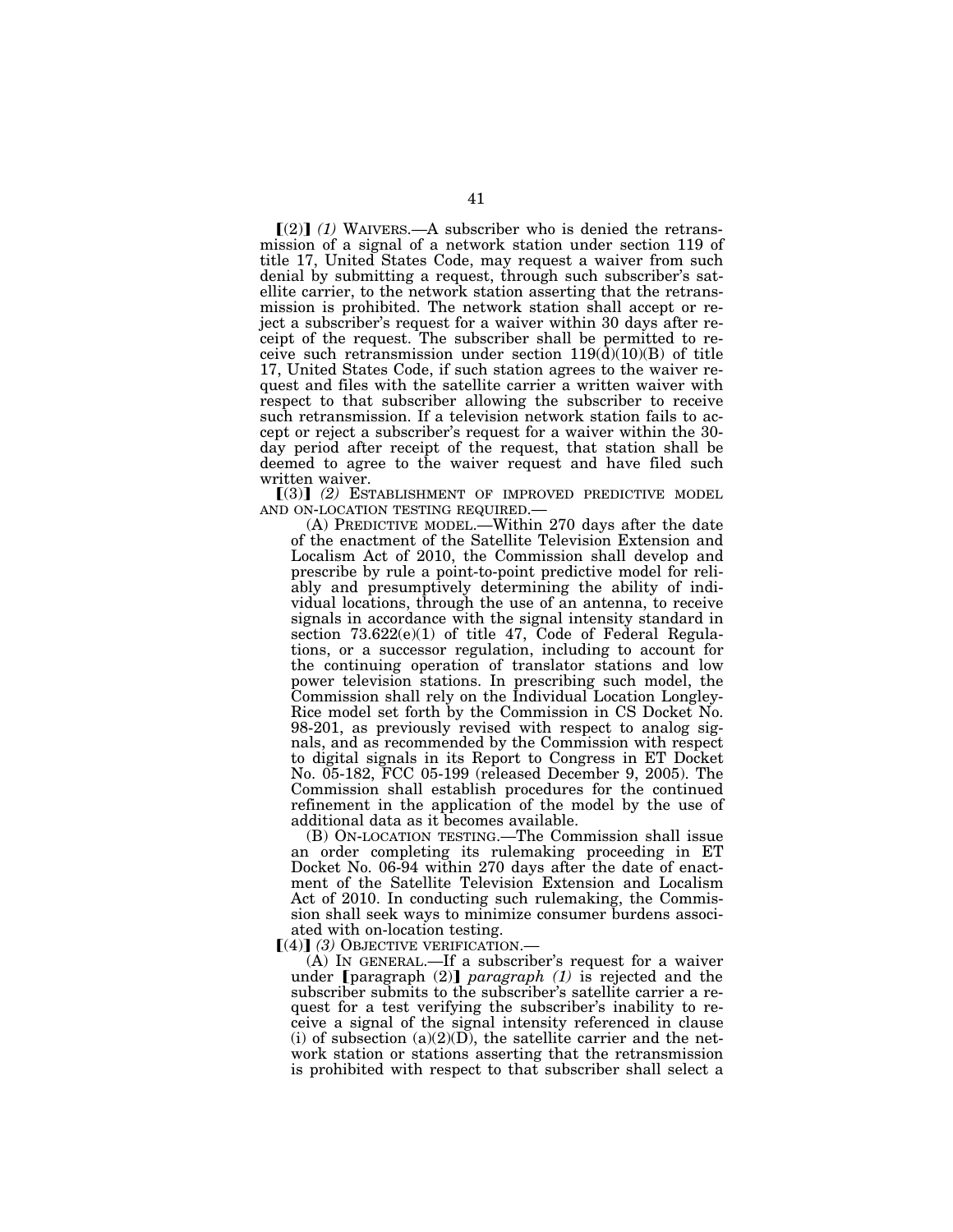qualified and independent person to conduct the test referenced in such clause. Such test shall be conducted within 30 days after the date the subscriber submits a request for the test. If the written findings and conclusions of a test conducted in accordance with such clause demonstrate that the subscriber does not receive a signal that meets or exceeds the requisite signal intensity standard in such clause, the subscriber shall not be denied the retransmission of a signal of a network station under section 119(d)(10)(A) of title 17, United States Code.

(B) DESIGNATION OF TESTER AND ALLOCATION OF COSTS.—If the satellite carrier and the network station or stations asserting that the retransmission is prohibited are unable to agree on such a person to conduct the test, the person shall be designated by an independent and neutral entity designated by the Commission by rule. Unless the satellite carrier and the network station or stations otherwise agree, the costs of conducting the test under this paragraph shall be borne by the satellite carrier, if the station's signal meets or exceeds such requisite signal intensity standard, or by the network station, if its signal fails to meet or exceed such standard.

(C) AVOIDANCE OF UNDUE BURDEN.—Commission regulations prescribed under this paragraph shall seek to avoid any undue burden on any party.

(D) REDUCTION OF VERIFICATION BURDENS.—Within 1 year after the date of enactment of the Satellite Home Viewer Extension and Reauthorization Act of 2004, the Commission shall by rule exempt from the verification requirements of subparagraph (A) any request for a test made by a subscriber to a satellite carrier to whom the retransmission of the signals of local broadcast stations is available under section 338 from such carrier.

(E) EXCEPTION.—A satellite carrier may refuse to engage in the testing process. If the carrier does so refuse, a subscriber in a local market in which the satellite carrier does not offer the signals of local broadcast stations under section 338 may, at his or her own expense, authorize a signal intensity test to be performed pursuant to the procedures specified by the Commission in section 73.686(d) of title 47, Code of Federal Regulations, by a tester who is approved by the satellite carrier and by each affected network station, or who has been previously approved by the satellite carrier and by each affected network station but not previously disapproved. A tester may not be so disapproved for a test after the tester has commenced such test. The tester shall give 5 business days advance written notice to the satellite carrier and to the affected network station or stations. A signal intensity test conducted in accordance with this subparagraph shall be determinative of the signal strength received at that household for purposes of determining whether the household is capable of receiving a signal.

 $\lceil (5) \rceil$  (4) DEFINITION.—Notwithstanding subsection (d)(4), for purposes of [paragraphs  $(2)$  and  $(4)$ ] *paragraphs (1) and (3)* of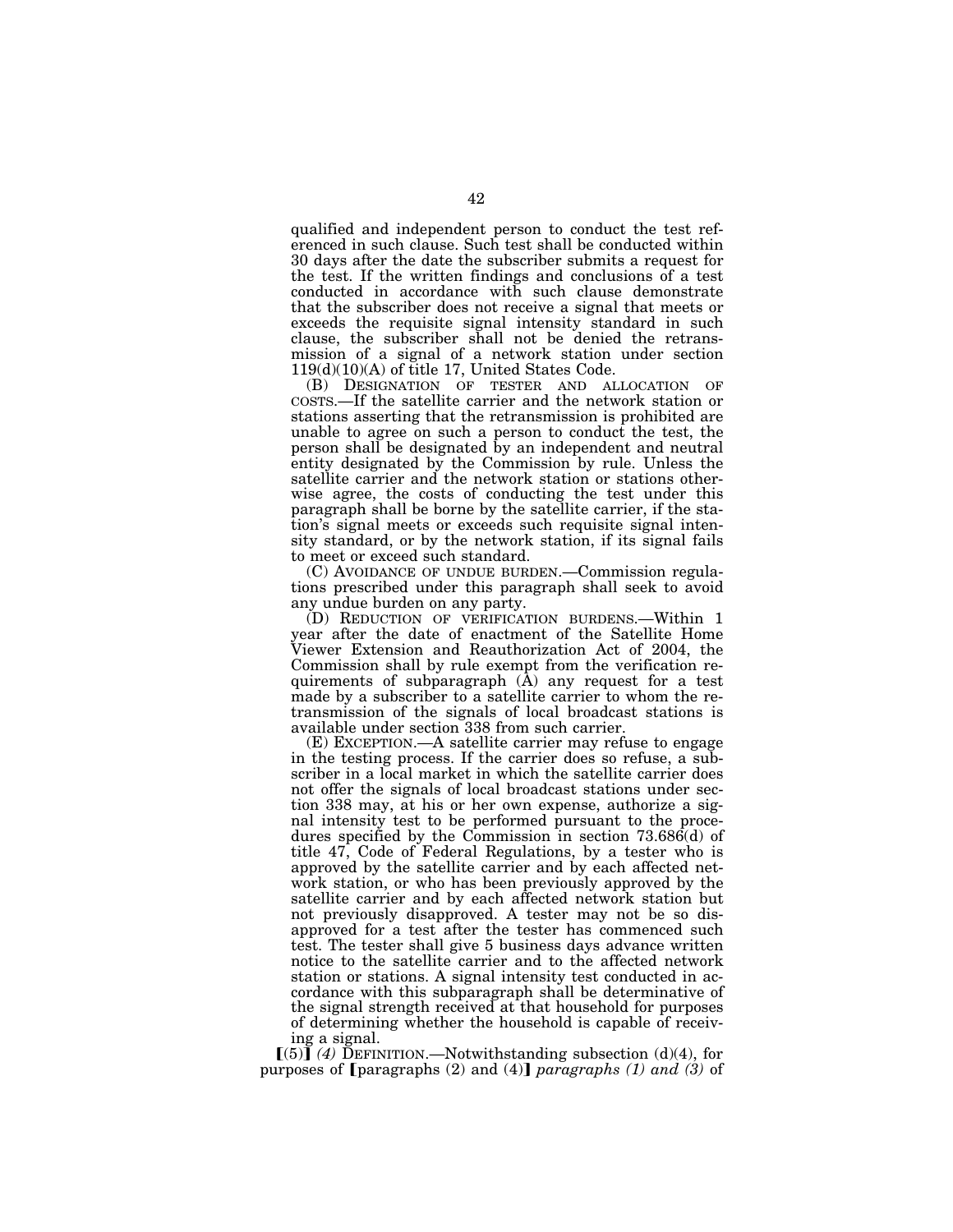this subsection, the term "satellite carrier" includes a distributor (as defined in section 119(d)(1) of title 17, United States Code), but only if the satellite distributor's relationship with the subscriber includes billing, collection, service activation, and service deactivation.

\* \* \* \* \* \* \*

# **SEC. 396. CORPORATION FOR PUBLIC BROADCASTING.**

### [47 U.S.C. 396]

\* \* \* \* \* \* \*

 $(i)$  REPORT TO CONGRESS.—<br> $(i)$  The Corporation shall submit an annual report for the preceding fiscal year ending September 30 to the President for transmittal to the Congress on or before the 15th day of May of each year. The report shall include—

 $(A)$  a comprehensive and detailed report of the Corporation's operations, activities, financial condition, and accomplishments under this subpart and such recommendations as the Corporation deems appropriate;

 $\Gamma(B)$  a comprehensive and detailed inventory of funds distributed by Federal agencies to public telecommunications entities during the preceding fiscal year;

 $(C)$  a listing of each organization that receives a grant from the Corporation to produce programming, the name of the producer of any programming produced under each such grant, the title or description of any program so produced, and the amount of each such grant;

 $I(D)$  the summary of the annual report provided to the Secretary pursuant to section 398(b)(4).

 $(2)$  The officers and directors of the Corporation shall be available to testify before appropriate committees of the Congress with respect to such report, the report of any audit made by the Comptroller General pursuant to subsection (1), or any other matter which such committees may determine.

 $\left[$ (j) $\right]$  (i) REPEAL, ALTERATION, OR AMENDMENT.—The right to repeal, alter, or amend this section at any time is expressly reserved.  $[(k)]$   $(j)$  FINANCING RESTRICTIONS.

(1)(A) There is hereby established in the Treasury a fund which shall be known as the Public Broadcasting Fund (hereinafter in this subsection referred to as the ''Fund''), to be administered by the Secretary of the Treasury.

(B) There is authorized to be appropriated to the Fund, for each of the fiscal years 1978, 1979, and 1980, an amount equal to 40 percent of the total amount of non-Federal financial support received by public broadcasting entities during the fiscal year second preceding each such fiscal year, except that the amount so appropriated shall not exceed \$121,000,000 for fiscal year 1978, \$140,000,000 for fiscal year 1979, and \$160,000,000 for fiscal year 1980.

(C) There is authorized to be appropriated to the Fund, for each of the fiscal years 1981, 1982, 1983, 1984, 1985, 1986, 1987, 1988, 1989, 1990, 1991, 1992, and 1993 an amount equal to 40 percent of the total amount of non-Federal financial support received by public broadcasting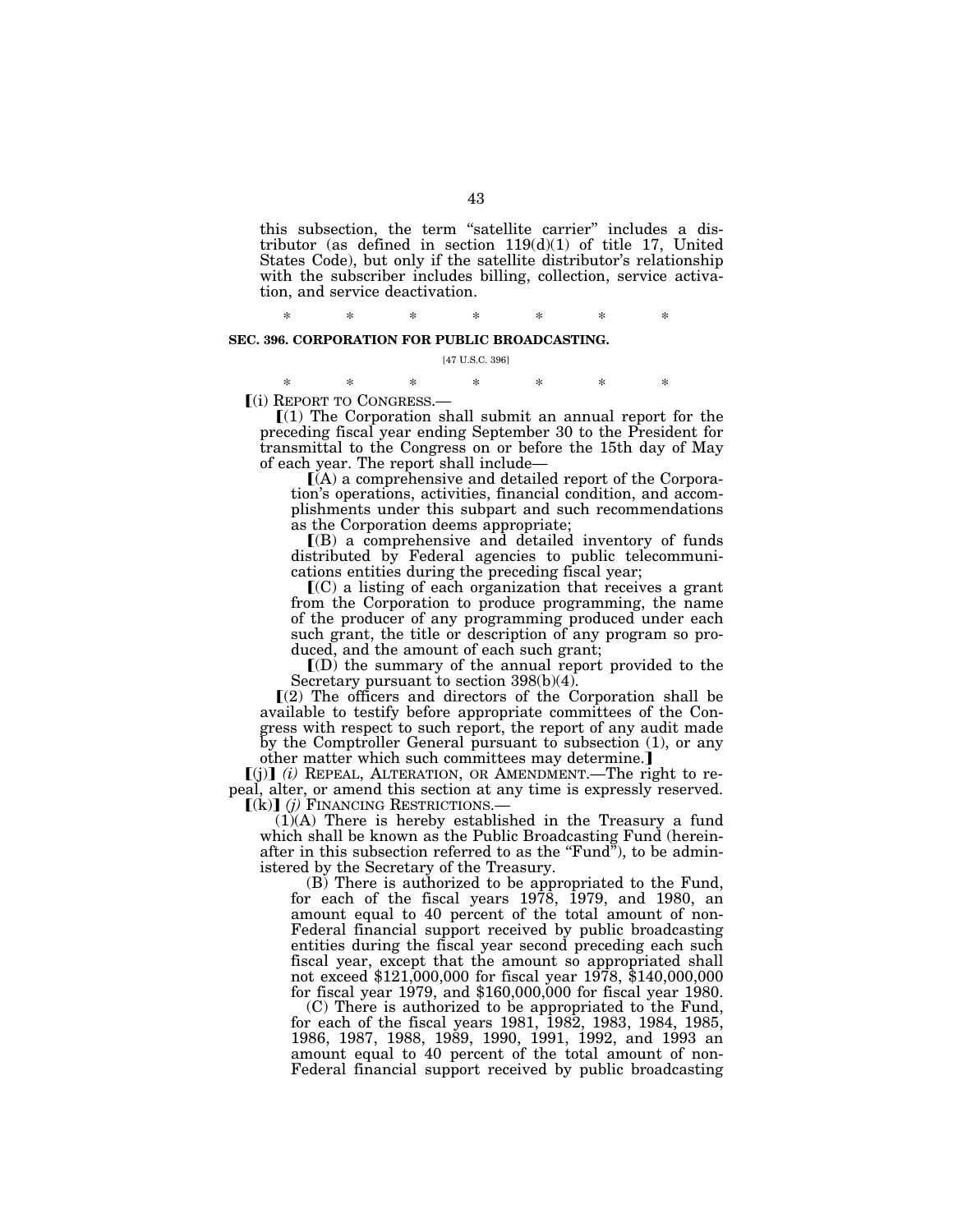entities during the fiscal year second preceding each such fiscal year, except that the amount so appropriated shall not exceed \$265,000,000 for fiscal year 1992, \$285,000,000 for fiscal year 1993, \$310,000,000 for fiscal year 1994, \$375,000,000 for fiscal year 1995, and \$425,000,000 for fiscal year 1996.

(D) In addition to any amounts authorized under any other provision of this or any other Act to be appropriated to the Fund, \$20,000,000 are hereby authorized to be appropriated to the Fund (notwithstanding any other provision of this subsection) specifically for transition from the use of analog to digital technology for the provision of public broadcasting services for fiscal year 2001.

(E) Funds appropriated under this subsection shall remain available until expended.

 $\Gamma(F)$  In recognition of the importance of educational programs and services, and the expansion of public radio services, to unserved and underserved audiences, the Corporation, after consultation with the system of public telecommunications entities, shall prepare and submit to the Congress an annual report for each of the fiscal years 1994, 1995, and 1996 on the Corporation's activities and expenditures relating to those programs and services.]

 $(2)(\overrightarrow{A})$  The funds authorized to be appropriated by this subsection shall be used by the Corporation, in a prudent and financially responsible manner, solely for its grants, contracts, and administrative costs, except that the Corporation may not use any funds appropriated under this subpart for purposes of conducting any reception, or providing any other entertainment, for any officer or employee of the Federal Government or any State or local government. The Corporation shall determine the amount of non-Federal financial support received by public broadcasting entities during each of the fiscal years referred to in paragraph (1) for the purpose of determining the amount of each authorization, and shall certify such amount to the Secretary of the Treasury, except that the Corporation may include in its certification non-Federal financial support received by a public broadcasting entity during its most recent fiscal year ending before September 30 of the year for which certification is made. Upon receipt of such certification, the Secretary of the Treasury shall make available to the Corporation, from such funds as may be appropriated to the Fund, the amount authorized for each of the fiscal years pursuant to the provisions of this subsection.

(B) Funds appropriated and made available under this subsection shall be disbursed by the Secretary of the Treasury on a fiscal year basis.

(3)(A) (i) The Corporation shall establish an annual budget for use in allocating amounts from the Fund. Of the amounts appropriated into the Fund available for allocation for any fiscal year—

> (I) \$10,200,000 shall be available for the administrative expenses of the Corporation for fiscal year 1989, and for each succeeding fiscal year the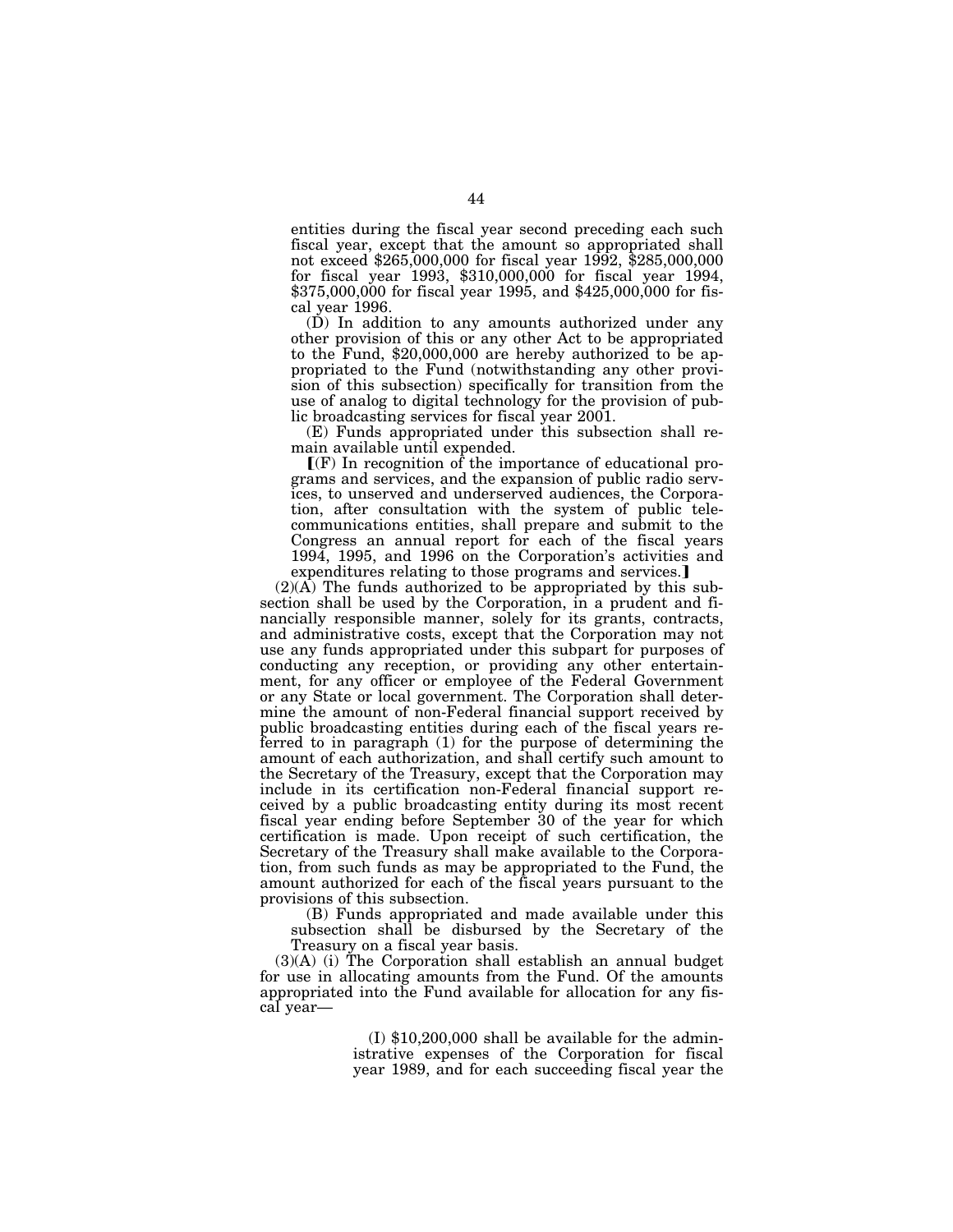amount which shall be available for such administrative expenses shall be the sum of the amount made available to the Corporation under this subclause for such expenses in the preceding fiscal year plus the greater of 4 percent of such amount or a percentage of such amount equal to the percentage change in the Consumer Price Index, except that none of the amounts allocated under subclauses (II), (III), and (IV) and clause (v) shall be used for any administrative expenses of the Corporation and not more than 5 percent of all the amounts appropriated into the Fund available for allocation for any fiscal year shall be available for such administrative expenses;

(II) 6 percent of such amounts shall be available for expenses incurred by the Corporation for capital costs relating to telecommunications satellites, the payment of programming royalties and other fees, the costs of interconnection facilities and operations (as provided in clause  $(iv)(I)$ ), and grants which the Corporation may make for assistance to stations that broadcast programs in languages other than English or for assistance in the provision of affordable training programs for employees at public broadcast stations, and if the available funding level permits, for projects and activities that will enhance public broadcasting;

(III) 75 percent of the remainder (after allocations are made under subclause (I) and subclause (II)) shall be allocated in accordance with clause (ii); and

(IV) 25 percent of such remainder shall be allocated in accordance with clause (iii).

(ii) Of the amounts allocated under clause (i)(III) for any fiscal year—

(I) 75 percent of such amounts shall be available for distribution among the licensees and permittees of public television stations pursuant to paragraph  $(\bar{6})(B)$ ; and

 $(II)$  25 percent of such amounts shall be available for distribution under subparagraph (B)(1), and in accordance with any plan implemented under paragraph  $(6)(A)$ , for national public television programming.

(iii) Of the amounts allocated under clause  $(i)(IV)$  for any fiscal year—

(I) 70 percent of such amounts shall be available for distribution among the licensees and permittees of public radio stations pursuant to paragraph  $(6)(B)$ ;

 $(\overline{II})$  7 percent of such amounts shall be available for distribution under subparagraph (B)(i) for public radio programming; and

(III) 23 percent of such amounts shall be available for distribution among the licensees and per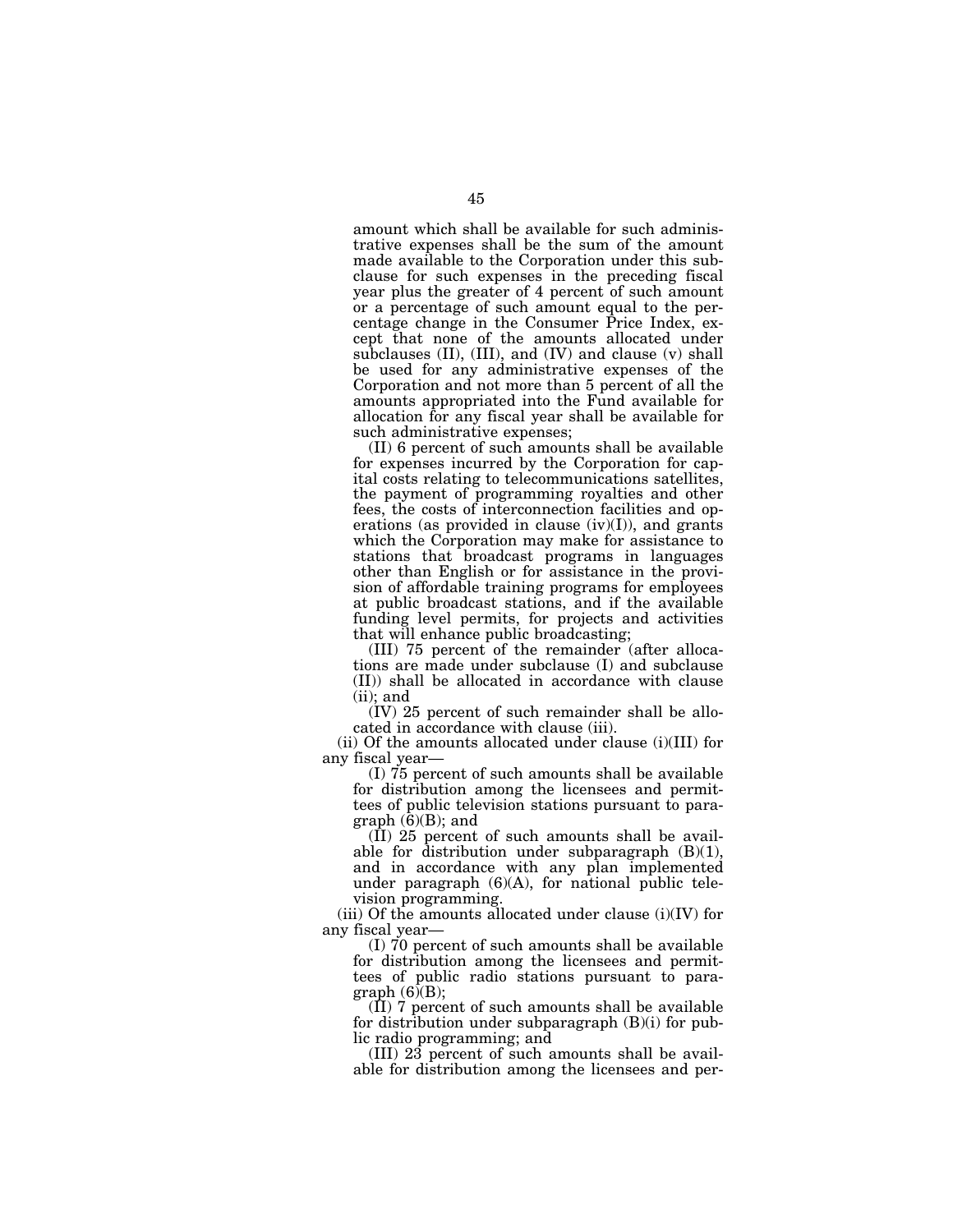mittees of public radio stations pursuant to paragraph (6)(B), solely to be used for acquiring or producing programming that is to be distributed nationally and is designed to serve the needs of a national audience.

(iv)(I) From the amount provided pursuant to clause (i)(II), the Corporation shall defray an amount equal to 50 percent of the total costs of interconnection facilities and operations to facilitate the availability of public television and radio programs among public broadcast stations.

(II) Of the amounts received as the result of any contract, lease agreement, or any other arrangement under which the Corporation directly or indirectly makes available interconnection facilities, 50 percent of such amounts shall be distributed to the licensees and permittees of public television stations and public radio stations. The Corporation shall not have any authority to establish any requirements, guidelines, or limitations with respect to the use of such amounts by such licensees and permittees.

(v) Of the interest on the amounts appropriated into the Fund which is available for allocation for any fiscal year—

(I) 75 percent shall be available for distribution

for the purposes referred to in clause (ii)(II); and (II) 25 percent shall be available for distribution

for the purposes referred to in clause (iii) (II) and (III).

(B)(i) The Corporation shall utilize the funds allocated pursuant to subparagraph  $(A)(ii)(II)$  and subparagraph  $\tilde{A}$ (iii)(II) to make grants for production of public television or radio programs by independent producers and production entities and public telecommunications entities, producers of national children's educational programming, and producers of programs addressing the needs and interests of minorities, and for acquisition of such programs by public telecommunications entities. The Corporation may make grants to public telecommunications entities and producers for the production of programs in languages other than English. Of the funds utilized pursuant to this clause, a substantial amount shall be distributed to independent producers and production entities, producers of national children's educational programming, and producers of programming addressing the needs and interests of minorities for the production of programs.

(ii) All funds available for distribution under clause (i) shall be distributed to entities outside the Corporation and shall not be used for the general administrative costs of the Corporation, the salaries or related expenses of Corporation personnel and members of the Board, or for expenses of consultants and advisers to the Corporation.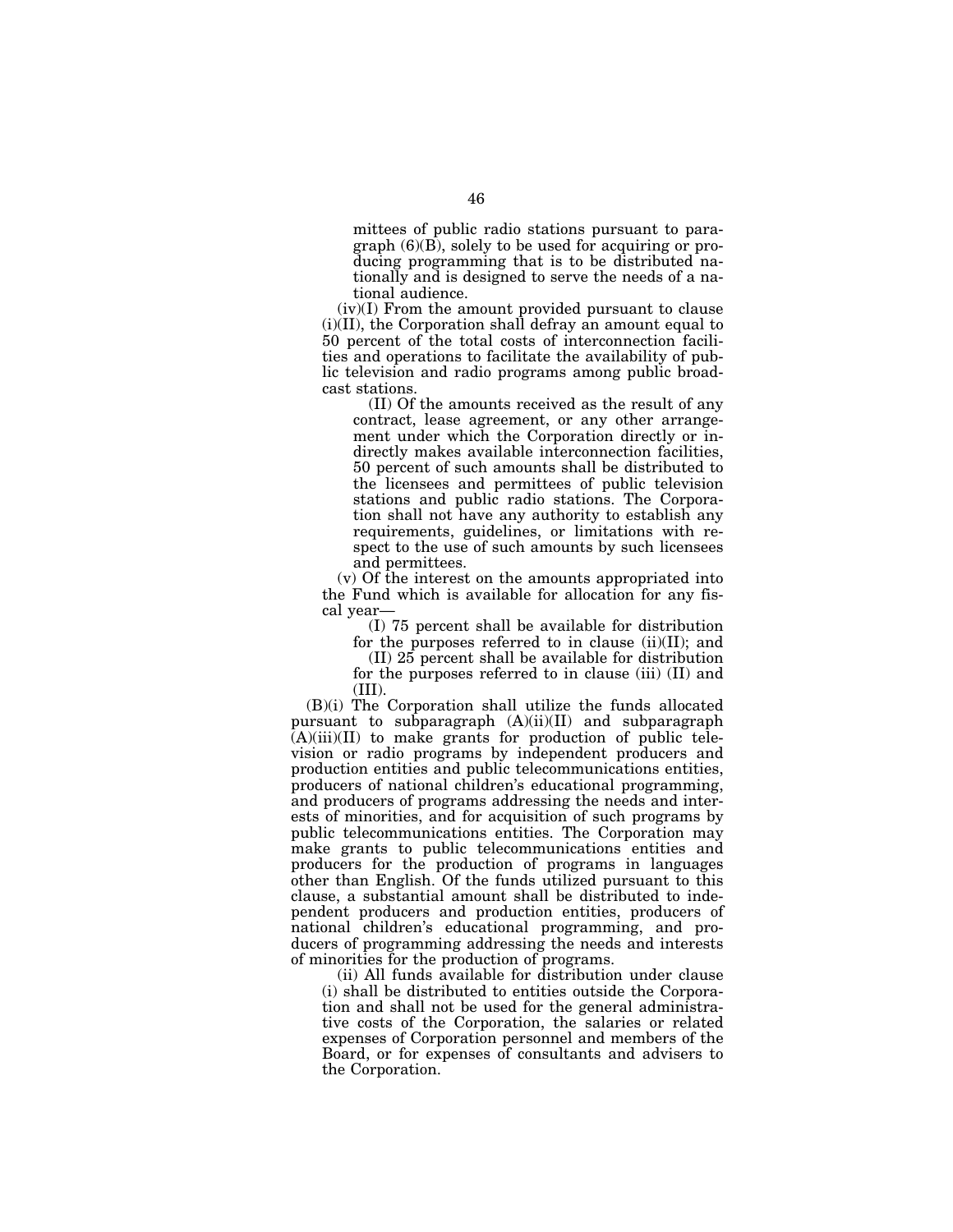(iii)(I) For fiscal year 1990 and succeeding fiscal years, the Corporation shall, in carrying out its obligations under clause (i) with respect to public television programming, provide adequate funds for an independent production service.

(II) Such independent production service shall be separate from the Corporation and shall be incorporated under the laws of the District of Columbia for the purpose of contracting with the Corporation for the expenditure of funds for the production of public television programs by independent producers and independent production entities.

(III) The Corporation shall work with organizations or associations of independent producers or independent production entities to develop a plan and budget for the operation of such service that is acceptable to the Corporation.

(IV) The Corporation shall ensure that the funds provided to such independent production service shall be used exclusively in pursuit of the Corporation's obligation to expand the diversity and innovativeness of programming available to public broadcasting.

 $\left\lceil (V) \right\rceil$  The Corporation shall report annually to Congress regarding the activities and expenditures of the independent production service, including carriage and viewing information for programs produced or acquired with funds provided pursuant to subclause (I). At the end of fiscal years 1992, 1993, 1994, and 1995, the Corporation shall submit a report to Congress evaluating the performance of the independent production service in light of its mission to expand the diversity and innovativeness of programming available to public broadcasting.

 $[(VI)]$   $(V)$  The Corporation shall not contract to provide funds to any such independent production service, unless that service agrees to comply with public inspection requirements established by the Corporation within 3 months after the date of enactment of this subclause. Under such requirements the service shall maintain at its offices a public file, updated regularly, containing information relating to the service's award of funds for the production of programming. The information shall be available for public inspection and copying for at least 3 years and shall be of the same kind as the information required to be maintained by the Corporation under  $[subsection (l)(4)(B)]$ subsection  $(\bar{k})(4)(B)$ .

(4) Funds may not be distributed pursuant to this subsection to the Public Broadcasting Service or National Public Radio (or any successor organization), or to the licensee or permittee of any public broadcast station, unless the governing body of any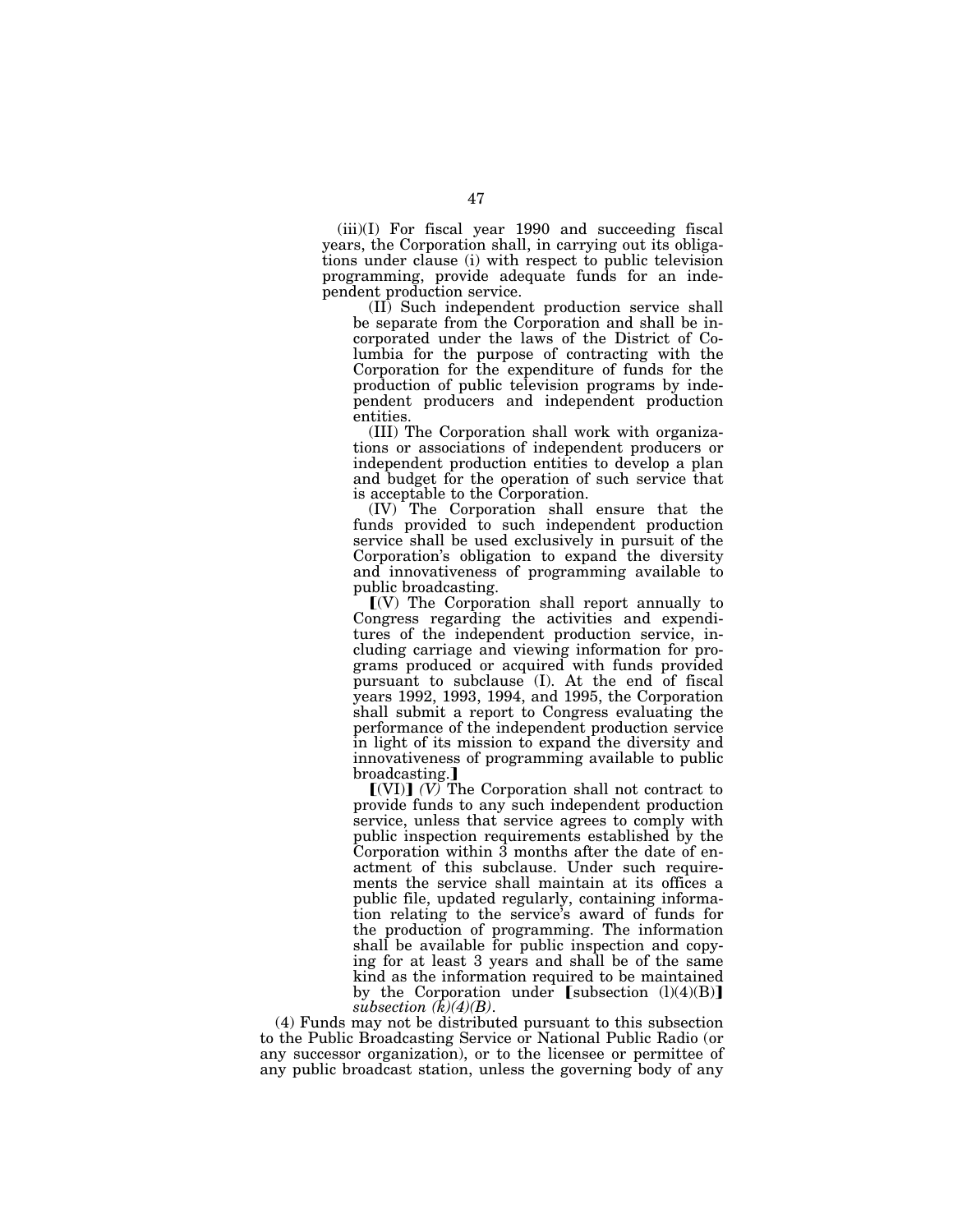such organization, any committee of such governing body, or any advisory body of any such organization, holds open meetings preceded by reasonable notice to the public. All persons shall be permitted to attend any meeting of the board, or of any such committee or body, and no person shall be required, as a condition to attendance at any such meeting, to register such person's name or to provide any other information. Nothing contained in this paragraph shall be construed to prevent any such board, committee, or body from holding closed sessions to consider matters relating to individual employees, proprietary information, litigation and other matters requiring the confidential advice of counsel, commercial or financial information obtained from a person on a privileged or confidential basis, or the purchase of property or services whenever the premature exposure of such purchase would compromise the business interests of any such organization. If any such meeting is closed pursuant to the provisions of this paragraph, the organization involved shall thereafter (within a reasonable period of time) make available to the public a written statement containing an explanation of the reasons for closing the meeting.

(5) Funds may not be distributed pursuant to this subsection to any public telecommunications entity that does not maintain for public examination copies of the annual financial and audit reports, or other information regarding finances, submitted to the Corporation pursuant to [subsection  $(1)(3)(B)$ ] *subsection*  $(k)(3)(B)$ .

*(k)(3)(B)*. (6)(A) The Corporation shall conduct a study and prepare a plan, in consultation with public television licensees (or designated representatives of those licensees) and the Public Broadcasting Service, on how funds available to the Corporation under paragraph  $(3)(A)(ii)(II)$  can be best allocated to meet the objectives of this Act with regard to national public television programming. The plan, which shall be based on the conclusions resulting from the study, shall be submitted by the Corporation to the Congress not later than January 31, 1990. Unless directed otherwise by an Act of Congress, the Corporation shall implement the plan during the first fiscal year beginning after the fiscal year in which the plan is submitted to Congress.

(B) The Corporation shall make a basic grant from the portion reserved for television stations under paragraph  $(3)(A)(ii)(I)$  to each licensee and permittee of a public television station that is on the air. The Corporation shall assist radio stations to maintain and improve their service where public radio is the only broadcast service available. The balance of the portion reserved for television stations and the total portion reserved for radio stations under paragraph  $(3)(\overrightarrow{A})(iii)(I)$  shall be distributed to licensees and permittees of such stations in accordance with eligibility criteria (which the Corporation shall review periodically in consultation with public radio and television licensees or permittees, or their designated representatives) that promote the public interest in public broadcasting, and on the basis of a formula designed to—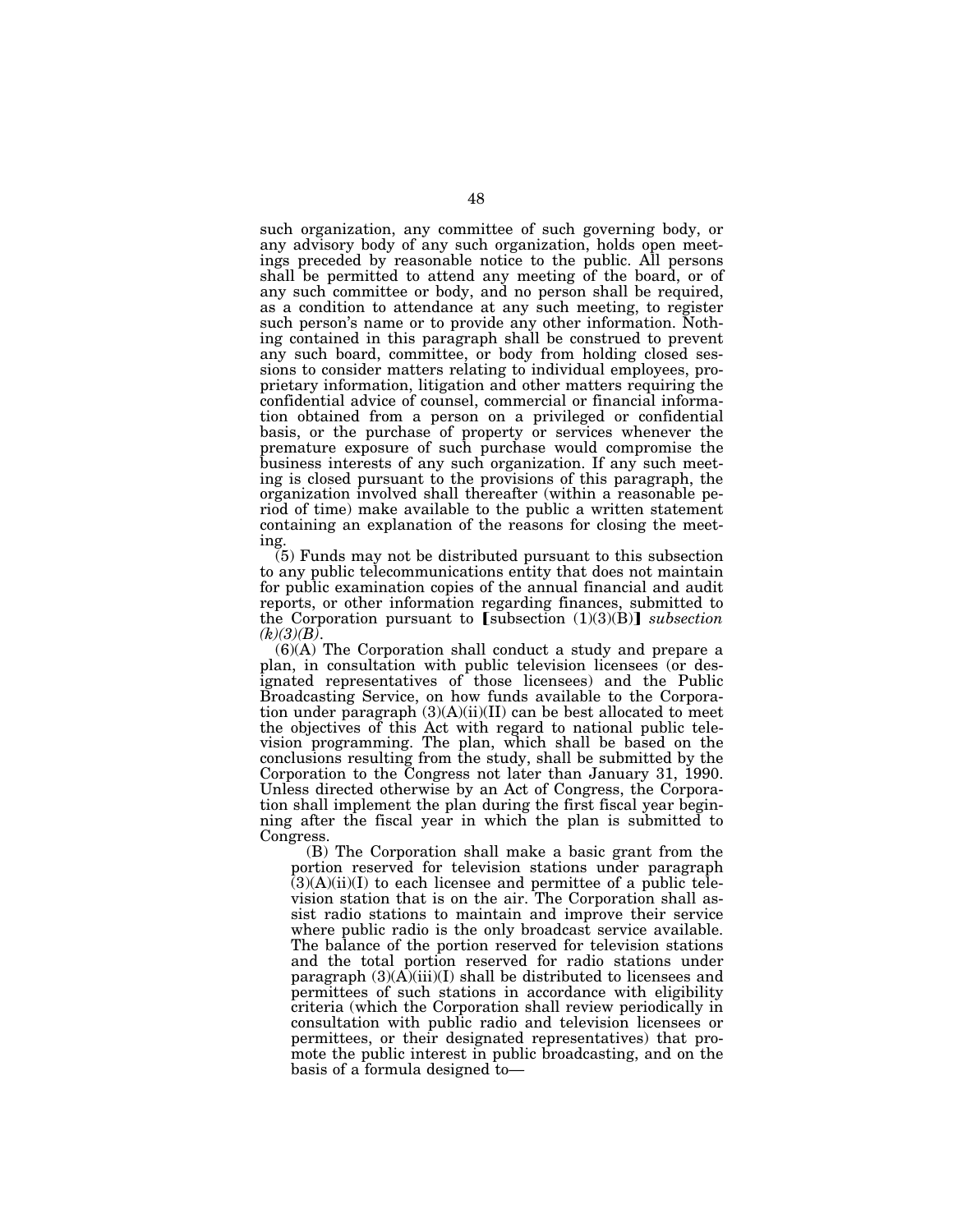(i) provide for the financial needs and requirements of stations in relation to the communities and audiences such stations undertake to serve;

(ii) maintain existing, and stimulate new, sources of non-Federal financial support for stations by providing incentives for increases in such support; and

(iii) assure that each eligible licensee and permittee of a public radio station receives a basic grant.

(7) The funds distributed pursuant to paragraph  $(3)(A)(ii)(I)$ and (iii)(I) may be used at the discretion of the recipient for purposes related primarily to the production or acquisition of programming.

 $(\overline{8})(A)$  Funds may not be distributed pursuant to this subpart to any public broadcast station (other than any station which is owned and operated by a State, a political or special purpose subdivision of a State, or a public agency) unless such station establishes a community advisory board. Any such station shall undertake good faith efforts to assure that (i) its advisory board meets at regular intervals; (ii) the members of its advisory board regularly attend the meetings of the advisory board; and (iii) the composition of its advisory board are reasonably representative of the diverse needs and interests of the communities served by such station.

(B) The board shall be permitted to review the programming goals established by the station, the service provided by the station, and the significant policy decisions rendered by the station. The board may also be delegated any other responsibilities, as determined by the governing body of the station. The board shall advise the governing body of the station with respect to whether the programming and other policies of such station are meeting the specialized educational and cultural needs of the communities served by the station, and may make such recommendations as it considers appropriate to meet such needs.

(C) The role of the board shall be solely advisory in nature, except to the extent other responsibilities are delegated to the board by the governing body of the station. In no case shall the board have any authority to exercise any control over the daily management or operation of the station.

(D) In the case of any public broadcast station (other than any station which is owned and operated by a State, a political or special purpose subdivision of a State, or a public agency) in existence on the effective date of this paragraph, such station shall comply with the requirements of this paragraph with respect to the establishment of a community advisory board not later than 180 days after such effective date.

(E) The provision of subparagraph (A) prohibiting the distribution of funds to any public broadcast station (other than any station which is owned and operated by a State, a political or special purpose subdivision of a State, or a public agency) unless such station establishes a community advisory board shall be the exclusive remedy for the enforcement of the provisions of this paragraph.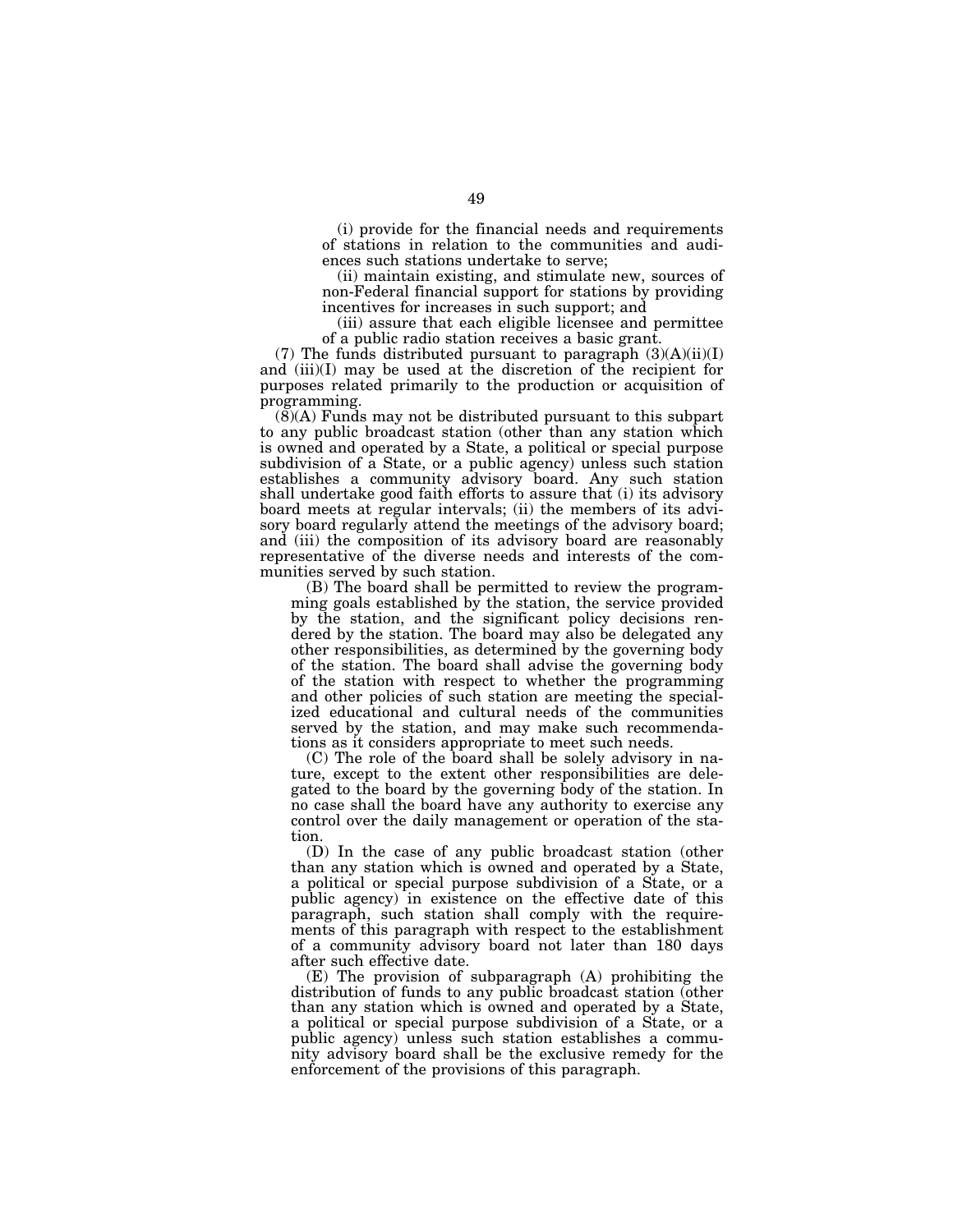(9) Funds may not be distributed pursuant to this subsection to the Public Broadcasting Service or National Public Radio (or any successor organization) unless assurances are provided to the Corporation that no officer or employee of the Public Broadcasting Service or National Public Radio (or any successor organization), as the case may be, will be compensated in excess of reasonable compensation as determined pursuant to Section 4958 of the Internal Revenue Code for services that the officer or employee renders to organization, and unless further assurances are provided to the Corporation that no officer or employee of such an entity will be loaned money by that entity on an interest-free basis.

 $(10)(A)$  There is hereby established in the Treasury a fund which shall be known as the Public Broadcasting Satellite Interconnection Fund (hereinafter in this subsection referred to as the ''Satellite Interconnection Fund''), to be administered by the Secretary of the Treasury.

(B) There is authorized to be appropriated to the Satellite Interconnection Fund, for fiscal year 1991, the amount of \$200,000,000. If such amount is not appropriated in full for fiscal year 1991, the portion of such amount not yet appropriated is authorized to be appropriated for fiscal years 1992 and 1993. Funds appropriated to the Satellite Interconnection Fund shall remain available until expended.

(C) The Secretary of the Treasury shall make available and disburse to the Corporation, at the beginning of fiscal year 1991 and of each succeeding fiscal year thereafter, such funds as have been appropriated to the Satellite Interconnection Fund for the fiscal year in which such disbursement is to be made.

(D) Notwithstanding any other provision of this subsection except paragraphs  $(4)$ ,  $(5)$ ,  $(8)$ , and  $(9)$ , all funds appropriated to the Satellite Interconnection Fund and interest thereon—

(i) shall be distributed by the Corporation to the licensees and permittees of noncommercial educational television broadcast stations providing public telecommunications services or the national entity they designate for satellite interconnection purposes and to those public telecommunications entities participating in the public radio satellite interconnection system or the national entity they designate for satellite interconnection purposes, exclusively for the capital costs of the replacement, refurbishment, or upgrading of their national satellite interconnection systems and associated maintenance of such systems; and

(ii) shall not be used for the administrative costs of the Corporation, the salaries or related expenses of Corporation personnel and members of the Board, or for expenses of consultants and advisers to the Corporation.

 $(11)(A)$  Funds may not be distributed pursuant to this subsection for any fiscal year to the licensee or permittee of any public broadcast station if such licensee or permittee—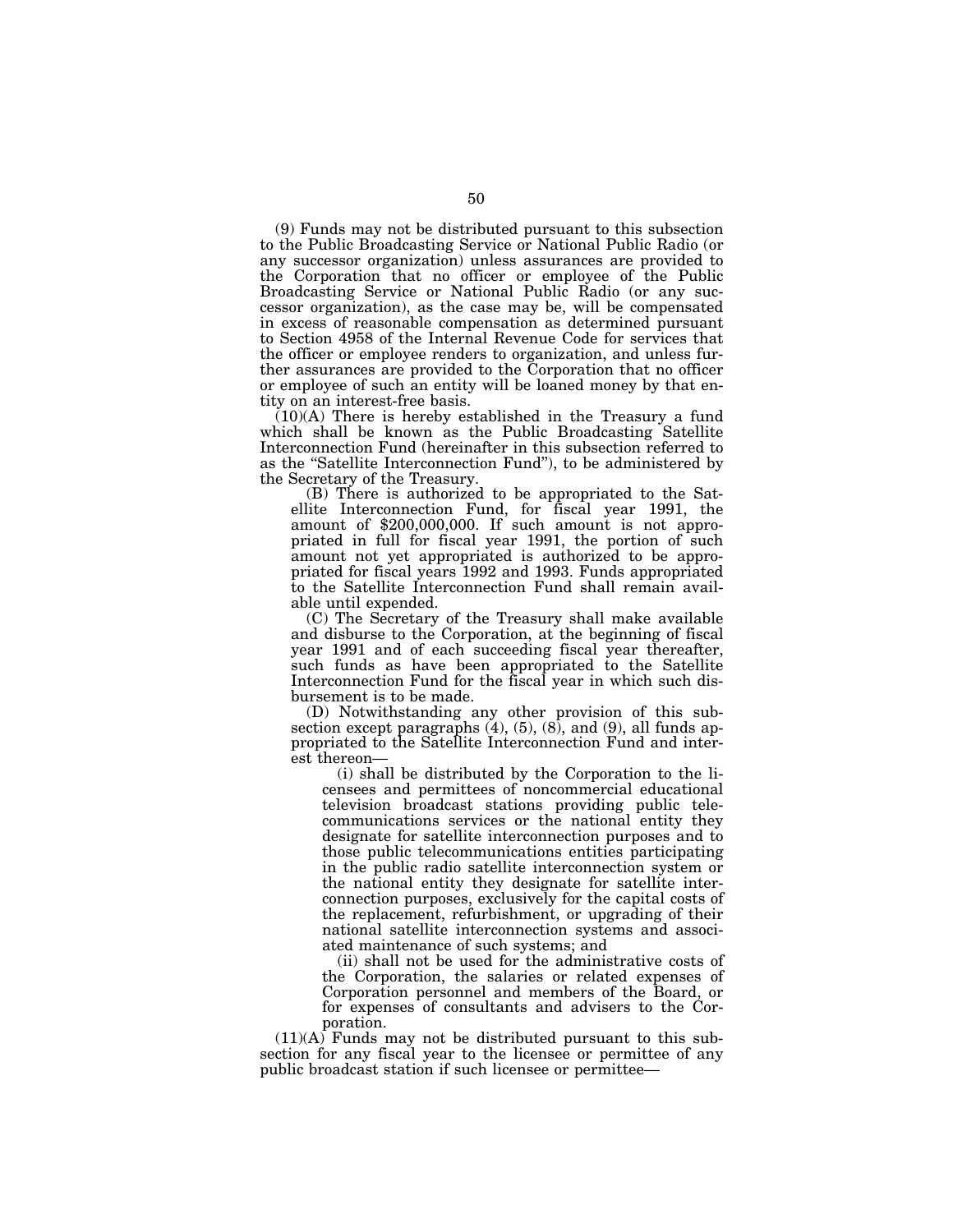(i) fails to certify to the Corporation that such licensee or permittee complies with the Commission's regulations concerning equal employment opportunity as published under section 73.2080 of title 47, Code of Federal Regulations, or any successor regulations thereto; or

(ii) fails to submit to the Corporation the report required by subparagraph (B) for the preceding calendar year.

(B) A licensee or permittee of any public broadcast station with more than five full-time employees to file annually with the Corporation a statistical report, consistent with reports required by Commission regulation, identifying by race and sex the number of employees in each of the following full-time and part-time job categories:

(i) Officials and managers.

(ii) Professionals.

(iii) Technicians.

(iv) Semiskilled operatives.

(v) Skilled craft persons.

(vi) Clerical and office personnel.

(vii) Unskilled operatives.

(viii) Service workers.

(C) In addition, such report shall state the number of job openings occurring during the course of the year. Where the job openings were filled in accordance with the regulations described in subparagraph (A)(i), the report shall so certify, and where the job openings were not filled in accordance with such regulations, the report shall contain a statement providing reasons therefor. The statistical report shall be available to the public at the central office and at every location where more than five full-time employees are regularly assigned to work.

 $(1\dot{2})$  Funds may not be distributed under this subsection to any public broadcasting entity that directly or indirectly—

(A) rents contributor or donor names (or other personally identifiable information) to or from, or exchanges such names or information with, any Federal, State, or local candidate, political party, or political committee; or

(B) discloses contributor or donor names, or other personally identifiable information, to any nonaffiliated third party unless—

(i) such entity clearly and conspicuously discloses to the contributor or donor that such information may be disclosed to such third party;

(ii) the contributor or donor is given the opportunity, before the time that such information is initially disclosed, to direct that such information not be disclosed to such third party; and

(iii) the contributor or donor is given an explanation of how the contributor or donor may exercise that nondisclosure option.

 $[(1)]$   $(k)$  FINANCIAL MANAGEMENT AND RECORDS.

 $(1)(A)$  The accounts of the Corporation shall be audited annually in accordance with generally accepted auditing stand-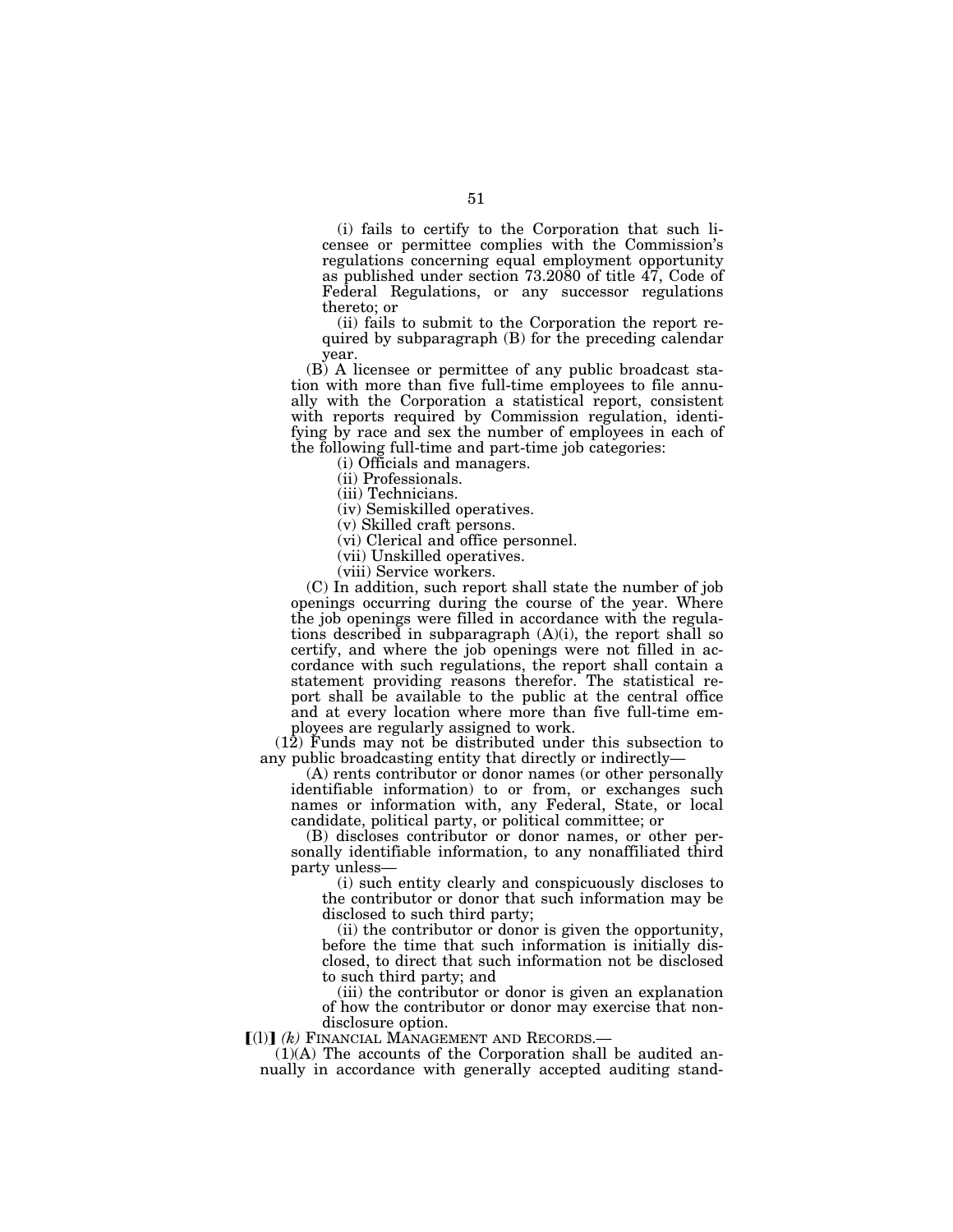ards by independent certified public accountants or independent licensed public accountants certified or licensed by a regulatory authority of a State or other political subdivision of the United States, except that such requirement shall not preclude shared auditing arrangements between any public telecommunications entity and its licensee where such licensee is a public or private institution. The audits shall be conducted at the place or places where the accounts of the Corporation are normally kept. All books, accounts, financial records, reports, files, and all other papers, things, or property belonging to or in use by the Corporation and necessary to facilitate the audits shall be made available to the person or persons conducting the audits; and full facilities for verifying transactions with the balances or securities held by depositories, fiscal agents and custodians shall be afforded to such person or persons.

 $(B)$  The report of each such independent audit [shall be included in the annual report required by subsection (i) of this section. The audit report] shall set forth the scope of the audit and include such statements as are necessary to present fairly the Corporation's assets and liabilities, surplus or deficit, with an analysis of the changes therein during the year, supplemented in reasonable detail by a statement of the Corporation's income and expenses during the year, and a statement of the sources and application of funds, together with the independent auditor's opinion of those statements.

(2)(A) The financial transactions of the Corporation for any fiscal year during which Federal funds are available to finance any portion of its operations may be audited by the General Accounting Office in accordance with the principles and procedures applicable to commercial corporate transactions and under such rules and regulations as may be prescribed by the Comptroller General of the United States. Any such audit shall be conducted at the place or places where accounts of the Corporation are normally kept. The representative of the General Accounting Office shall have access to all books, accounts, records, reports, files, and all other papers, things, or property belonging to or in use by the Corporation pertaining to its financial transactions and necessary to facilitate the audit, and they shall be afforded full facilities for verifying transactions with the balances or securities held by depositories, fiscal agents, and custodians. All such books, accounts, records, reports, files, papers and property of the Corporation shall remain in possession and custody of the Corporation.

(B) A report of each such audit shall be made by the Comptroller General to the Congress. The report to the Congress shall contain such comments and information as the Comptroller General may deem necessary to inform Congress of the financial operations and condition of the Corporation, together with such recommendations with respect thereto as he may deem advisable. The report shall also show specifically any program, expenditure, or other financial transaction or undertaking observed in the course of the audit, which, in the opinion of the Comptroller Gen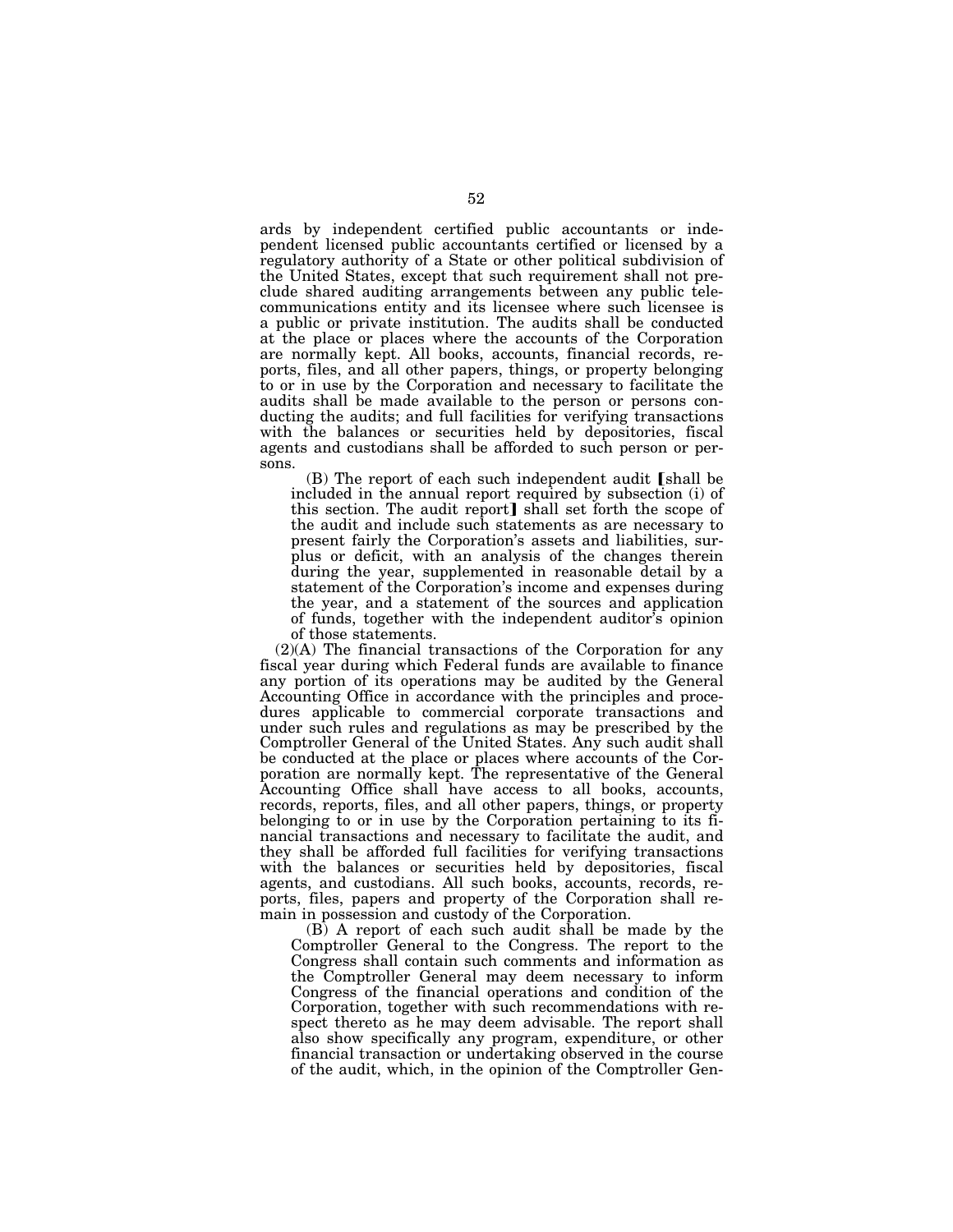eral, has been carried on or made without authority of law. A copy of each report shall be furnished to the President, to the Secretary, and to the Corporation at the time submitted to the Congress.

(3)(A) Not later than 1 year after the effective date of this paragraph, the Corporation, in consultation with the Comptroller General, and as appropriate with others, shall develop accounting principles which shall be used uniformly by all public telecommunications entities receiving funds under this subpart, taking into account organizational differences among various categories of such entities. Such principles shall be designed to account fully for all funds received and expended for public telecommunications purposes by such entities.

(B) Each public telecommunications entity receiving funds under this subpart shall be required—

(i) to keep its books, records, and accounts in such form as may be required by the Corporation;

 $(ii)(I)$  to undergo a biennial audit by independent certified public accountants or independent licensed public accountants certified or licensed by a regulatory authority of a State, which audit shall be in accordance with auditing standards developed by the Corporation, in consultation with the Comptroller General; or

(II) to submit a financial statement in lieu of the audit required by subclause (I) if the Corporation determines that the cost burden of such audit on such entity is excessive in light of the financial condition of such entity; and

(iii) to furnish biennially to the Corporation a copy of the audit report required pursuant to clause (ii), as well as such other information regarding finances (including an annual financial report) as the Corporation may require.

(C) Any recipient of assistance by grant or contract under this section, other than a fixed price contract awarded pursuant to competitive bidding procedures, shall keep such records as may be reasonably necessary to disclose fully the amount and the disposition by such recipient of such assistance, the total cost of the project or undertaking in connection with which such assistance is given or used, and the amount and nature of that portion of the cost of the project or undertaking supplied by other sources, and such other records as will facilitate an effective audit.

(D) The Corporation or any of its duly authorized representatives shall have access to any books, documents, papers, and records of any recipient of assistance for the purpose of auditing and examining all funds received or expended for public telecommunications purposes by the recipient. The Comptroller General of the United States or any of his duly authorized representatives also shall have access to such books, documents, papers, and records for the purpose of auditing and examining all funds received or expended for public telecommunications purposes dur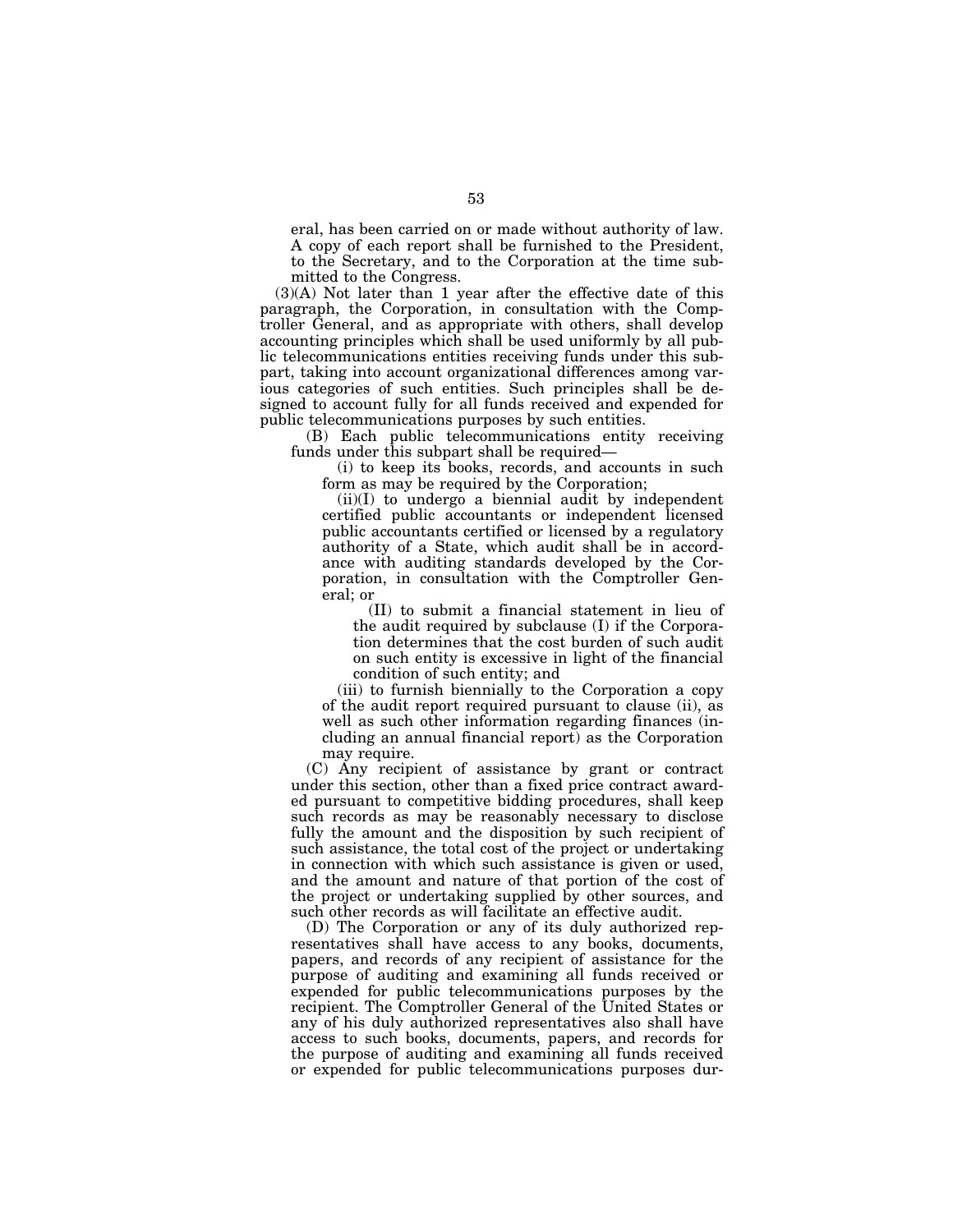ing any fiscal year for which Federal funds are available to the Corporation.

(4)(A) The Corporation shall maintain the information described in subparagraphs  $(B)$ ,  $(C)$ , and  $(D)$  at its offices for public inspection and copying for at least 3 years, according to such reasonable guidelines as the Corporation may issue. This public file shall be updated regularly. This paragraph shall be effective upon its enactment and shall apply to all grants awarded after January 1, 1993.

(B) Subsequent to any award of funds by the Corporation for the production or acquisition of national broadcasting programming pursuant to [subsection (k)] subsection  $(j)(3)(A)(ii)(II)$  or (iii)(II), the Corporation shall make available for public inspection the following:

(i) Grant and solicitation guidelines for proposals for such programming.

(ii) The reasons for selecting the proposal for which the award was made.

(iii) Information on each program for which the award was made, including the names of the awardee and producer (and if the awardee or producer is a corporation or partnership, the principals of such corporation or partnership), the monetary amount of the award, and the title and description of the program (and of each program in a series of programs).

(iv) A report based on the final audit findings resulting from any audit of the award by the Corporation or the Comptroller General.

(v) Reports which the Corporation shall require to be provided by the awardee relating to national public broadcasting programming funded, produced, or acquired by the awardee with such funds. Such reports shall include, where applicable, the information described in clauses (i), (ii), and (iii), but shall exclude proprietary, confidential, or privileged information.

(C) The Corporation shall make available for public inspection the final report required by the Corporation on an annual basis from each recipient of funds under [subsection (k)] *subsection (j)*(3)(A)(iii)(III), excluding proprietary, confidential, or privileged information.

(D) The Corporation shall make available for public inspection an annual list of national programs distributed by public broadcasting entities that receive funds under [subsection (k)] *subsection* ( $j$ )(3)(A) (ii)(III) or (iii)(II) and are engaged primarily in the national distribution of public television or radio programs. Such list shall include the names of the programs (or program series), producers, and providers of funding.<br>
[(m) NEEDS OF MINORITIES AND OTHER GROUPS.

 $[(1)$  Prior to July 1, 1989, and every three years thereafter, the Corporation shall compile an assessment of the needs of minority and diverse audiences, the plans of public broadcasting entities and public telecommunications entities to address such needs, the ways radio and television can be used to help these underrepresented groups, and projections con-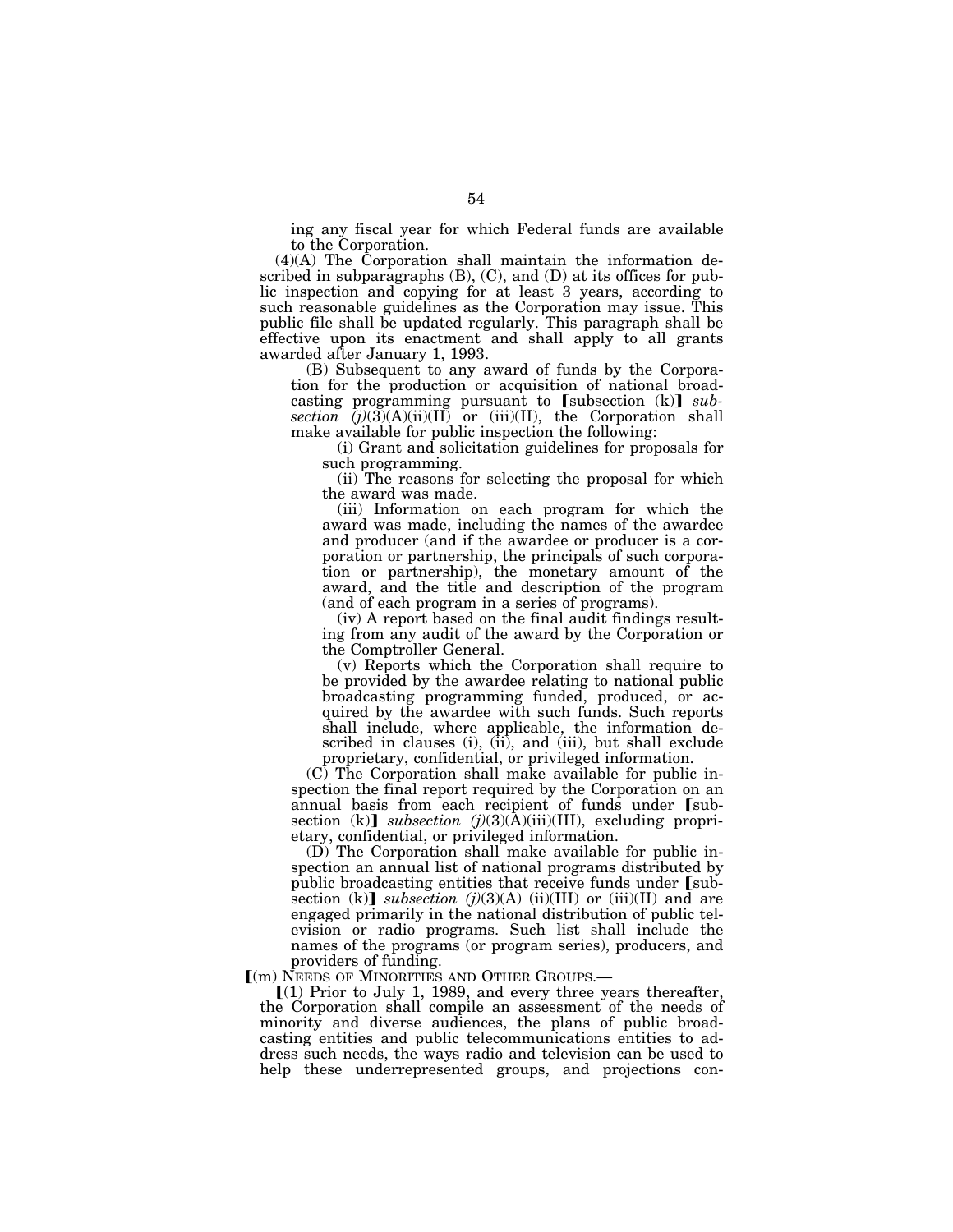cerning minority employment by public broadcasting entities and public telecommunications entities. Such assessment shall address the needs of racial and ethnic minorities, new immigrant populations, people for whom English is a second language, and adults who lack basic reading skills.

 $(2)$  Commencing July 1, 1989, the Corporation shall prepare an annual report on the provision by public broadcasting entities and public telecommunications entities of service to the audiences described in paragraph (1). Such report shall address programming (including that which is produced by minority producers), training, minority employment, and efforts by the Corporation to increase the number of minority public radio and television stations eligible for financial support from the Corporation. Such report shall include a summary of the statistical reports received by the Corporation pursuant to subsection  $(k)(11)$ , and a comparison of the information contained in those reports with the information submitted by the Corporation in the previous year's annual report.

 $(3)$  As soon as they have been prepared, each assessment and annual report required under paragraphs (1) and (2) shall be submitted to Congress.

### **SEC. 398. FEDERAL INTERFERENCE OR CONTROL.**

### [47 U.S.C. 398]

\* \* \* \* \* \* \*

(b) EQUAL OPPORTUNITY EMPLOYMENT.—. (1) Equal opportunity in employment shall be afforded to all persons by the Public Broadcasting Service and National Public Radio (or any successor organization) and by all public telecommunications entities receiving funds pursuant to subpart C (hereinafter in this subsection referred to as ''recipients''), in accordance with the equal employment opportunity regulations of the Commission, and no person shall be subjected to discrimination in employment by any recipient on the grounds of race, color, religion, national origin, or sex.

(2)(A) The Secretary is authorized and directed to enforce this subsection and to prescribe such rules and regulations as may be necessary to carry out the functions of the Secretary under this subsection.

(B) The Secretary shall provide for close coordination with the Commission in the administration of the responsibilities of the Secretary under this subsection which are of interest to or affect the functions of the Commission so that, to the maximum extent possible consistent with the enforcement responsibilities of each, the reporting requirements of public telecommunications entities shall be uniformly based upon consistent definitions and categories of information.

(3)(A) The Corporation shall incorporate into each grant agreement or contract with any recipient entered into on or after the effective date of the rules and regulations prescribed by the Secretary pursuant to paragraph  $(2)(A)$ , a statement indicating that, as a material part of the terms and conditions of the grant agreement or contract, the recipient will comply with the provisions of paragraph (1) and the rules and regula-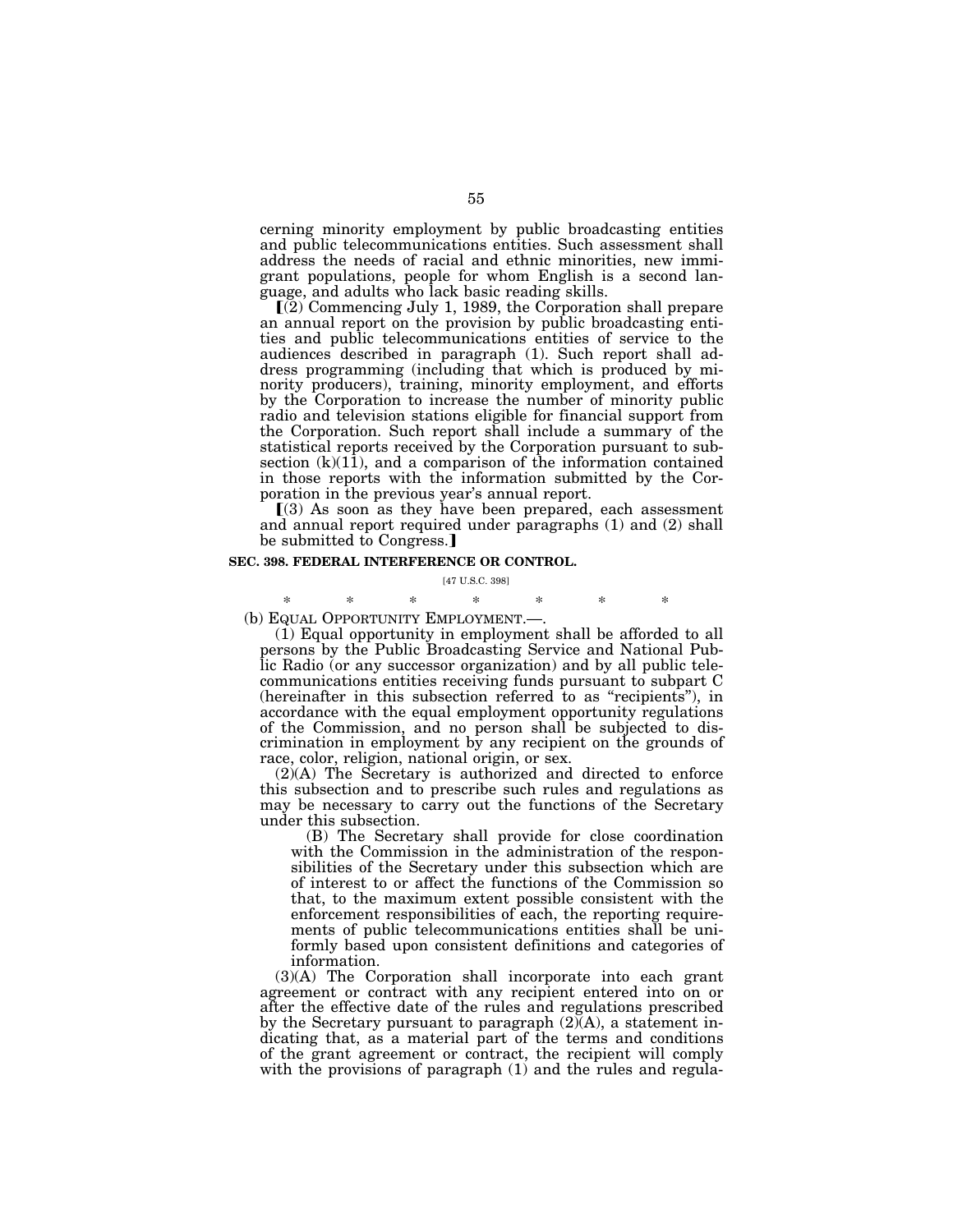tions prescribed pursuant to paragraph (2)(A). Any person which desires to be a recipient (within the meaning of paragraph (1)) of funds under subpart C shall, before receiving any such funds, provide to the Corporation any information which the Corporation may require to satisfy itself that such person is affording equal opportunity in employment in accordance with the requirements of this subsection. Determinations made by the Corporation in accordance with the preceding sentence shall be based upon guidelines relating to equal opportunity in employment which shall be established by rule by the Secretary.

(B) If the Corporation is not satisfied that any such person is affording equal opportunity in employment in accordance with the requirements of this subsection, the Corporation shall notify the Secretary, and the Secretary shall review the matter and make a final determination regarding whether such person is affording equal opportunity in employment. In any case in which the Secretary conducts a review under the preceding sentence, the Corporation shall make funds available to the person involved pursuant to the grant application of such person (if the Corporation would have approved such application but for the finding of the Corporation under this paragraph) pending a final determination of the Secretary upon completion of such review. The Corporation shall monitor the equal employment opportunity practices of each recipient throughout the duration of the grant or contract.

(C) The provisions of subparagraph (A) and subparagraph (B) shall take effect on the effective date of the rules and regulations prescribed by the Secretary pursuant to paragraph  $(2)(A)$ .

 $(4)$  Based upon its responsibilities under paragraph  $(3)$ , the Corporation shall provide an annual report for the preceding fiscal year ending September 30 to the Secretary on or before the 15th day of February of each year. The report shall contain information in the form required by the Secretary. The Corporation shall submit a summary of such report to the President and the Congress as part of the report required in section  $396(i)$ . The Corporation shall provide other information in the form which the Secretary may require in order to carry out the functions of the Secretary under this subsection.

(5) Whenever the Secretary makes a final determination, pursuant to the rules and regulations which the Secretary shall prescribe, that a recipient is not in compliance with paragraph (1), the Secretary shall, within 10 days after such determination, notify the recipient in writing of such determination and request the recipient to secure compliance. Unless the recipient within 120 days after receipt of such written notice—

(A) demonstrates to the Secretary that the violation has been corrected; or

(B) enters into a compliance agreement approved by the Secretary;

the Secretary shall direct the Corporation to reduce or suspend any further payments of funds under this part to the recipient and the Corporation shall comply with such directive.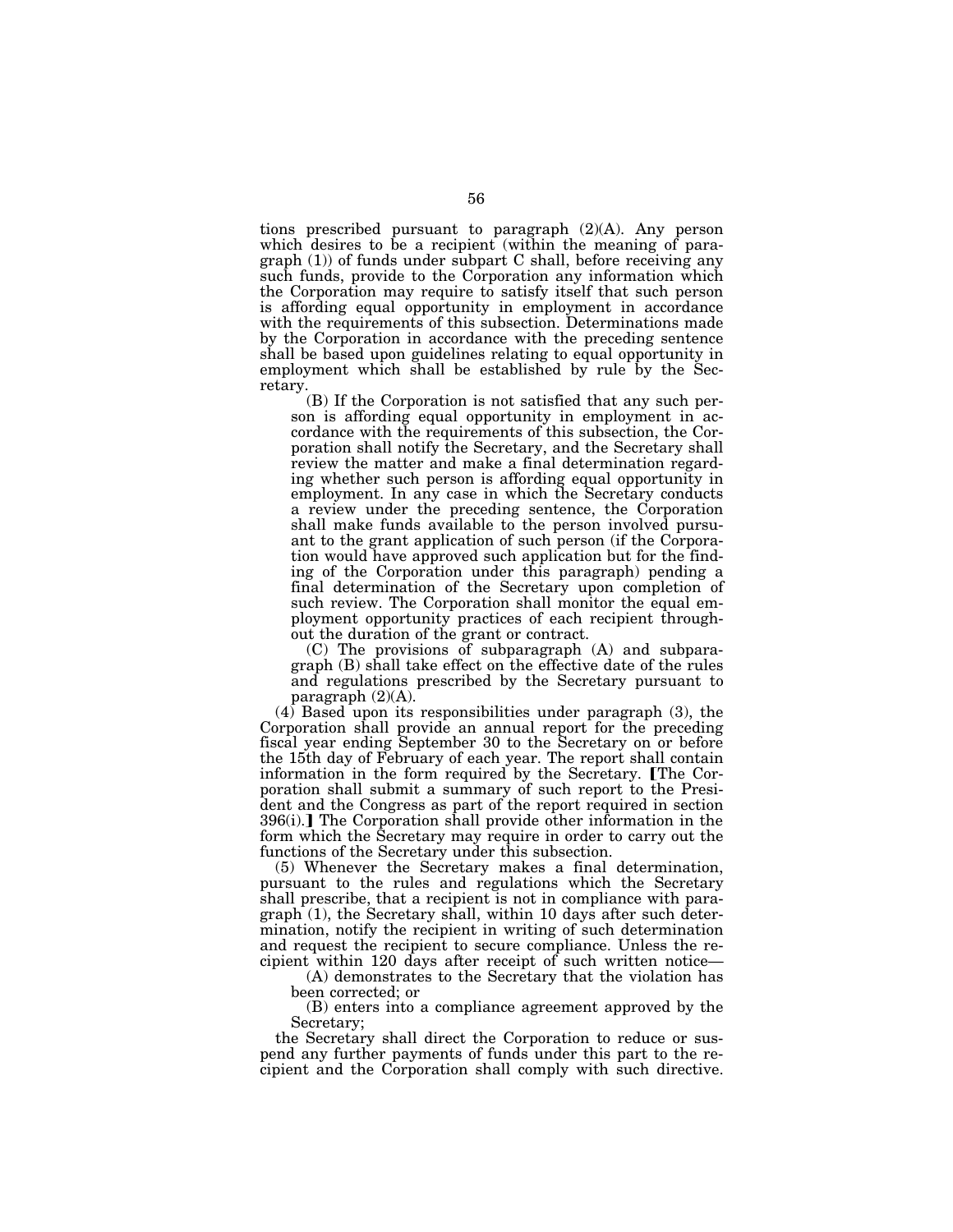Resumption of payments shall take place only when the Secretary certifies to the Corporation that the recipient has entered into a compliance agreement approved by the Secretary. A recipient whose funds have been reduced or suspended under this paragraph may apply at any time to the Secretary for such certification.

# \* \* \* \* \* \* \* **SEC. 399B. OFFERING OF CERTAIN SERVICES, FACILITIES, OR PROD-UCTS BY PUBLIC BROADCAST STATIONS.**

#### [47 U.S.C. 399b]

\* \* \* \* \* \* \* (c) USE OF FUNDS FROM OFFERING SERVICES, ETC.—Any public broadcast station which engages in any offering specified in subsection  $(b)(1)$  may not use any funds distributed by the Corporation under [section  $396(k)$ ] *section*  $396(j)$  to defray any costs associated with such offering. Any such offering by a public broadcast station shall not interfere with the provision of public telecommunications services by such station.

\* \* \* \* \* \* \*

#### **SEC. 615. CARRIAGE OF NONCOMMERCIAL EDUCATIONAL TELE-VISION.**

#### [47 U.S.C. 535]

(l) DEFINITIONS.—For purposes of this section—

(1) QUALIFIED NONCOMMERCIAL EDUCATIONAL TELEVISION STATION.—The term ''qualified noncommercial educational television station'' means any television broadcast station which—

(A)(i) under the rules and regulations of the Commission in effect on March 29, 1990, is licensed by the Commission as a noncommercial educational television broadcast station and which is owned and operated by a public agency, nonprofit foundation, corporation, or association; and

(ii) has as its licensee an entity which is eligible to receive a community service grant, or any successor grant thereto, from the Corporation for Public Broadcasting, or any successor organization thereto, on the basis of the formula set forth in [section  $396(k)(6)(B)$ ] *section 396(j)(6)(B)*; or

(B) is owned and operated by a municipality and transmits predominantly noncommercial programs for educational purposes.

Such term includes (I) the translator of any noncommercial educational television station with five watts or higher power serving the franchise area, (II) a full-service station or translator if such station or translator is licensed to a channel reserved for noncommercial educational use pursuant to section 73.606 of title 47, Code of Federal Regulations, or any successor regulations thereto, and (III) such stations and translators operating on channels not so reserved as the Commission determines are qualified as noncommercial educational stations.

(2) QUALIFIED LOCAL NONCOMMERCIAL EDUCATIONAL TELE-VISION STATION.—The term ''qualified local noncommercial edu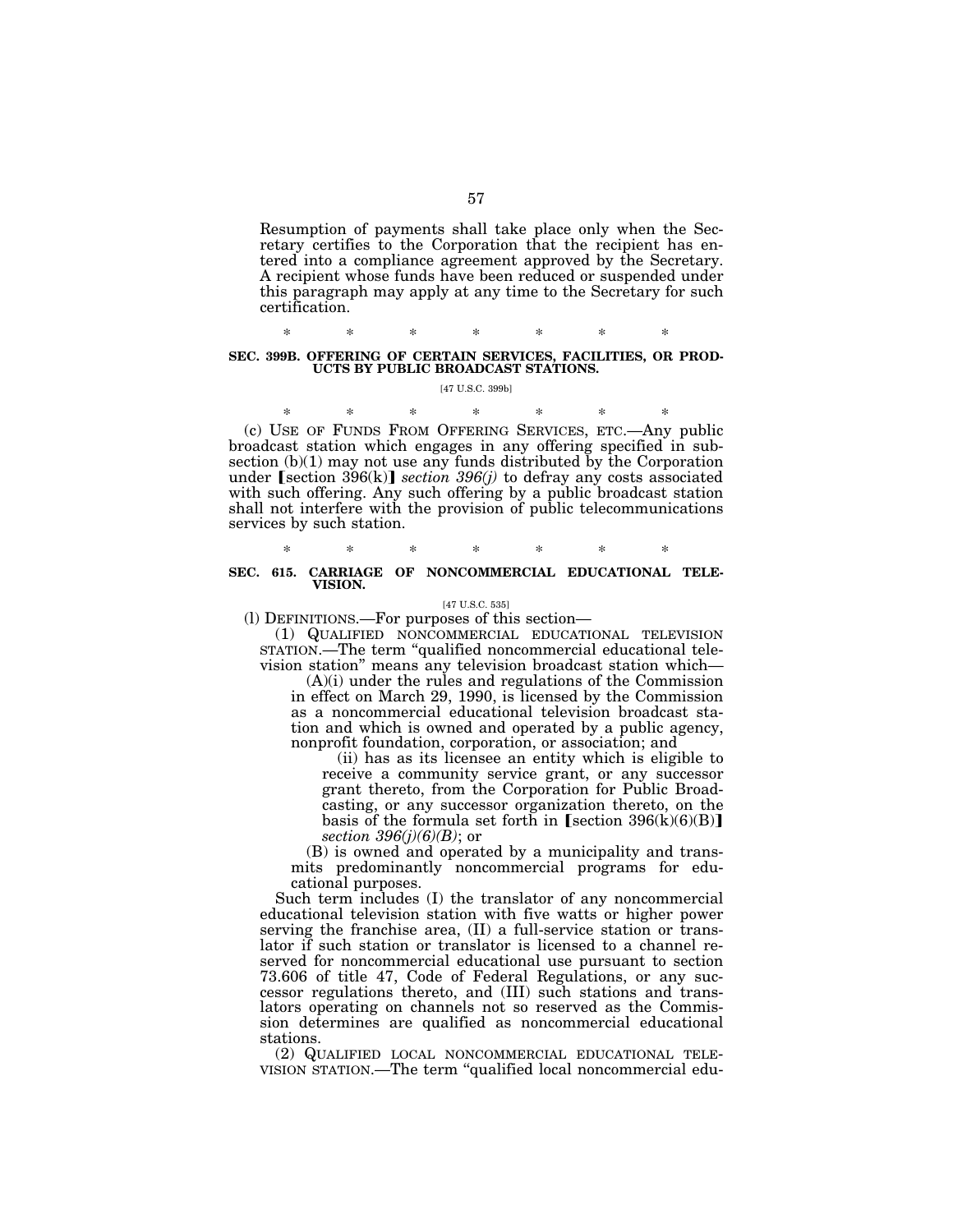cational television station'' means a qualified noncommercial educational television station—

(A) which is licensed to a principal community whose reference point, as defined in section 76.53 of title 47, Code of Federal Regulations (as in effect on March 29, 1990), or any successor regulations thereto, is within 50 miles of the principal headend of the cable system; or

(B) whose Grade B service contour, as defined in section 73.683(a) of such title (as in effect on March 29, 1990), or any successor regulations thereto, encompasses the principal headend of the cable system.

#### **SEC. 623. REGULATION OF RATES.**

#### [47 U.S.C. 543]

\* \* \* \* \* \* \*

(k) REPORTS ON AVERAGE PRICES.—

 $(1)$  In GENERAL.—The Commission shall [annually publish] *publish with its report under section 13 of the Communications Act of 1934* statistical reports on the average rates for basic cable service and other cable programming, and for converter boxes, remote control units, and other equipment of cable systems that the Commission has found are subject to effective competition under subsection (a)(2) compared with cable systems that the Commission has found are not subject to such effective competition.

 $(2)$  INCLUSION IN [ANNUAL] REPORT.—

(A) IN GENERAL.—The Commission shall include in its report under paragraph (1) the aggregate average total amount paid by cable systems in compensation under section 325.

(B) FORM.—The Commission shall publish information under this paragraph in a manner substantially similar to the way other comparable information is published in such report.

\* \* \* \* \* \* \*

### **SEC. 624A. CONSUMER ELECTRONICS EQUIPMENT COMPATIBILITY.**

#### [47 U.S.C. 544a]

\* \* \* \* \* \* \*

(b) COMPATIBLE INTERFACES.—

(1) [REPORT; REGULATIONS] *REGULATIONS*.-[Within 1 year after the date of enactment of this section, the Commission, in consultation with representatives of the cable industry and the consumer electronics industry, shall report to Congress on means of assuring] The Commission shall issue such regula*tions as are necessary to assure* compatibility between televisions and video cassette recorders and cable systems, consistent with the need to prevent theft of cable service, so that cable subscribers will be able to enjoy the full benefit of both the programming available on cable systems and the functions available on their televisions and video cassette recorders. øWithin 180 days after the date of submission of the report required by this subsection, the Commission shall issue such regulations as are necessary to assure such compatibility.]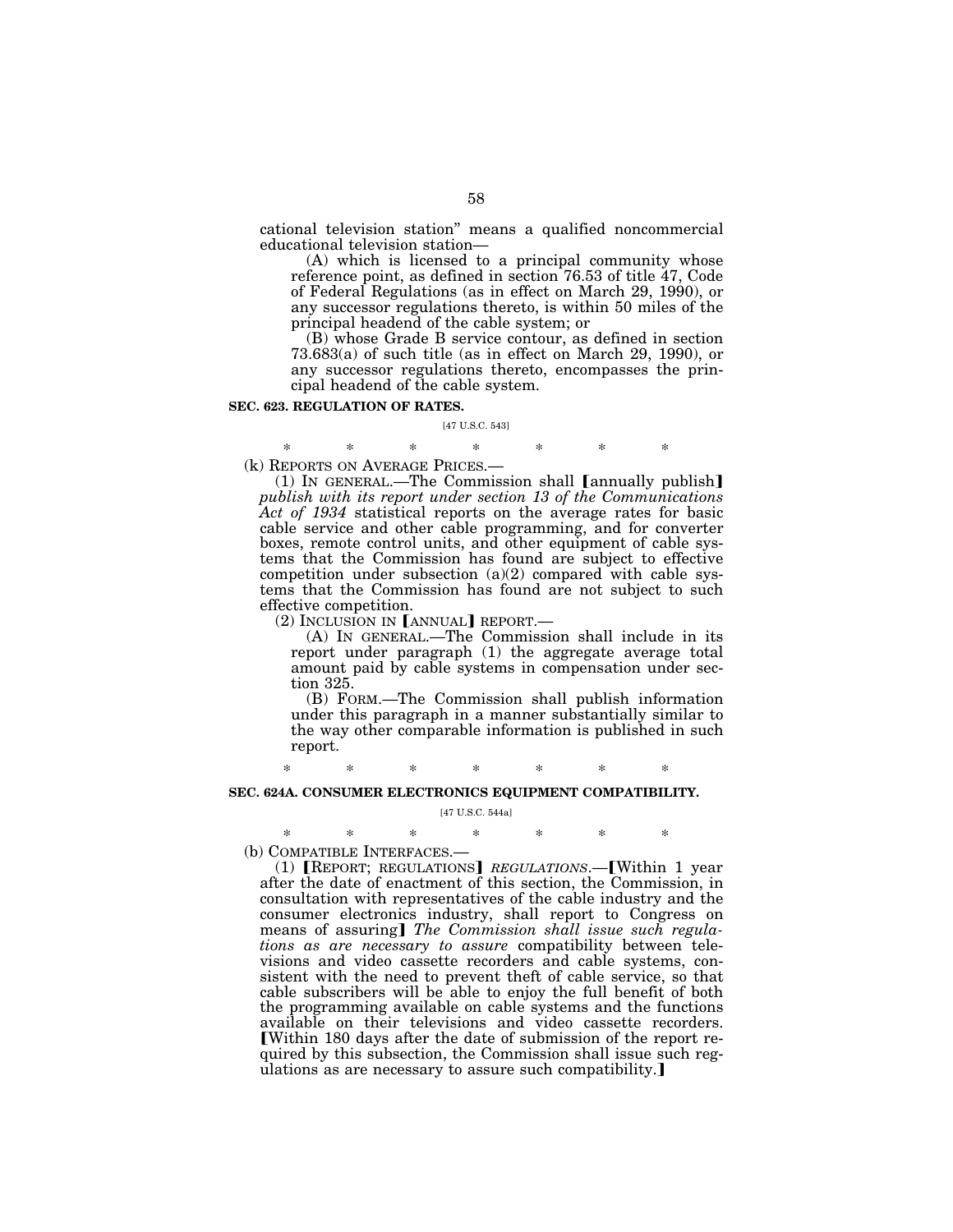(2) SCRAMBLING AND ENCRYPTION.—In issuing the regulations referred to in paragraph (1), the Commission shall determine whether and, if so, under what circumstances to permit cable systems to scramble or encrypt signals or to restrict cable systems in the manner in which they encrypt or scramble signals, except that the Commission shall not limit the use of scrambling or encryption technology where the use of such technology does not interfere with the functions of subscribers' television receivers or video cassette recorders.

# \* \* \* \* \* \* \* **SEC. 628. DEVELOPMENT OF COMPETITION AND DIVERSITY IN VIDEO PROGRAMMING DISTRIBUTION.**

### [47 U.S.C. 548]

(a) PURPOSE.—The purpose of this section is to promote the public interest, convenience, and necessity by increasing competition and diversity in the multichannel video programming market, to increase the availability of satellite cable programming and satellite broadcast programming to persons in rural and other areas not currently able to receive such programming, and to spur the development of communications technologies.

(b) PROHIBITION.—It shall be unlawful for a cable operator, a satellite cable programming vendor in which a cable operator has an attributable interest, or a satellite broadcast programming vendor to engage in unfair methods of competition or unfair or deceptive acts or practices, the purpose or effect of which is to hinder significantly or to prevent any multichannel video programming distributor from providing satellite cable programming or satellite broadcast programming to subscribers or consumers.

(c) REGULATIONS REQUIRED.— (1) PROCEEDING REQUIRED.—Within 180 days after the date of enactment of this section, the Commission shall, in order to promote the public interest, convenience, and necessity by increasing competition and diversity in the multichannel video programming market and the continuing development of communications technologies, prescribe regulations to specify particular conduct that is prohibited by subsection (b).

(2) MINIMUM CONTENTS OF REGULATIONS.—The regulations to be promulgated under this section shall—

(A) establish effective safeguards to prevent a cable operator which has an attributable interest in a satellite cable programming vendor or a satellite broadcast programming vendor from unduly or improperly influencing the decision of such vendor to sell, or the prices, terms, and conditions of sale of, satellite cable programming or satellite broadcast programming to any unaffiliated multichannel video programming distributor;

(B) prohibit discrimination by a satellite cable programming vendor in which a cable operator has an attributable interest or by a satellite broadcast programming vendor in the prices, terms, and conditions of sale or delivery of satellite cable programming or satellite broadcast programming among or between cable systems, cable operators, or other multichannel video programming distributors, or their agents or buying groups; except that such a satellite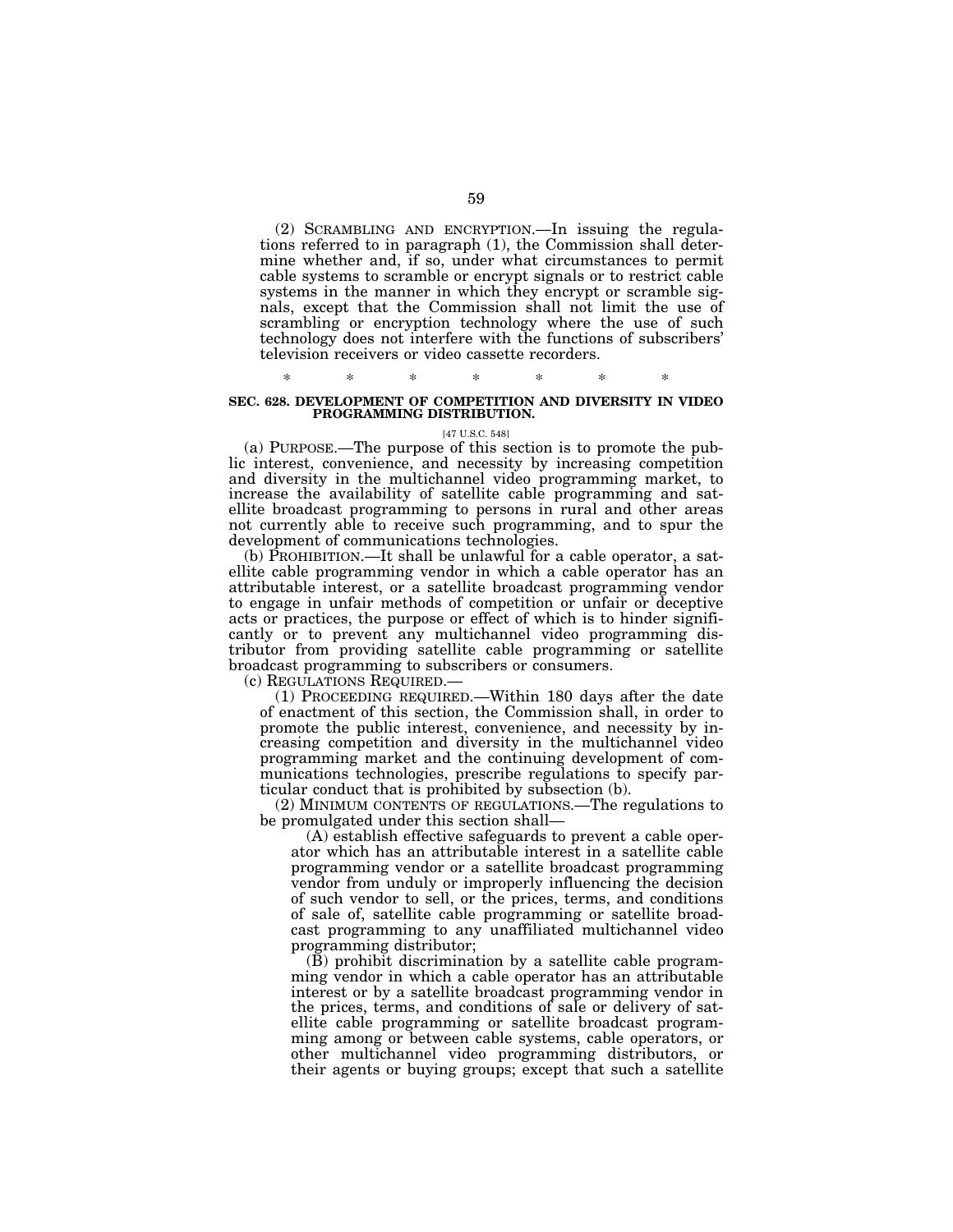cable programming vendor in which a cable operator has an attributable interest or such a satellite broadcast programming vendor shall not be prohibited from—

(i) imposing reasonable requirements for creditworthiness, offering of service, and financial stability and standards regarding character and technical quality;

(ii) establishing different prices, terms, and conditions to take into account actual and reasonable differences in the cost of creation, sale, delivery, or transmission of satellite cable programming or satellite broadcast programming;

(iii) establishing different prices, terms, and conditions which take into account economies of scale, cost savings, or other direct and legitimate economic benefits reasonably attributable to the number of subscribers served by the distributor; or

(iv) entering into an exclusive contract that is permitted under subparagraph (D);

(C) prohibit practices, understandings, arrangements, and activities, including exclusive contracts for satellite cable programming or satellite broadcast programming between a cable operator and a satellite cable programming vendor or satellite broadcast programming vendor, that prevent a multichannel video programming distributor from obtaining such programming from any satellite cable programming vendor in which a cable operator has an attributable interest or any satellite broadcast programming vendor in which a cable operator has an attributable interest for distribution to persons in areas not served by a cable operator as of the date of enactment of this section; and

(D) with respect to distribution to persons in areas served by a cable operator, prohibit exclusive contracts for satellite cable programming or satellite broadcast programming between a cable operator and a satellite cable programming vendor in which a cable operator has an attributable interest or a satellite broadcast programming vendor in which a cable operator has an attributable interest, unless the Commission determines (in accordance with paragraph (4)) that such contract is in the public interest.  $(3)$  LIMITATIONS.

(A) GEOGRAPHIC LIMITATIONS.—Nothing in this section shall require any person who is engaged in the national or regional distribution of video programming to make such programming available in any geographic area beyond which such programming has been authorized or licensed for distribution.

(B) APPLICABILITY TO SATELLITE RETRANSMISSIONS.— Nothing in this section shall apply (i) to the signal of any broadcast affiliate of a national television network or other television signal that is retransmitted by satellite but that is not satellite broadcast programming, or (ii) to any internal satellite communication of any broadcast network or cable network that is not satellite broadcast programming.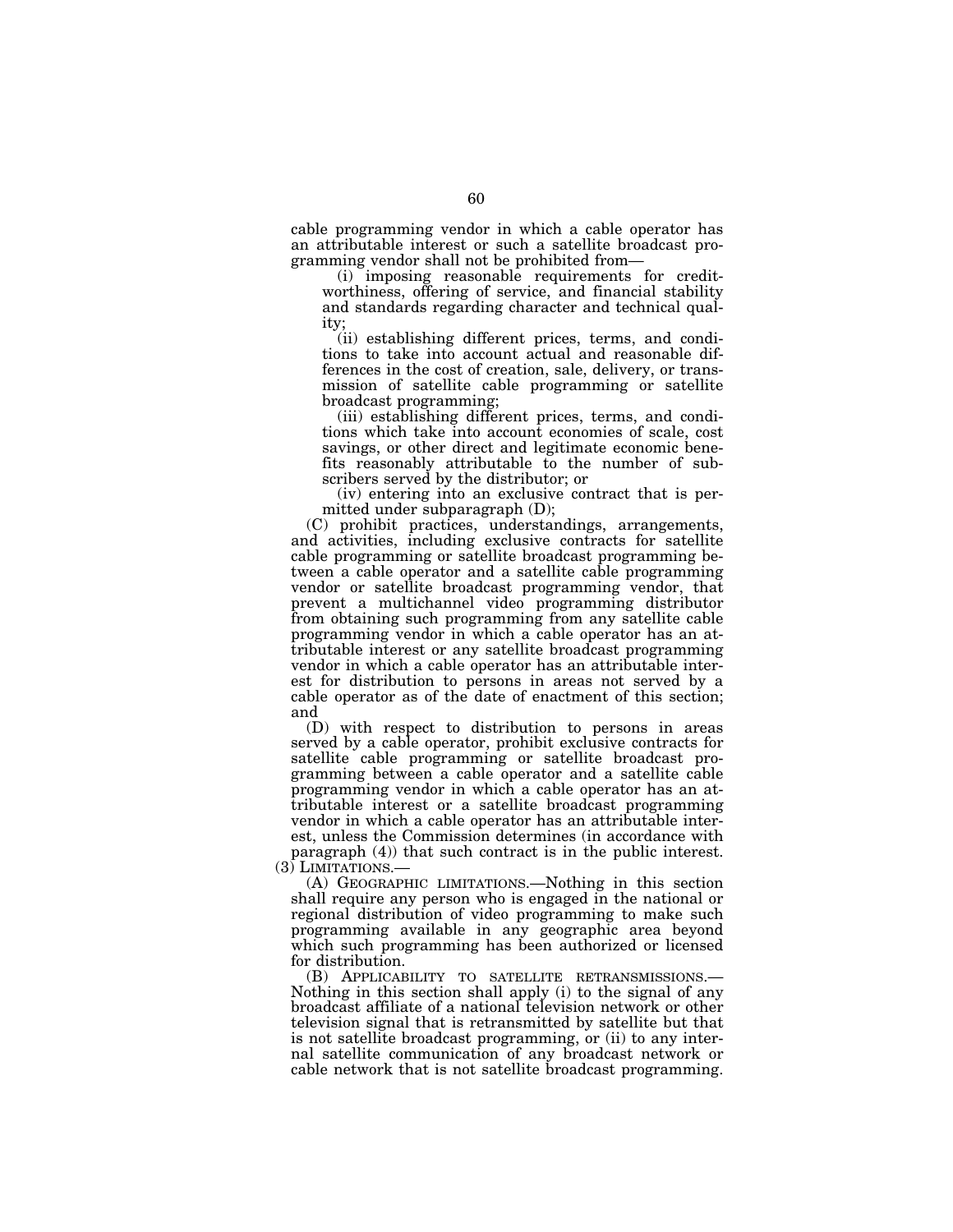(4) PUBLIC INTEREST DETERMINATIONS ON EXCLUSIVE CON-TRACTS.—In determining whether an exclusive contract is in the public interest for purposes of paragraph (2)(D), the Commission shall consider each of the following factors with respect to the effect of such contract on the distribution of video programming in areas that are served by a cable operator:

(A) the effect of such exclusive contract on the development of competition in local and national multichannel video programming distribution markets;

(B) the effect of such exclusive contract on competition from multichannel video programming distribution technologies other than cable;

(C) the effect of such exclusive contract on the attraction of capital investment in the production and distribution of new satellite cable programming;

(D) the effect of such exclusive contract on diversity of programming in the multichannel video programming distribution market; and

(E) the duration of the exclusive contract.

(5) SUNSET PROVISION.—The prohibition required by paragraph (2)(D) shall cease to be effective 10 years after the date of enactment of this section, unless the Commission finds, in a proceeding conducted during the last year of such 10-year period, that such prohibition continues to be necessary to preserve and protect competition and diversity in the distribution of video programming.

(d) ADJUDICATORY PROCEEDING.—Any multichannel video programming distributor aggrieved by conduct that it alleges constitutes a violation of subsection (b), or the regulations of the Commission under subsection (c), may commence an adjudicatory proceeding at the Commission.

(e) REMEDIES FOR VIOLATIONS.—

(1) REMEDIES AUTHORIZED.—Upon completion of such adjudicatory proceeding, the Commission shall have the power to order appropriate remedies, including, if necessary, the power to establish prices, terms, and conditions of sale of programming to the aggrieved multichannel video programming distributor.

(2) ADDITIONAL REMEDIES.—The remedies provided in paragraph (1) are in addition to and not in lieu of the remedies available under title V or any other provision of this Act.

(f) PROCEDURES.—The Commission shall prescribe regulations to implement this section. The Commission's regulations shall—

(1) provide for an expedited review of any complaints made pursuant to this section;

(2) establish procedures for the Commission to collect such data, including the right to obtain copies of all contracts and documents reflecting arrangements and understandings alleged to violate this section, as the Commission requires to carry out this section; and

(3) provide for penalties to be assessed against any person filing a frivolous complaint pursuant to this section.

 $(q)$  REPORTS.—The Commission shall, beginning not later than 18 months after promulgation of the regulations required by sub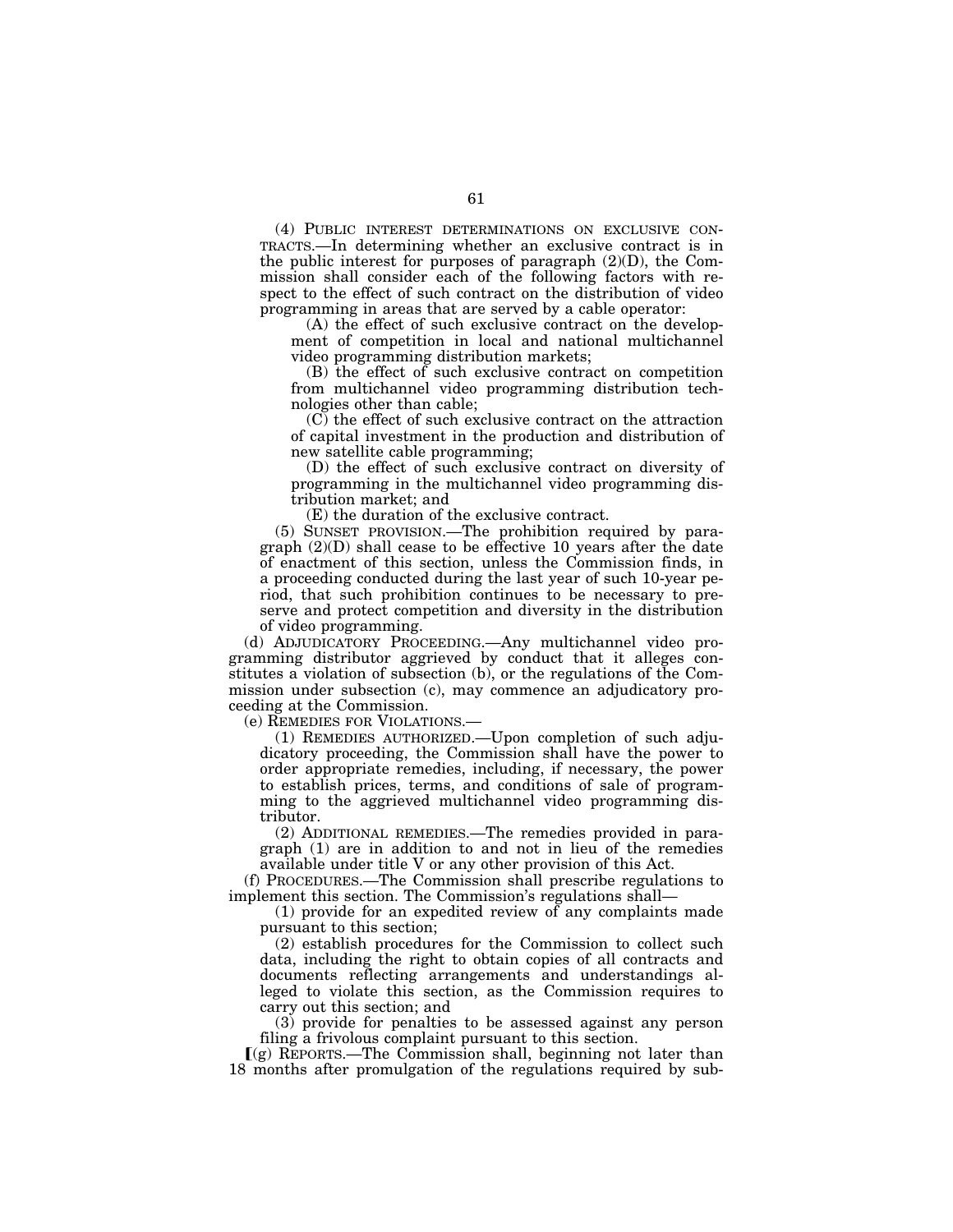section (c), annually report to Congress on the status of competition in the market for the delivery of video programming.

 $\overline{f(j)}$  (g) COMMON CARRIERS.—Any provision that applies to a cable operator under this section shall apply to a common carrier or its affiliate that provides video programming by any means directly to subscribers. Any such provision that applies to a satellite cable programming vendor in which a cable operator has an attributable interest shall apply to any satellite cable programming vendor in which such common carrier has an attributable interest. For the purposes of this subsection, two or fewer common officers or directors shall not by itself establish an attributable interest by a common carrier in a satellite cable programming vendor (or its parent company).

(h) EXEMPTIONS FOR PRIOR CONTRACTS.—

(1) IN GENERAL.—Nothing in this section shall affect any contract that grants exclusive distribution rights to any person with respect to satellite cable programming and that was entered into on or before June 1, 1990, except that the provisions of subsection  $(c)(2)(C)$  shall apply for distribution to persons in areas not served by a cable operator.

(2) LIMITATION ON RENEWALS.—A contract that was entered into on or before June 1, 1990, but that is renewed or extended after the date of enactment of this section shall not be exempt under paragraph (1).

(i) DEFINITIONS.—As used in this section:

(1) The term ''satellite cable programming'' has the meaning provided under section 705 of this Act, except that such term does not include satellite broadcast programming.

(2) The term ''satellite cable programming vendor'' means a person engaged in the production, creation, or wholesale distribution for sale of satellite cable programming, but does not include a satellite broadcast programming vendor.

(3) The term ''satellite broadcast programming'' means broadcast video programming when such programming is retransmitted by satellite and the entity retransmitting such programming is not the broadcaster or an entity performing such retransmission on behalf of and with the specific consent of the broadcaster.

(4) The term ''satellite broadcast programming vendor'' means a fixed service satellite carrier that provides service pursuant to section 119 of title 17, United States Code, with respect to satellite broadcast programming.

#### **SEC. 713. VIDEO PROGRAMMING ACCESSIBILITY.**

## [47 U.S.C. 613]

 $(a)$  COMMISSION INQUIRY.—Within 180 days after the date of enactment of the Telecommunications Act of 1996, the Federal Communications Commission shall complete an inquiry to ascertain the level at which video programming is closed captioned. Such inquiry shall examine the extent to which existing or previously published programming is closed captioned, the size of the video programming provider or programming owner providing closed captioning, the size of the market served, the relative audience shares achieved, or any other related factors. The Commission shall submit to the Congress a report on the results of such inquiry.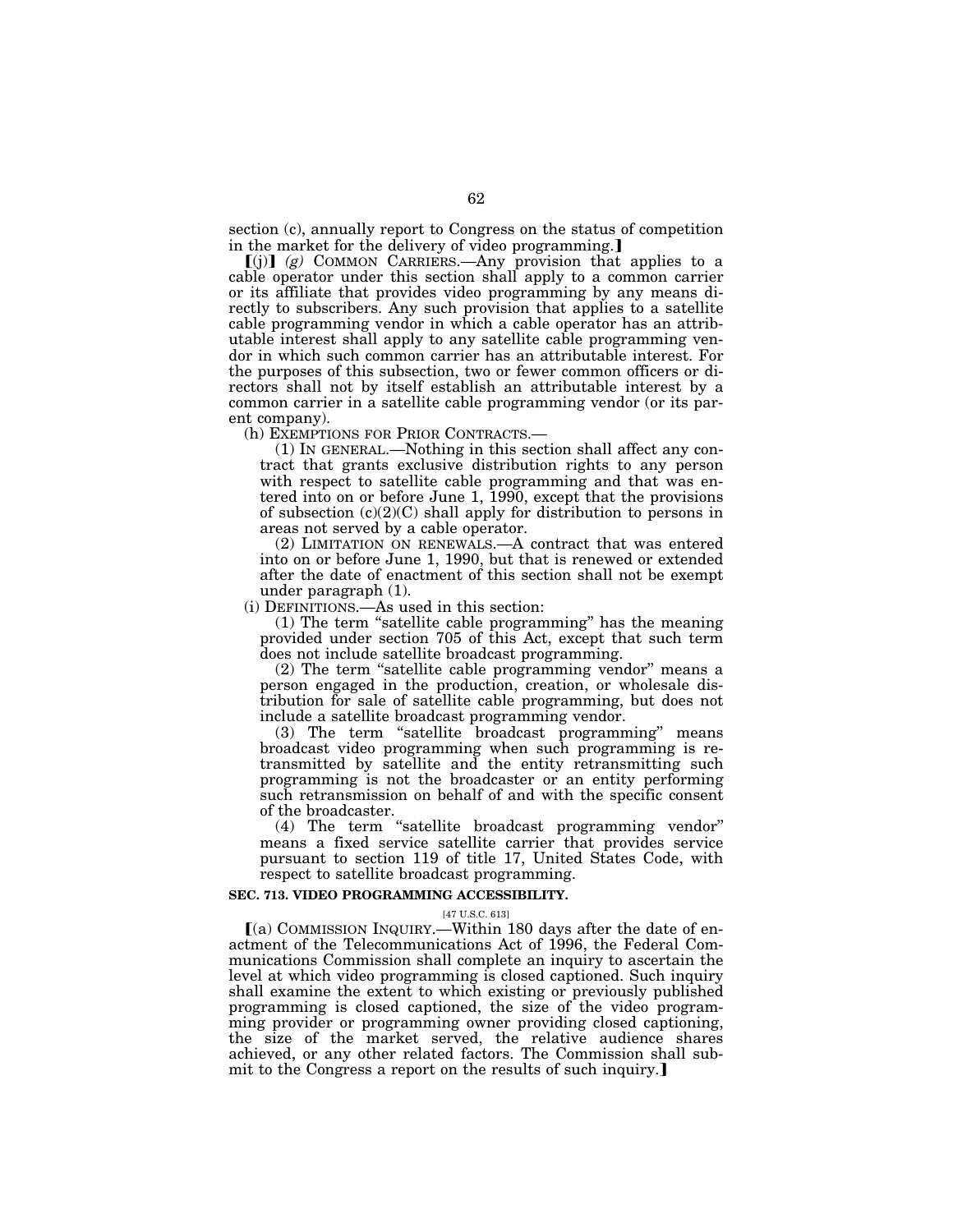$[$ (b) $]$   $(a)$  ACCOUNTABILITY CRITERIA.—Within 18 months after such date of enactment, the Commission shall prescribe such regulations as are necessary to implement this section. Such regulations shall ensure that—

(1) video programming first published or exhibited after the effective date of such regulations is fully accessible through the provision of closed captions, except as provided in [subsection] (d)  $subsection$  (c); and

(2) video programming providers or owners maximize the accessibility of video programming first published or exhibited prior to the effective date of such regulations through the provision of closed captions, except as provided in  $[subsection (d)]$ *subsection (c)*.<br>**[(c)]** *(b)* DEADLINES FOR CAPTIONING.—

(1) IN GENERAL.—The regulations prescribed pursuant to  $[subsection (b)]$  *subsection* (a) shall include an appropriate schedule of deadlines for the provision of closed captioning of video programming once published or exhibited on television.

(2) DEADLINES FOR PROGRAMMING DELIVERED USING INTER-NET PROTOCOL.—

(A) REGULATIONS ON CLOSED CAPTIONING ON VIDEO PRO- GRAMMING DELIVERED USING INTERNET PROTOCOL.—Not later than 6 months after the submission of the report to the Commission required by subsection  $(e)(1)$  of the Twenty-First Century Communications and Video Accessibility Act of 2010, the Commission shall revise its regulations to require the provision of closed captioning on video programming delivered using Internet protocol that was published or exhibited on television with captions after the effective date of such regulations.

(B) SCHEDULE.—The regulations prescribed under this paragraph shall include an appropriate schedule of deadlines for the provision of closed captioning, taking into account whether such programming is prerecorded and edited for Internet distribution, or whether such programming is live or near-live and not edited for Internet distribution.

(C) COST.—The Commission may delay or waive the regulation promulgated under subparagraph (A) to the extent the Commission finds that the application of the regulation to live video programming delivered using Internet protocol with captions after the effective date of such regulations would be economically burdensome to providers of video programming or program owners.

(D) REQUIREMENTS FOR REGULATIONS.—The regulations prescribed under this paragraph—

(i) shall contain a definition of ''near-live programming" and "edited for Internet distribution";

(ii) may exempt any service, class of service, program, class of program, equipment, or class of equipment for which the Commission has determined that the application of such regulations would be economically burdensome for the provider of such service, program, or equipment;

(iii) shall clarify that, for the purposes of implementation, of this subsection, the terms ''video program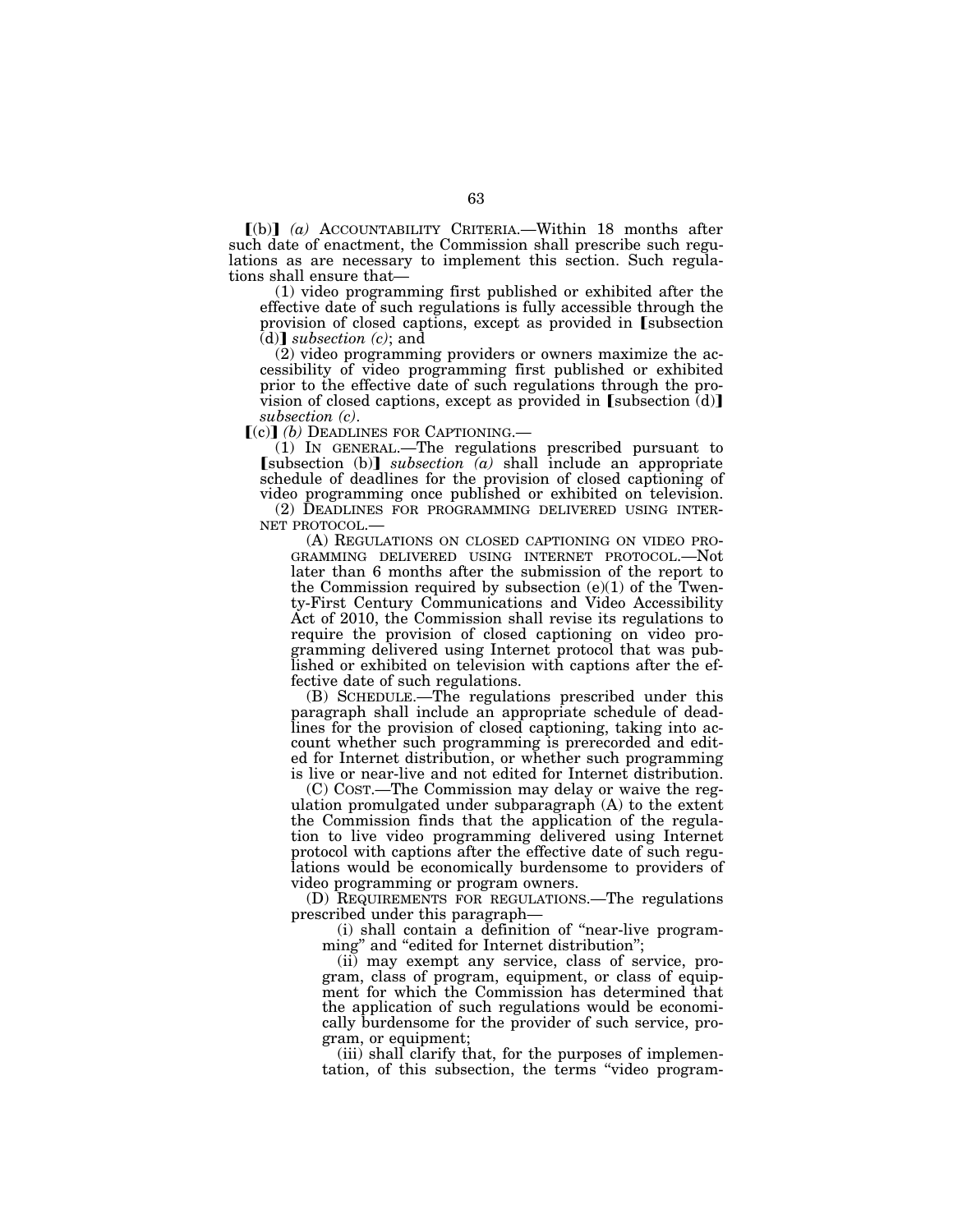ming distributors'' and ''video programming providers'' include an entity that makes available directly to the end user video programming through a distribution method that uses Internet protocol;

(iv) and describe the responsibilities of video programming providers or distributors and video programming owners;

(v) shall establish a mechanism to make available to video programming providers and distributors information on video programming subject to the Act on an ongoing basis;

(vi) shall consider that the video programming provider or distributor shall be deemed in compliance if such entity enables the rendering or pass through of closed captions and makes a good faith effort to identify video programming subject to the Act using the mechanism created in (v); and

(vii) shall provide that de minimis failure to comply with such regulations by a video programming provider or owner shall not be treated as a violation of the regulations.

(3) ALTERNATE MEANS OF COMPLIANCE.—An entity may meet the requirements of this section through alternate means than those prescribed by regulations pursuant to  $[subsection (b)]$ *subsection* (a), as revised pursuant to paragraph  $(2)(A)$  of this subsection, if the requirements of this section are met, as determined by the Commission.

 $[(d)]$  (c) EXEMPTIONS.—Notwithstanding [subsection (b)] *subsection* (a)—

*section (a)*— (1) the Commission may exempt by regulation programs, classes of programs, or services for which the Commission has determined that the provision of closed captioning would be economically burdensome to the provider or owner of such programming;

(2) a provider of video programming or the owner of any program carried by the provider shall not be obligated to supply closed captions if such action would be inconsistent with contracts in effect on the date of enactment of the Telecommunications Act of 1996, except that nothing in this section shall be construed to relieve a video programming provider of its obligations to provide services required by Federal law; and

(3) a provider of video programming or program owner may petition the Commission for an exemption from the requirements of this section, and the Commission may grant such petition upon a showing that the requirements contained in this section would be economically burdensome. During the pendency of such a petition, such provider or owner shall be exempt from the requirements of this section. The Commission shall act to grant or deny any such petition, in whole or in part, within 6 months after the Commission receives such petition, unless the Commission finds that an extension of the 6-month period is necessary to determine whether such requirements are economically burdensome.

 $\lceil (e) \rceil$  *(d)* UNDUE BURDEN.—The term "undue burden" means significant difficulty or expense. In determining whether the closed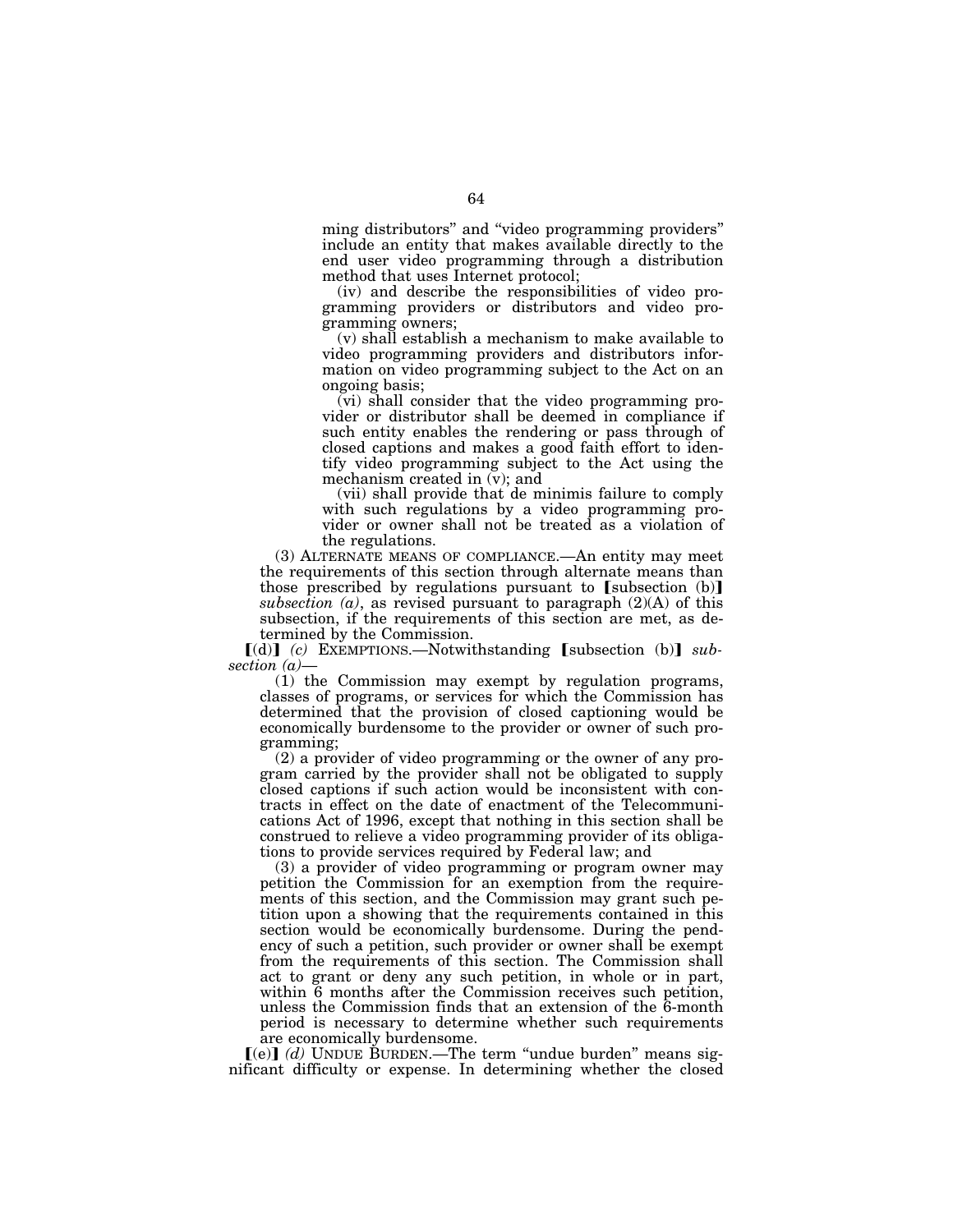captions necessary to comply with the requirements of this paragraph would result in an undue economic burden, the factors to be considered include—

(1) the nature and cost of the closed captions for the programming;

(2) the impact on the operation of the provider or program owner;

(3) the financial resources of the provider or program owner; and

(4) the type of operations of the provider or program owner.  $\Gamma(f)$  $(e)$  VIDEO DESCRIPTION.—

(1) REINSTATEMENT OF REGULATIONS.—On the day that is 1 year after the date of enactment of the Twenty-First Century Communications and Video Accessibility Act of 2010, the Commission shall, after a rulemaking, reinstate its video description regulations contained in the Implementation of Video Description of Video Programming Report and Order (15 F.C.C.R. 15,230 (2000)), recon. granted in part and denied in part, (16 F.C.C.R. 1251 (2001)), modified as provided in paragraph (2).

(2) MODIFICATIONS TO REINSTATED REGULATIONS.—Such regulations shall be modified only as follows:

(A) The regulations shall apply to video programming, as defined in [subsection  $(h)$ ] *subsection (g)*, insofar as such programming is transmitted for display on television in digital format.

(B) The Commission shall update the list of the top 25 designated market areas, the list of the top 5 national nonbroadcast networks that have at least 50 hours per quarter of prime time programming that is not exempt under this paragraph, and the beginning calendar quarter for which compliance shall be calculated.

(C) The regulations may permit a provider of video programming or a program owner to petition the Commission for an exemption from the requirements of this section upon a showing that the requirements contained in this section be economically burdensome.

(D) The Commission may exempt from the regulations established pursuant to paragraph (1) a service, class of services, program, class of programs, equipment, or class of equipment for which the Commission has determined that the application of such regulations would be economically burdensome for the provider of such service, program, or equipment.

(E) The regulations shall not apply to live or near-live programming.

 $(F)$  The regulations shall provide for an appropriate phased schedule of deadlines for compliance.

(G) The Commission shall consider extending the exemptions and limitations in the reinstated regulations for technical capability reasons to all providers and owners of video programming.

(3) INQUIRIES ON FURTHER VIDEO DESCRIPTION REQUIRE-MENTS.—The Commission shall commence the following inquiries not later than 1 year after the completion of the phase-in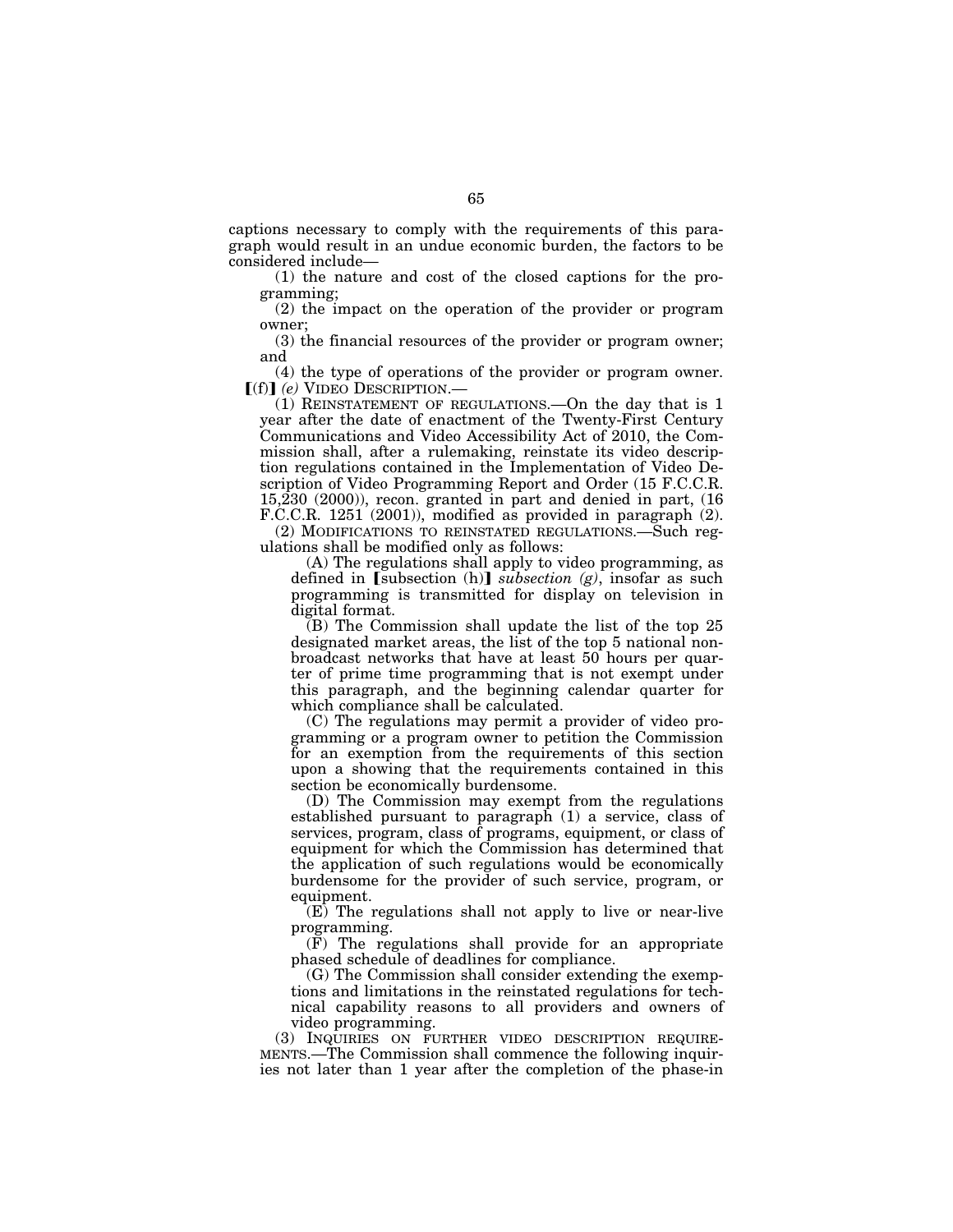of the reinstated regulations and shall report to Congress 1 year thereafter on the findings for each of the following:

(A) VIDEO DESCRIPTION IN TELEVISION PROGRAMMING.— The availability, use, and benefits of video description on video programming distributed on television, the technical and creative issues associated with providing such video description, and the financial costs of providing such video description for providers of video programming and program owners.

(B) VIDEO DESCRIPTION IN VIDEO PROGRAMMING DISTRIB-UTED ON THE INTERNET.—The technical and operational issues, costs, and benefits of providing video descriptions for video programming that is delivered using Internet protocol.

(4) CONTINUING COMMISSION AUTHORITY.—

(A) IN GENERAL.—The Commission may not issue additional regulations unless the Commission determines, at least 2 years after completing the reports required in paragraph (3), that the need for and benefits of providing video description for video programming, insofar as such programming is transmitted for display on television, are greater than the technical and economic costs of providing such additional programming.

(B) LIMITATION.—If the Commission makes the determination under subparagraph (A) and issues additional regulations, the Commission may not increase, in total, the hour requirement for additional described programming by more than 75 percent of the requirement in the regulations reinstated under paragraph (1).

(C) APPLICATION TO DESIGNATED MARKET AREAS.—

(i) IN GENERAL.—After the Commission completes the reports on video description required in paragraph (3), the Commission shall phase in the video description regulations for the top 60 designated market areas, except that the Commission may grant waivers to entities in specific designated market areas where it deems appropriate.

(ii) PHASE-IN DEADLINE.—The phase-in described in clause (i) shall be completed not later than 6 years after the date of enactment of the Twenty-First Century Communications and Video Accessibility Act of 2010.

(iii) REPORT.—Nine years after the date of enactment of the Twenty-First Century Communications and Video Accessibility Act of 2010, the Commission shall submit to the Committee on Energy and Commerce of the House of Representatives and the Committee on Commerce, Science, and Transportation of the Senate a report assessing—

(I) the types of described video programming that is available to consumers;

(II) consumer use of such programming;

(III) the costs to program owners, providers, and distributors of creating such programming;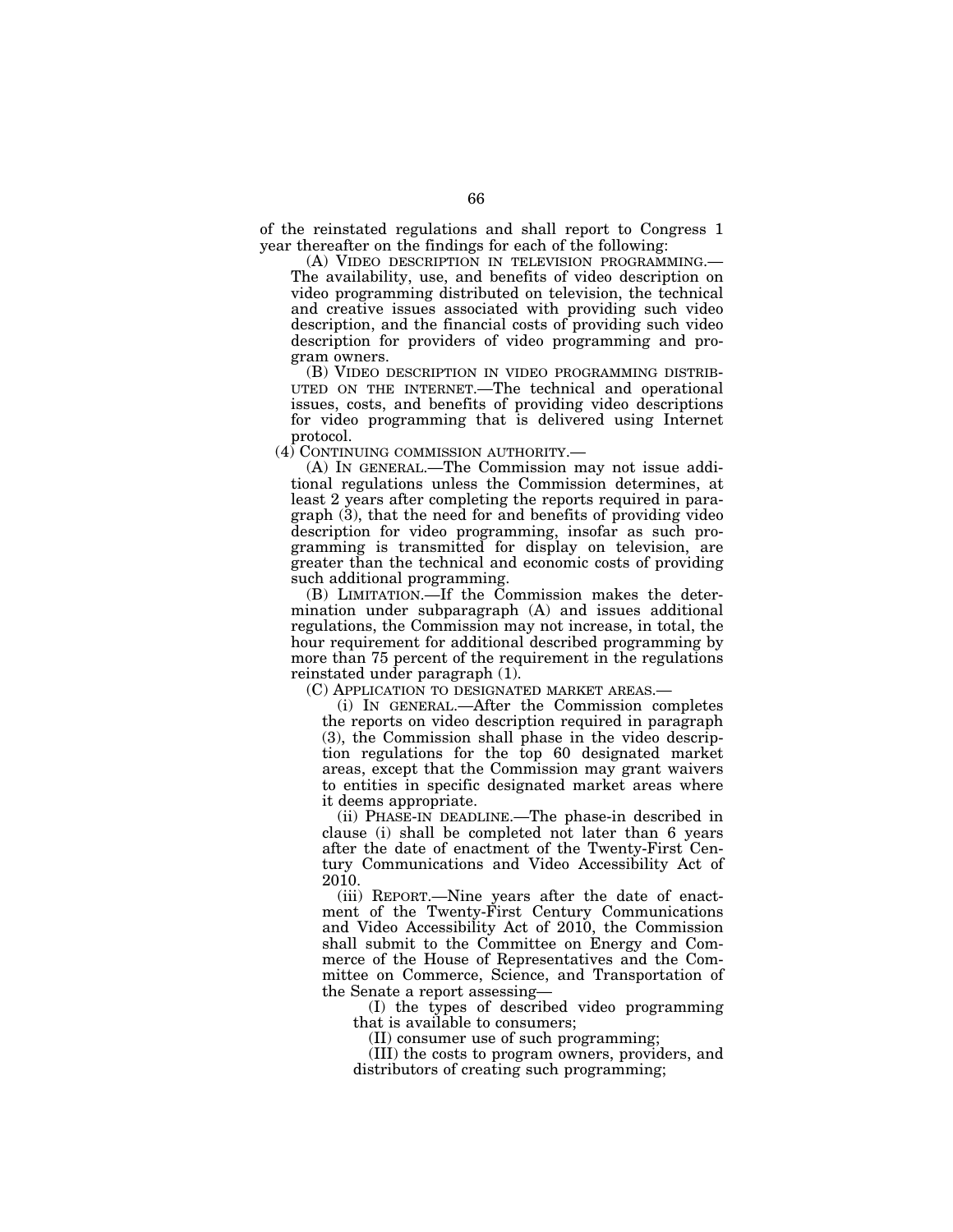(IV) the potential costs to program owners, providers, and distributors in designated market areas outside of the top 60 of creating such programming;

(V) the benefits to consumers of such programming;

 $(VI)$  the amount of such programming currently available; and

(VII) the need for additional described programming in designated market areas outside the top 60.

(iv) ADDITIONAL MARKET AREAS.—Ten years after the date of enactment of the Twenty-First Century Communications and Video Accessibility Act of 2010, the Commission shall have the authority, based upon the findings, conclusions, and recommendations contained in the report under clause (iii), to phase in the video description regulations for up to an additional 10 designated market areas each year—

(I) if the costs of implementing the video description regulations to program owners, providers, and distributors in those additional markets are reasonable, as determined by the Commission; and

(II) except that the Commission may grant waivers to entities in specific designated market areas where it deems appropriate.

 $\left[\left(g\right)\right]$  (f) EMERGENCY INFORMATION.—Not later than 1 year after the Advisory Committee report under [subsection (e)(2)]  $\check{s}ubsection$  $(d)(2)$  is submitted to the Commission, the Commission shall complete a proceeding to—

 $(1)$  identify methods to convey emergency information (as that term is defined in section 79.2 of title 47, Code of Federal Regulations) in a manner accessible to individuals who are blind or visually impaired; and

(2) promulgate regulations that require video programming providers and video programming distributors (as those terms are defined in section 79.1 of title 47, Code of Federal Regulations) and program owners to convey such emergency information in a manner accessible to individuals who are blind or visually impaired.

 $\llbracket$ (h) $\rrbracket$  (g) DEFINITIONS.—For purposes of this section, section 303, and section 330:

(1) VIDEO DESCRIPTION.—The term ''video description'' means the insertion of audio narrated descriptions of a television program's key visual elements into natural pauses between the program's dialogue.

(2) VIDEO PROGRAMMING.—The term ''video programming'' means programming by, or generally considered comparable to programming provided by a television broadcast station, but not including consumer-generated media (as defined in section 3).

 $[(j)]$   $(h)$  PRIVATE RIGHTS OF ACTIONS PROHIBITED. Nothing in this section shall be construed to authorize any private right of action to enforce any requirement of this section or any regulation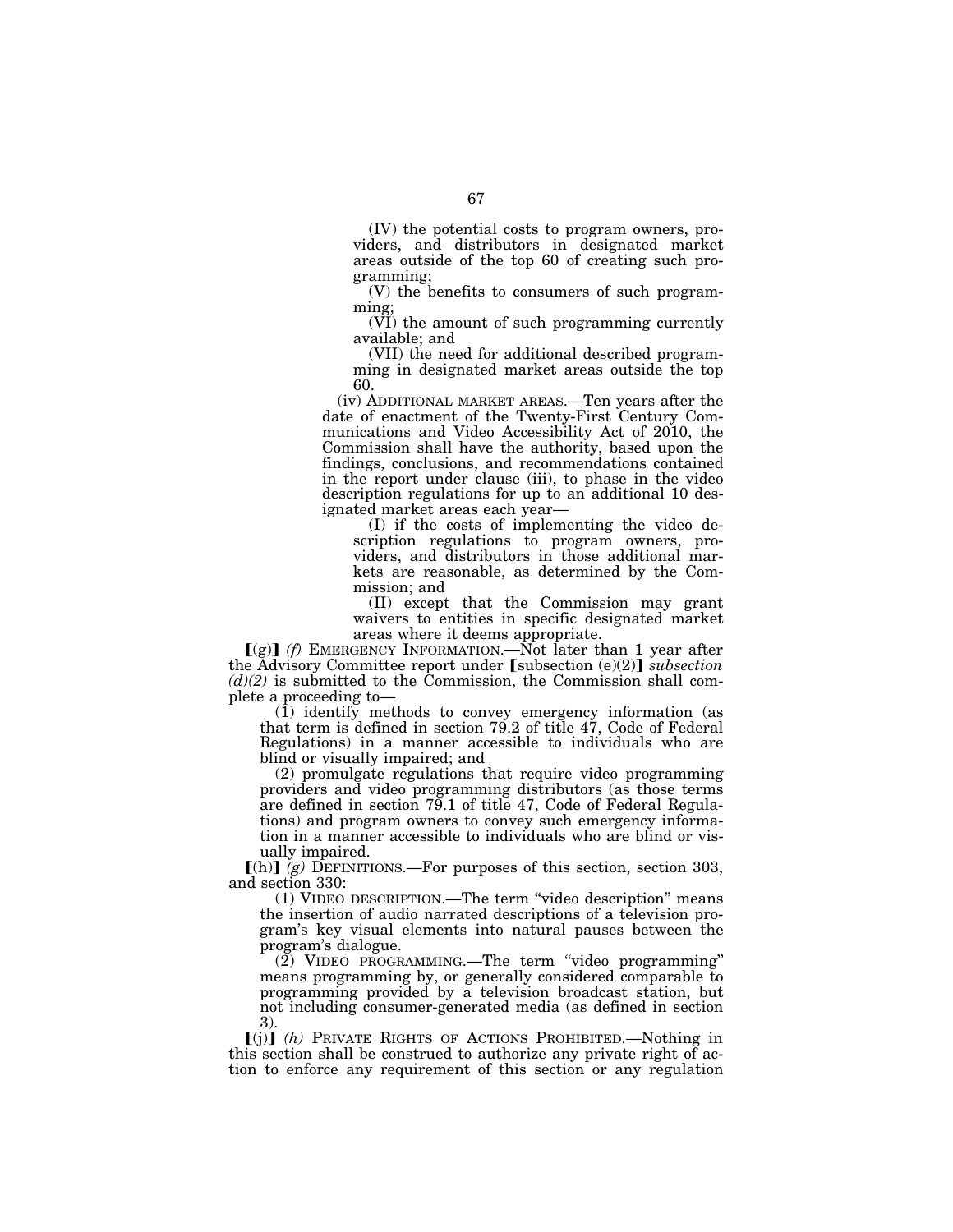thereunder. The Commission shall have exclusive jurisdiction with respect to any complaint under this section.

# MIDDLE CLASS TAX RELIEF AND JOB CREATION ACT OF 2012

[Public Law 112—96; 126 Stat. 156]

## **SEC. 6401. DEADLINES FOR AUCTION OF CERTAIN SPECTRUM.**

[47 U.S.C. 1451]

\* \* \* \* \* \* \*

(b) REALLOCATION AND AUCTION.—

(1) IN GENERAL.—Notwithstanding paragraph  $[(15)(A)]$  $(14)(A)$  of section 309(j) of the Communications Act of 1934 (47) U.S.C. 309(j)), not later than 3 years after the date of the enactment of this Act, the Commission shall, except as provided in paragraph (4)—

(A) allocate the spectrum described in paragraph (2) for commercial use; and

(B) through a system of competitive bidding under such section, grant new initial licenses for the use of such spectrum, subject to flexible-use service rules.

(2) SPECTRUM DESCRIBED.—The spectrum described in this paragraph is the following:

(A) The frequencies between 1915 megahertz and 1920 megahertz.

(B) The frequencies between 1995 megahertz and 2000 megahertz.

 $(\tilde{C})$  The frequencies described in subsection (a)(2).

(D) The frequencies between 2155 megahertz and 2180 megahertz.

 $(E)$  Fifteen megahertz of contiguous spectrum to be identified by the Commission.

(3) PROCEEDS TO COVER 110 PERCENT OF FEDERAL RELOCA-TION OR SHARING COSTS.—Nothing in paragraph (1) shall be construed to relieve the Commission from the requirements of section 309(j)  $[(16)(B)]$   $(15)(B)$  of the Communications Act of 1934 (47 U.S.C. 309(j)(16)(B)).

(4) DETERMINATION BY COMMISSION.—If the Commission determines that the band of frequencies described in paragraph  $(2)(A)$  or the band of frequencies described in paragraph  $(2)(B)$ cannot be used without causing harmful interference to commercial mobile service licensees in the frequencies between 1930 megahertz and 1995 megahertz, the Commission may not—

(A) allocate such band for commercial use under paragraph  $(1)(A)$ ; or

 $(B)$  grant licenses under paragraph  $(1)(B)$  for the use of such band.

# TITLE 17. COPYRIGHTS

### CHAPTER 1. SUBJECT MATTER AND SCOPE OF COPYRIGHT

## **§ 114. Scope of exclusive rights in sound recordings**

\* \* \* \* \* \* \*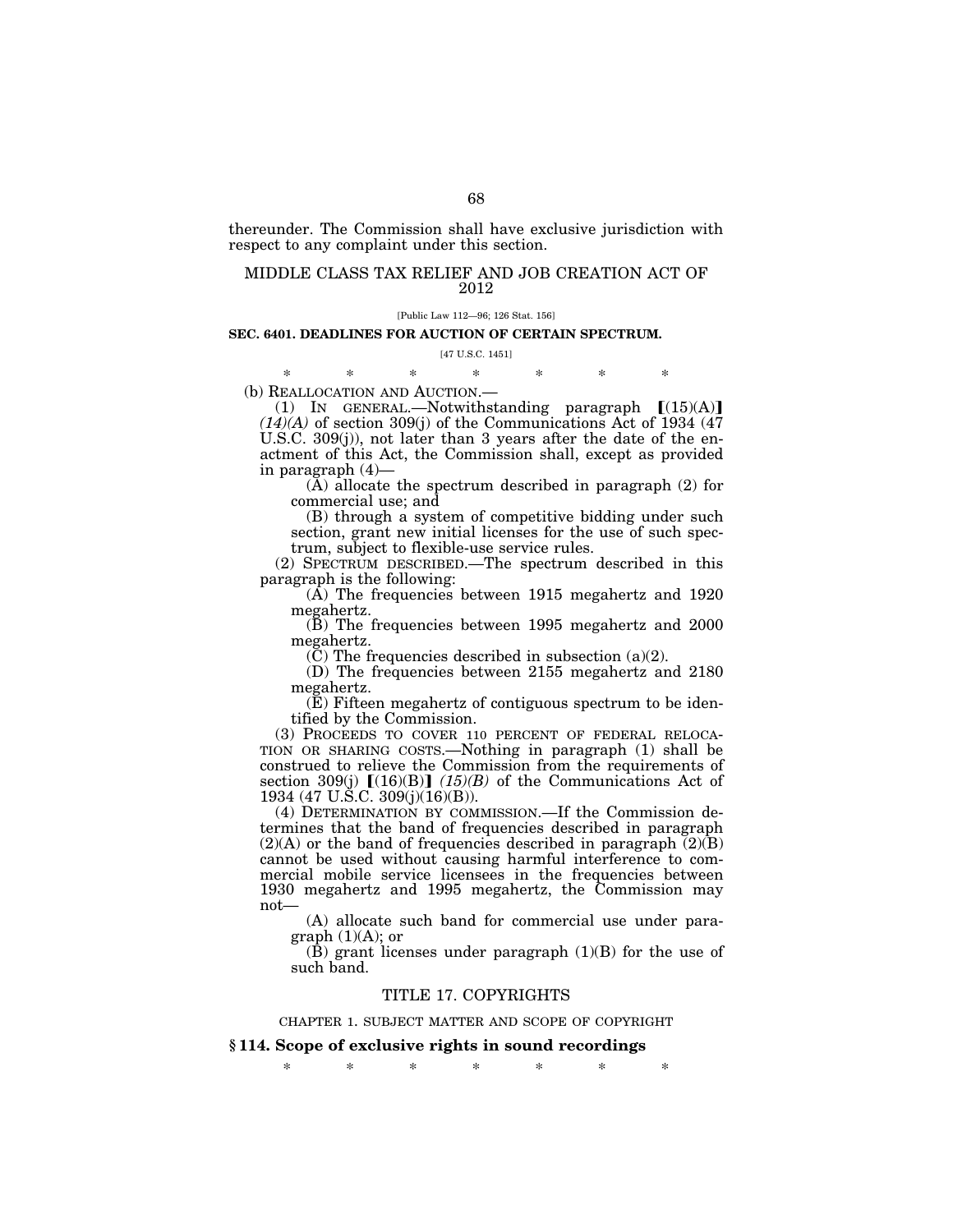(d) LIMITATIONS ON EXCLUSIVE RIGHT.—Notwithstanding the provisions of section 106(6)—

(1) EXEMPT TRANSMISSIONS AND RETRANSMISSIONS.—The performance of a sound recording publicly by means of a digital audio transmission, other than as a part of an interactive service, is not an infringement of section 106(6) if the performance is part of—

(A) a nonsubscription broadcast transmission;

(B) a retransmission of a nonsubscription broadcast transmission: Provided, That, in the case of a retransmission of a radio station's broadcast transmission—

(i) the radio station's broadcast transmission is not willfully or repeatedly retransmitted more than a radius of 150 miles from the site of the radio broadcast transmitter, however—

(I) the 150 mile limitation under this clause shall not apply when a nonsubscription broadcast transmission by a radio station licensed by the Federal Communications Commission is retransmitted on a nonsubscription basis by a terrestrial broadcast station, terrestrial translator, or terrestrial repeater licensed by the Federal Communications Commission; and

(II) in the case of a subscription retransmission of a nonsubscription broadcast retransmission covered by subclause (I), the 150 mile radius shall be measured from the transmitter site of such broadcast retransmitter;

(ii) the retransmission is of radio station broadcast transmissions that are—

(I) obtained by the retransmitter over the air;

(II) not electronically processed by the retransmitter to deliver separate and discrete signals; and

(III) retransmitted only within the local communities served by the retransmitter;

(iii) the radio station's broadcast transmission was being retransmitted to cable systems (as defined in section 111(f)) by a satellite carrier on January 1, 1995, and that retransmission was being retransmitted by cable systems as a separate and discrete signal, and the satellite carrier obtains the radio station's broadcast transmission in an analog format: Provided, That the broadcast transmission being retransmitted may embody the programming of no more than one radio station; or

(iv) the radio station's broadcast transmission is made by a noncommercial educational broadcast station funded on or after January 1, 1995, under  $[see$ tion  $396(k)$  *section*  $396(j)$  of the Communications Act of  $1934$  ( $47$  U.S.C.  $396(k)$ ), consists solely of noncommercial educational and cultural radio programs, and the retransmission, whether or not simultaneous, is a nonsubscription terrestrial broadcast retransmission; or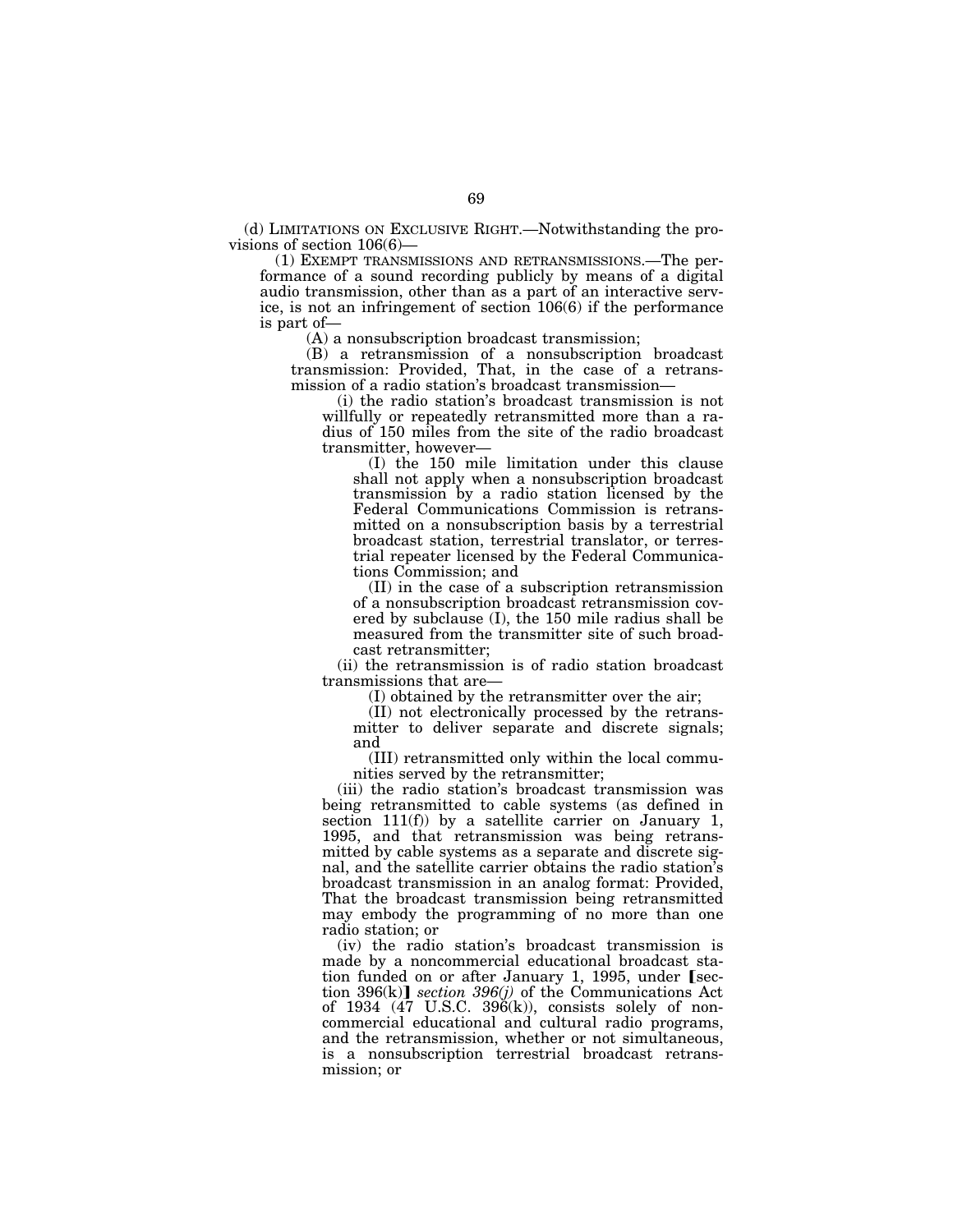(C) a transmission that comes within any of the following categories—

(i) a prior or simultaneous transmission incidental to an exempt transmission, such as a feed received by and then retransmitted by an exempt transmitter: Provided, That such incidental transmissions do not include any subscription transmission directly for reception by members of the public;

(ii) a transmission within a business establishment, confined to its premises or the immediately surrounding vicinity;

(iii) a retransmission by any retransmitter, including a multichannel video programming distributor as defined in section 602(12) of the Communications Act of 1934 (47 U.S.C. 522(12)), of a transmission by a transmitter licensed to publicly perform the sound recording as a part of that transmission, if the retransmission is simultaneous with the licensed transmission and authorized by the transmitter; or

(iv) a transmission to a business establishment for use in the ordinary course of its business: Provided, That the business recipient does not retransmit the transmission outside of its premises or the immediately surrounding vicinity, and that the transmission does not exceed the sound recording performance complement. Nothing in this clause shall limit the scope of the exemption in clause (ii).

# **§ 119. Limitations on exclusive rights: Secondary transmissions of distant television programming by satellite**

\* \* \* \* \* \* \*

(a) SECONDARY TRANSMISSIONS BY SATELLITE CARRIERS.— (1) NON-NETWORK STATIONS.—Subject to the provisions of paragraphs (4), (5), and (7) of this subsection and section 114(d), secondary transmissions of a performance or display of a work embodied in a primary transmission made by a nonnetwork station shall be subject to statutory licensing under this section if the secondary transmission is made by a satellite carrier to the public for private home viewing or for viewing in a commercial establishment, with regard to secondary transmissions the satellite carrier is in compliance with the rules, regulations, or authorizations of the Federal Communications Commission governing the carriage of television broadcast station signals, and the carrier makes a direct or indirect charge for each retransmission service to each subscriber receiving the secondary transmission or to a distributor that has contracted with the carrier for direct or indirect delivery of the secondary transmission to the public for private home viewing or for viewing in a commercial establishment.

(2) NETWORK STATIONS.— (A) IN GENERAL.—Subject to the provisions of subparagraph (B) of this paragraph and paragraphs  $(4)$ ,  $(5)$ ,  $(6)$ , and (7) of this subsection and section 114(d), secondary transmissions of a performance or display of a work em-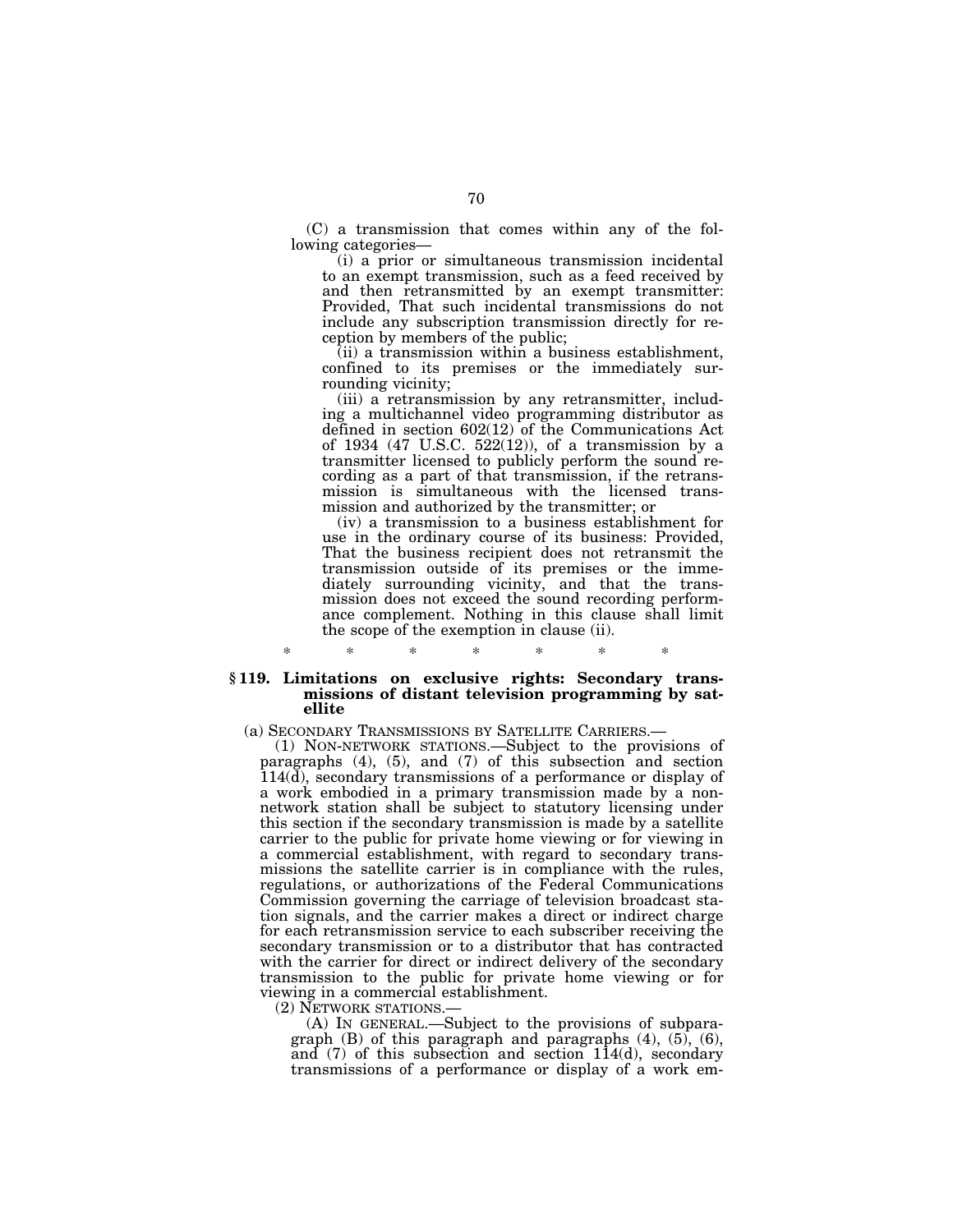bodied in a primary transmission made by a network station shall be subject to statutory licensing under this section if the secondary transmission is made by a satellite carrier to the public for private home viewing, with regard to secondary transmissions the satellite carrier is in compliance with the rules, regulations, or authorizations of the Federal Communications Commission governing the carriage of television broadcast station signals, and the carrier makes a direct or indirect charge for such retransmission service to each subscriber receiving the secondary transmission.

(B) SECONDARY TRANSMISSIONS TO UNSERVED HOUSE-HOLDS.—

(i) IN GENERAL.—The statutory license provided for in subparagraph (A) shall be limited to secondary transmissions of the signals of no more than two network stations in a single day for each television network to persons who reside in unserved households.

(ii) ACCURATE DETERMINATIONS OF ELIGIBILITY.—

(I) ACCURATE PREDICTIVE MODEL.—In determining presumptively whether a person resides in an unserved household under subsection  $(d)(10)(A)$ , a court shall rely on the Individual Location Longley-Rice model set forth by the Federal Communications Commission in Docket No. 98- 201, as that model may be amended by the Commission over time under [section 339(c)(3)] *section 339(c)(2)* of the Communications Act of 1934 to increase the accuracy of that model.

(II) ACCURATE MEASUREMENTS.—For purposes of site measurements to determine whether a person resides in an unserved household under subsection  $(d)(10)(A)$ , a court shall rely on [section  $339(c)(4)$  section  $339(c)(3)$  of the Communications Act of 1934.

(III) ACCURATE PREDICTIVE MODEL WITH RE- SPECT TO DIGITAL SIGNALS.—Notwithstanding subclause (I), in determining presumptively whether a person resides in an unserved household under subsection  $(d)(10)(A)$  with respect to digital signals, a court shall rely on a predictive model set forth by the Federal Communications Commission pursuant to a rulemaking as provided in  $\Gamma$  section  $339(c)(3)$  *section 339(c)(2)* of the Communications Act of 1934 (47 U.S.C. 339(c)(3)), as that model may be amended by the Commission over time under such section to increase the accuracy of that model. Until such time as the Commission sets forth such model, a court shall rely on the predictive model as recommended by the Commission with respect to digital signals in its Report to Congress in ET Docket No. 05-182, FCC 05-199 (released December 9, 2005).

(iii) C-BAND EXEMPTION TO UNSERVED HOUSE-HOLDS.—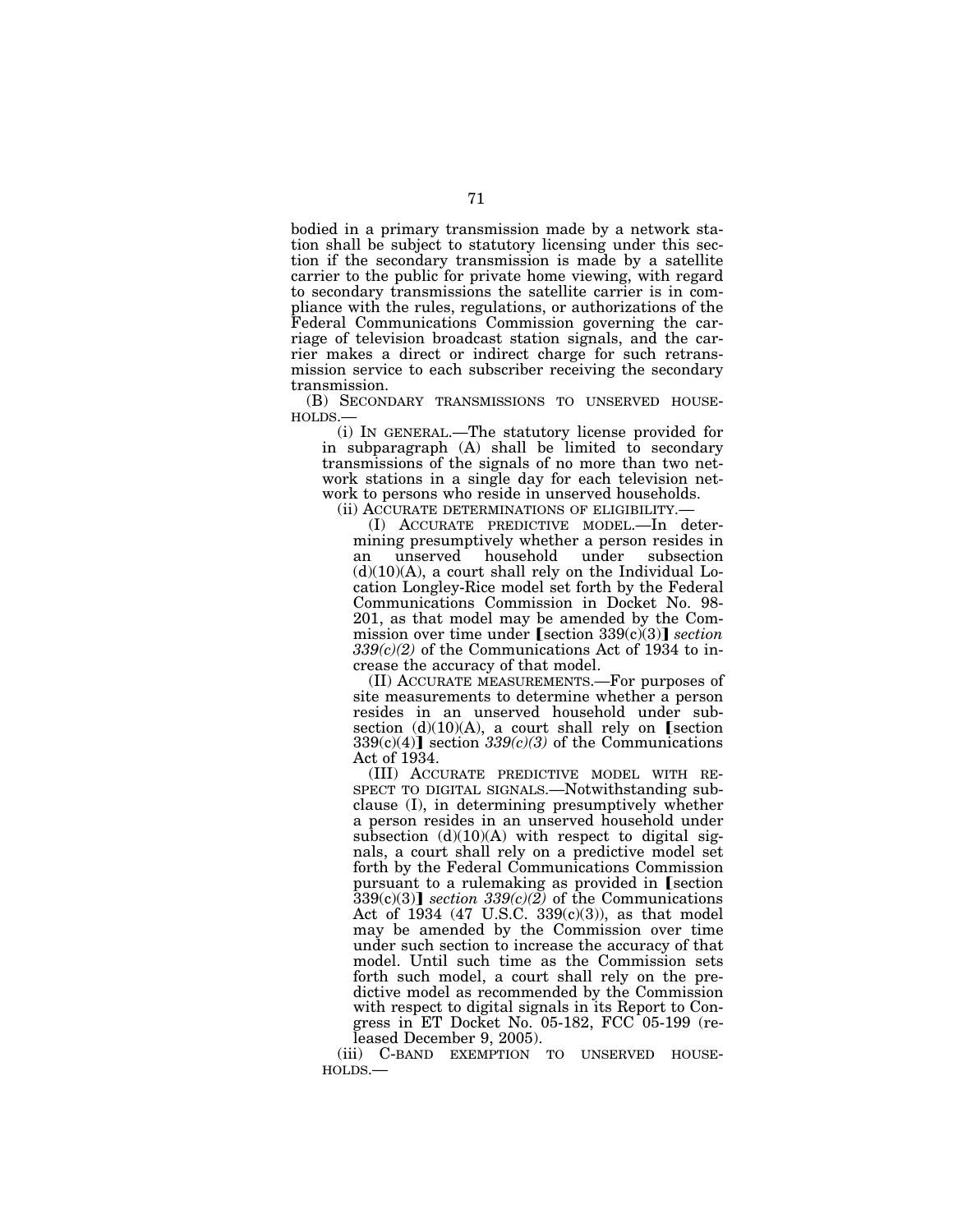(I) IN GENERAL.—The limitations of clause (i) shall not apply to any secondary transmissions by C-band services of network stations that a subscriber to C-band service received before any termination of such secondary transmissions before October 31, 1999.

(II) DEFINITION.—In this clause, the term ''Cband service'' means a service that is licensed by the Federal Communications Commission and operates in the Fixed Satellite Service under part 25 of title 47, Code of Federal Regulations.

(C) SUBMISSION OF SUBSCRIBER LISTS TO NETWORKS.—

(i) INITIAL LISTS.—A satellite carrier that makes secondary transmissions of a primary transmission made by a network station pursuant to subparagraph (A) shall, not later than 90 days after commencing such secondary transmissions, submit to the network that owns or is affiliated with the network station a list identifying (by name and address, including street or rural route number, city, State, and 9-digit zip code) all subscribers to which the satellite carrier makes secondary transmissions of that primary transmission to subscribers in unserved households.

(ii) MONTHLY LISTS.—After the submission of the initial lists under clause (i), the satellite carrier shall, not later than the 15th of each month, submit to the network a list, aggregated by designated market area, identifying (by name and address, including street or rural route number, city, State, and 9-digit zip code) any persons who have been added or dropped as subscribers under clause (i) since the last submission under this subparagraph.

(iii) USE OF SUBSCRIBER INFORMATION.—Subscriber information submitted by a satellite carrier under this subparagraph may be used only for purposes of monitoring compliance by the satellite carrier with this subsection.

(iv) APPLICABILITY.—The submission requirements of this subparagraph shall apply to a satellite carrier only if the network to which the submissions are to be made places on file with the Register of Copyrights a document identifying the name and address of the person to whom such submissions are to be made. The Register shall maintain for public inspection a file of all such documents.

(3) STATUTORY LICENSE WHERE RETRANSMISSIONS INTO LOCAL MARKET AVAILABLE.—

(A) RULES FOR SUBSCRIBERS TO SIGNALS UNDER SUB-SECTION (E).—<br>(i) FOR THOSE RECEIVING DISTANT SIGNALS.—In the

case of a subscriber of a satellite carrier who is eligible to receive the secondary transmission of the primary transmission of a network station solely by reason of subsection (e) (in this subparagraph referred to as a "distant signal"), and who, as of October 1, 2004, is re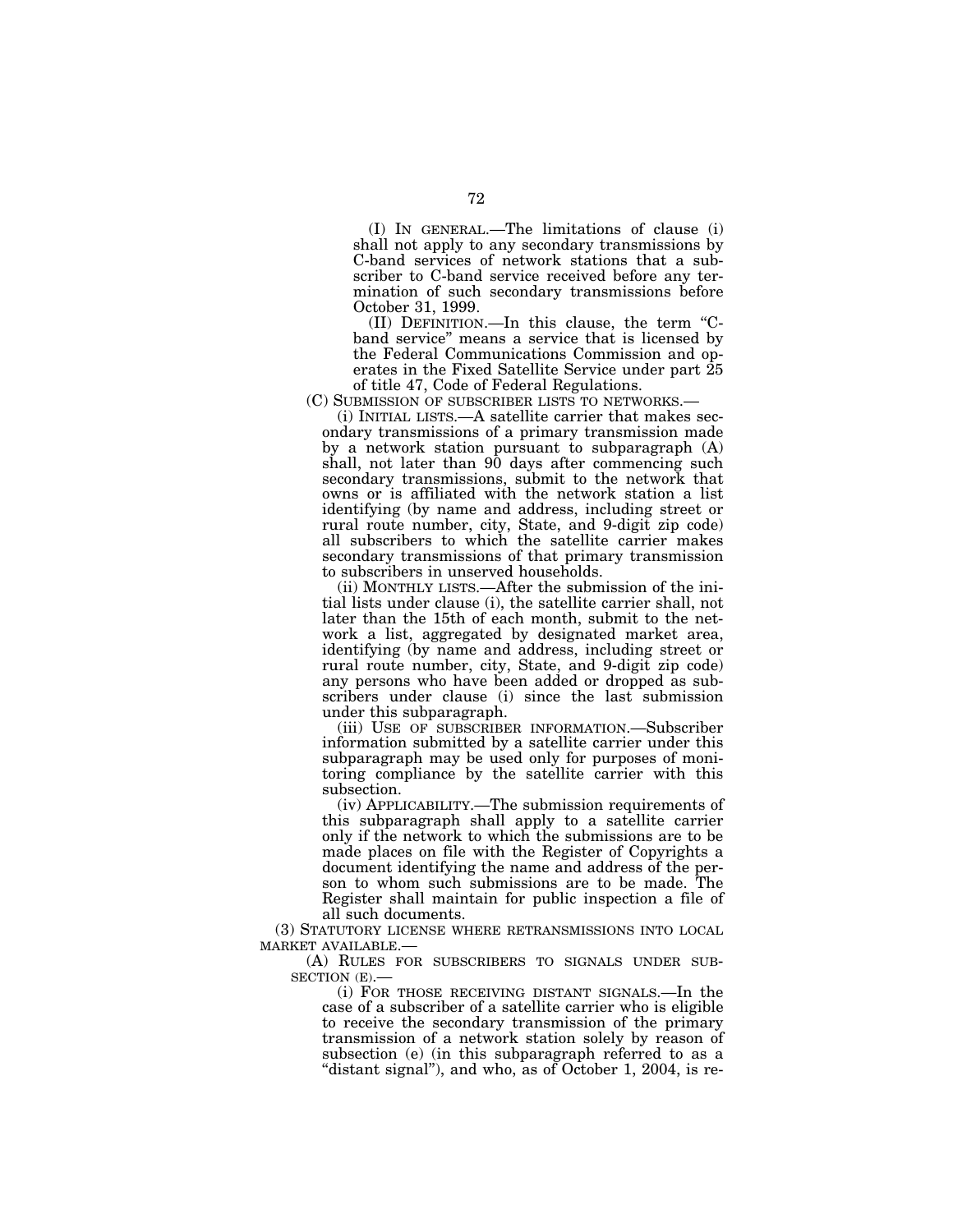ceiving the distant signal of that network station, the following shall apply:

(I) In a case in which the satellite carrier makes available to the subscriber the secondary transmission of the primary transmission of a local network station affiliated with the same television network pursuant to the statutory license under section 122, the statutory license under paragraph (2) shall apply only to secondary transmissions by that satellite carrier to that subscriber of the distant signal of a station affiliated with the same television network—

(aa) if, within 60 days after receiving the notice of the satellite carrier under section 338(h)(1) of the Communications Act of 1934, the subscriber elects to retain the distant signal; but

(bb) only until such time as the subscriber elects to receive such loca signal.

(II) Notwithstanding subclause (I), the statutory license under paragraph (2) shall not apply with respect to any subscriber who is eligible to receive the distant signal of a television network station solely by reason of subsection (e), unless the satellite carrier, within 60 days after the date of the enactment of the Satellite Home Viewer Extension and Reauthorization Act of 2004, submits to that television network a list, aggregated by designated market area (as defined in section  $122(j)(2)(C)$ ), that—

(aa) identifies that subscriber by name and address (street or rural route number, city, State, and zip code) and specifies the distant signals received by the subscriber; and

(bb) states, to the best of the satellite carrier's knowledge and belief, after having made diligent and good faith inquiries, that the subscriber is eligible under subsection (e) to receive the distant signals.

(ii) FOR THOSE NOT RECEIVING DISTANT SIGNALS.—In the case of any subscriber of a satellite carrier who is eligible to receive the distant signal of a network station solely by reason of subsection (e) and who did not receive a distant signal of a station affiliated with the same network on October 1, 2004, the statutory license under paragraph (2) shall not apply to secondary transmissions by that satellite carrier to that subscriber of the distant signal of a station affiliated with the same network.

(B) RULES FOR LAWFUL SUBSCRIBERS AS OF DATE OF EN- ACTMENT OF 2010 ACT.—In the case of a subscriber of a satellite carrier who, on the day before the date of the enactment of the Satellite Television Extension and Localism Act of 2010, was lawfully receiving the secondary transmission of the primary transmission of a network station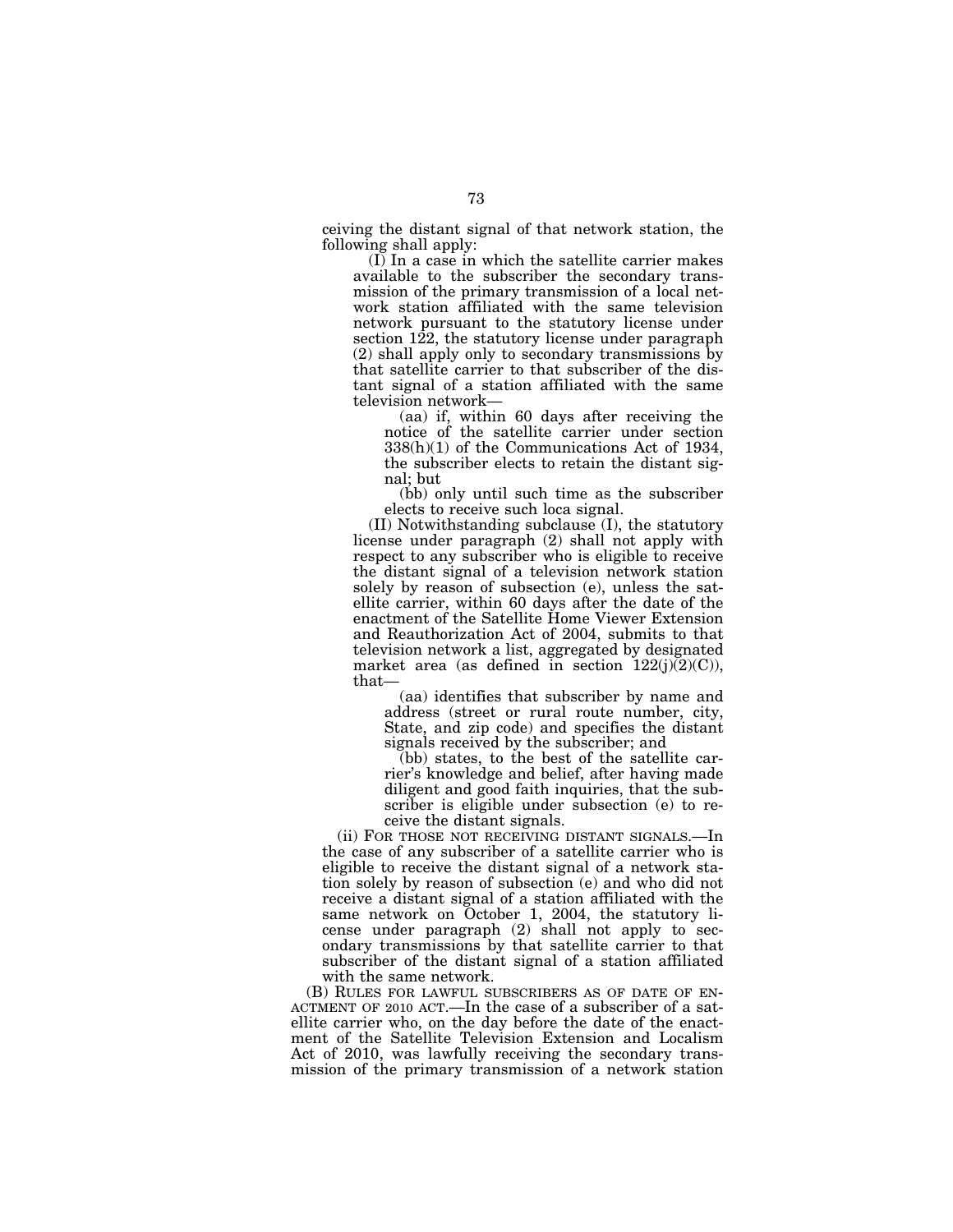under the statutory license under paragraph (2) (in this subparagraph referred to as the "distant signal"), other than subscribers to whom subparagraph (A) applies, the statutory license under paragraph (2) shall apply to secondary transmissions by that satellite carrier to that subscriber of the distant signal of a station affiliated with the same television network, and the subscriber's household shall continue to be considered to be an unserved household with respect to such network, until such time as the subscriber elects to terminate such secondary transmissions, whether or not the subscriber elects to subscribe to receive the secondary transmission of the primary transmission of a local network station affiliated with the same network pursuant to the statutory license under section 122.

(C) FUTURE APPLICABILITY.—

(i) WHEN LOCAL SIGNAL AVAILABLE AT TIME OF SUB-SCRIPTION.—The statutory license under paragraph (2) shall not apply to the secondary transmission by a satellite carrier of the primary transmission of a network station to a person who is not a subscriber lawfully receiving such secondary transmission as of the date of the enactment of the Satellite Television Extension and Localism Act of 2010 and, at the time such person seeks to subscribe to receive such secondary transmission, resides in a local market where the satellite carrier makes available to that person the secondary transmission of the primary transmission of a local network station affiliated with the same network pursuant to the statutory license under section 122.

(ii) WHEN LOCAL SIGNAL AVAILABLE AFTER SUBSCRIP-TION.—In the case of a subscriber who lawfully subscribes to and receives the secondary transmission by a satellite carrier of the primary transmission of a network station under the statutory license under paragraph (2) (in this clause referred to as the "distant signal") on or after the date of the enactment of the Satellite Television Extension and Localism Act of 2010, the statutory license under paragraph (2) shall apply to secondary transmissions by that satellite carrier to that subscriber of the distant signal of a station affiliated with the same television network, and the subscriber's household shall continue to be considered to be an unserved household with respect to such network, until such time as the subscriber elects to terminate such secondary transmissions, but only if such subscriber subscribes to the secondary transmission of the primary transmission of a local network station affiliated with the same network within 60 days after the satellite carrier makes available to the subscriber such secondary transmission of the primary transmission of such local network station.

(D) OTHER PROVISIONS NOT AFFECTED.—This paragraph shall not affect the applicability of the statutory license to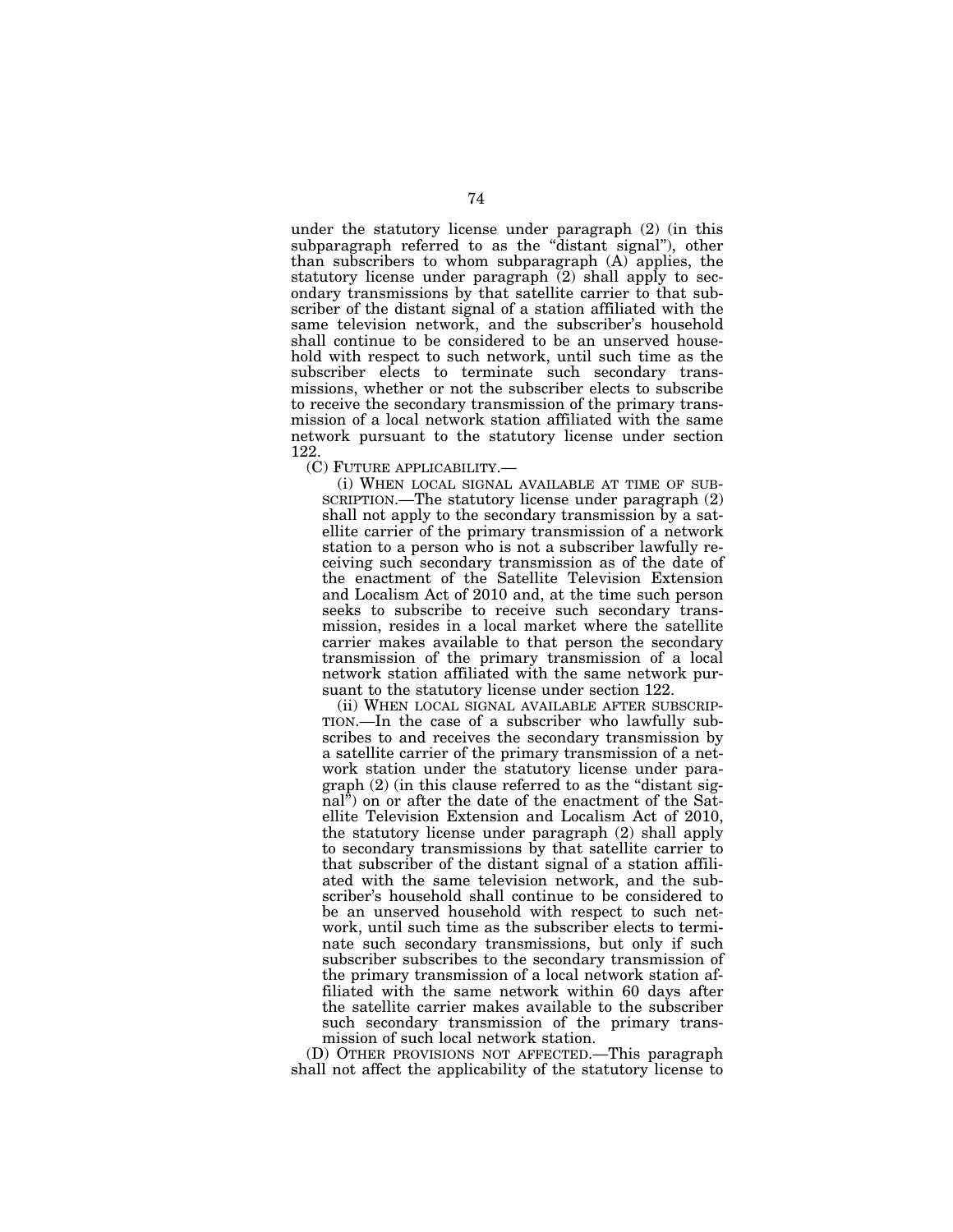secondary transmissions to unserved households included under paragraph (11).

(E) WAIVER.—A subscriber who is denied the secondary transmission of a network station under subparagraph  $(\tilde{B})$ or (C) may request a waiver from such denial by submitting a request, through the subscriber's satellite carrier, to the network station in the local market affiliated with the same network where the subscriber is located. The network station shall accept or reject the subscriber's request for a waiver within 30 days after receipt of the request. If the network station fails to accept or reject the subscriber's request for a waiver within that 30-day period, that network station shall be deemed to agree to the waiver request. Unless specifically stated by the network station, a waiver that was granted before the date of the enactment of the Satellite Home Viewer Extension and Reauthorization Act of 2004 under [section  $339(c)(2)$ ] *section 339(c)(1)* of the Communications Act of 1934 shall not constitute a waiver for purposes of this subparagraph.

(F) AVAILABLE DEFINED.—For purposes of this paragraph, a satellite carrier makes available a secondary transmission of the primary transmission of a local station to a subscriber or person if the satellite carrier offers that secondary transmission to other subscribers who reside in the same 9-digit zip code as that subscriber or person.

\* \* \* \* \* \* \* (13) WAIVERS.—A subscriber who is denied the secondary transmission of a signal of a network station under subsection  $(a)(2)(B)$  may request a waiver from such denial by submitting a request, through the subscriber's satellite carrier, to the network station asserting that the secondary transmission is prohibited. The network station shall accept or reject a subscriber's request for a waiver within 30 days after receipt of the request. If a television network station fails to accept or reject a subscriber's request for a waiver within the 30-day period after receipt of the request, that station shall be deemed to agree to the waiver request and have filed such written waiver. Unless specifically stated by the network station, a waiver that was granted before the date of the enactment of the Satellite Home Viewer Extension and Reauthorization Act of 2004 under [section 339(c)(2)] section  $339(c)(1)$  of the Communications Act of 1934, and that was in effect on such date of enactment, shall constitute a waiver for purposes of this paragraph.

 $\tilde{a}$  (14) Restricted transmission of out-of-state distant<br>network signals into certain markets.—

(A) OUT-OF-STATE NETWORK AFFILIATES.-Notwithstanding any other provision of this title, the statutory license in this subsection and subsection (b) shall not apply to any secondary transmission of the primary transmission of a network station located outside of the State of Alaska to any subscriber in that State to whom the secondary transmission of the primary transmission of a television station located in that State is made available by the satellite carrier pursuant to section 122.